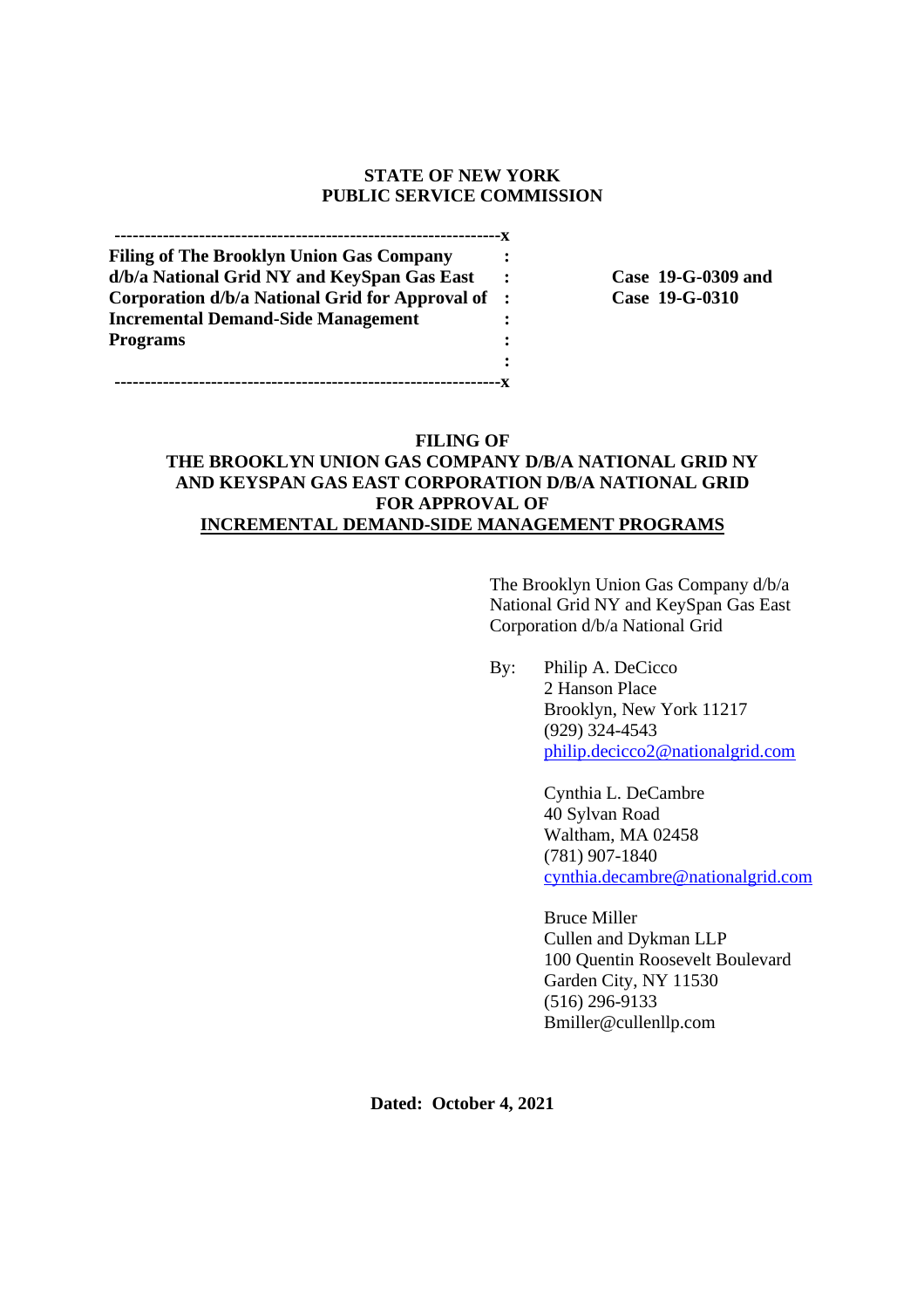# **Table of Contents**

| I.              |                    |                                                                          |  |
|-----------------|--------------------|--------------------------------------------------------------------------|--|
| Π.              |                    |                                                                          |  |
| Ш.              |                    |                                                                          |  |
| A.              |                    |                                                                          |  |
| <i>B</i> .      |                    |                                                                          |  |
| $\mathcal{C}$ . |                    |                                                                          |  |
| D.              |                    |                                                                          |  |
|                 | $\mathfrak{1}.$    |                                                                          |  |
|                 | 2.                 |                                                                          |  |
|                 | 3.                 |                                                                          |  |
|                 | $\boldsymbol{4}$ . |                                                                          |  |
| IV.             |                    |                                                                          |  |
| A.              |                    |                                                                          |  |
|                 | $\mathfrak{1}.$    |                                                                          |  |
|                 | 2.                 |                                                                          |  |
|                 | $\mathfrak{Z}$ .   |                                                                          |  |
|                 | $\boldsymbol{4}$ . |                                                                          |  |
|                 | 5.                 | Requested Incremental EE Targets and Budgets for 2021/2022 and 2022/2023 |  |
|                 |                    |                                                                          |  |
|                 | 6.                 | Full Time Employee ("FTE") Needs for the 2021-2022 and 2022-2023 Heating |  |
|                 |                    |                                                                          |  |
| $B$ .           |                    |                                                                          |  |
|                 | $\mathfrak{1}.$    |                                                                          |  |
|                 | 2.                 |                                                                          |  |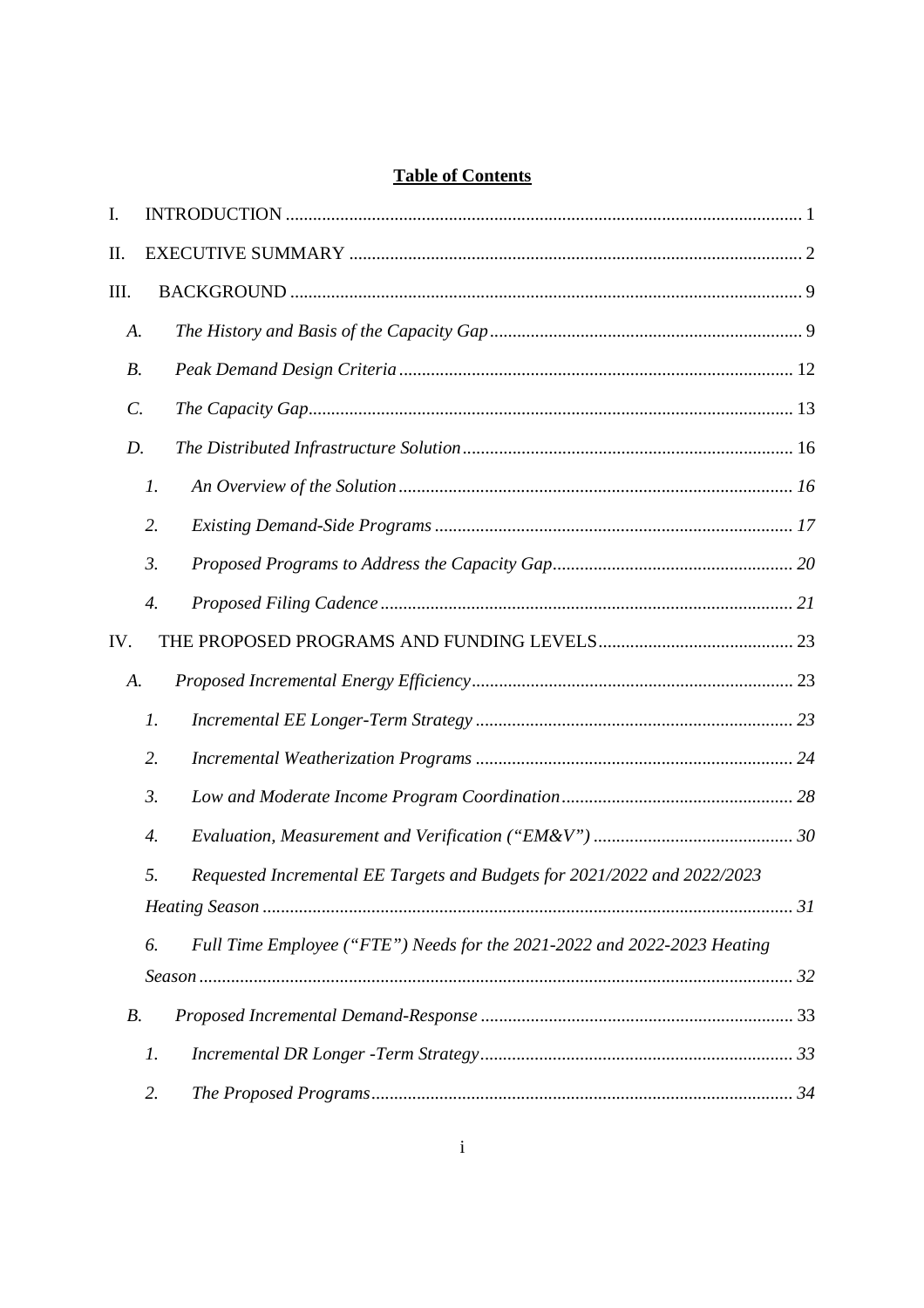| $\mathfrak{Z}$ .      |                                                                                 |  |
|-----------------------|---------------------------------------------------------------------------------|--|
| 4.                    |                                                                                 |  |
| 5.                    | Funding Needs and Targets for 2021-2022 and 2022-2023 Heating Season  42        |  |
| $\mathcal{C}$ .       |                                                                                 |  |
| 1.                    |                                                                                 |  |
| 2.                    | Requested Incremental Electrification Targets and Budgets for 2022/2023 Heating |  |
|                       |                                                                                 |  |
| D.                    |                                                                                 |  |
| $\mathfrak{1}.$       |                                                                                 |  |
| 2.                    |                                                                                 |  |
| $E$ .                 |                                                                                 |  |
| V.                    | FIVE YEAR STRATEGY: PROJECTED INCREMENTAL DSM PROGRAM                           |  |
|                       | FUNDING LEVEL AND ASSOCIATED PEAK DEMAND REDUCTION  53                          |  |
| A.                    |                                                                                 |  |
| VI.                   | BENEFIT-COST ANALYSIS ("BCA") FOR PROPOSED INCREMENTAL DSM                      |  |
|                       |                                                                                 |  |
| VII.                  |                                                                                 |  |
| A.                    |                                                                                 |  |
| 1.                    |                                                                                 |  |
| 2.                    |                                                                                 |  |
| $\mathfrak{Z}$ .      |                                                                                 |  |
| $\mathcal{A}_{\cdot}$ |                                                                                 |  |
| 5.                    |                                                                                 |  |
| $B$ .                 |                                                                                 |  |
| 1.                    |                                                                                 |  |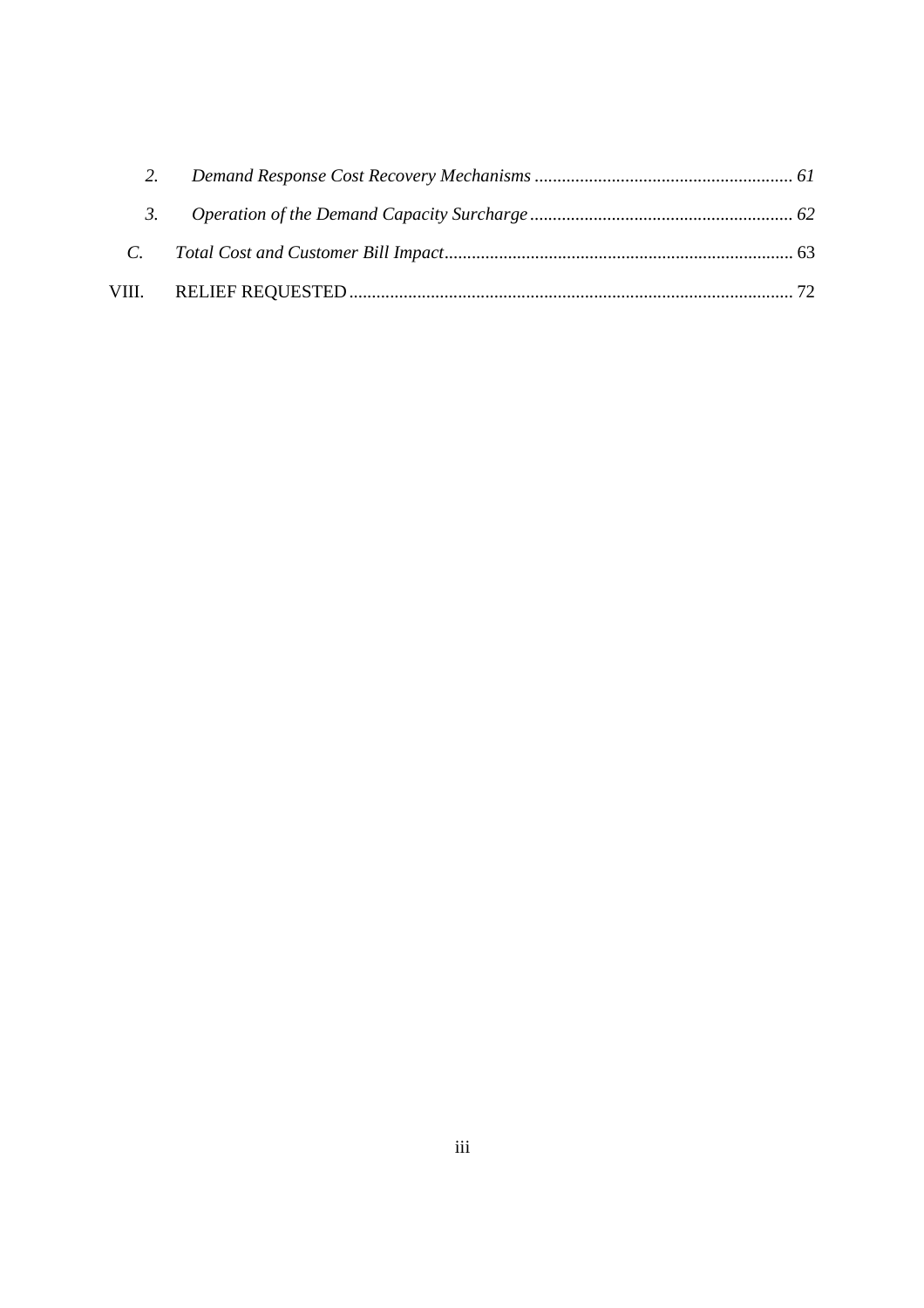#### **STATE OF NEW YORK PUBLIC SERVICE COMMISSION**

**----------------------------------------------------------------x Filing of The Brooklyn Union Gas Company : d/b/a National Grid NY and KeySpan Gas East : Case 19-G-0309 and Corporation d/b/a National Grid for Approval of : Case 19-G-0310 Incremental Demand-Side Management : Programs : :**

**----------------------------------------------------------------x**

# **FILING OF**

# **THE BROOKLYN UNION GAS COMPANY D/B/A NATIONAL GRID NY AND KEYSPAN GAS EAST CORPORATION D/B/A NATIONAL GRID FOR APPROVAL OF INCREMENTAL DEMAND-SIDE MANAGEMENT PROGRAMS**

## **I. INTRODUCTION**

This Filing by The Brooklyn Union Gas Company d/b/a National Grid NY ("KEDNY")

and KeySpan Gas East Corporation d/b/a National Grid ("KEDLI") (collectively, the "Companies"

or "National Grid") is made pursuant to the Joint Proposal<sup>1</sup> recently approved by the Public Service

Commission of the State of New York ("Commission") in the Companies' last rate case. The

purpose of this Demand-Side Management ("DSM") Filing is to present for Commission review

the proposed DSM programs that will deploy unprecedented levels of non-infrastructure solutions

<sup>&</sup>lt;sup>1</sup> Case 19-G-0309, Proceeding on Motion Of The Commission As To The Rates, Charges, Rules And Regulations of The Brooklyn Union Gas Company D/B/A National Grid NY For Gas Service and Case 19-G-0310, Proceeding on Motion of The Commission As To The Rates, Charges, Rules And Regulations of KeySpan Gas East Corporation D/B/A National Grid For Gas Service, Case 18-M-0270 Petition For Approval Pursuant To Public Service Law Section 113(2), Of A Proposed Allocation Of Certain Tax Refunds Between KeySpan Gas East Corporation D/B/A National Grid And Ratepayers, Joint Proposal By and Among: The Brooklyn Union Gas Company d/b/a National Grid NY, KeySpan Gas East Corporation d/b/a National Grid, Department of Public Service Staff, Environmental Defense Fund, Estates NY Real Estate Services LLC, NY-Geo Bob Wyman, Long Island Power Authority, Dated: May 14, 2021 (hereinafter "Joint Proposal."); and Order Approving Joint Proposal As Modified, and Imposing Additional Requirements (issued August 12, 2021).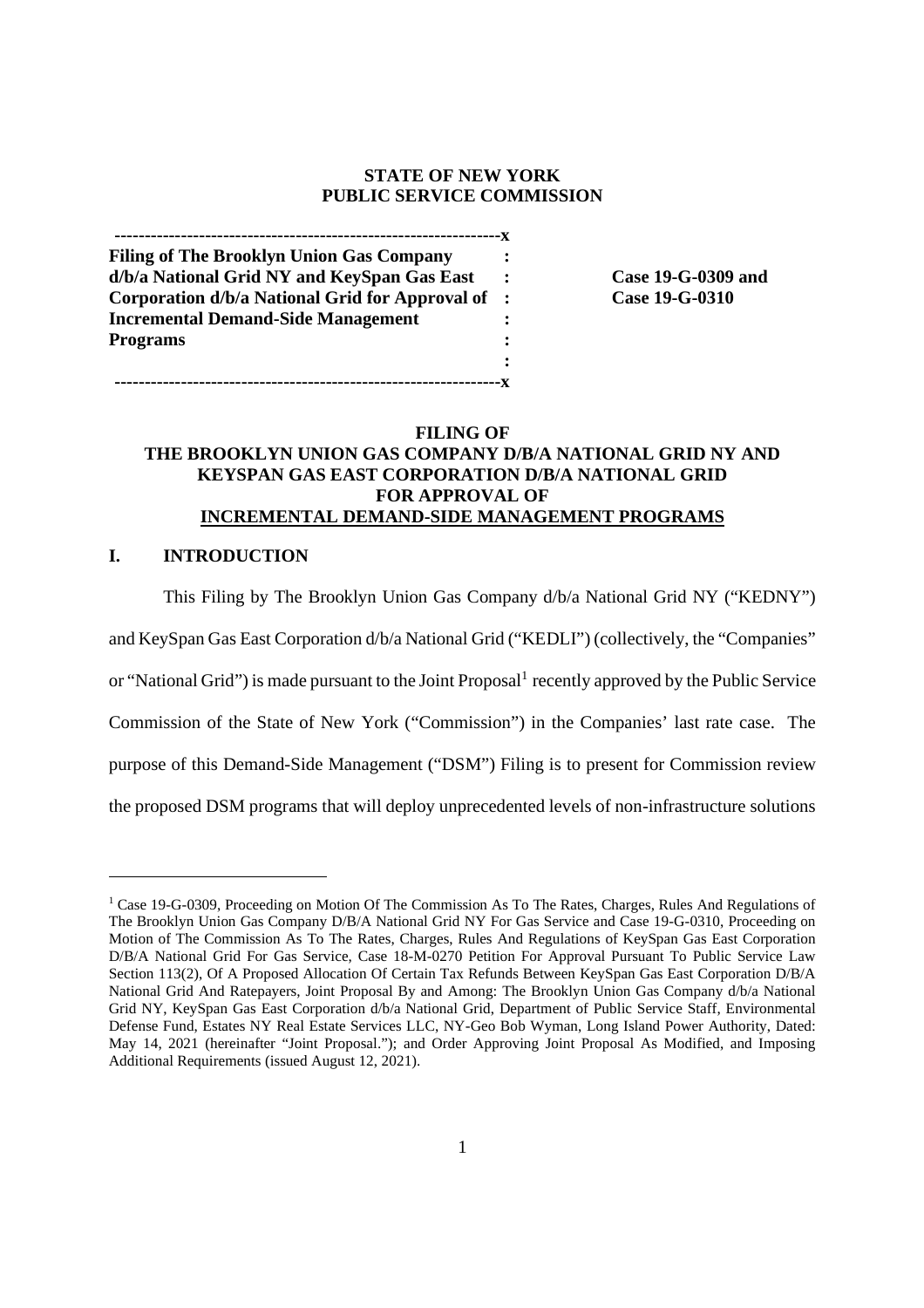– specifically, expanded energy efficiency and response programs – to meet customers energy needs and address a looming gas capacity shortfall on the Companies' systems in a manner that supports New York's aggressive climate goals. This Filing further seeks the Commission's approval of the recovery of the costs of the DSM programs required to implement these noninfrastructure solutions consistent with the mechanisms adopted and approved in the Joint Proposal.

# **II. EXECUTIVE SUMMARY**

The Filing is necessary because of the growing peak gas demand on the Companies' systems, the lack of new capacity to meet that demand, and the need for solutions that are consistent and harmonious with the goals of New York's Climate Leadership and Community Protection Act ("CLCPA"), New York City's Local Law 97, and the policies of the State and this Commission. In Case 19-G-0678, the Commission approved a settlement agreement<sup>2</sup> wherein the Companies agreed, *inter alia*, to identify potential solutions for addressing the gap between the Companies' supply of natural gas and the forecast of firm customer demand and to solicit public feedback and input on the identified solutions. In February 2020, National Grid published the *Natural Gas Long-Term Capacity Report for Brooklyn, Queens, Staten Island and Long Island* (the "Original Report") that assessed the extent of gas supply constraints in downstate New York and identified potential options for meeting future customer demand. The report analyzed the relative risks and benefits of identified options (*e.g*., interstate pipelines, liquified natural gas

<sup>&</sup>lt;sup>2</sup> See Settlement Agreement, dated November 24, 2019 ("Settlement Agreement"), between National Grid and Department of Public Service Staff; approved in Case 19-G-0678 - *Proceeding on Motion of the Commission to Investigate Denials of Service Requests by National Grid USA, The Brooklyn Union Gas Company d/b/a National Grid NY and KeySpan Gas East Corporation d/b/a National Grid*, "Order Adopting and Approving Settlement," (Issued November 26, 2019).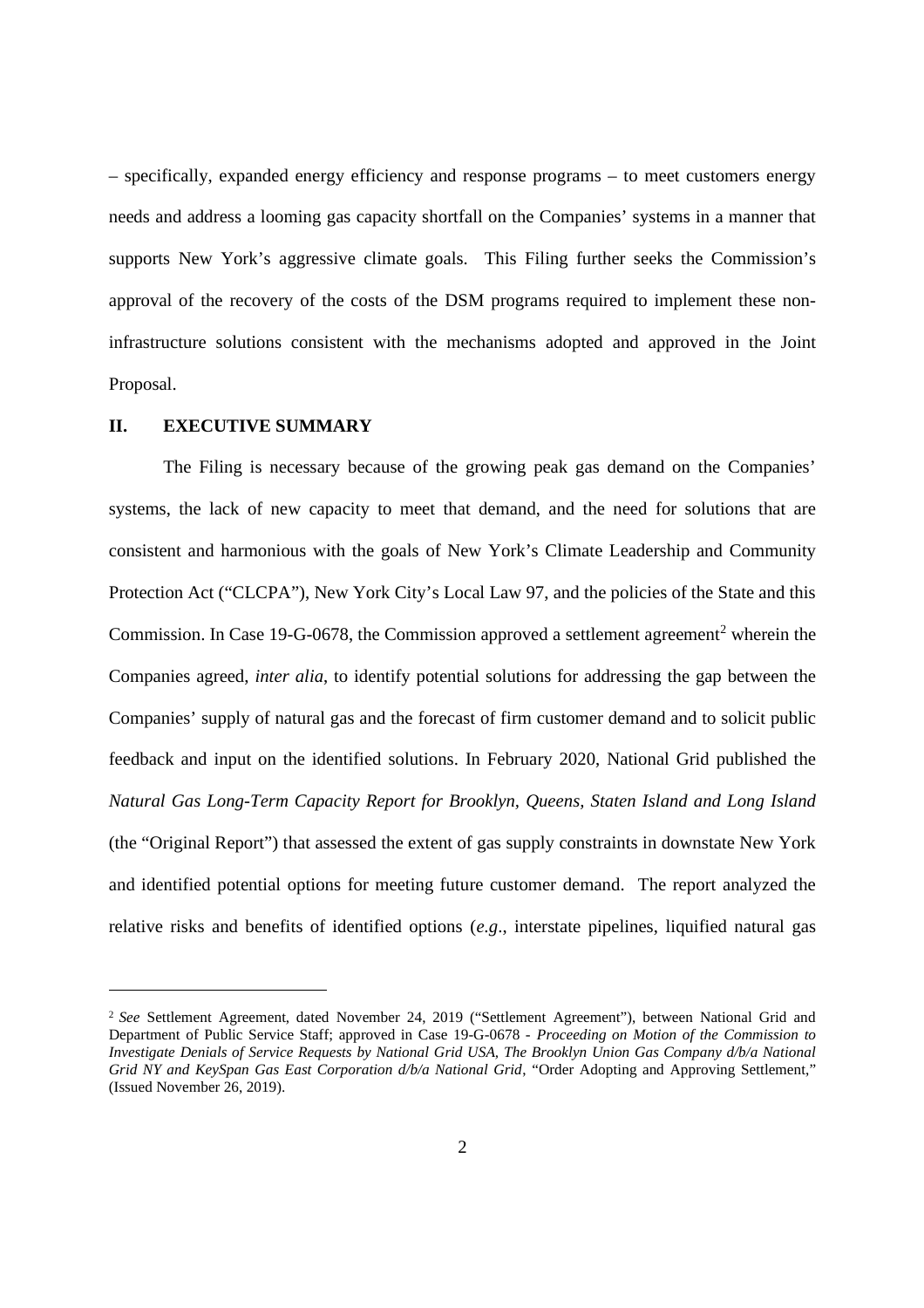("LNG"), compressed natural gas ("CNG"), demand-side solutions) in terms of reliability, deliverability, cost, and environmental impacts, among other considerations. After publishing the report, as well as a reader-friendly summary and supporting data, the Companies facilitated a series of public meetings and comment sessions and received thousands of written comments from members of the public and stakeholder groups. The vast majority of these comments advocated for increased use of energy efficiency and other non-infrastructure solutions to meet customers' energy needs. In May 2020, the Company's published the *Long-Term Capacity Supplemental Report* <sup>3</sup> ("Supplemental Report") that summarized stakeholder comments and identified a recommended option that included a portfolio of targeted infrastructure (*e.g*., CNG and LNG) and non-infrastructure solutions (*e.g*., energy efficiency), referred to as the "Distributed Infrastructure Solution." The Distributed Infrastructure Solution now serves as the Companies' roadmap for addressing supply constraints in downstate New York.

Without traditional capacity solutions to fall back on, and mindful of the imperative to meet the goals of the CLCPA, the purpose of this Filing is to present for Commission review proposed DSM (non-infrastructure) programs that are part of the Distributed Infrastructure Solution. The DSM programs described in this Filing are essential components of the Distributed Infrastructure Solution, which relies on gas demand reduction to meet three quarters of the projected demandsupply gap by the 2035-2036 winter heating season

The levels of DSM required to close the demand-supply gap in the long term are unprecedented; in peer benchmarking, the Companies have found no other utility which has attempted to implement DSM programs at this scale as rapidly as the Distributed Infrastructure

<sup>&</sup>lt;sup>3</sup> The Supplemental Report and related reports are available at https://ngridsolutions.com/.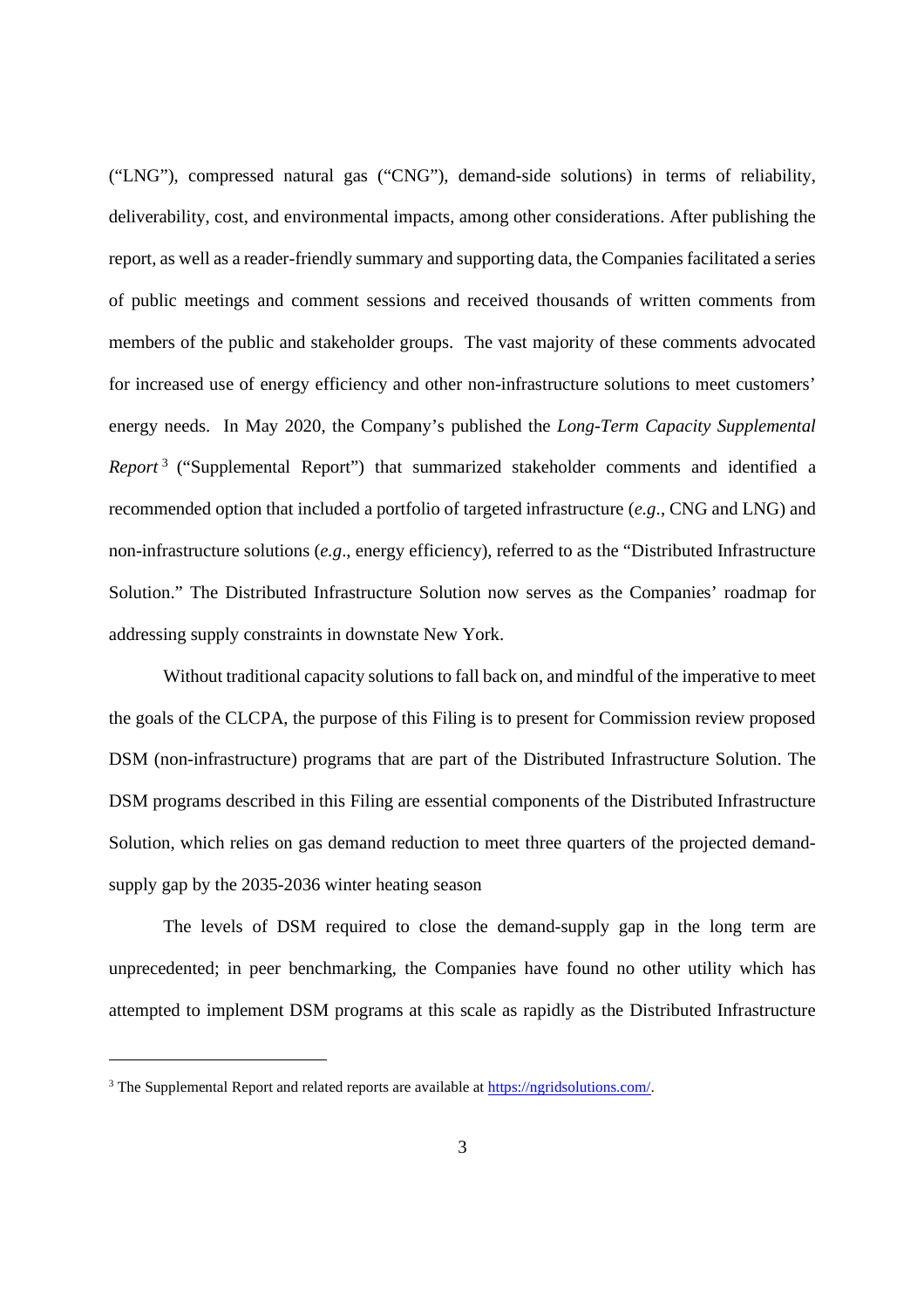Solution. The programs and technologies that are required to deliver such aggressive energy savings are costly but -- as described in the Companies' capacity reports and validated by independent assessment -- necessary to address the gas demand capacity shortfall. These DSM programs are being implemented in lieu of traditional infrastructure, whose costs are avoided. DSM solutions are fully consistent with New York's decarbonization goals and a clean energy future. In addition to providing distribution-level benefits to all customers in the Companies' service territories, customers who directly participate in DSM programs will save energy and see direct cost savings in the form of lower energy bills.

As part of a portfolio of solutions to meet peak demand, the Companies have identified opportunities to implement non-infrastructure solutions (*i.e*., demand response ("DR") and incremental energy efficiency ("EE") programs). The Companies propose to deploy weatherization programs for residential, commercial and industrial ("C&I") and multi-family ("MF") customers beginning in Rate Year 2 (April 1, 2021 - March 31, 2022).<sup>4</sup> These programs are incremental to the existing energy efficiency programs the Companies will implement in Rate Year 2 to satisfy their New Efficiency: New York ("NE:NY") targets. The incremental EE programs will expand significantly in Rate Year 3 (April 1, 2022 - March 31, 2023) to align with the demand and usage reductions necessary to achieve the goals of the Distributed Infrastructure Solution. These incremental energy efficiency programs implement measures that afford a long useful life and a very high peak coincidence value (meaning that they will reduce demand on the gas system during peak winter conditions and will do so for a period of years). These types of

<sup>4</sup> References to Rate Years refer to Rate Years as designated in the Joint Proposal, and correspond to the Companies' fiscal years which run April 1 – March 31.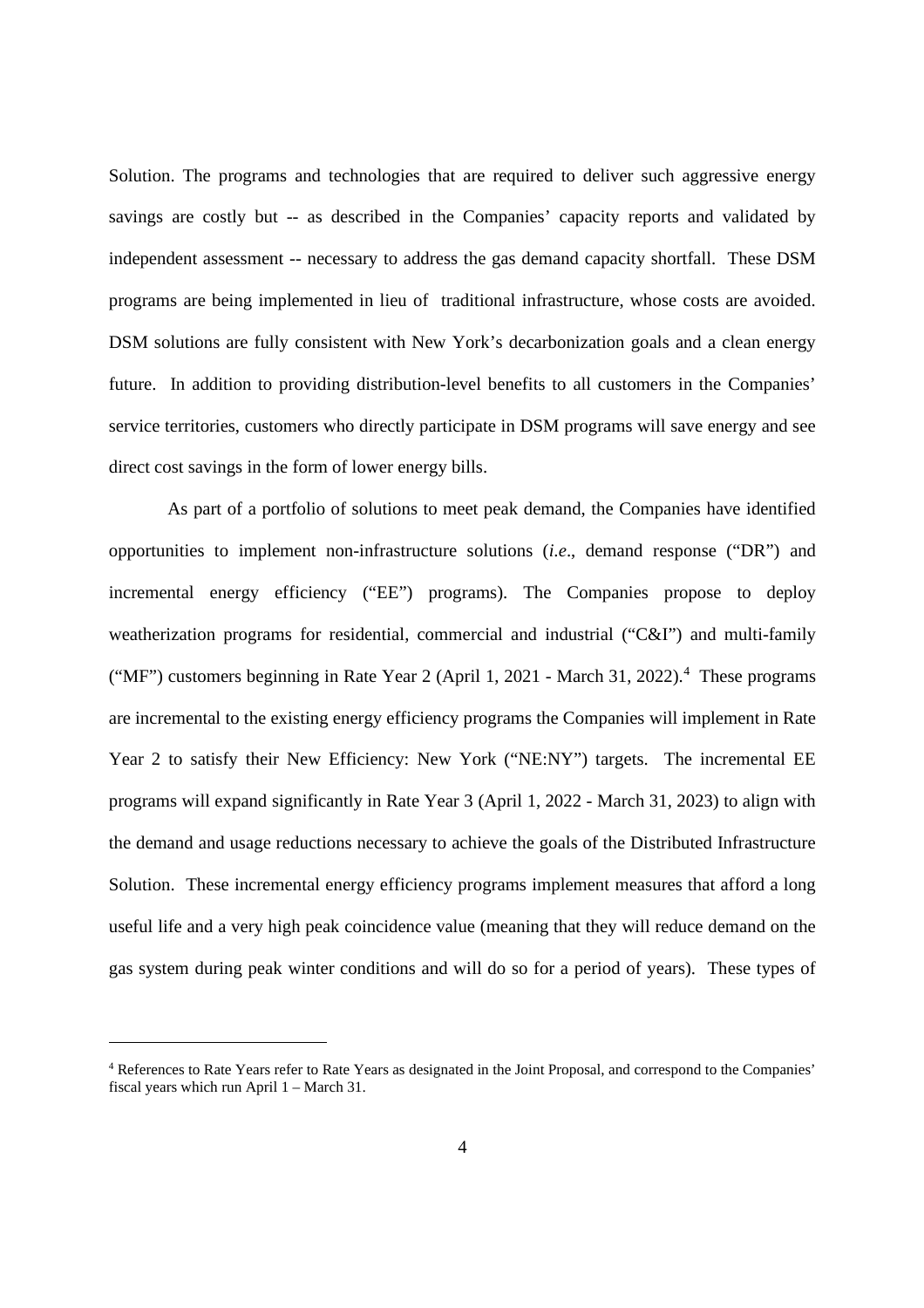measures require a higher investment per therm than previously employed in the Companies' NE:NY portfolio in order to secure reduction in peak demand.

With respect to Demand Response, the Companies have proposed a firm demand response budget that will enable them to continue operating and scale up the three DR programs first launched in the 2019-2020 winter heating season as part of the Settlement Agreement and described in the Companies' Implementation and Contingency Plan; namely, Daily DR, Bring Your Own Thermostat ("BYOT") and Behavioral DR.<sup>5</sup> As with EE, the DR programs will also expand in Rate Year 3. These Demand Response programs will provide significant daily and hourly demand reduction necessary to achieve the goals of the Distributed Infrastructure Solution. Demand Response programs can be operated as a flexible dispatchable resource that can be scaled up or down, by geography and by time, depending on system needs.

In fact, all DSM programs will expand in Rate Year 3 and in the ensuing years, adding Third Party Solutions solicitations and incremental electrification of heat ("Electrification"), in cooperation with the downstate New York electric delivery companies. The Companies, however, are requesting approval to implement the nearer-term programs in this Filing because the longterm DSM plan presented herein is expected to be adjusted to incorporate lessons learned, updates to the Companies' capacity demand forecasts in relation to available supply in future years, advances in DSM technologies, and other relevant changes. This approach helps to limit bill

<sup>5</sup> An Hourly DR program will also be operated for the 2021-2022 winter season and beyond. Costs of the Hourly DR program (other than labor), will be recovered though the Demand Response O&M Component of the Delivery Rate Adjustment ("DRA"), which is a separate means of recovering certain costs pursuant to the Joint Proposal.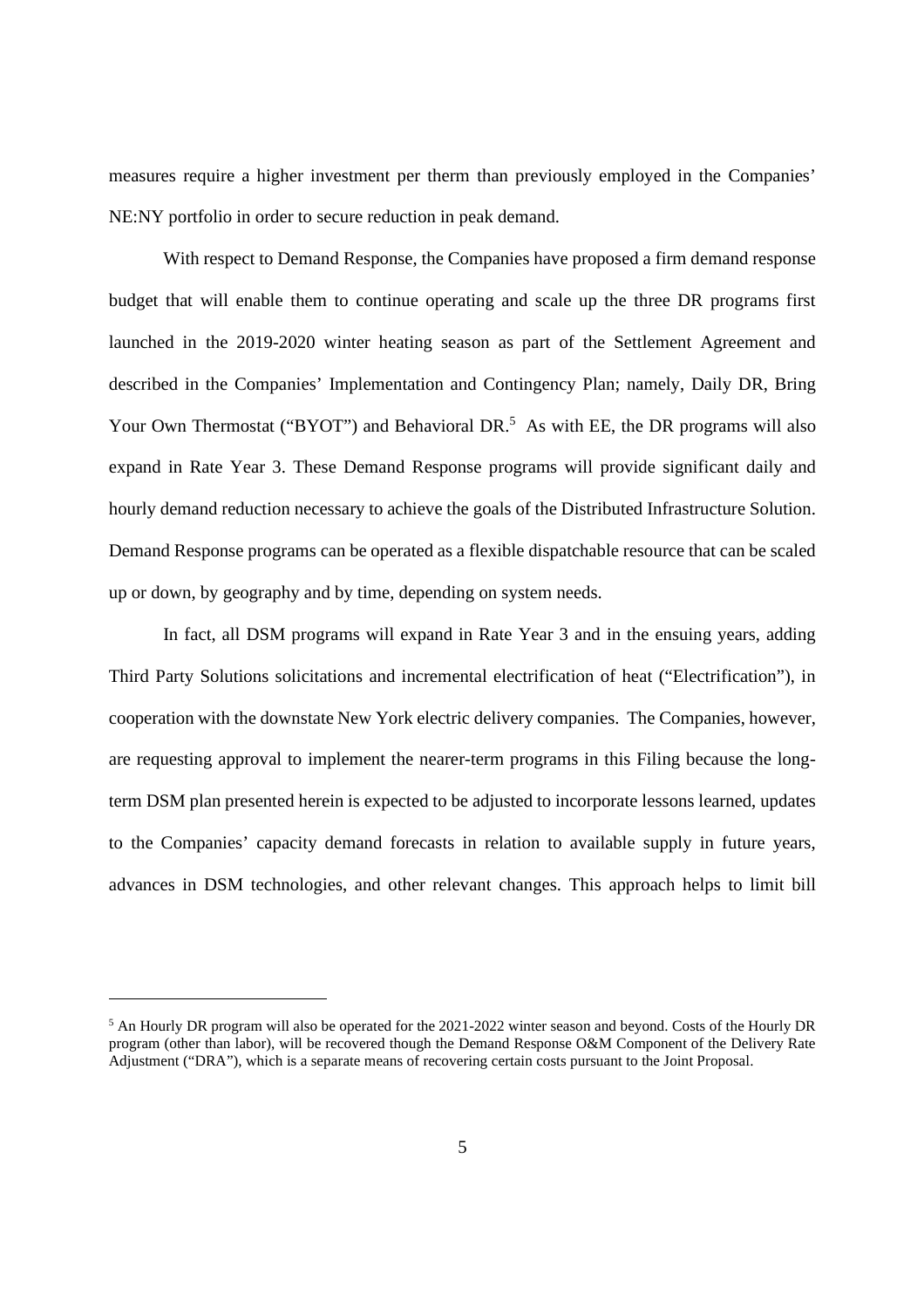impacts because it guards against recovering more funds than are necessary to deliver the required demand reduction.

Nevertheless, given the serious consequences of falling short of capacity on a design day, the Companies must begin to address the capacity deficiency in a significant manner and must begin that effort now. The following table shows the level of spending in Rate Year 2 and Rate Year 3 of the Joint Proposal to meet the capacity deficiency with the Distributed Infrastructure Solution.

| <b>Rate Year 2 - FY 2022</b>                               | <b>KEDNY Costs</b> | <b>KEDLI Costs</b> | <b>Total Cost</b> |
|------------------------------------------------------------|--------------------|--------------------|-------------------|
| Incremental Energy Efficiency - Residential                | \$5,145,938        | \$4,210,313        | \$9,356,250       |
| Incremental Energy Efficiency - Commercial and Multifamily | \$3,646,662        | \$2,983,632        | \$6,630,294       |
| Incremental Electrification                                | \$48,125           | \$39,375           | \$87,500          |
| <b>Energy Efficiency and Electrification Labor Costs</b>   | \$697,845          | \$570,964          | \$1,268,809       |
| Demand Response (DCSM Non-Labor Costs only)                | \$4,408,250        | \$1,889,250        | \$6,297,500       |
| Demand Response Labor                                      | \$485,940          | \$208,260          | \$694,200         |
| Third-Party Solutions Solicitation Labor Costs             | \$281,429          | \$230,260          | \$511,689         |
| <b>Total Rate Year 2</b>                                   | \$14,714,188       | \$10,132,054       | \$24,846,242      |

*Table 1: Incremental DSM Funding for Rate Year 2 and Rate Year 3<sup>6</sup>*

<sup>6</sup> The total costs for the DSM programs for Rate Years 2 and 3 presented in this table appear greater than the costs of the DSM programs for Heating Seasons 2021-22 and 2022-23 in tables showing costs for the EE programs only. This is because the Companies' rate years run from April 1 to March 31. Demand Response costs are budgeted by Heating Season corresponding to the rate year. EE programs, however, are budgeted on a calendar year basis to ensure that measures are in place by the end of December for a given heating season. The tables by Rate Year omit costs for January through March 2021 but include costs for January through March 2023. The latter are higher, because programs will ramp up by year to meet capacity demand gap. The costs of the EE programs in the last quarter of Rate Year 3, although they are not fully presented in detail in this report, are based on projections of the programs being continued similarly for the next heating season. Such costs will be updated in the next Annual DSM filing in July, 2022 as the last quarter of Rate Year 3 goals for energy efficiency and electrification programs are meant to achieve heating season 2023-2024 goals.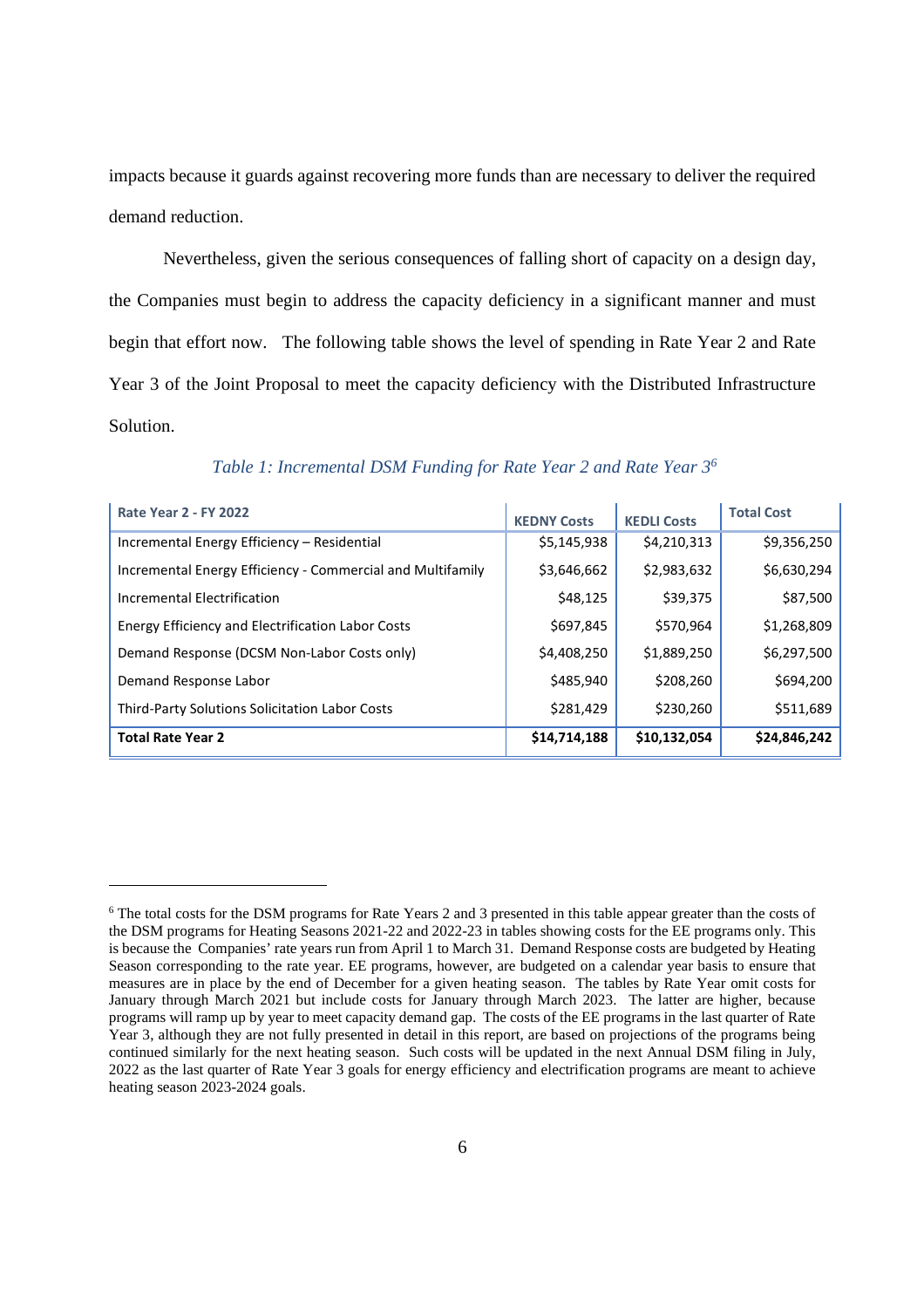| <b>Rate Year 3 - FY 2023</b>                                | <b>KEDNY Costs</b> | <b>KEDLI Costs</b> | <b>Total Cost</b> |
|-------------------------------------------------------------|--------------------|--------------------|-------------------|
| Incremental Energy Efficiency - Residential                 | \$29,363,421       | \$26,810,491       | \$56,173,912      |
| Incremental Energy Efficiency – Commercial and Multifamily  | \$16,742,512       | \$13,825,461       | \$30,567,972      |
| Incremental Electrification                                 | \$144,375          | \$118,125          | \$262,500         |
| Energy Efficiency and Electrification Labor Costs           | \$1,132,285        | \$926,415          | \$2,058,700       |
| Demand Response (DCSM Non-Labor Costs only)                 | \$8,974,700        | \$3,846,300        | \$12,821,000      |
| Demand Response Labor                                       | \$851,270          | \$364,830          | \$1,216,100       |
| Third Party Solutions Alternatives Solicitation Labor Costs | \$373,479          | \$305,574          | \$679,053         |
| <b>Total Rate Year 3</b>                                    | \$57,582,042       | \$46,197,195       | \$103,779,237     |
| Grand Total Rate Year 2 and 3                               | \$72,296,230       | \$56,329,249       | \$128,625,480     |

To effectuate the recovery of the costs associated with the incremental demand response and energy efficiency programs, the Joint Proposal permits the Companies to implement a surcharge – the Demand Capacity Surcharge Mechanism (or, alternatively, "DCSM") – beginning in Rate Year 2 (April 1, 2021 – March 31, 2022). The Surcharge is to be designed to enable the Company to recover Commission-approved energy efficiency costs not already included in base rates, and certain costs to implement demand response programs and other demand-side management programs. Consistent with the Joint Proposal, the Companies will make annual filings ("Demand Side Management (DSM) filings") in Cases 19-G-0309 and 19-G-0310 that will describe the energy efficiency programs for which the Companies are seeking cost recovery and afford the Commission at least 150 days to determine whether the incremental energy efficiency programs should be undertaken and made eligible for cost recovery. Similarly, to recover demand response costs under the Surcharge, the Companies are to make annual filings describing the demand response programs the Companies will implement in the upcoming winter heating season and afford the Commission sufficient time to determine whether the incremental demand response programs should be undertaken.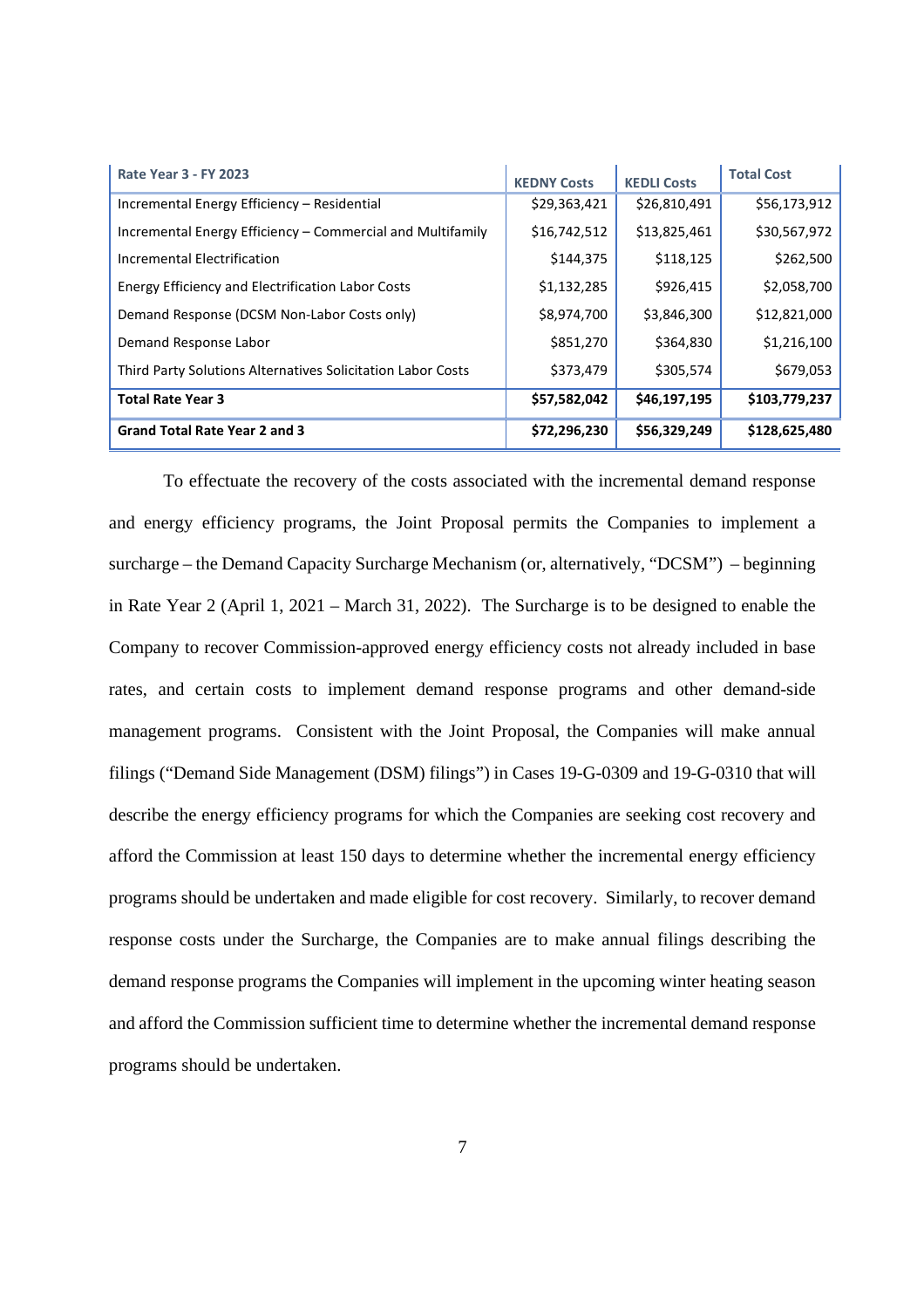In this Filing, the Companies present the incremental energy efficiency programs, with associated budgets and targets, and request Commission approval to accelerate the expenditure of funds for the incremental energy efficiency programs and to surcharge those funds using the DCSM. Timing of the surcharge mechanism is such that 50 percent of Rate Year 2 Demand Response costs will be surcharged beginning December 1, 2021, with the remaining 50 percent of Rate Year 2 DR costs, 50 percent of Rate Year 3 Demand Response costs, 50 percent of Rate Year 3 EE costs, and 100 percent of Rate Year 2 EE costs to be surcharged beginning in July of 2023.

The Companies also present their plans for incremental demand response and intended surcharge using the DCSM, consistent with the Joint Proposal. The Companies' Demand Response Implementation Plan describing the planned DR program structure and targets for the 2021-2022 Heating Season, together with proposed Tariff amendments, was filed on June 15, 2021 and approval is anticipated in October 2021.<sup>7</sup> Programs for the 2022-2023 Heating Season are presented in this Filing and will be updated based upon the June, 2022 demand forecast. Notably, the operation of the Demand Capacity Surcharge Mechanism – allowing 50 percent of current costs to be included in the first year, with the remainder to be included in the following year – recognizes the dynamic nature of the programs and allows for adjustments to the programs and the capture of efficiencies and experience through a true-up of the costs in the remaining surcharge recovery. This prevents the Companies from recovering more than they actually spend to deliver the required demand reduction.

This Filing will provide a comprehensive description of the programs and the reasons why the programs must be adopted by the Commission in time to meet the growing demand of

<sup>7</sup> Cases 20-G-0086 and 20-G-0087.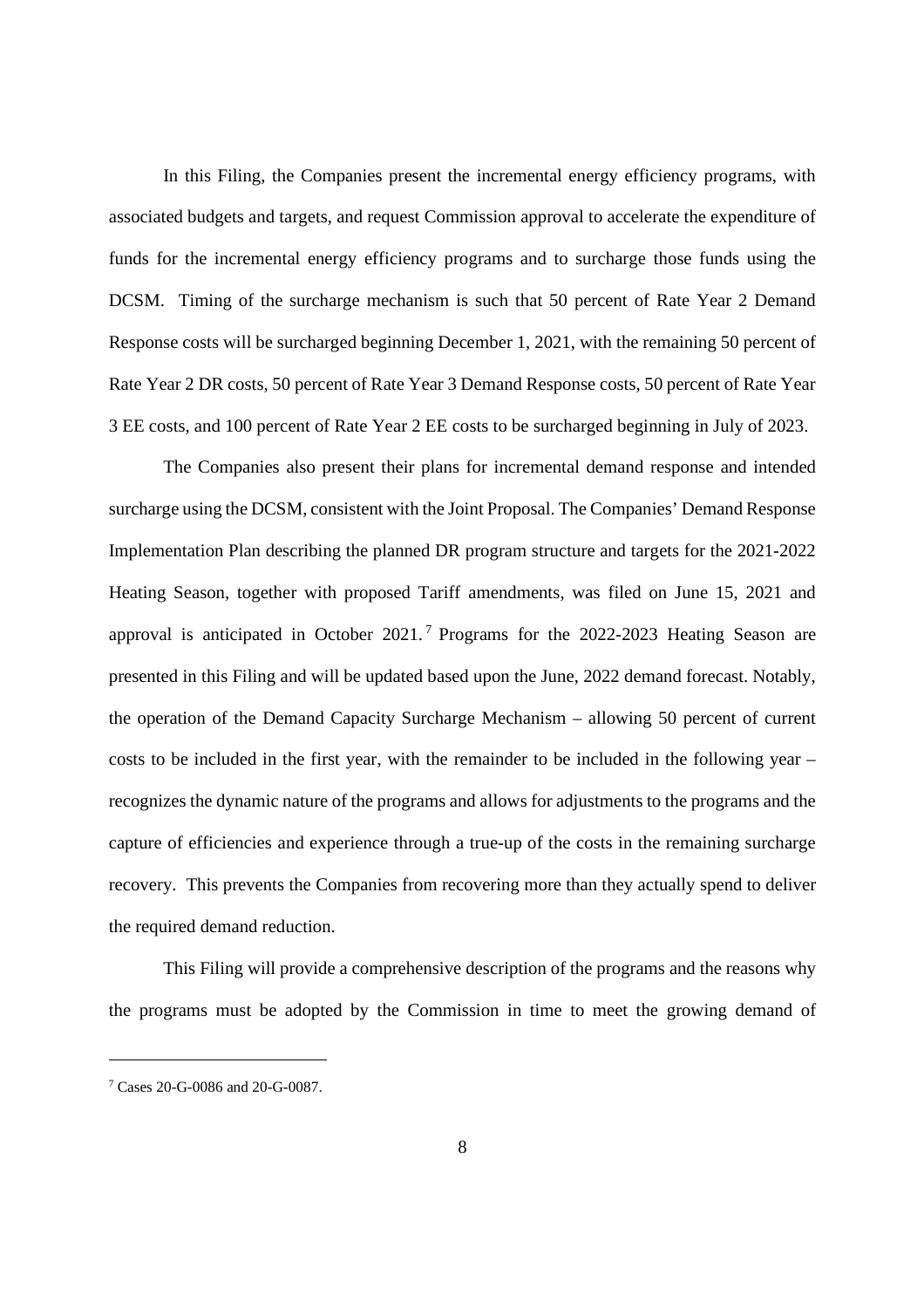customers, and to enable the Companies to ensure that adequate gas supplies are on hand to meet anticipated Design Day requirements. Because of the critical importance of this endeavor, the Companies look forward to working expeditiously with all stakeholders – Staff, intervenors, governmental entities and agencies and customer groups – to ensure rapid and adequate consideration of our proposals, their prompt approval and expeditious adoption and implementation.

#### **III. BACKGROUND**

## *A. The History and Basis of the Capacity Gap*

The DSM programs for which the Companies seek approval in this Filing are familiar to the Commission. On February 24, 2020, National Grid released the *Natural Gas Long-Term Capacity Report* (the "Original Report") for its downstate NY service territories. The Original Report provided a detailed analysis of the natural gas capacity constraints in the region and the available options for meeting long-term demand. In addition, National Grid held a series of six public meetings and received thousands of written comments on the Original Report and the options. After reviewing the extensive feedback and public engagement on the Original Report and compiling additional detailed content, National Grid published the *Natural Gas Long-Term Capacity Supplemental Report* on May 8, 2020 (the "Supplemental Report"). In that report, the National Grid responded to the public's comments on the Original Report, including on the options presented to address the long-term capacity constraint, and recommended two solutions as the best among all the options presented—an interstate pipeline option or a portfolio of targeted distributed infrastructure and non-gas infrastructure options. Soon thereafter, the state permit applications for the large-scale pipeline project were denied. Since that denial, the Companies have been executing the other solution recommended by National Grid —identified in the Supplemental Report as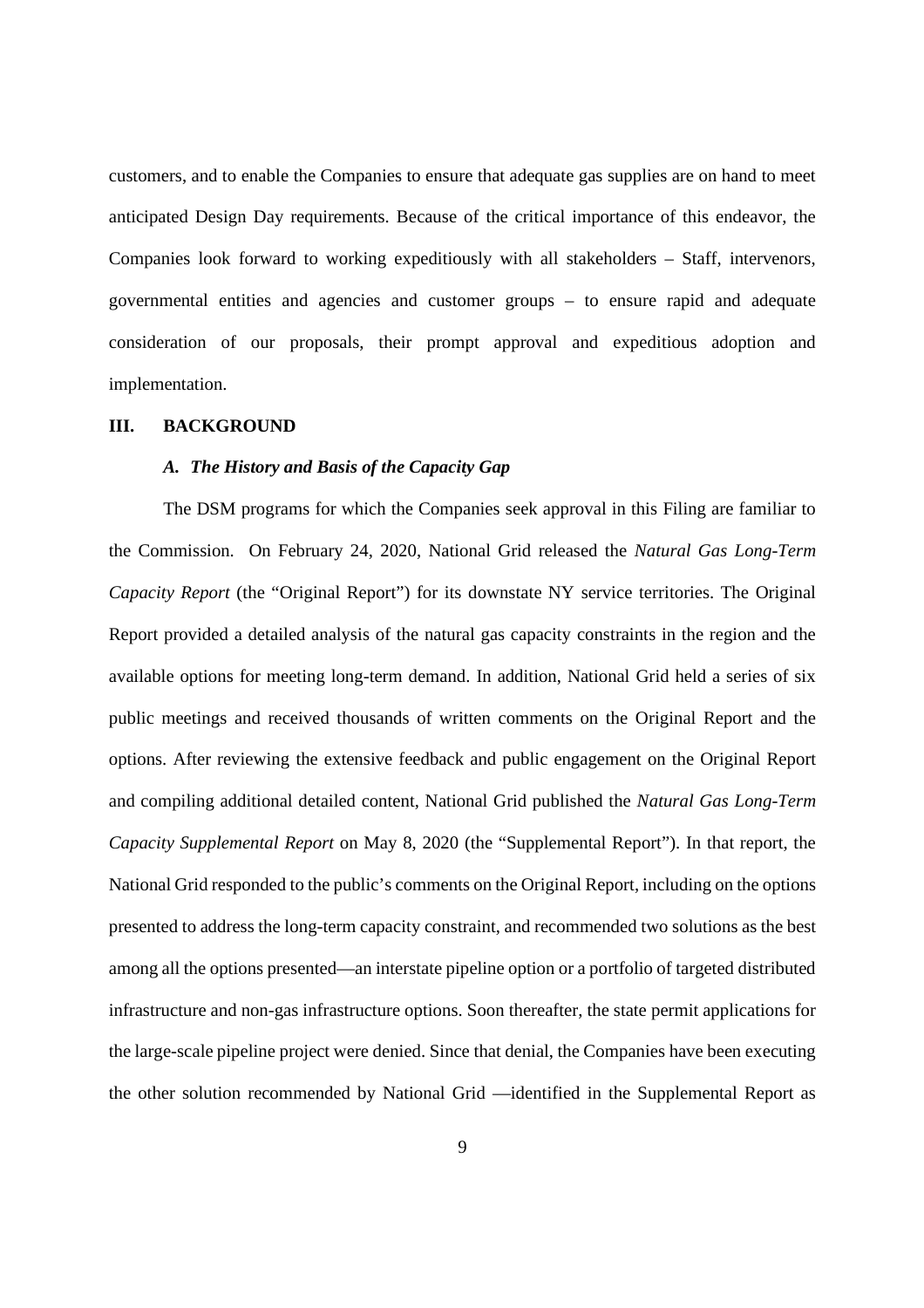"Option A: LNG Vaporization and Iroquois Gas Transmission System, L.P. ("Iroquois") enhancements to existing infrastructure, combined with incremental EE and DR (collectively, the "Distributed Infrastructure Solution").

In June 2021, the Companies published the *Natural Gas Long Term Capacity* - *Second Supplemental Report* ("Second Supplemental Report"), which built on the prior reports addressing the region's gas capacity constraints. The Second Supplemental report: framed the gas capacity needs and Distributed Infrastructure Solution in the context of the Companies updated 2021 longterm demand forecast and New York's and National Grid's 'net-zero' goals; provided an update to the long-term demand forecast, supply capacity, and the projected demand-supply gap over the next 15 years; and confirmed the Distributed Infrastructure Solution remains the best viable solution to solve the demand-supply gap.<sup>8</sup>

The Companies' customers throughout Brooklyn, Queens, Staten Island and Long Island depend on them to deliver safe, reliable and affordable natural gas to their homes and businesses — especially on the coldest of days when customer gas demand is at its peak. The Companies must meet this profound energy obligation even as the Companies plan for a future where traditional natural gas demand may decline as a result of new policies to reduce greenhouse gas emissions and new sources of traditional capacity to meet that demand may no longer be available.

Downstate NY has seen dynamic economic growth, expanding residential and nonresidential building space, and thousands of oil-to-gas conversions over the last 12 years. These

<sup>8</sup> The Second Supplemental Report recently underwent an independent review, conducted by PA Consulting ("PA") working at the direction of DPS Staff, which (i) corroborated that the Company's forecast and assessment of the supply gap is generally reasonable and (ii) concluded that the Distributed Infrastructure Solution is a similarly reasonable approach to addressing the supply gap, while acknowledging the risks to delivering the individual component. *See*, *PA Consulting's Assessment of National Grid's Natural Gas Long-Term Capacity Second Supplemental Report* (September 10, 2021).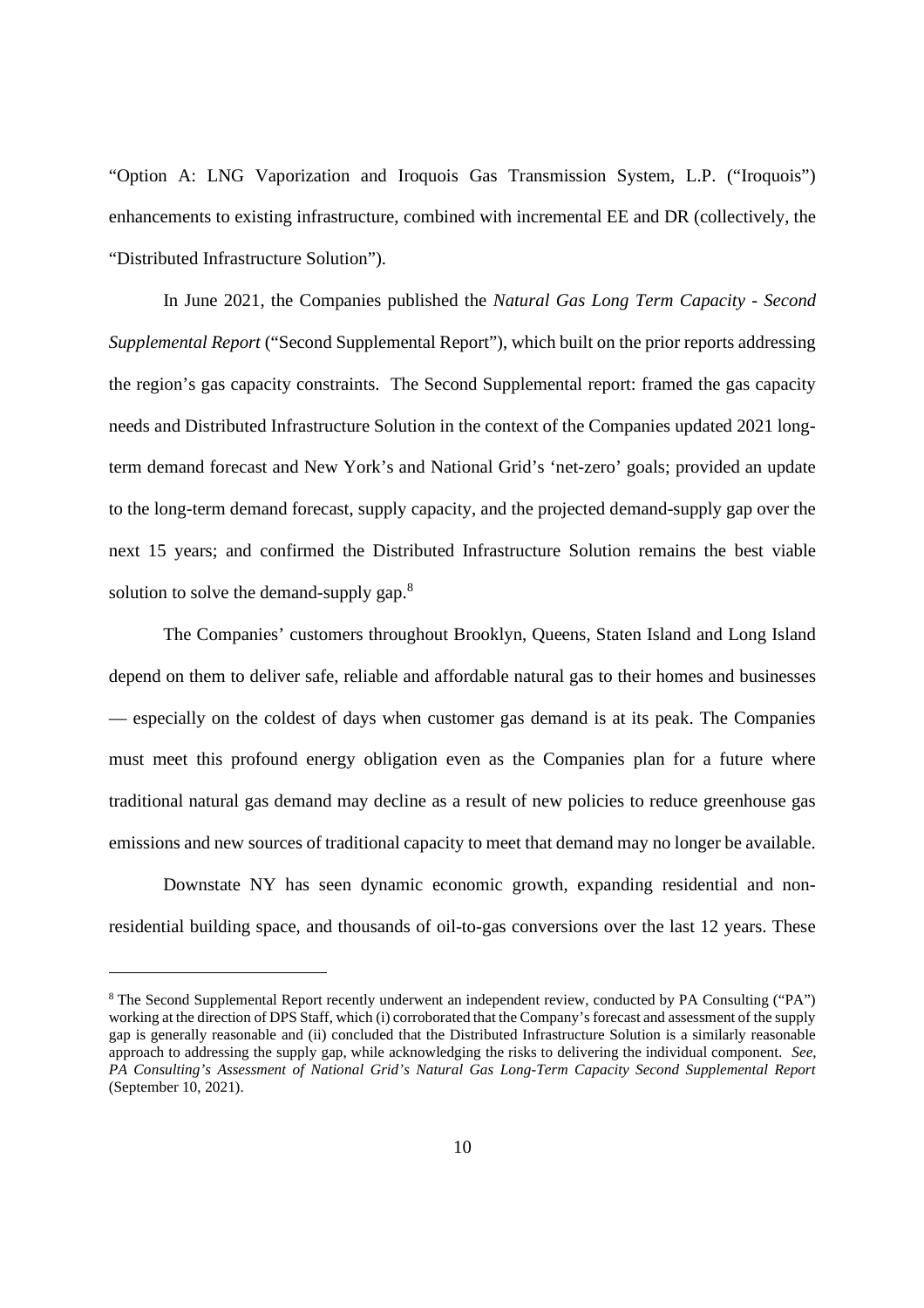factors have resulted in a substantial increase in the demand for natural gas, placing stress on the Companies' existing gas network and challenging their longer-term ability to meet customers' needs when demand is at its peak.

Based on the updated Adjusted Baseline Demand Forecast, the Companies project that a gap between total downstate NY customer peak day gas demand and available gas capacity will emerge in the winter of 2022-2023 and will grow thereafter, unless it is attenuated by planned Distributed Infrastructure Solution capital projects and incremental demand reductions. Traditionally, this growth gap has been met with capital investment and supply procurement by the local delivery companies ("LDCs") to continue to provide safe and reliable natural gas service to those who request it within their respective service territories, in accordance with their statutory obligation to serve. In recent years, however, as New York State policy has evolved to meet the challenge of climate change, utilities must explore alternatives to traditional infrastructure solutions. Consequently, utilities must look to energy efficiency and other DSM programs as alternative solutions to infrastructure investment and/or supply procurement, potentially providing the LDCs with new tools to meet peak day gas demand and to manage overall gas usage.

As this Filing demonstrates, the Companies strongly support New York's goals to reduce greenhouse gas ("GHG") emissions. The Companies have also made significant corporate commitments that align with New York's ambitious climate change goals as laid out in the CLCPA. In October 2020, National Grid refined its plan to achieve New York's net zero GHG emissions by 2050 goal ("Net Zero") via its "Net Zero by 2050" plan and updated its *Responsible*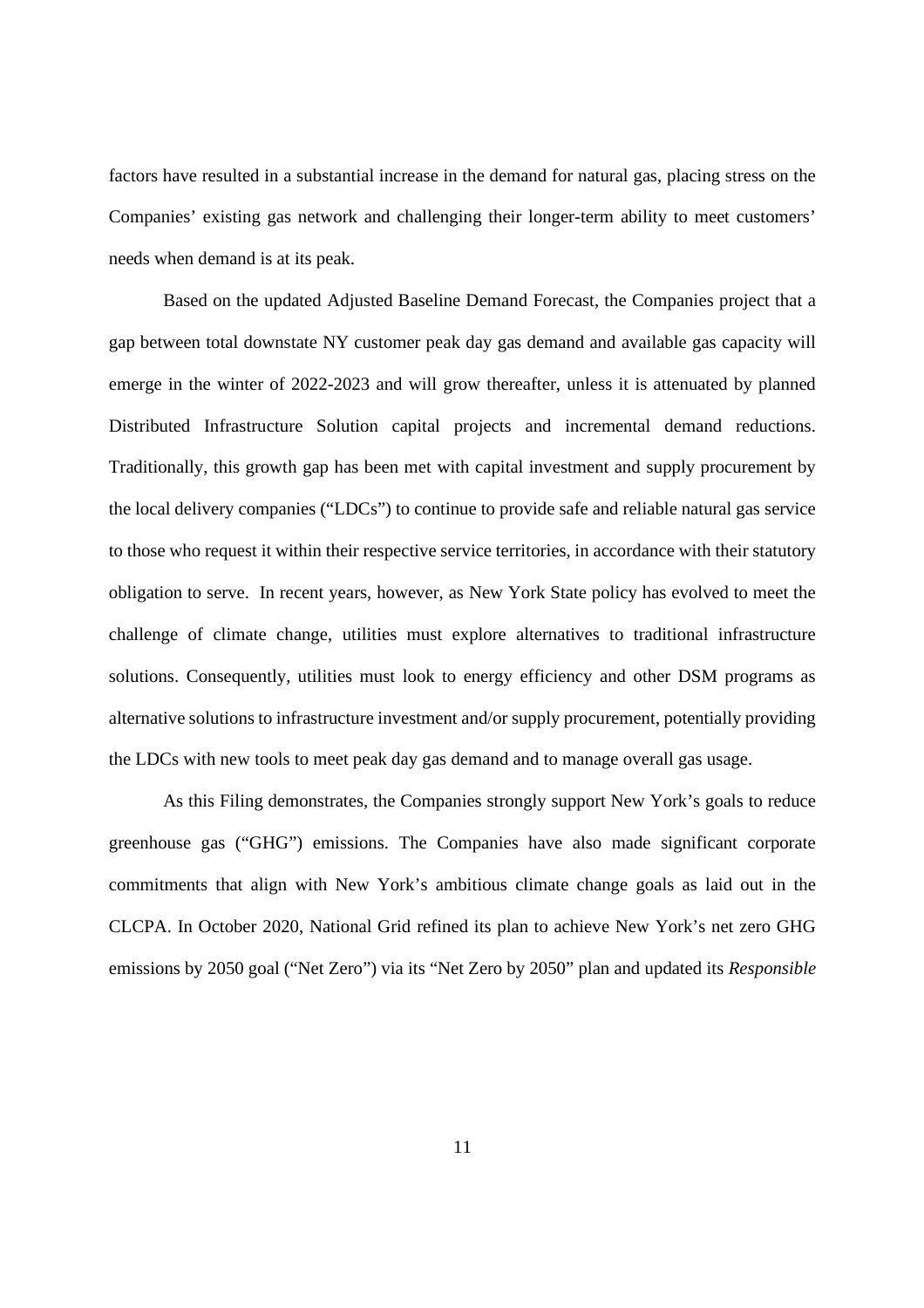*Business Charter* to include those ambitions.<sup>9</sup> To the same end, the Joint Proposal includes a provision that the Companies will "operate their gas networks with the objective of reducing billed gas usage, normalized for temperature, in their service territories over the term of the rate plans."<sup>10</sup> Measured against these goals, the Companies believe that their Distributed Infrastructure Solution, which includes the DSM programs detailed herein, is consistent with the CLCPA goals, the Net Zero plan, and a clean energy future.

#### *B. Peak Demand Design Criteria*

With almost 1.9 million customers in KEDNY's and KEDLI's downstate NY service territories and with a sustained trend over the last 12 years of adding roughly 12,000 customers per year, the Companies must forecast customers' future natural gas demand and ensure that our portfolio of natural gas supply, gas distribution network infrastructure, and demand-side management programs can meet our diverse customers' energy needs, even under challenging conditions.

Maintaining natural gas deliveries during several consecutive day-long cold snaps, the coldest day, and the highest use peak hour is critical to customers' health and welfare. To that end, the Companies design the gas distribution system and plan natural gas capacity to meet forecasted customer demand on a "Design Day" (*i.e*., the coldest winter day that brings the highest daily customer demand for which the Company plans) and under "Design Hour" conditions (*i.e*., the peak hourly demand on such a Design Day). During very cold weather (including but not limited

<sup>&</sup>lt;sup>9</sup> National Grid has committed to achieve net zero by 2050 by reducing Scope 1 and 2 GHG emissions 80 percent by 2030, 90 percent by 2040, and to net zero by 2050 from a 1990 baseline. *See* National Grid Responsible Business Charter, at p.5. *Available at* https://www.nationalgridus.com/media/pdfs/ourcompany/usnationalgridresponsiblebusinesscharter2020us.pdf.

<sup>10</sup> Joint Proposal § IV.7.5.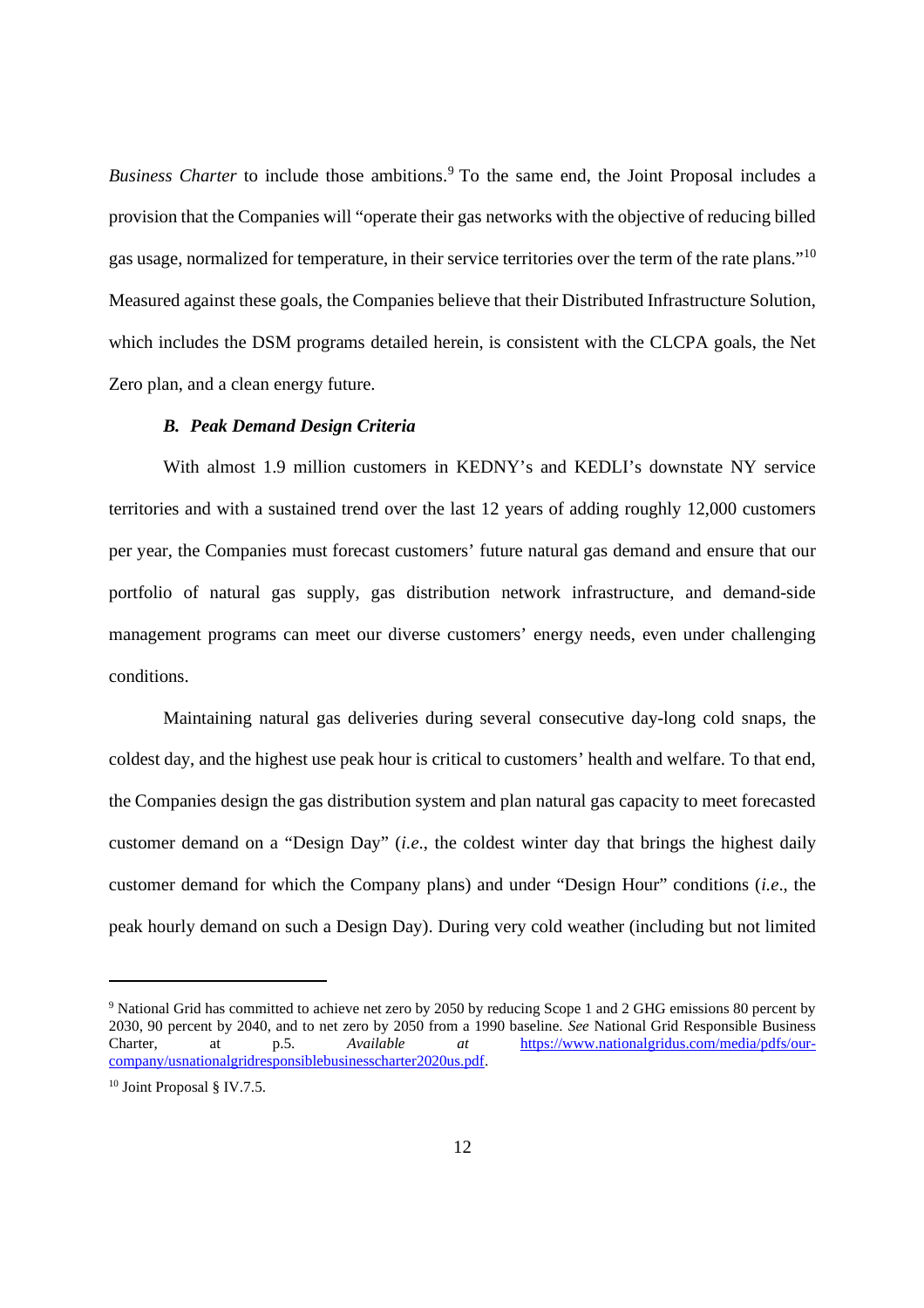to a Design Day), peak-hour customer demand is typically 120 percent of the average-hour customer demand. This is driven by behaviors such as thermostats calling for heat, high-usage periods of hot water (before and after the work day), and cooking loads during typical meal times. Importantly, the Companies must do this with zero contingency, or reserve margin, in the event that actual peak demand is higher than projected Design Day demand (because of more severe weather or the uncertainty inherent in the demand forecast) or in the event that there is an unexpected disruption to gas supply, gas infrastructure, or demand-side resource availability. If demand exceeds available supply, operating conditions on the system may become more challenging, including low pressure situations, which in an extreme case, may require service interruptions via customer curtailments.<sup>11</sup>

The downstate NY gas supply and distribution requirements are modeled based upon a Design Day average temperature of 0° Fahrenheit in Central Park (i.e., 65 Heating Degree Days). An analysis by Marquette Energy Analytics of downstate NY weather conditions (accounting for both temperature and wind that drive peak gas demand for heating) corroborates the Companies' Design Day standard as consistent with mainstream gas utility Design Day standards in terms of likelihood of occurrence.

#### *C. The Capacity Gap*

Figure 1 below shows historical and projected growth for Design Day gas demand. The historical data and forecasts of all macroeconomic variables used to develop the econometric models that generate load forecasts are obtained from a leading economic research and forecasting

<sup>&</sup>lt;sup>11</sup> The scenario of a capacity shortage is discussed at more length in the Companies' Second Supplemental Long Term Capacity Report, at p. 34.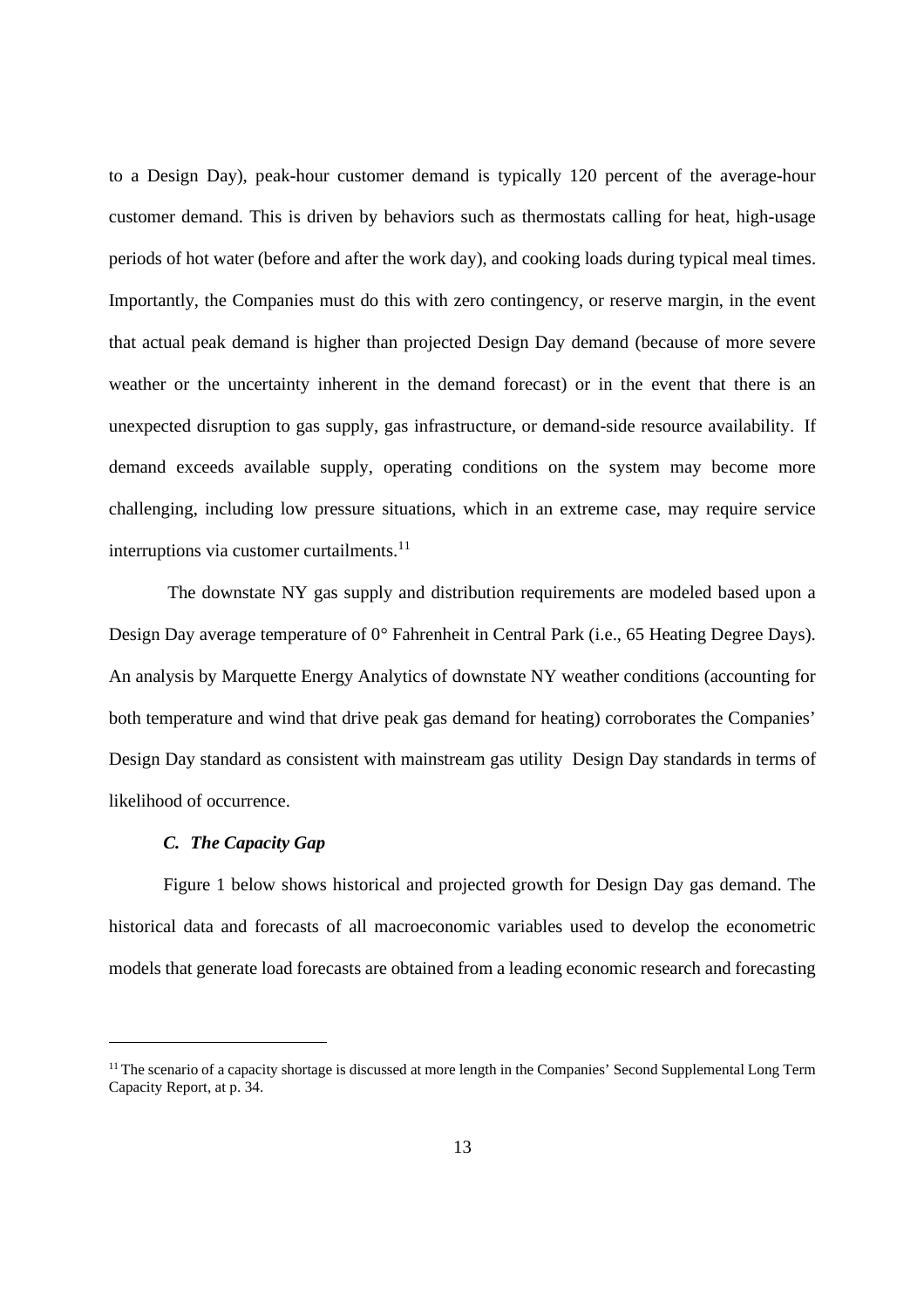firm, Moody's Analytics.<sup>12</sup> The Companies forecast customers' gas demand, taking into account all relevant factors, including historical usage and independent economic projections (reflecting the latest view on the effects of the COVID-19 pandemic), heating oil versus natural gas price differentials, and adjustments for factors such as existing energy efficiency, demand response and heat electrification programs. Based on those factors, the Companies' latest forecast projects that downstate NY Design Day gas demand will increase approximately 1.5 percent per year, from 2,766 MDth per day<sup>13</sup> in winter 2020-2021 to 3,430 MDth per day in winter 2034-2035.

Growth in the baseline demand forecast adjusted for the NE:NY energy efficiency targets, demand response, and the electric delivery companies' heat electrification targets ("Adjusted Baseline Demand Forecast") is significantly less than the average growth rate experienced over the historical period, which was 2.2 percent per year from winter 2007-2008 to winter 2020-2021. Design Day gas demand, however, is expected to grow much faster than even the historical rate over the next three years, averaging 3.1 percent per year from winter 2020-2021 to winter 2023- 2024, due to the strong economic rebound forecast for downstate NY after the COVID-19 pandemic.

<sup>&</sup>lt;sup>12</sup> Moody's Analytics Baseline Scenario (April 2021) forecast for Kings, Queens, Richmond, Nassau and Suffolk counties New York, Updated May 5, 2021. All the energy prices are from the U.S. Department of Energy, Energy Information Administration.

<sup>&</sup>lt;sup>13</sup> MDth= Thousands of Dekatherms. One dekatherm is equal to one million British thermal units (Btu). The energy content of 1,000 cubic feet of natural gas measured at standard conditions is approximately equal to one dekatherm.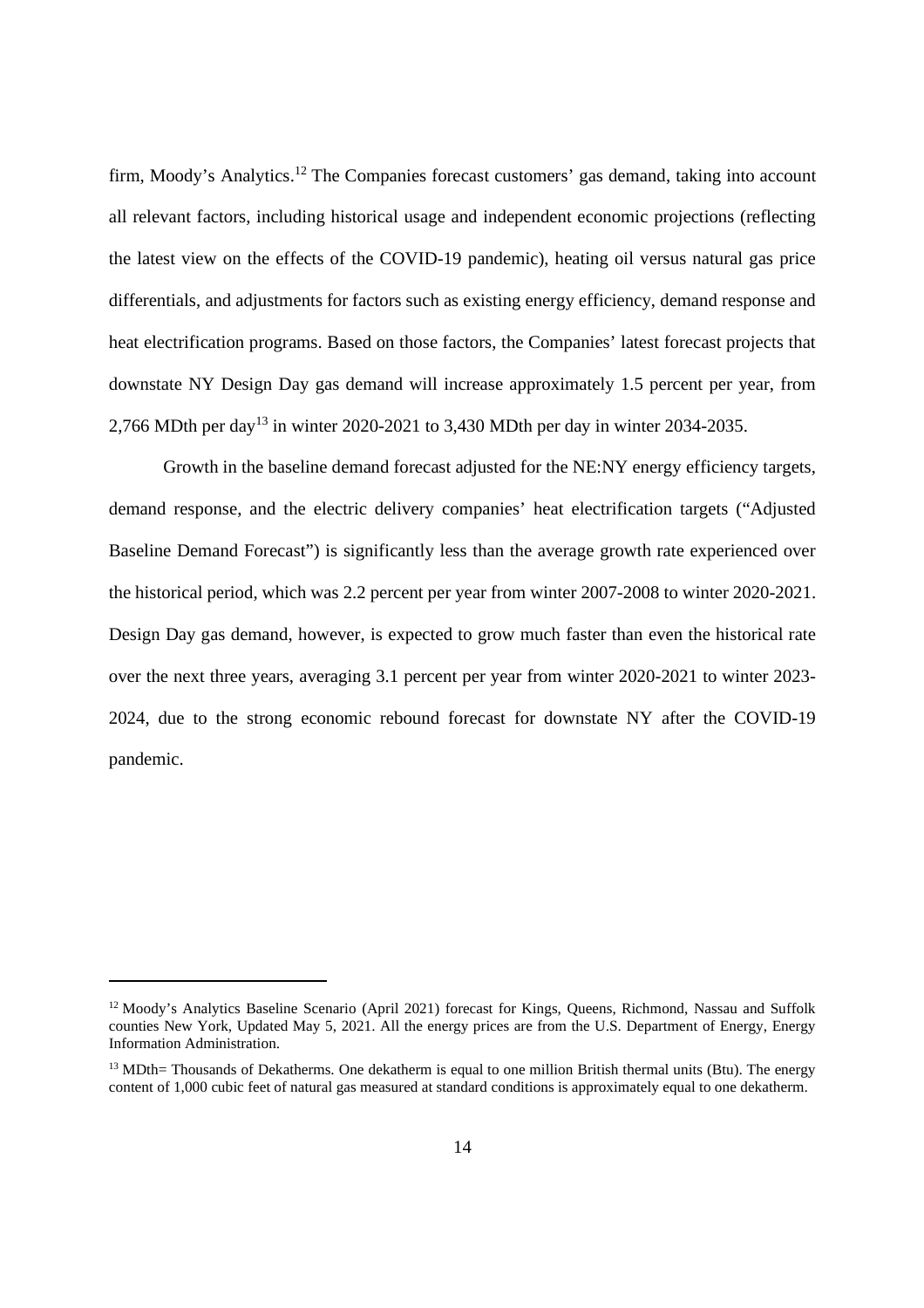

*Figure 1: Historical and Forecasted Downstate NY Design Day Gas Demand*

Based on the updated Adjusted Baseline Demand Forecast, the Companies project that a gap between total downstate NY customer peak gas demand and available gas capacity (daily) will emerge in the winter of 2022-2023 and will grow thereafter, before accounting for planned gas capacity projects and incremental demand reductions under the Distributed Infrastructure Solution. The Companies have delivered every on-system supply project in our operations plan and have secured additional long-term contracts for capacity on existing interstate pipelines. The total portfolio of available gas capacity (the "Existing Capacity") now stands at 2,957 MDth/day by the 2022-2023 winter heating season. Absent implementation of the Distributed Infrastructure Solution proposed in this Filing, the Companies anticipate seeing a gap emerge between peak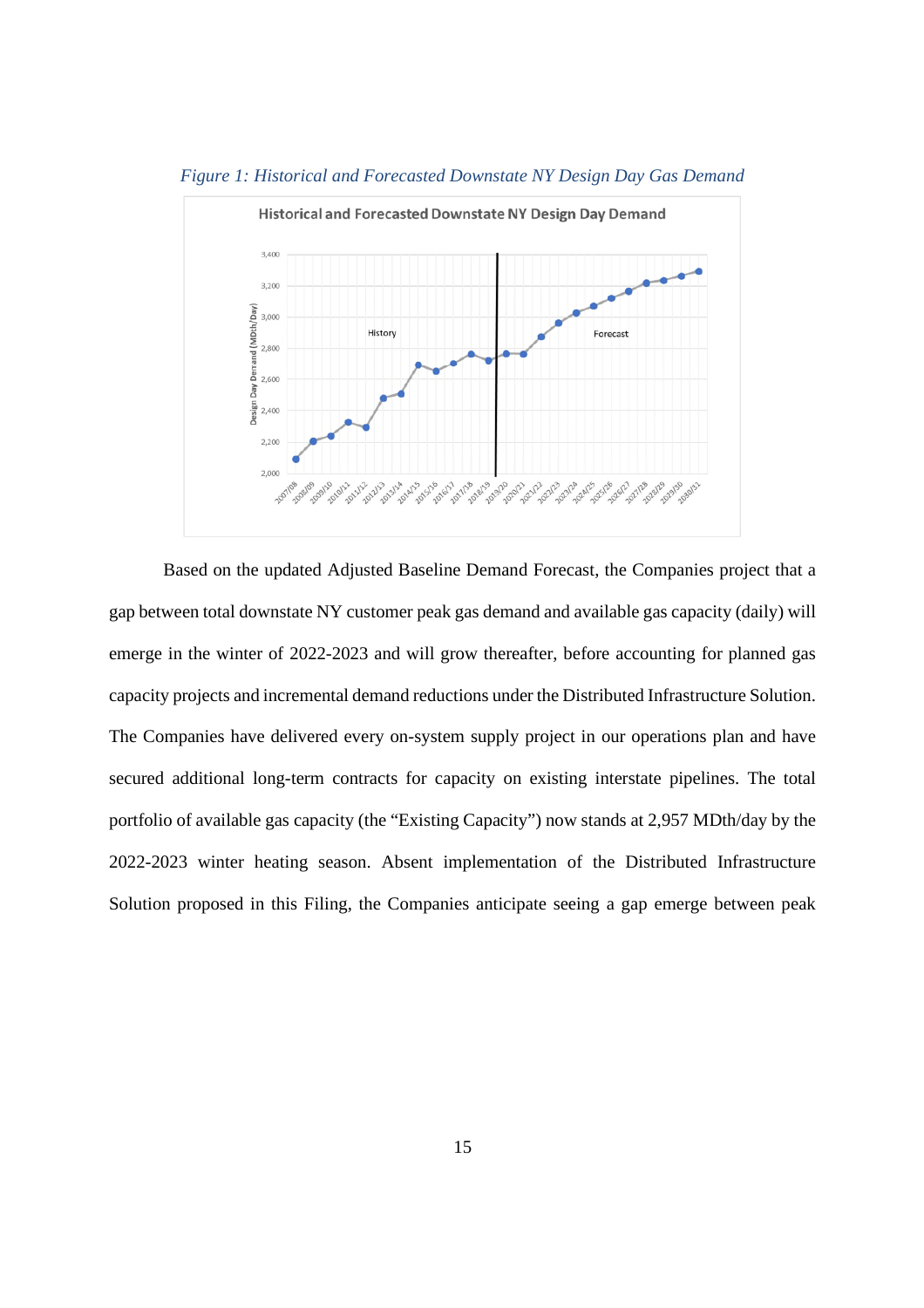period gas demand and Existing Capacity (the "Demand-Supply Gap") as soon as the 2022-2023 heating season and continue to grow to a gap of 518 MDth/Day in 2035-2036.<sup>14</sup>

#### *D. The Distributed Infrastructure Solution*

#### *1. An Overview of the Solution*

Last year, in its Long-Term Capacity Reports, National Grid determined that the Distributed Infrastructure Solution – a combination of incremental EE and DR programs and distributed infrastructure projects that expand the capacity of existing gas infrastructure – best balanced cost, reliability, and feasibility to address the projected Demand-Supply Gap. This conclusion remains unchanged. The Distributed Infrastructure Solution is composed of incremental DSM programs (EE, DR, Electrification, and Third Party Solutions), along with distributed infrastructure components: LNG vaporization, the Iroquois Enhancement by Compression project ("ExC Project"), and incremental portable CNG Capacity.

Incremental DSM programs are essential to the Distributed Infrastructure Solution, which relies on gas demand reduction to meet three quarters of the projected Demand-Supply Gap by 2035-2036. In fact, the Distributed Infrastructure Solution includes no expansions of gas supply capacity after 2024-2025 and relies on incremental DSM components to offset *all projected Design Day gas demand growth after 2027-2028*, effectively keeping the Design Day gas demand constant thereafter such that no additional infrastructure projects beyond the LNG Vaporization Project and

<sup>&</sup>lt;sup>14</sup> The demand referenced is based upon the Adjusted Baseline Demand Forecast. Full details of the gas demand forecast and the demand-supply gap can be found in Section 4, "Planning for Reliability/Meeting Customer Needs," of the Second Supplemental Report.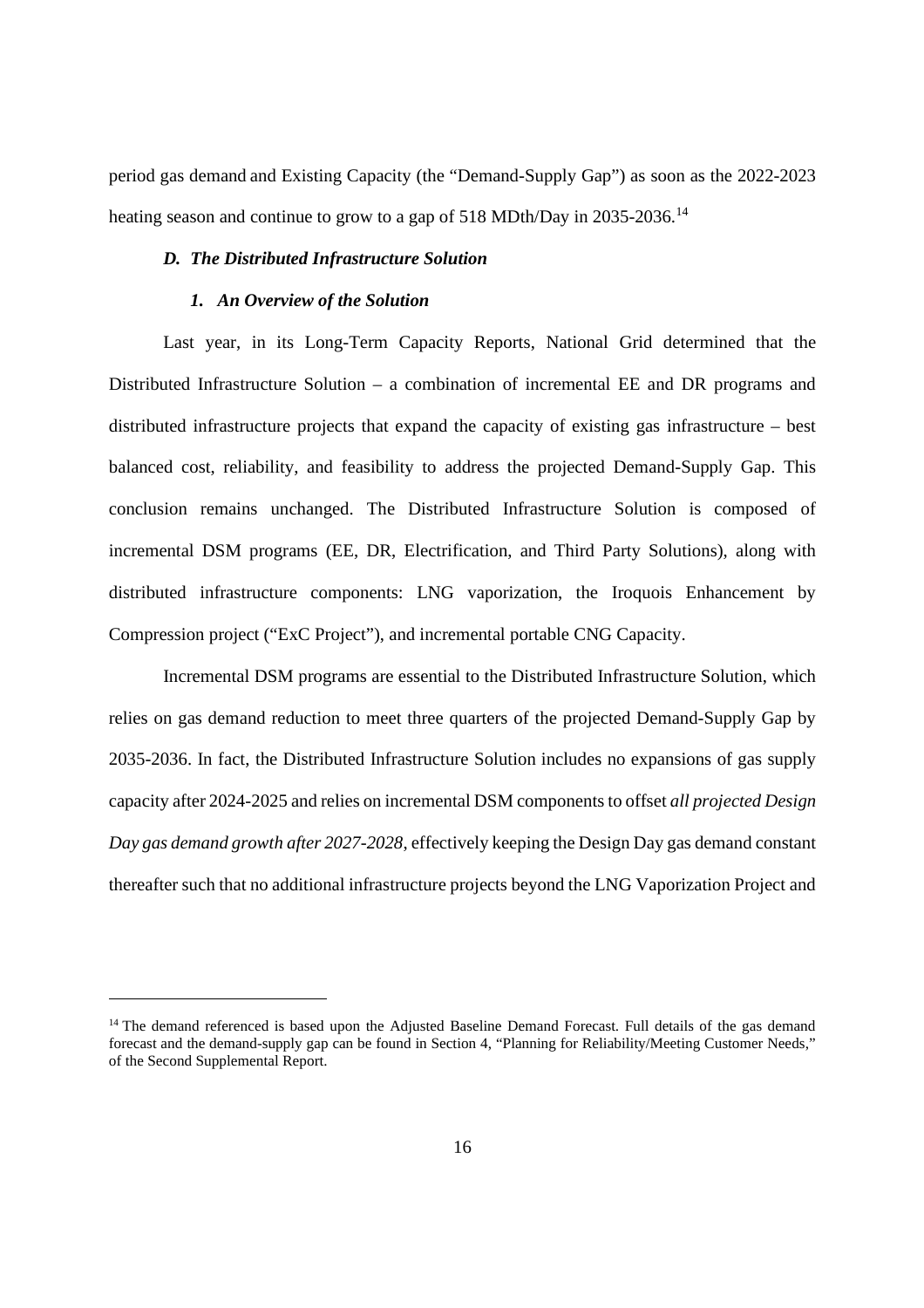ExC Project would be needed. The programs proposed in this Filing will meet near-term system needs while setting the trajectory toward these longer-term targets.

#### *2. Existing Demand-Side Programs*

National Grid's Adjusted Baseline Forecast already takes into account baseline EE, DR, and electrification, described below. The Companies, nevertheless, will face a peak demandsupply deficiency despite the existing, aggressive DSM programs currently deployed in downstate NY.

## *a. Existing Energy Efficiency Programs.*

Although the Companies' existing energy efficiency programs under NE:NY are already incorporated into our demand forecast and are contributing to demand reduction, even more energy efficiency above the existing NE:NY targets will be required to close the gas capacity demand gap. The Companies' EE programs for the years 2019-2025, based on existing annual NE:NY budgets and targets, are contained in the latest *System Energy Efficiency Plans* ("SEEPs") filed in Case 18- M-0084. Based upon Commission-established NE:NY targets, the Companies' downstate NY gas efficiency targets increase significantly during the period 2020-2025, as illustrated in Table 2 below.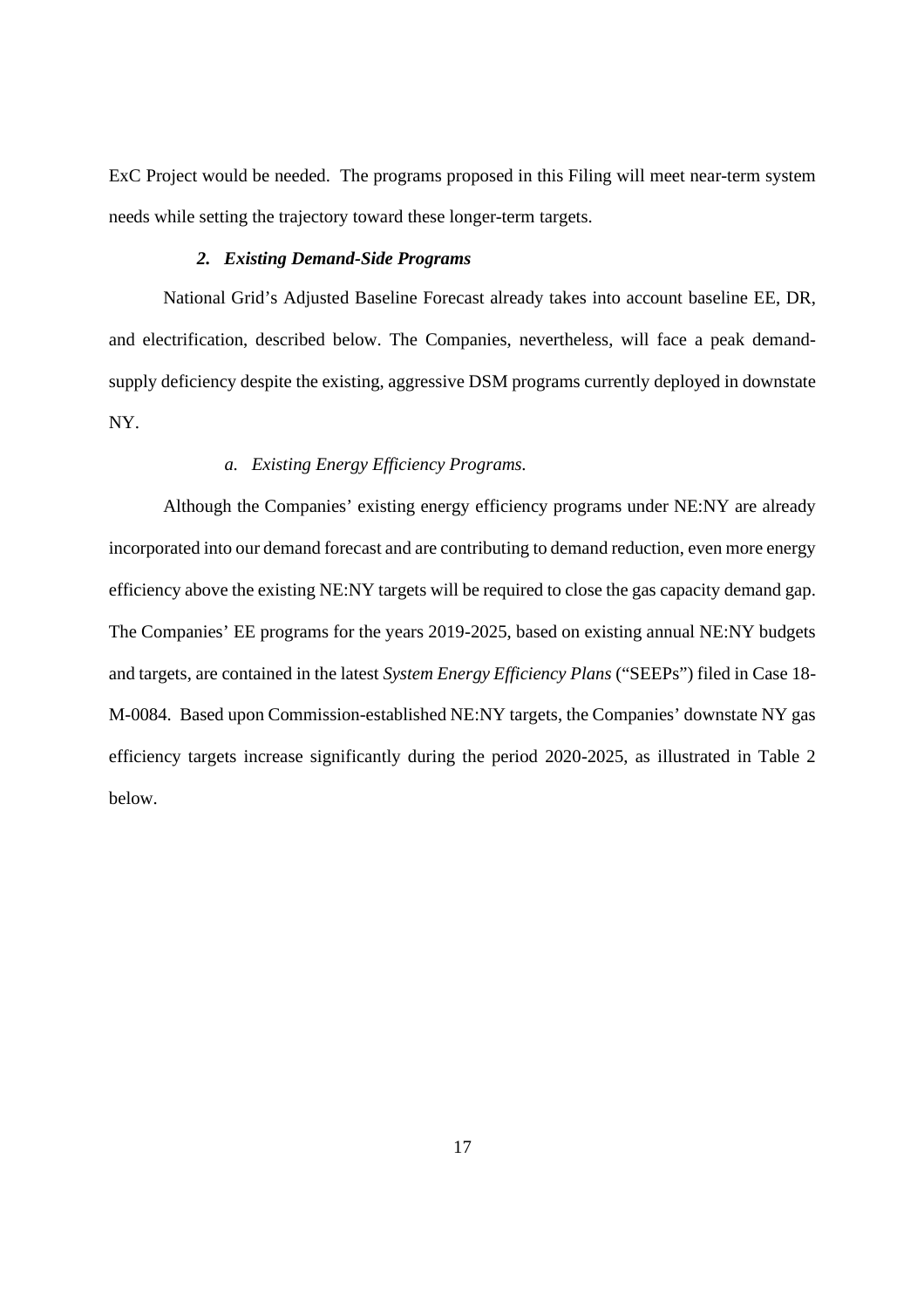| Year | <b>KEDNY Target Gas Savings Dth %</b> | <b>KEDLI</b> Target Gas Savings Dth % |
|------|---------------------------------------|---------------------------------------|
|      | Annual Increase                       | <b>Annual Increase</b>                |
| 2020 |                                       |                                       |
| 2021 | 16%                                   | 79%                                   |
| 2022 | 32%                                   | 39%                                   |
| 2023 | 27%                                   | 26%                                   |
| 2024 | 26%                                   | 26%                                   |
| 2025 | 24%                                   | 18%                                   |

#### *Table 2: National Grid's NE:NY EE Increase Percentages*

With its Adjusted Baseline Demand Forecast, the Companies are fully accounting for the potential benefit of the above-identified EE on Design Day needs. Even these elevated levels of EE, however, do not bridge the forecast supply-demand gap.

To meet the targets established by the Commission in its January, 2020 Order in the NE:NY proceeding (Case 18-M-0084), which are already included in the demand forecast, the Companies would exhaust the entire budget allocated in the Order. The NE:NY budgets and targets were set based upon the Companies' historic energy efficiency program spend, rather than the long-usefullife, peak-coincident energy efficiency programs needed to reduce peak demand under Design Day and Design Hour conditions. Because the Companies are obligated not only to meet NE:NY metrics (measured by quarterly and annual Clean Energy Dashboard scorecard reports filed in 18- M-0084), but also to ensure customers are served safely and reliably during peak conditions consistent with the Companies' demand forecast (*e.g*., to deploy DSM solutions which are more expensive on a dollar-per-therm basis), the Companies seek authority to accelerate spending of the previously authorized NE:NY funds. Further, the Companies request an adjustment to the Companies' targets in the NE:NY proceeding to enable a greater dollars-per-therm expended on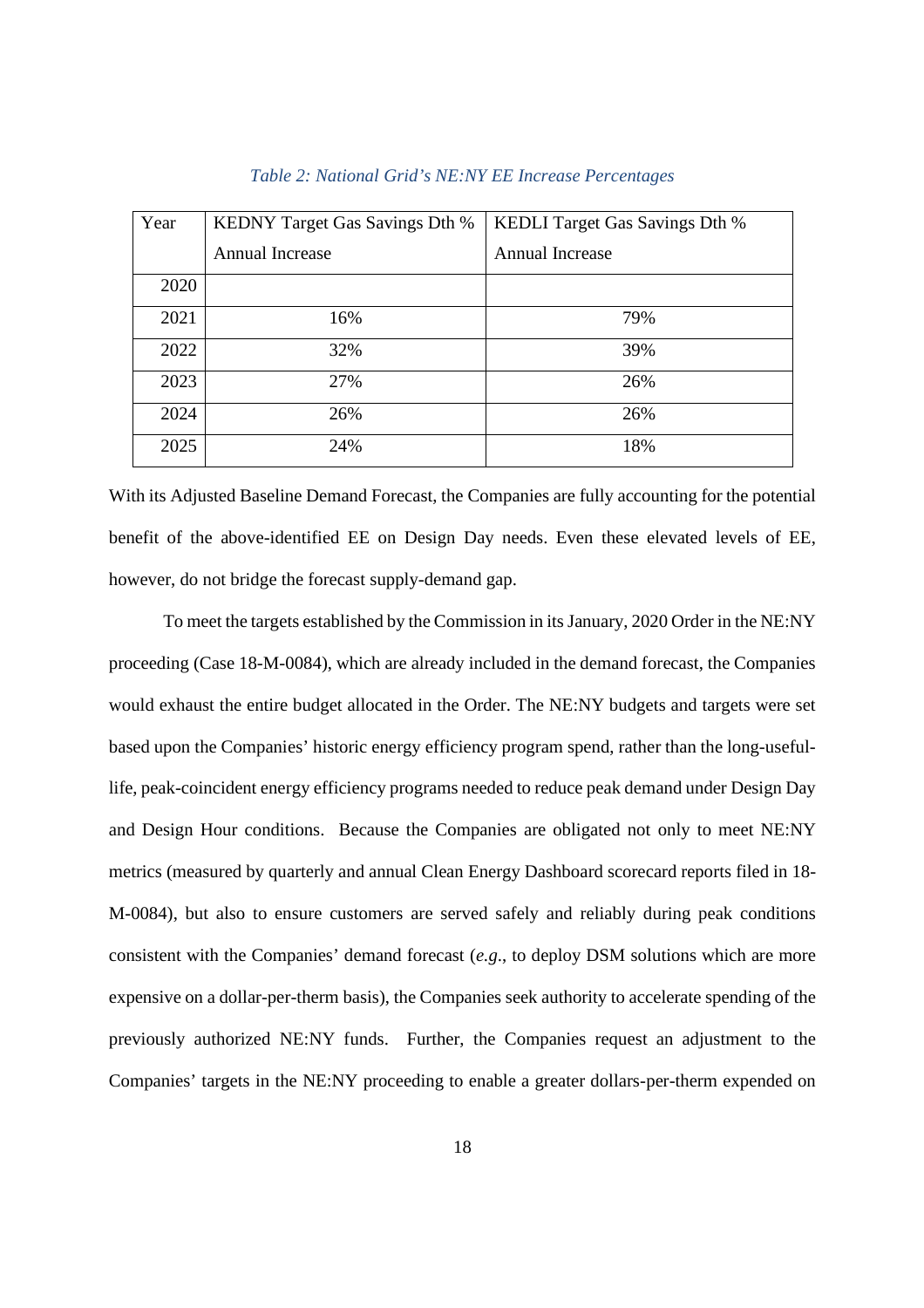the longer-useful-life, peak-coincident EE programs described herein. As documented in the benefit-cost analysis ("BCA") presented in this Filing, the incremental EE programs are anticipated to achieve a positive BCA in addition to supplanting the need for infrastructure projects and reducing billed energy usage.

## *b. Existing Demand Response Programs.*

Demand Response refers to programs in which utility customers reduce or curtail usage in response to a signal from the program operator, either through an event-based or price-based signal. For over twenty years, National Grid has operated Gas Demand Response programs associated with specific service classifications and rates, collectively known as the non-firm service class. Between 2017- 2020, the Companies tested a Gas Demand Response pilot program<sup>15</sup> for large commercial firm service customers in the KEDNY and KEDLI service territories, to reduce their gas usage by a pre-determined amount when called upon ("event"), in exchange for a market-based credit. This pilot program, which concluded its three-year run on March 31, 2020, was one of the first offerings of firm demand response<sup>16</sup> (which had previously focused on electric customers) to gas customers. The initial purpose of the Demand Response Demonstration Project was to assess the effectiveness of voluntary peak reductions in terms of reducing intra-day demand and whether market-based credits will drive customer behavior to reduce consumption. This was

<sup>&</sup>lt;sup>15</sup> Gas Demand Response Demonstration Project, which the Commission adopted in Cases 16-G-0058 and 16-G-0059 (the "2016 KEDNY and KEDLI Rate Cases")

<sup>&</sup>lt;sup>16</sup> Firm demand response refers to programs that are offered to "firm" service customers (meaning programs for which the customer is on a "firm" rate under which utility remains obligated to provide gas service to that customer at all times). A firm customer, by enrollment in the DR program agrees to voluntarily curtail usage under stated conditions. In contrast, "non-firm" customers agree that the utility may curtail their service under agreed-upon conditions and generally receives a discounted rate.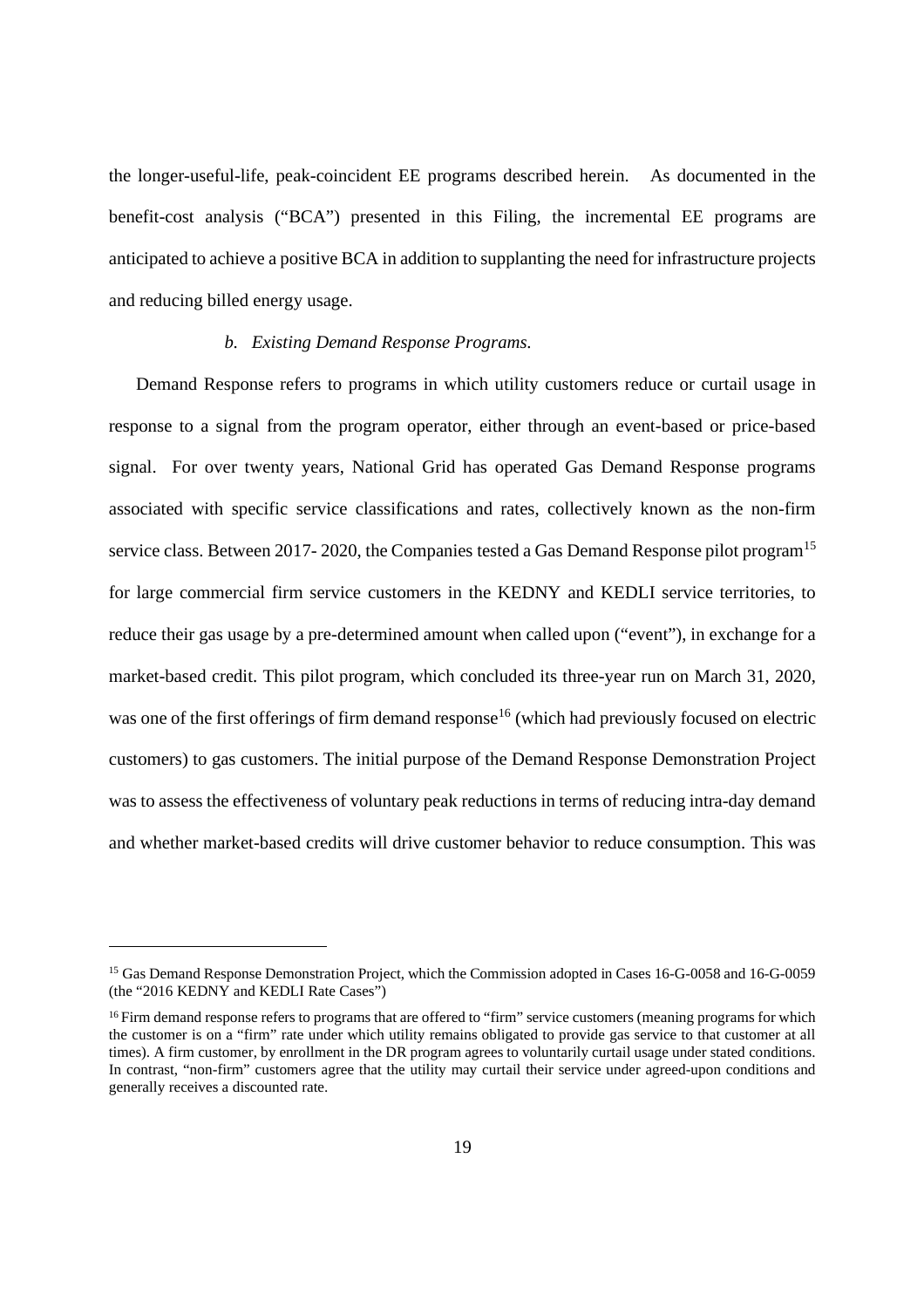later expanded to exploring aggregate system impacts and gaining a better understanding of how DR response can be scaled as a system management and planning tool.

Pursuant to the Order filed in Case 19-G-0678 on November 26, 2019, the Companies launched a set of three gas DR programs for the 2019-20 winter heating seasons to help reduce demand during periods of severe cold weather. These were described in the Companies' Implementation and Contingency Plan<sup>17</sup> and continued for the  $2020-21$  Winter heating season. These programs included an Expanded Demand Response ("Daily DR") program for large firm CI&MF customers, a BYOT program for residential and small commercial customers, and a Behavioral program for residential customers. An Hourly DR program was launched in 2021 for the 2021-2022 heating season.

## *3. Proposed Programs to Address the Capacity Gap*

The Distributed Infrastructure Solution relies on the following four major Non-Gas Infrastructure Options: EE, DR, Electrification, and Third Party Solutions, all of which are presented as part of this Filing, with the focus in the initial years being EE and DR programs as the others ramp up:

> • Incremental EE consists of strategies that provide savings over and above NE:NY annual targets, with programs and measures that prioritize demand reduction. The major focus of these incremental EE initiatives will be intensive weatherization programs, focused on Design Day thermal savings.

<sup>17</sup> Case 19-G-0678, *Proceeding on Motion of the Commission to Investigate Denials of Service Requests by National Grid USA,* The Brooklyn Union Gas Company d/b/a National Grid NY and KeySpan Gas East Corporation d/b/a National Grid, Implementation and Contingency Plan (filed October 19, 2019).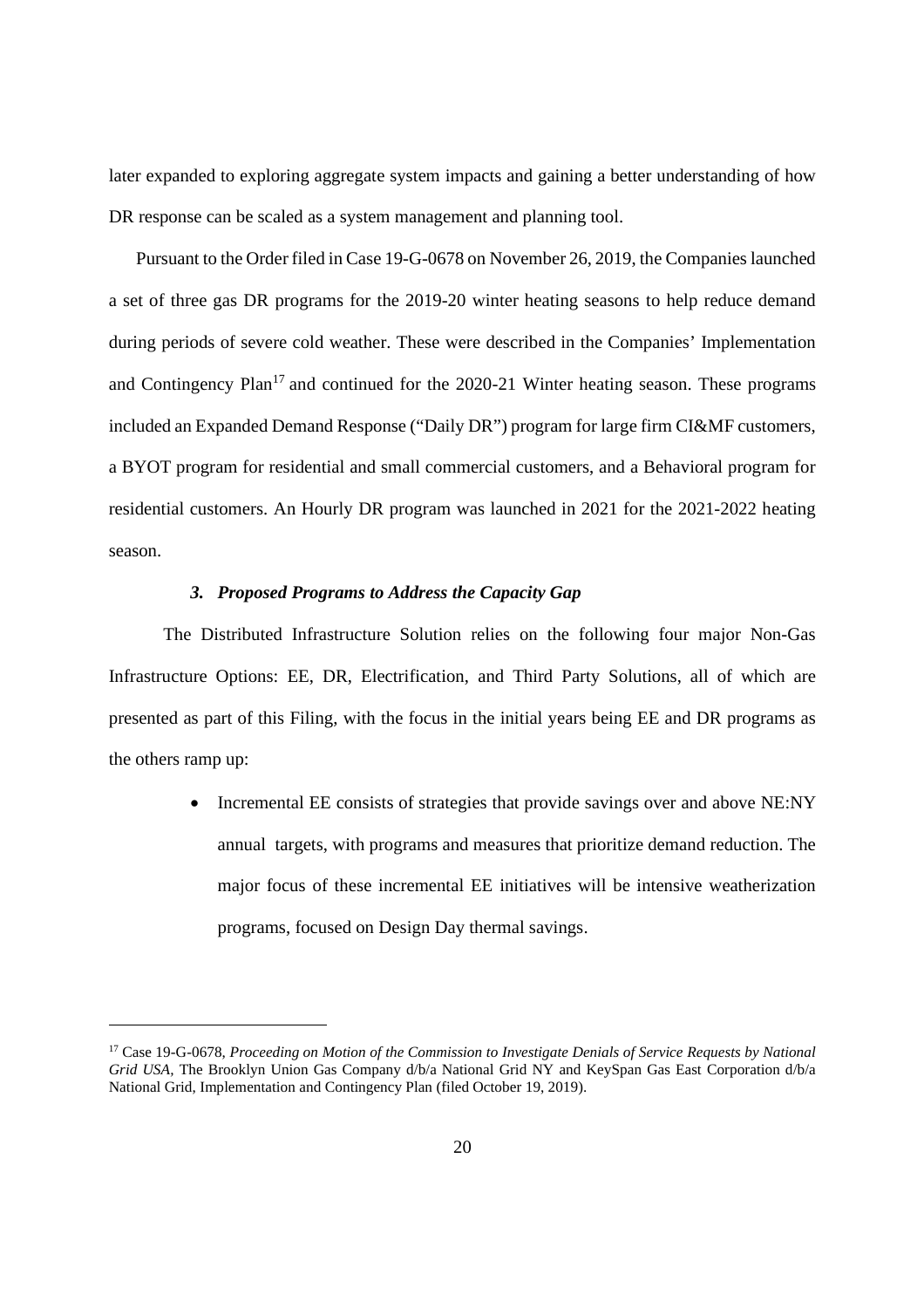- Similarly, the Companies will implement expanded gas demand response programs that support Design Hour and Design Day requirements. DR programs will focus on reducing or curtailing customers' use of gas during Peak Day and Peak Hour conditions. Current programs will be refined and expanded, and new programs developed to encourage participation from all customer segments.
- In addition, the Companies will continue to promote heat Electrification as an alternative to existing natural gas customers or oil heating customers, while exploring a collaborative program with EDCs for future years.
- Beginning in 2021, the Companies will hold annual Third Party Solutions solicitations to determine whether the market can provide solutions that could assist the Company with delivering DSM more cost effectively than traditional utility program delivery.

#### *4. Proposed Filing Cadence*

Consistent with the Joint Proposal, the Companies will make an annual DSM filing each July presenting an evolving longer-term DSM vision and the proposed DSM programs, targets, and spending targets for the upcoming year. Each filing will contain such refinements as are necessary based on (1) changes to annual long term gas demand forecast, (2) the status of other components of the Distributed Infrastructure Solution, (3) technology advances or new business models, (4) learnings from implementing DSM in the prior years, and (5) any other relevant changes to circumstances, such as the ongoing COVID-19 pandemic. In this current annual DSM filing, the Companies present their planned programs and expenditures for the 2022-2023 heating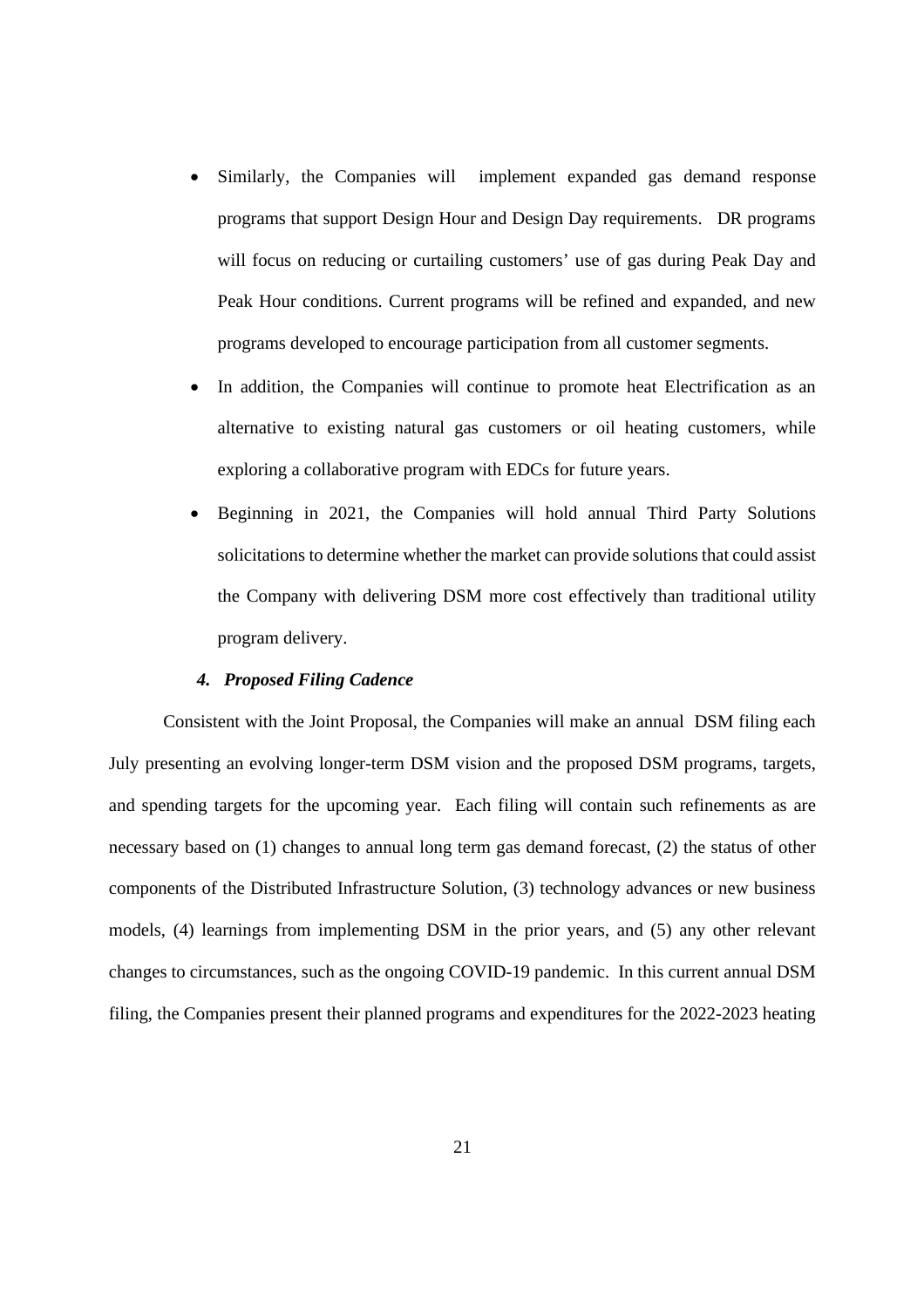season (corresponding with Rate Year 3).<sup>18</sup> (Although EE DSM programs will launch early in each calendar year to achieve the energy savings to mitigate heating season demand, DR programs are operated for the winter capability period, i.e. November 2022 – March 2023).

This annual DSM filing cadence will allow the Companies the flexibility to improve the efficacy and cost-effectiveness of their incremental DSM programs over time. An annual July DSM filing will best afford the Commission an opportunity to review the Companies' proposal reflective of the Companies' most recent (June) gas demand forecast. In Cases 20-G-0086 and 20- G-0087, the Companies were directed to submit Annual Reports detailing the operations and costeffectiveness of their Firm DR Programs from the prior winter capability period on June 15 of each year, beginning on June 15, 2021.<sup>19</sup> The Companies request that this reporting obligation be subsumed within the annual DSM filing on July 1, consistent with the Joint Proposal. Costs for approved programs will be recovered through the Demand Capacity Surcharge Mechanism. Consistent with the Joint Proposal, quarterly update filings on progress and metrics toward the incremental EE and DR programs will be made in support of the Companies' recovery of the Demand Capacity Surcharge.<sup>20</sup>

Also consistent with the Joint Proposal, quarterly reports will be submitted following the end of each calendar quarter on the following metrics, which the Companies must meet in order to fully recover the costs of the Capital Capacity Projects (gas infrastructure projects the Companies

<sup>&</sup>lt;sup>18</sup> Program contents for 2021-2022 heating season DR programs were presented in the Companies' DR Implementation Plan filed on June 15, 2021 in Case 20-G-0086 and Case 20-G-0087, and budgets were established as part of the Joint Proposal. (See Joint Proposal, Sec. IV.3.22.2)

<sup>&</sup>lt;sup>19</sup> "Order Directing Implementation Plan Filing, Annual Reporting, and Tariff Modifications" Directing Implementation Plan Filing, Annual Reporting, and Tariff Modifications submit Annual Reports.

<sup>20</sup> See, Joint Proposal, Section 5.3.5, page 52.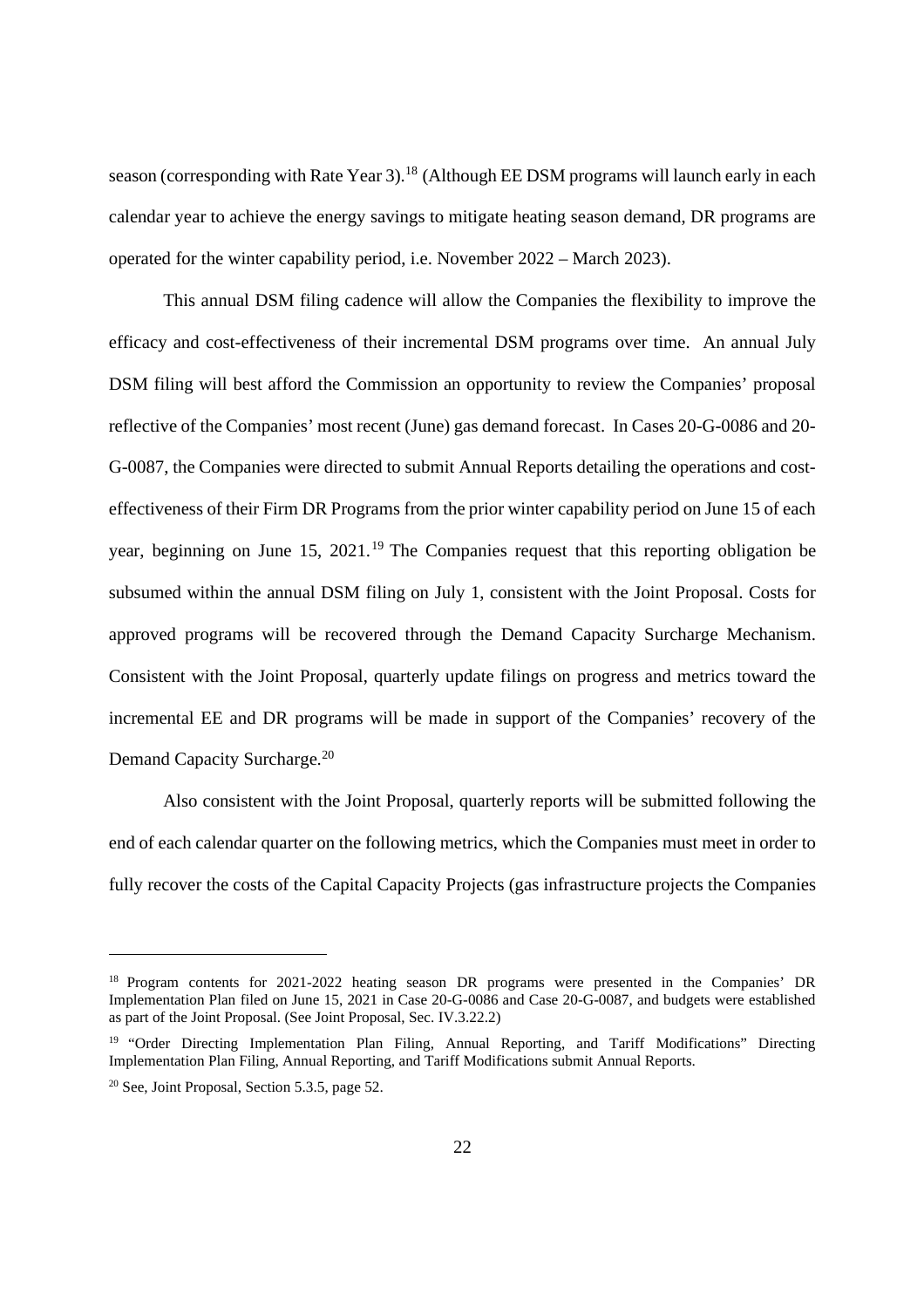will undertake consistent with the Long-Term Capacity Report as necessary under the Plan A Scenario). The Energy Efficiency targets are based upon the programs described in this Filing, and Commission approval is requested for these incremental budgets and targets.

## **IV. THE PROPOSED PROGRAMS AND FUNDING LEVELS**

## *A. Proposed Incremental Energy Efficiency*

## *1. Incremental EE Longer-Term Strategy*

Energy efficiency is and will continue to be a key component of the Companies' gas DSM toolkit because it is one of the most cost-effective strategies for combating climate change, reducing air pollution, improving the competitiveness of our customers' businesses, reducing energy costs for consumers, increasing comfort, and improving property values. To be clear, the Incremental EE programs are designed to achieve therm savings *over and* above the annual NE:NY targets set by the Commission on a company basis in January 2020. As discussed above, the Companies' Incremental EE programs, together with Incremental DR and the other DSM programs, are necessary to address the capacity supply-demand gap.

To achieve this level of EE, the Companies are building new program offerings beyond those designed to achieve the "base" NE:NY annual targets. This Incremental EE portfolio has been specifically tailored to reduce Design Day demand. Different programs and (generally speaking), higher incentive levels are needed to reduce peak demand than typical EE programs, which are designed to achieve year-round therm savings. The nature of these Incremental EE programs will be focused primarily on intensive weatherization measures. Budgets and targets for each program are presented below. The Companies will shift funds among programs within this EE portfolio, if necessary, to achieve Design Day goals, and to maximize cost-effectiveness of the portfolio.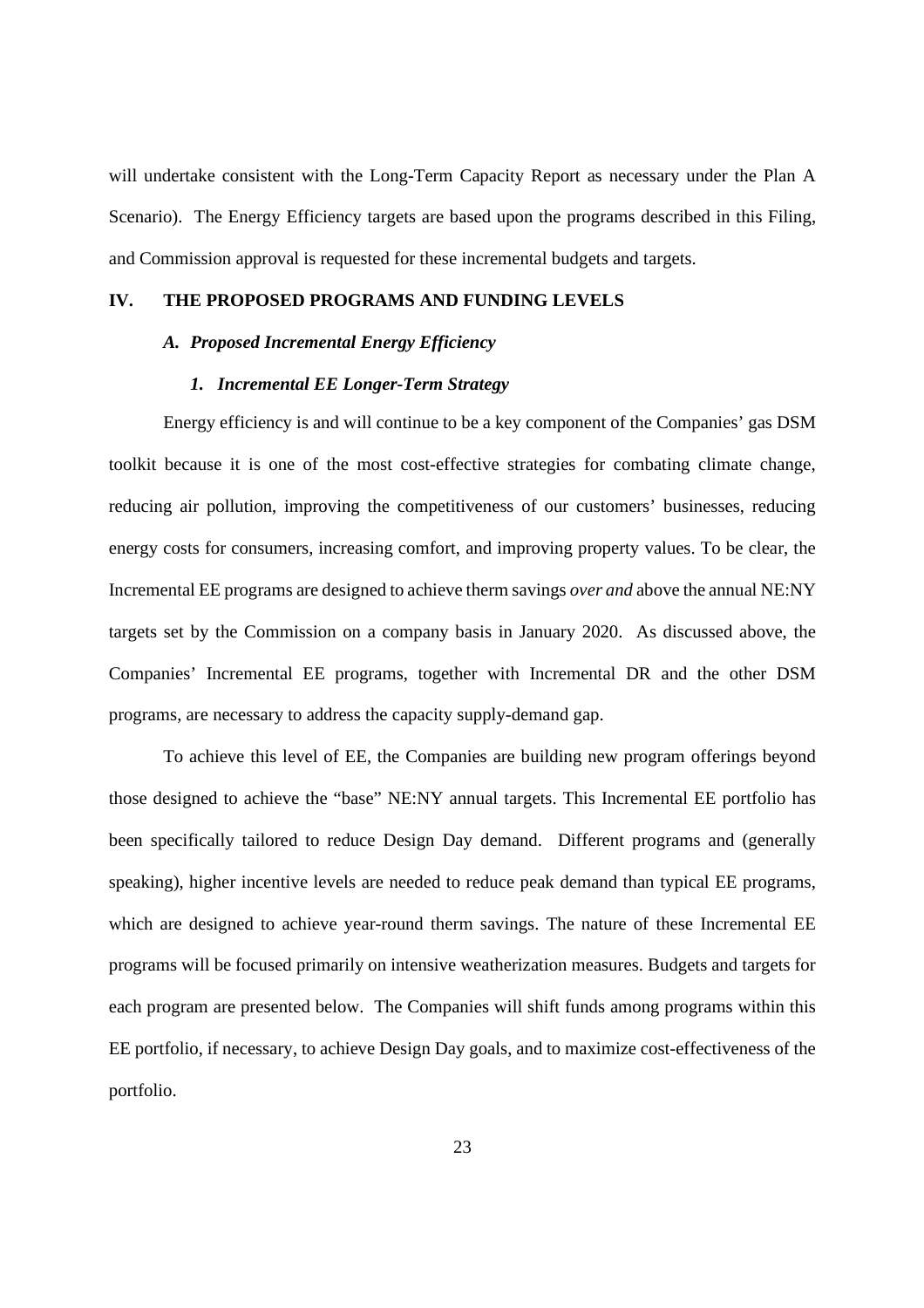#### *2. Incremental Weatherization Programs*

Weatherization is a key element of the incremental EE plan for several reasons: (1) weatherization has a strong correlation with reducing peak energy demand; (2) weatherization measures have a long useful life, so will continue to reliably provide demand reduction into the future; (3) weatherization is a key component to make homes ready for the possible electrification of heat by reducing heating load; and (4) as the Companies do not currently offer weatherization programs in New York City or Long Island to market rate customers, weatherization programs do not conflict with the Companies existing EE portfolio. Utility peer benchmarking underscores the demand reduction value of weatherization programs.

The Companies are launching two new weatherization programs in the Fall of 2021: (1) a residential weatherization program and (2) increased incentives for weatherization measures to commercial and multifamily customers through our existing C&I custom program. The incentive levels for the incremental weatherization programs will be substantially higher than the typical incentive for the existing NE:NY energy efficiency programs. The NE:NY budgets and targets were based upon historic energy efficiency programs in New York which, in turn, were based on year-round therm savings, rather than peak day or peak hour savings. The capacity gap that the Incremental EE programs are designed to solve must be specifically designed with a high peak coincidence value (i.e. reducing peak energy demand on the system). The programs being proposed herein offer higher incentives, because weatherization itself requires building envelope improvements which can be quite costly -- high incentives are anticipated to be needed to enable customers to avail themselves of the programs.

 *Residential Weatherization.* The residential weatherization program will provide incentives to residential natural gas heating customers to make building envelope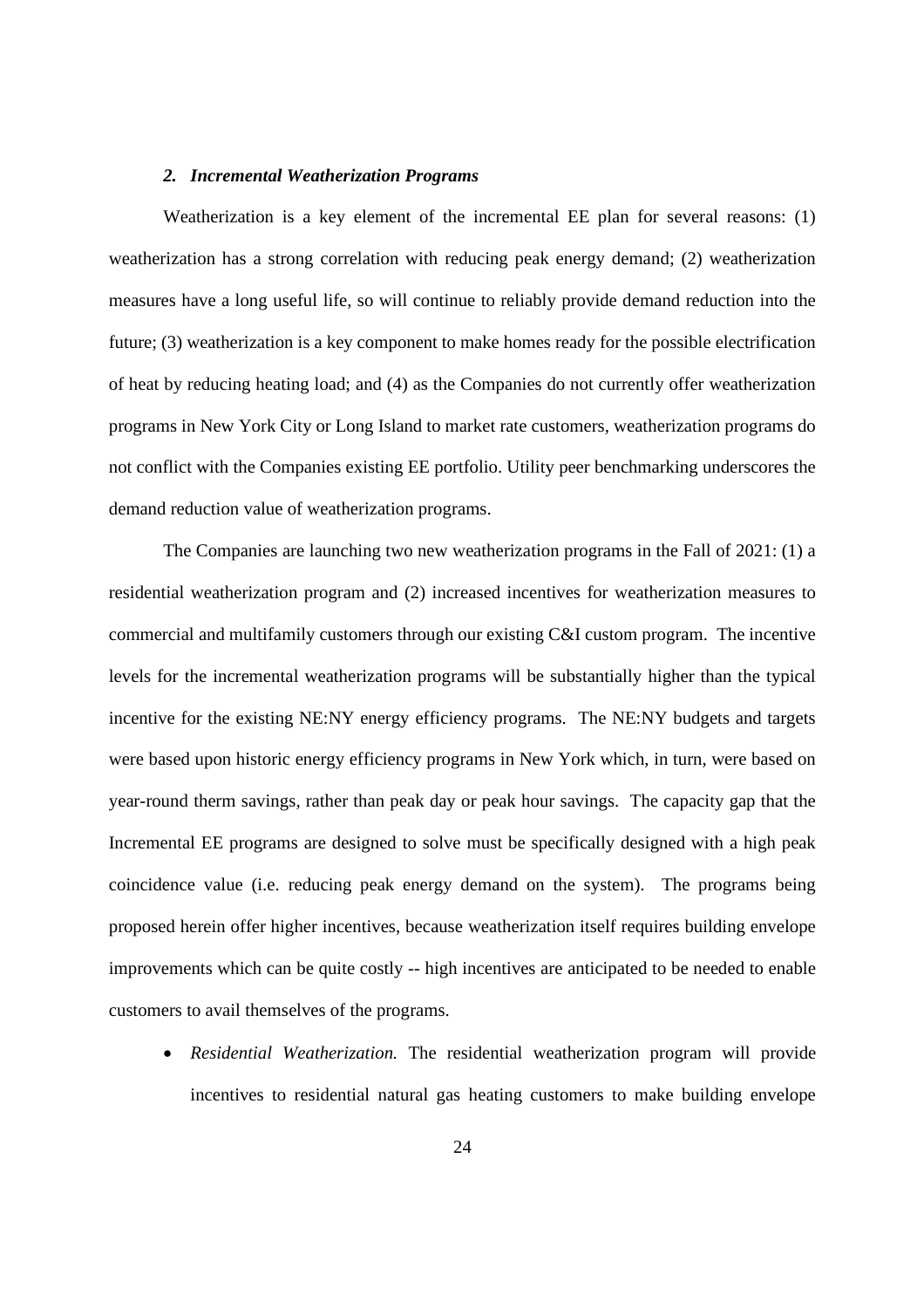improvements to their homes, such as insulation, air sealing, and window improvements. Incentives will include downstream incentives for customers, as well as midstream incentives to aggregators based on performance – which are designed to drive market engagement. The Companies will encourage aggregators ("Program Partners") to leverage financing and performance contracting models available in the market to encourage more customers to pursue weatherization retrofits. Incentives across aggregators and customers are currently planned to be \$15/therm, based on the Companies' affiliate utilities' programs in Massachusetts and Rhode Island and findings from peer benchmarking and weatherization customer survey work; however, these may evolve based on additional vendor and customer feedback after program launch. Customer education and marketing are critical elements of the program. The Companies will be using a thermal imaging technology behavioral tool vendor, MyHeat, to collect thermal imaging data to improve and personalize customer outreach. MyHeat's technology utilizes aerial thermal imaging to reveal energy loss data for individual residential buildings across entire service territories, allowing the Companies to identify homes with high consumption and heat loss and target those customers who would most benefit from installing weatherization measures. The Company is also using a third-party implementation vendor to manage the program on an end-to-end basis. The vendor will manage 1) leads from MyHeat into the weatherization program, 2) incentives to be provided to customers, 3) a rolling Request for Qualifications ("RFQ") process in which Program Partners will be selected (and provided a midstream incentive) to manage their own subset of trade allies to achieve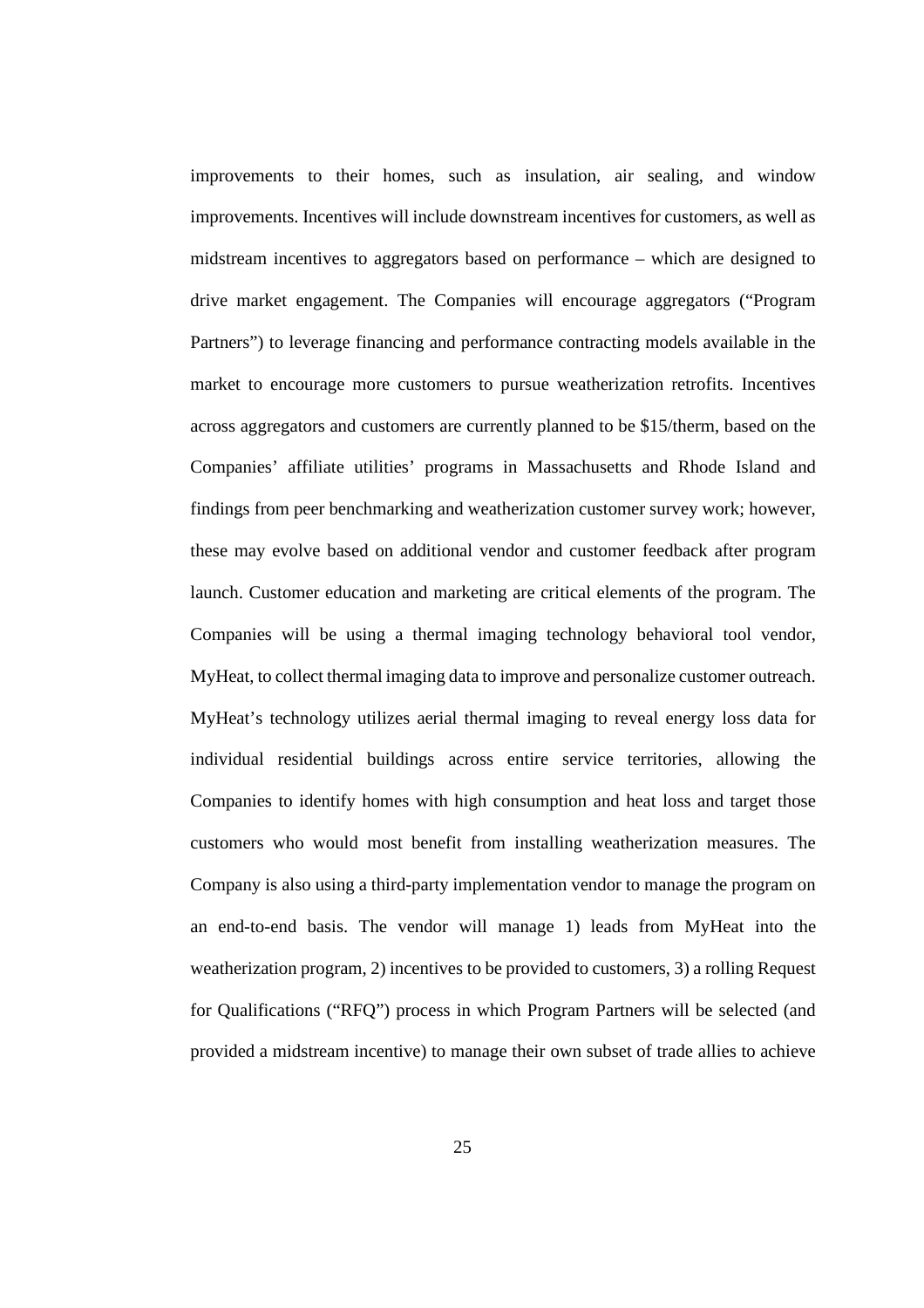the Companies' weatherization goals, and (4) oversee the work of, and provide quality assurance for, the Program Partners.

*Custom C&I and Multifamily Weatherization.* The Custom C&I and Multifamily program will provide increased incentives for weatherization measures (such as insulation, air sealing, and window improvements) for commercial and multifamily customers through the existing Custom C&I program. Incentives are currently planned to be \$11/therm for multifamily commercial customers, based on the aforementioned Massachusetts and Rhode Island programs, but these may change based on the results of upcoming marketing studies and customer surveys. Higher incentives may be needed to reach savings targets for weatherization in these markets. The Companies already have a robust education and marketing plan for their existing Custom C&I programs, centered around driving participation through communication on financial incentives, third-party financing options, and technical assistance offered to key decision-makers, such as owners, facility and property managers, and C-suite employees. The Companies seek to build on these efforts by leveraging experience from peer utility research to utilize portfolio-level cost benefit analysis to optimize offerings and incentive levels for the C&I program. Lessons learned from our peers are integral as we plan targeted offerings to small business and multifamily customers. Their experiences with bundling weatherization measures and direct installation are informing the development of offerings specific to this customer segment. In addition, the Companies are developing a streamlined approach to make extensive building weatherization improvements available to small and medium sized businesses and multifamily complexes through prescriptive offerings as well as beginning to offer EE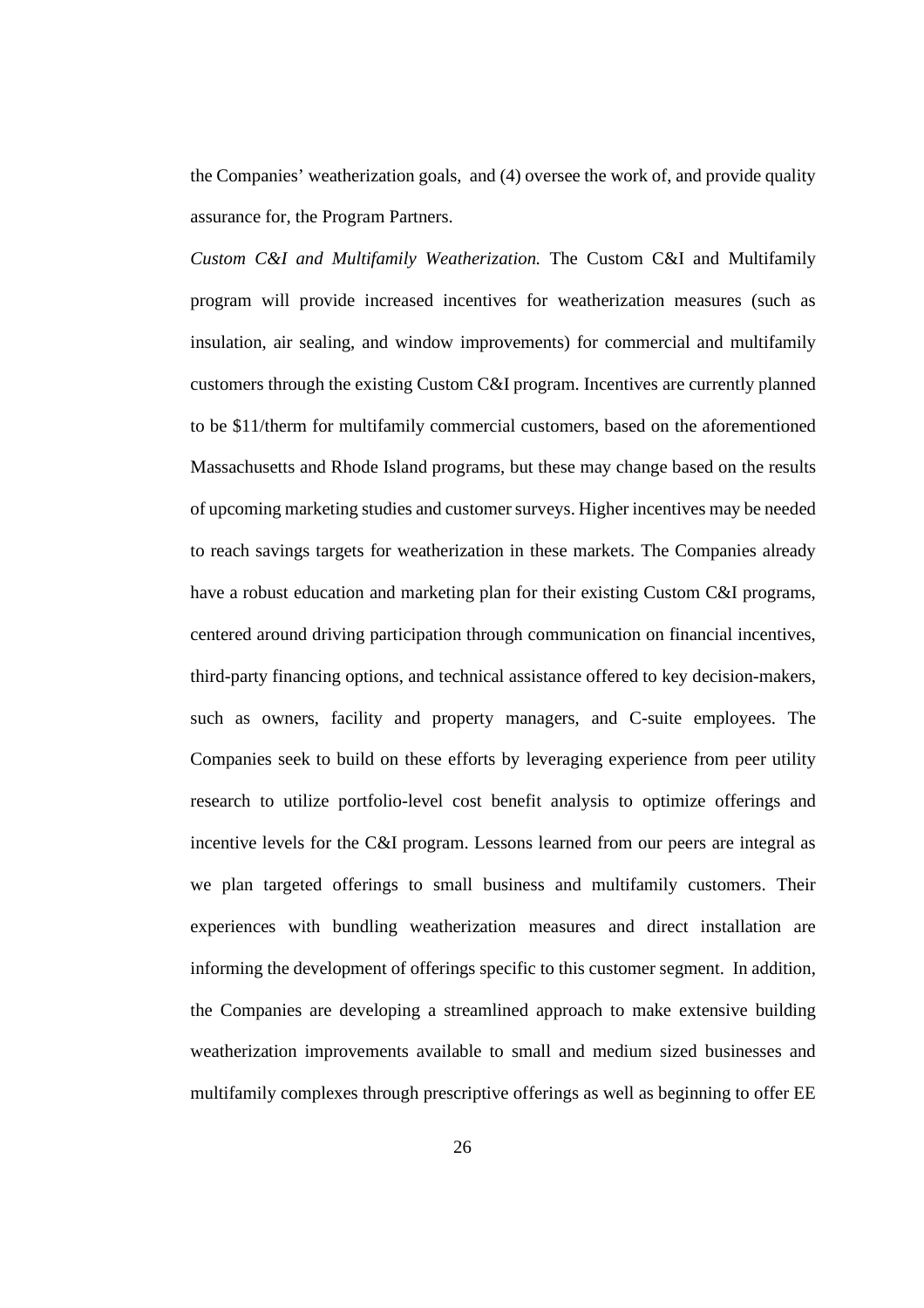incentives to new gas connection customers. The following programs will be ready to launch in Fall 2022: (1) a small business weatherization program (2) multifamily weatherization program and (3) Energy Efficient Connections.

- *Small Business Weatherization.* The Small Business Weatherization program will provide increased incentives for weatherization measures similar to the Custom C&I program above. An incentive level will be set to drive customer adoption and participation. The Companies anticipate the incentives will be similar to programs launched this year. These customers represent a large portion of the C&I Sector. The Companies anticipate this program will be offered through a direct-install approach and/or prescriptive pathway to increase levels of participation. The Companies understand these customers prefer a more streamlined and simplified approach to participating in energy efficiency programs. Offering a pathway that will meet these customers' needs is a priority in development for the 2022 portfolio.
- *Multifamily Weatherization:* The Multifamily Weatherization program will also provide increased incentives for weatherization measures. This Multifamily customer energy consumption is a notable portion of the Residential Sector within the Companies' downstate NY service territories. Multifamily customers have a unique perspective and set of decision-making indicators. For example, occupant comfort is likely to be balanced against upgrade costs. The Companies will be evaluating a directinstall approach and/or prescriptive pathway to increase levels of participation. Offering a pathway that works for these customers is a priority for development of the 2022 portfolio.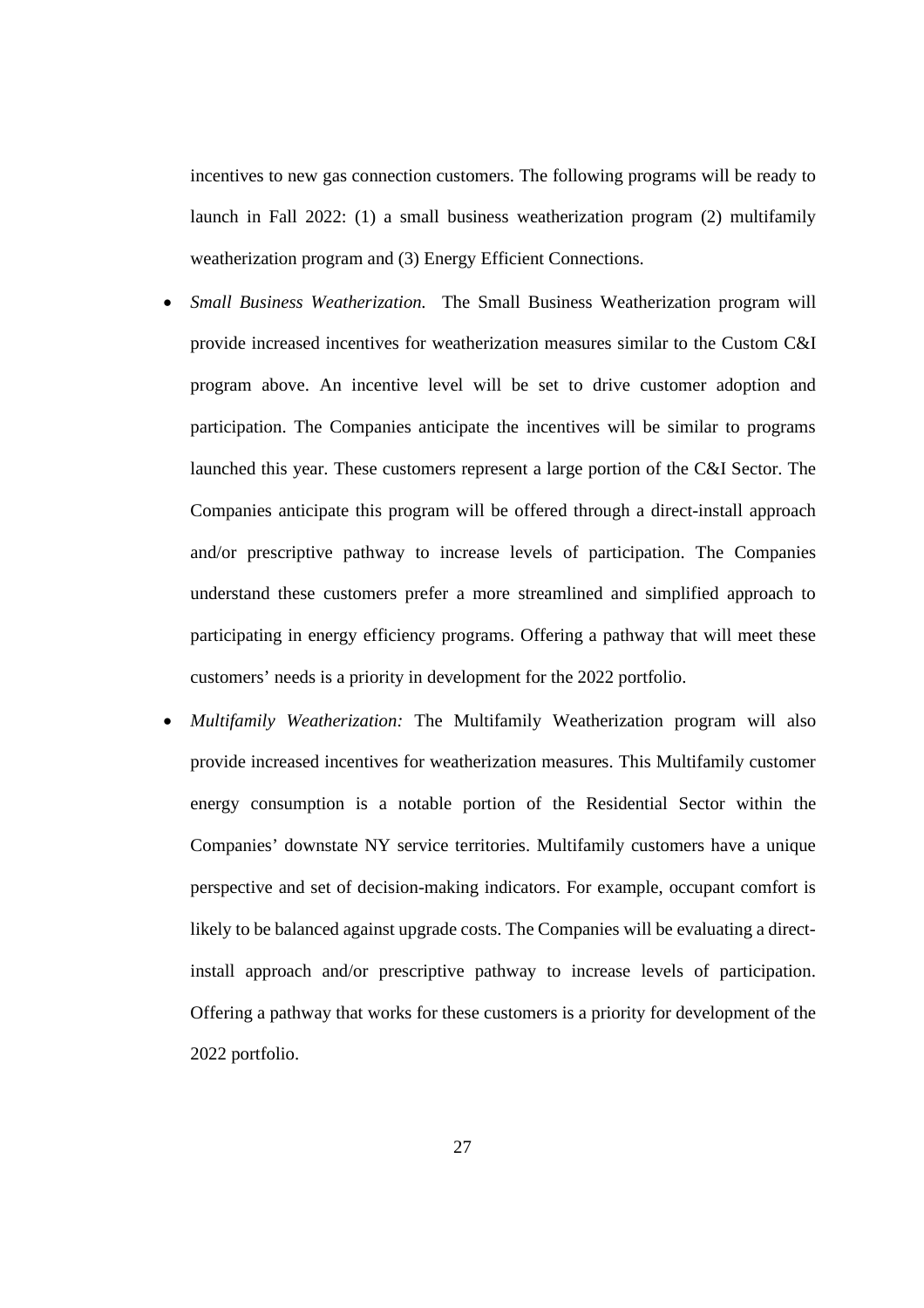*Energy Efficient Connections:* Energy Efficient Connections represents strategies that focus on reducing gas demand by requiring new customers who request to convert to gas space heating to adopt energy efficiency measures prior to connection. <sup>21</sup> The Distributed Infrastructure Solution includes enhanced energy efficiency requirements for customers connecting to the gas system, and this program would provide incentive dollars to assist customers in achieving high levels of energy efficiency. Although current energy efficiency programs are only available to existing customers, Energy Efficient Connections adds a pathway for new customers to access EE programs. Expanding participation to new customers provides a valuable opportunity to reduce demand that each customer adds to the system and supports new customers with the comfort and health benefits that the Companies' EE programs provide.

#### *3. Low and Moderate Income Program Coordination*

The Companies are not requesting accelerated funds for Low and Moderate Income ("LMI") coordination. The Companies' residential weatherization efforts, however, are anticipated to drive LMI customers to the Statewide Low- and Moderate-Income Portfolio Implementation Plan, LMI weatherization incentives, which are part of existing statewide programs in the Companies' Service Territories. For LMI owners and renters in 1-4 family buildings, the EmPower NY program delivers weatherization and home performance upgrades in the KEDNY service territory, and the HEAT program delivers weatherization and home performance upgrades in the KEDLI service territory. The US Department of Energy also offers a Weatherization

<sup>&</sup>lt;sup>21</sup> Consistent with the Joint Proposal, the Companies have committed to cease actively marketing to promote new gas conversions. Customers will be referred to consider electrification prior to committing to conversion to gas heating.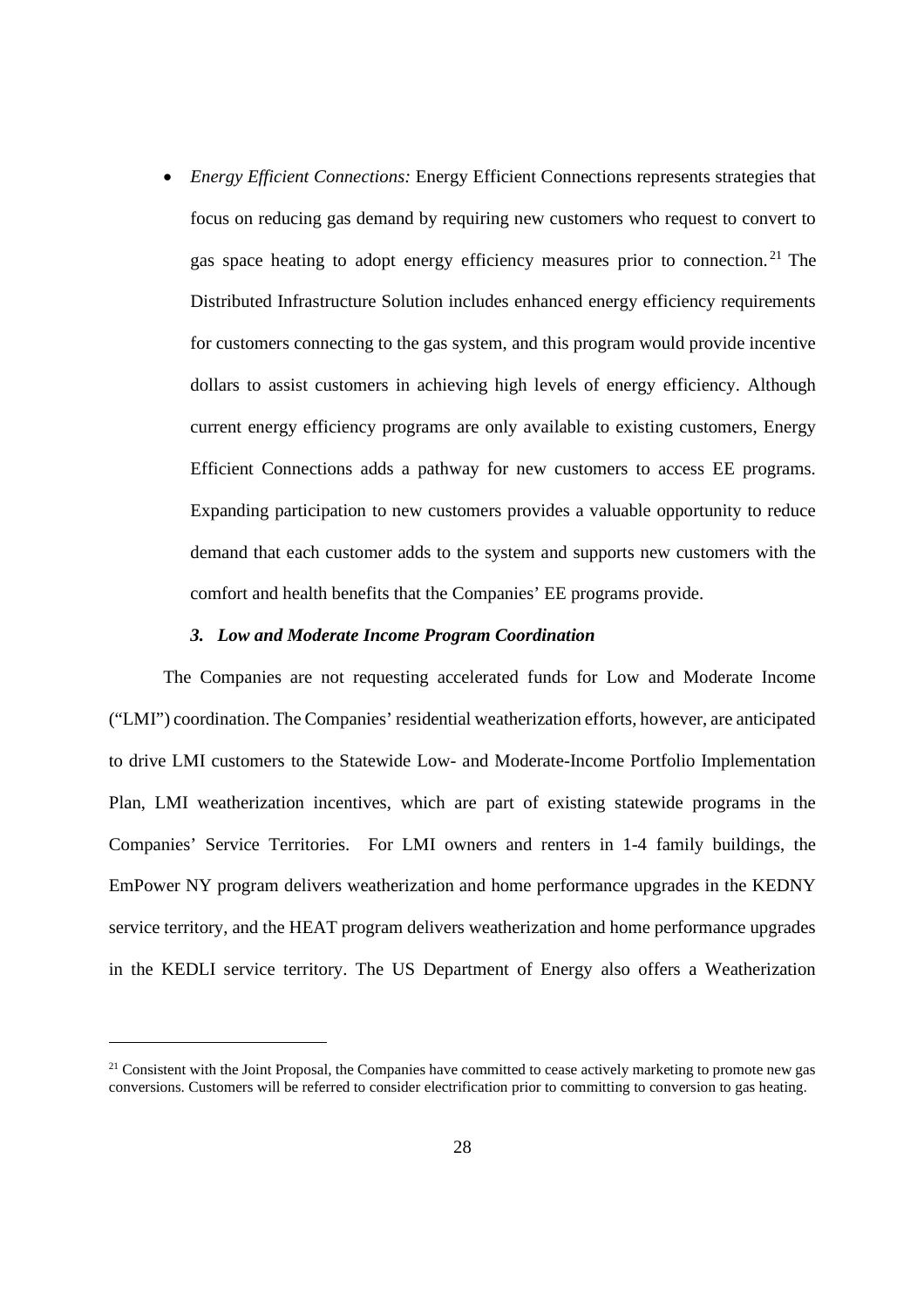Assistance Program ("WAP"). Where possible, low-income projects will be coordinated with WAP by participating contractors that are also WAP subgrantees.

For LMI Multifamily buildings, the Statewide Low- and Moderate-Income Portfolio Implementation Plan outline a transition plan to develop a new Statewide Affordable Multifamily Program. NYSERDA will focus on technical assistance offerings and discontinue incentive-based programs in service territories where utilities administer multifamily incentive programs within the consistent statewide framework. The Companies will be working with the Joint Utilities to develop this new statewide incentive-based program to be launched in 2021 and weatherization measures will be included.

MyHeat thermal imaging data collected will be provided to support the Companies' LMI program delivery teams in identifying homes of LMI customers with high heat loss and consumption. This imaging data will allow for targeted customer outreach and personalized offerings to LMI customers.

By dramatically expanding weatherization programs in downstate NY, the Companies will inherently reach numerous low- and moderate-income customers to promote and offer weatherization. The Companies intend to coordinate with existing LMI programs to maximize the uptake of weatherization programs (including LMI-specific incentives) among low- and moderateincome customers alongside the weatherization programs for non-LMI customers for which funding is proposed in this Filing. Given the existing transition phase of the Statewide LMI Portfolio, and existing statewide weatherization incentives and program funding for LMI customers through NE:NY, the Companies will not be requesting incremental targets and additional funding in this Filing specifically for LMI customers. To avoid program conflicts and overlaps, the Companies will not offer LMI-specific incentives as part of the Incremental DSM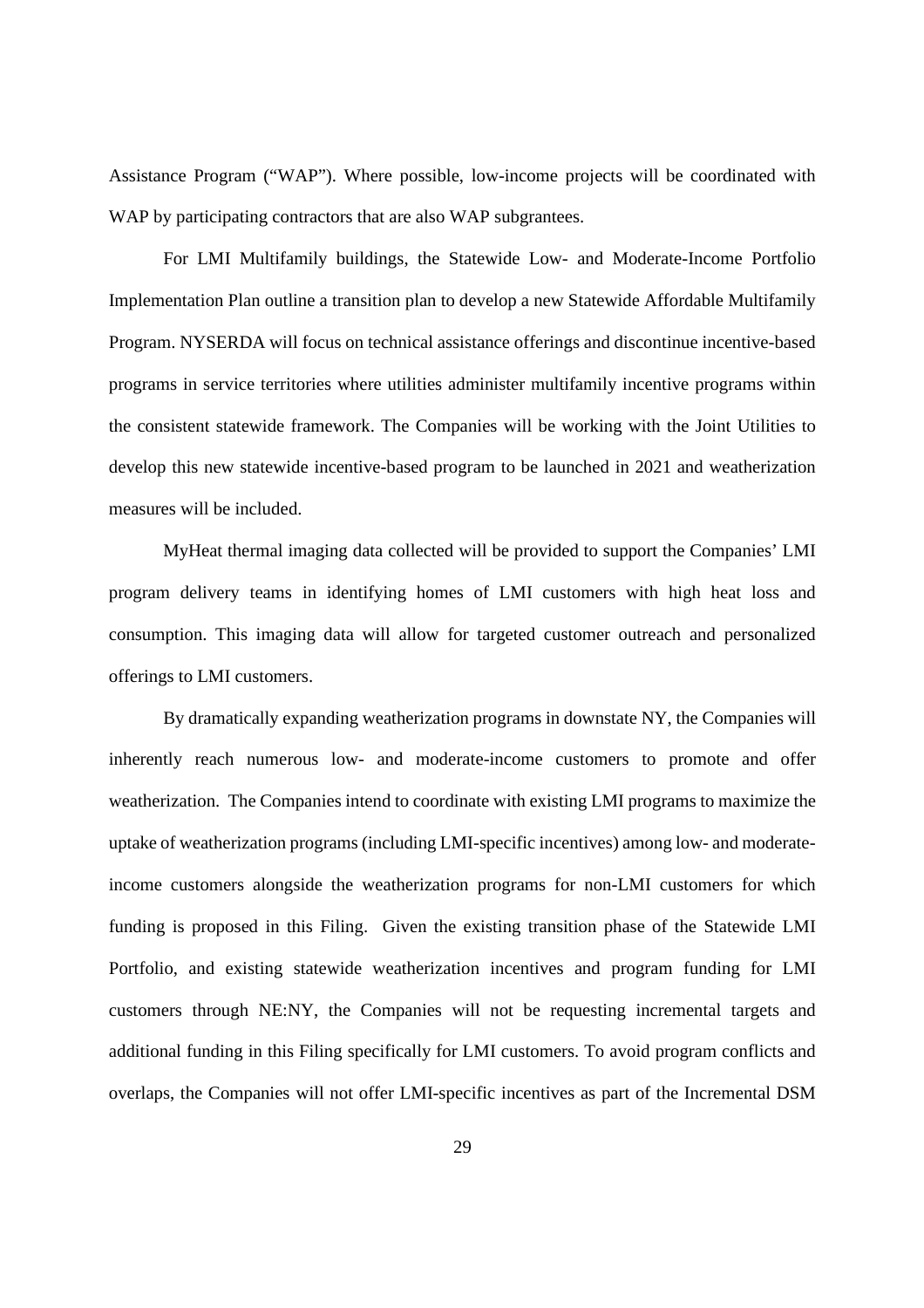energy efficiency programs and will continue coordination with the LMI Joint Unity working group regarding LMI offerings in downstate NY Once the new statewide frameworks are finalized in 2021, the Companies will identify how they can leverage LMI funding and Incremental DSM energy efficiency funding in downstate New York collectively, to reach demand reduction goals, and to provide optimal energy efficiency programs and services for LMI customers.

## *4. Evaluation, Measurement and Verification ("EM&V")*

To ensure accurate quantification of the energy and peak demand savings delivered by program measures, the Weatherization Programs will undergo rigorous Gross Savings Analyses.<sup>22</sup> At least one winter of post-installation billing data is required in order to calculate evaluated savings, and therefore the timing of the evaluation will depend on the rate at which customers enter the program in the first year. If the number of projects completed in 2021 is sufficient to produce statistically valid results, then the estimated completion of the initial Gross Savings Analysis Reports is by the fourth quarter of 2023. Additional methods will be explored to provide earlier indications of verified savings levels. The Companies will select an independent evaluator to perform the Gross Savings Analysis through a competitive bidding process. Details related to the Gross Savings Analysis methodologies will be submitted in an EM&V Plan by the second quarter of 2022. In addition to Gross Savings Analysis, the Companies will undertake one or more process evaluations. The process evaluations will enable program implementers to understand how customers are reacting to these new initiatives, identify any barriers that may be slowing adoption, and provide recommendations for improving performance.

<sup>&</sup>lt;sup>22</sup> Gross Savings Analyses are evaluation studies performed by an independent evaluator to determine whether reported gross savings have been realized.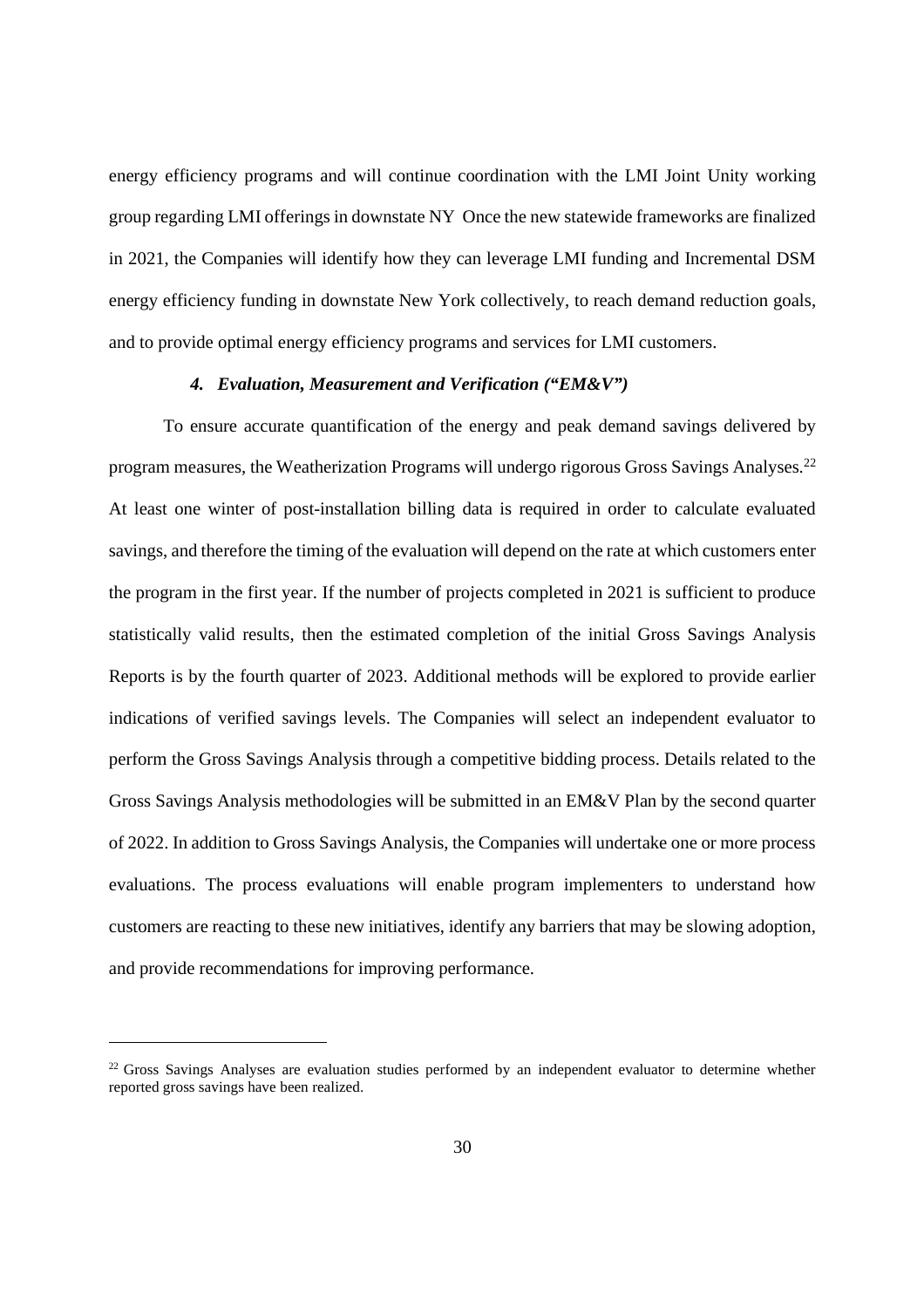## *5. Requested Incremental EE Targets and Budgets for 2021/2022 and 2022/2023 Heating Season*

The Second Supplemental Report details the savings associated with each of the proposed incremental EE programs described above in Section 5.3.4.1 "Incremental Energy Efficiency." Table 3 and Table 4 summarize the budget and targets for the incremental EE programs the Companies are proposing for heating season 2021/2022 and 2022/2023. These tables portray budgets and targets by calendar year ("CY") consistent with the Companies' SEEPs and the Long-Term Capacity Report, however the request for recovery through the Demand Capacity Surcharge Mechanism is on a rate-year basis to align with the Joint Proposal.<sup>23</sup>

| <b>Calendar Year 2021 Programs</b>       | <b>Costs</b>                  |                       |                              | <b>Savings</b>                              |                                              |
|------------------------------------------|-------------------------------|-----------------------|------------------------------|---------------------------------------------|----------------------------------------------|
| <b>KEDNY 2021</b>                        | Non-<br>Labor<br><b>Costs</b> | Labor<br><b>Costs</b> | <b>Total</b><br><b>Costs</b> | <b>Annual EE</b><br><b>Savings</b><br>(Dth) | <b>Design Day</b><br><b>Savings</b><br>(Dth) |
| <b>RESI Weatherization</b>               | \$0                           | \$194,521             | \$194,521                    | 2,750                                       | 36                                           |
| C&I and MF Weatherization                | \$0                           | \$285,991             | \$285,991                    | 2,750                                       | 36                                           |
| <b>RESI Energy Efficient Connections</b> | \$0                           | \$0                   | \$0                          |                                             |                                              |
| C&I and MF Energy Efficient Connections  | \$0                           | \$0                   | \$0                          | $\overline{\phantom{0}}$                    |                                              |
| <b>Total KEDNY</b>                       | \$0                           | \$480,512             | \$480,512                    | 5,500                                       | 72                                           |

*Table 3: Incremental Energy Efficiency for Heating Season 2021-22 (CY 2021)*

<sup>&</sup>lt;sup>23</sup> EE programs budgets and targets are listed in calendar year, given that EE must be completed by end of each calendar year to align with heating season needs. Weatherization Programs (Non-Labor Costs) for 2021 will be funded using existing NE:NY budget and incremental budget is not needed. In 2021, \$1,750,833 is budgeted in KEDNY and \$1,432,500 is budgeted in KEDLI for the two Weatherization Program listed launched in September 2021. Labor Costs refer to National Grid's internal labor costs and have been converted to Calendar Year.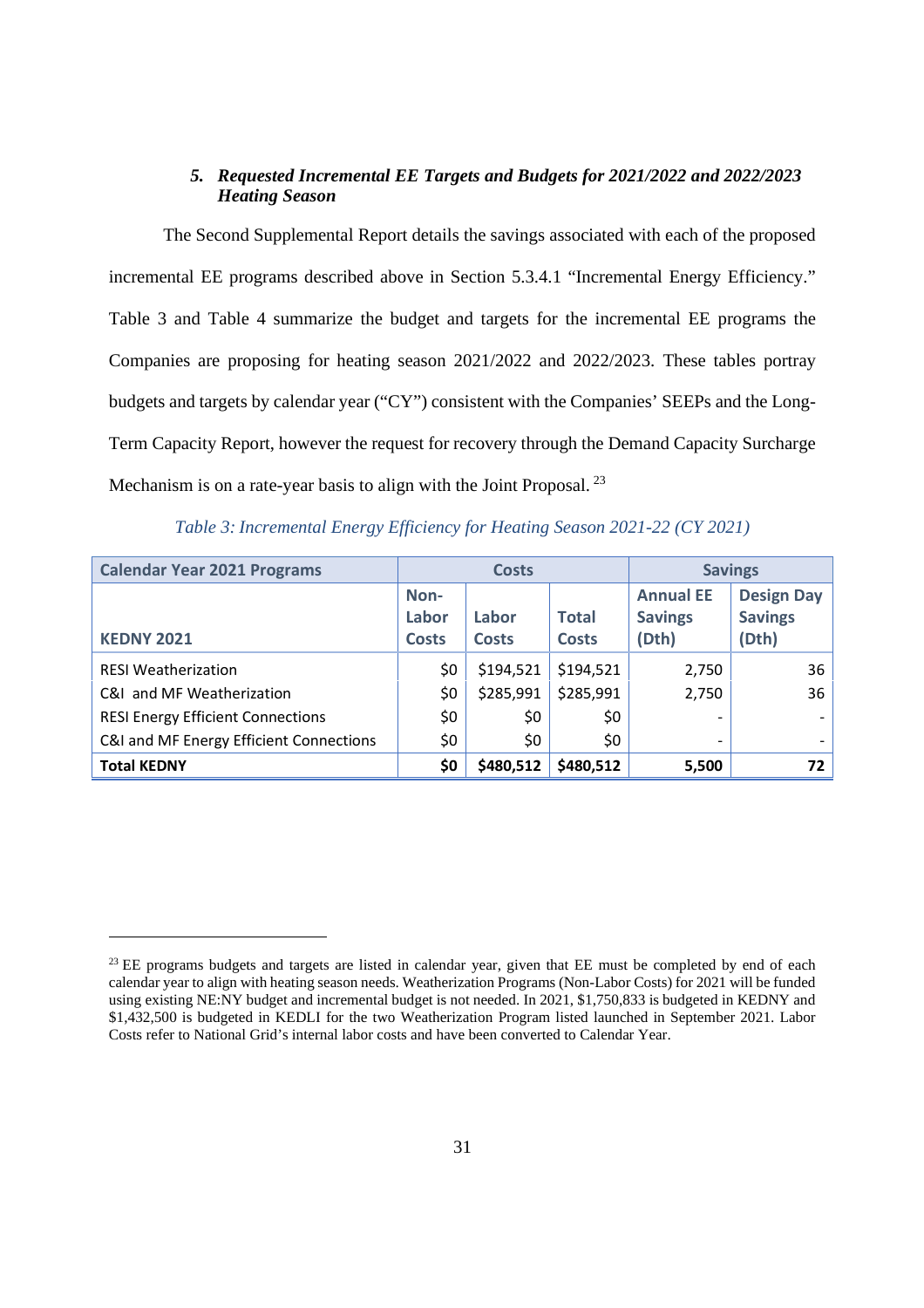| <b>KEDLI 2021</b>                        | Non-<br>Labor<br><b>Costs</b> | Labor<br><b>Costs</b> | <b>Total</b><br><b>Costs</b> | <b>Annual EE</b><br><b>Savings</b><br>(Dth) | <b>Design Day</b><br><b>Savings</b><br>(Dth) |
|------------------------------------------|-------------------------------|-----------------------|------------------------------|---------------------------------------------|----------------------------------------------|
| <b>RESI Weatherization</b>               | \$0                           | \$159,154             | \$159,154                    | 2,250                                       | 30                                           |
| C&I and MF Weatherization                | \$0                           | \$233,993             | \$233,993                    | 2,250                                       | 30                                           |
| <b>RESI Energy Efficient Connections</b> | \$0                           | \$0                   | \$0                          |                                             |                                              |
| C&I and MF Energy Efficient Connections  | \$0                           | \$0                   | \$0                          |                                             |                                              |
| <b>Total KEDLI</b>                       | \$0                           | \$393,147             | \$393,147                    | 4,500                                       | 59                                           |

# *Table 4: Incremental Energy Efficiency for Heating Season 2022-23 (CY 2022)*

| <b>Calendar Year 2022 Programs</b>       | <b>Costs</b>     |              |                    | <b>Savings</b>   |                   |
|------------------------------------------|------------------|--------------|--------------------|------------------|-------------------|
|                                          |                  |              |                    | <b>Annual EE</b> | <b>Design Day</b> |
|                                          | <b>Non-Labor</b> | Labor        |                    | <b>Savings</b>   | <b>Savings</b>    |
| <b>KEDNY 2022</b>                        | <b>Costs</b>     | <b>Costs</b> | <b>Total Costs</b> | (Dth)            | (Dth)             |
| <b>RESI Weatherization</b>               | \$20,583,750     | \$333,218    | \$20,916,968       | 110,550          | 1,456             |
| C&I and MF Weatherization                | \$14,586,647     | \$661,623    | \$15,248,270       | 110,550          | 1,456             |
| <b>RESI Energy Efficient Connections</b> | \$4,085,533      | \$0          | \$4,085,533        | 19,319           | 254               |
| C&I and MF Energy Efficient Connections  | \$0              | \$0          | \$0                |                  |                   |
| <b>Total KEDNY</b>                       | \$39,255,930     | \$994,841    | \$40,250,771       | 240,419          | 3,167             |
|                                          |                  |              |                    | <b>Annual EE</b> | <b>Design Day</b> |
|                                          | <b>Non-Labor</b> | Labor        |                    | <b>Savings</b>   | <b>Savings</b>    |
| <b>KEDLI 2022</b>                        | <b>Costs</b>     | <b>Costs</b> | <b>Total Costs</b> | (Dth)            | (Dth)             |
| <b>RESI Weatherization</b>               | \$16,841,250     | \$272,633    | \$17,113,883       | 90,450           | 1,191             |
| C&I and MF Weatherization                | \$11,934,529     | \$541,328    | \$12,475,857       | 90,450           | 1,191             |
| <b>RESI Energy Efficient Connections</b> | \$4,304,306      | \$0          | \$4,304,306        | 26,582           | 350               |
| C&I and MF Energy Efficient Connections  | \$0              | \$0          | \$0                |                  |                   |
| <b>Total KEDLI</b>                       | \$33,080,085     | \$813,961    | \$33,894,046       | 207,482          | 2,733             |

# *6. Full Time Employee ("FTE") Needs for the 2021-2022 and 2022-2023 Heating Season*

Because of the rapid pace and scale of the Distributed Infrastructure Solution, the Companies require incremental internal labor resources to develop, launch, implement and manage these additional EE programs. In the Companies' most recent Rate Case, the Joint Proposal provided for a number of FTEs for EE programs. These employees are dedicated to running "base" NE:NY programs directed in Case 18-M-0084, and therefore the Companies must request and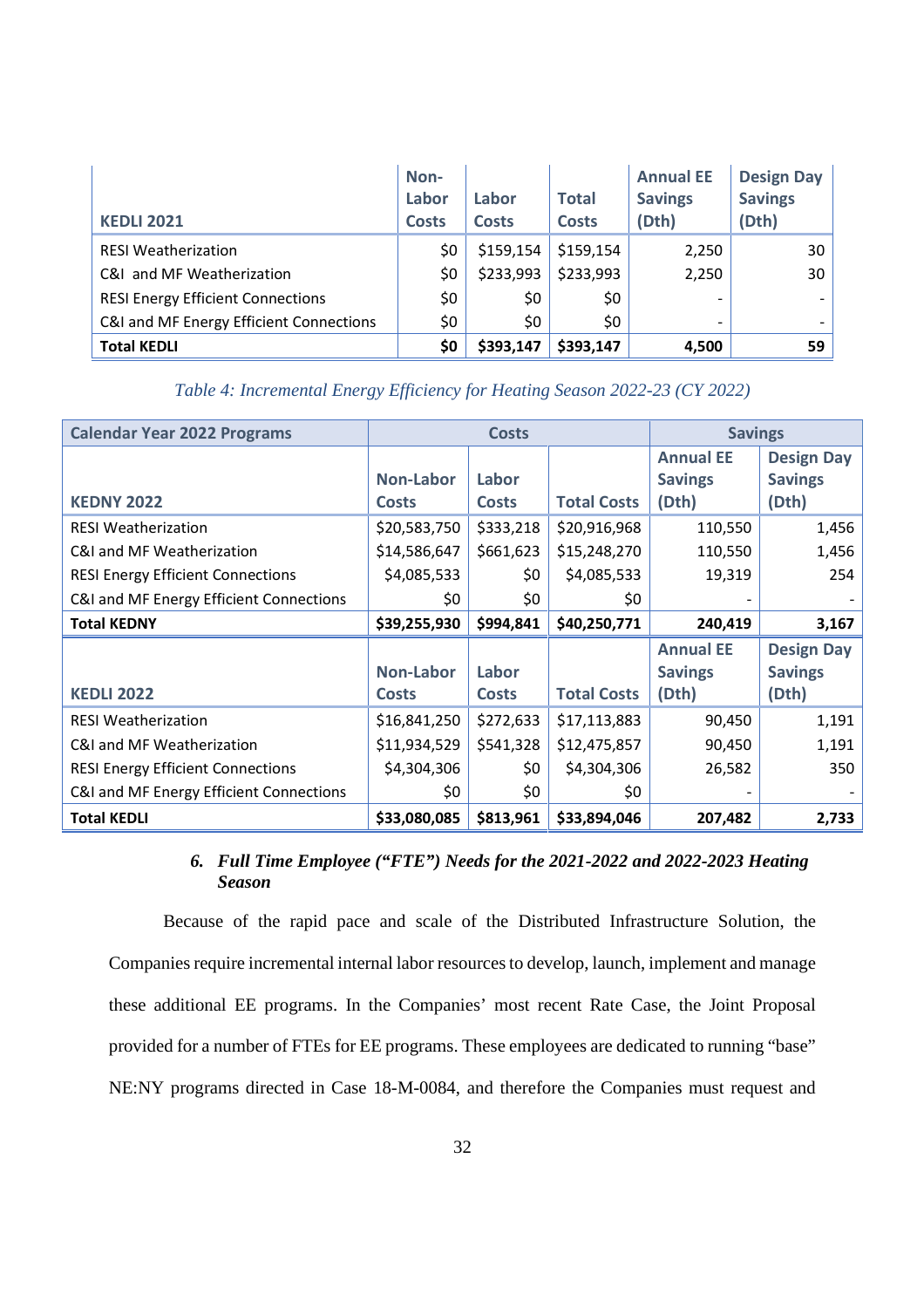engage *additional* employees to run the Incremental EE programs. These programs, which are nation-leading, require active oversight and creative design to ensure their success with downstate NY customers at scale. Specifically, the Companies are requesting cost recovery for FTEs that will enable program development and execution:

- Product Owners (2 FTEs beginning Rate Year 2)
- Program Manager (2 FTEs beginning Rate Year 2, and 1 FTE beginning Rate Year 3)
- Procurement Analyst (0.5 FTE beginning Rate Year 2)
- Marketing Analyst (2.5 FTEs beginning Rate Year 2)
- EMV Analyst (1 FTE beginning Rate Year 2)
- Technical Sales and Support Engineer (2 FTEs beginning Rate Year 2, and 1 FTEs beginning Rate Year 3)
- Sales Representative (1 FTEs beginning Rate Year 2, and 1 FTEs beginning Rate Year 3)

#### *B. Proposed Incremental Demand-Response*

# *1. Incremental DR Longer -Term Strategy*

As part of an agreement to lift the gas moratorium and connect additional customers to the gas system in late 2019, the Companies launched a set of three new DR programs for the 2019- 2020 and 2020-2021 winter seasons. The largest of these programs focuses on achieving verifiable reductions in gas load for an entire day, a "load-shedding" DR program, with the other two focused on "load-shifting." While still relatively novel, these programs have shown promising results for achieving Peak Day and Peak Hour gas reductions. Based on that potential, the Companies are seeking to utilize DR to address future gas system supply gaps, as described in the Long-Term Capacity Report.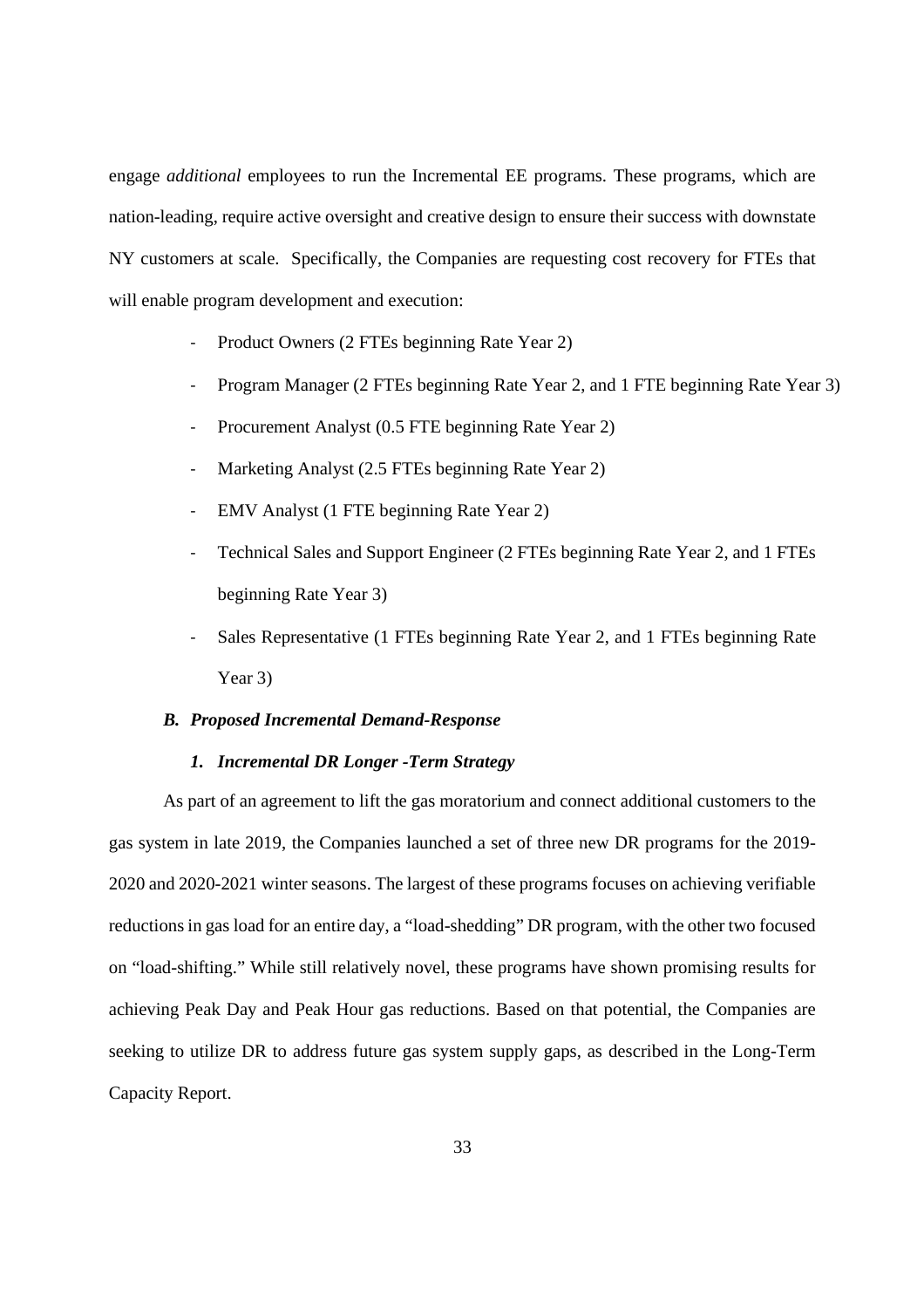#### *2. The Proposed Programs*

The Companies will deploy a suite of gas DR programs, designed to meet several distinct system needs and to maximize contributions of multiple customer classes. Three of these programs have previously been deployed for the 2020-2021 heating season and are being proposed to continue, in an expanded manner, with modifications informed by experience with past seasons' programs, research and customer feedback. The peak period ("Hourly") DR program was newly proposed in the Companies' most recent rate proceeding and is being implemented beginning in the 2021-22 heating season, consistent with the Joint Proposal. The Companies are proposing four distinct DR programs for the 2021-22 heating season and beyond:

- A Daily DR load-shedding program geared toward large, firm CI&MF customers that possess the ability to substantially curtail some or all quantities of their peak day gas loads. Although the program is geared towards peak day gas reductions, it also serves dual roles in addressing peak hour gaps based on the program's event window.
- A Peak Period DR (also referred to here and elsewhere as "Hourly DR") loadshifting program for CI&MF customers that can reduce gas consumption during the gas system's peak hours. This program is being introduced in the 2021-2022 heating season, with learning from past DR programs including the pilot Gas Demand Response Demonstration Project.
- A BYOT program for Residential and Small-to-Medium Business ("SMB") customers. In this program, customers allow the Companies to remotely dial back the temperature setpoints of wi-fi connected thermostats for a period of a few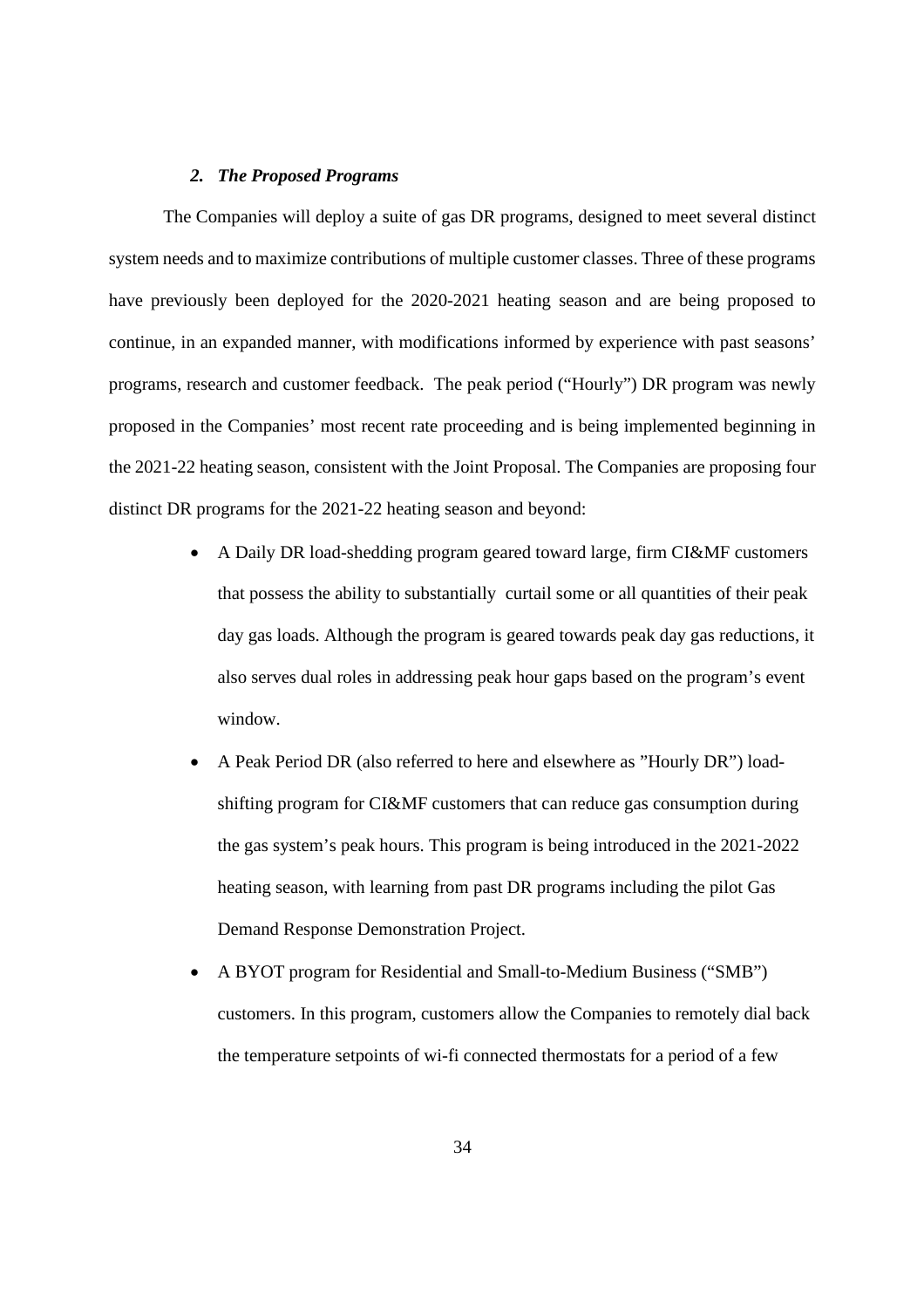hours coincident with KEDNY's and KEDLI's expected system peaks. Customers will retain the ability to opt out of events to override the temperature setback; doing so too often will impact their ability to receive incentives. As with the Hourly DR program, this BYOT program is primarily intended to address peak hour gaps.

 A non-incentivized Behavioral DR load-shifting program for Residential and Small Commercial customers who have not opted out of receiving communications from National Grid. This program will send messaging to a large number of customers during peak winter days ("Cold Weather Alerts") with suggestions on ways to lower gas consumption to save money and help the Companies manage their respective systems. In addition to alerting customers to incoming cold weather and offering tips on ways to reduce gas consumption during the peak event times of 6-10AM, these alerts also provide a platform for the Companies' other clean energy programs such as Energy Efficiency, BYOT DR, heat pump conversions, and weatherization programs.

The Companies also anticipate introducing new programs and pilot offerings based on learning from prior years and future customer needs.<sup>24</sup>

The figures shown below represent the Companies' delivered savings goals. The Companies base target enrollment on the assumption that not all customers enrolled will perform at 100 percent of the agreed-upon curtailment during an event. Therefore, the Companies'

<sup>&</sup>lt;sup>24</sup> With the exception of the programs described above, at this time, the Companies are not proposing new programs and pilots as part of this filing, but envision new program offerings in future filings.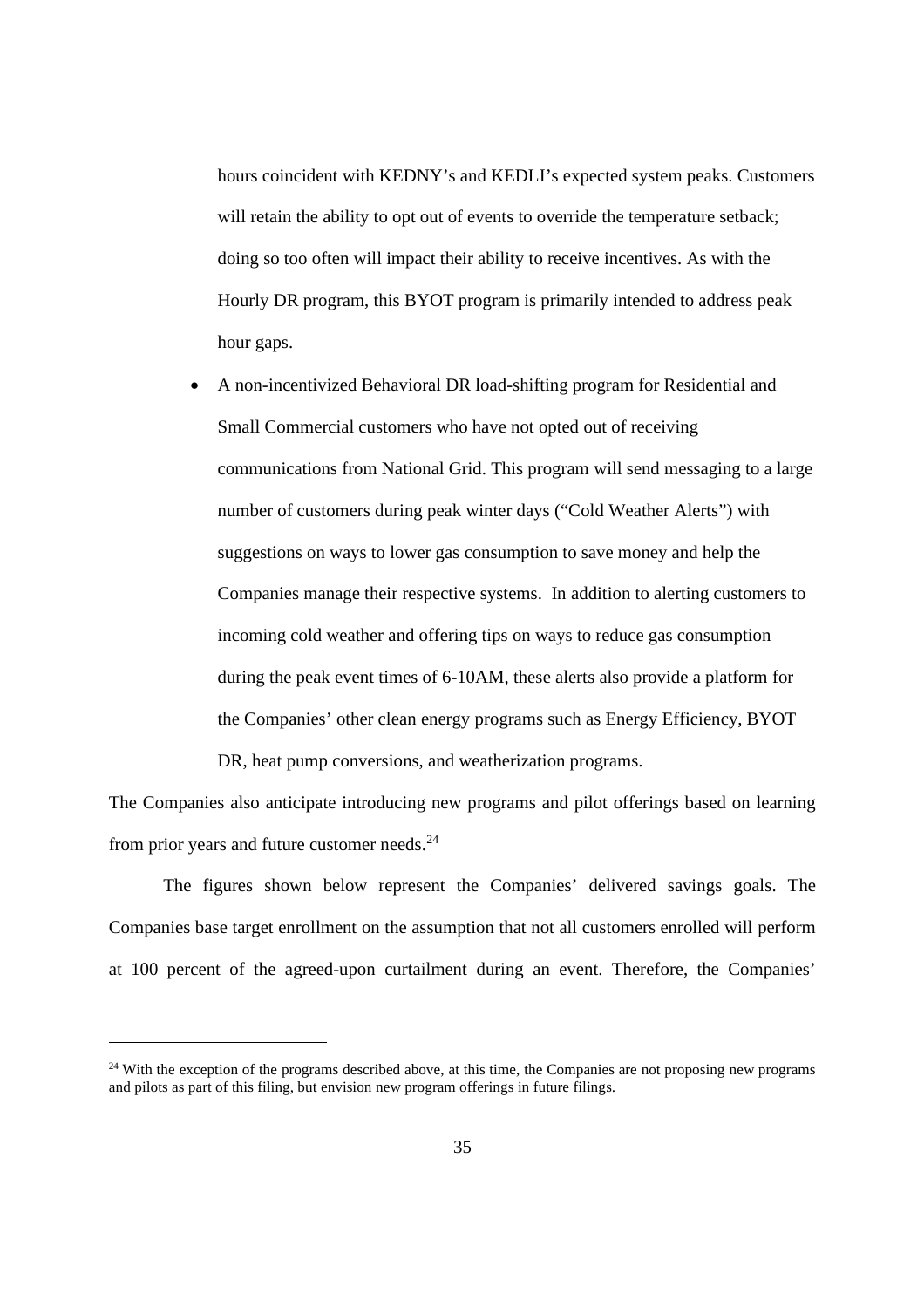enrollment targets are greater than the delivered savings goals. The Companies apply a factor to ensure the amount of peak reduction needed is actually achieved ("reliability factor"). Predictive modeling is used to determine the reliability factor.<sup>25</sup> For programs that utilize period *load*-*shifting* programs (Hourly DR, BYOT, and Behavioral DR Programs), in addition to applying a reliability factor to customer enrollment numbers, these programs also account for customer usage patterns. Based on the data gathered during the upcoming winter capability seasons,<sup>26</sup> the Companies' reliability factor may be adjusted in either direction.

The DR program goals are based on the DR contributions to the Plan A Scenario in the Long-Term Capacity Report, as calculated based on Companies' June 2020 long term gas demand forecast.<sup>27</sup> The Companies have developed an aggressive ramp-up in DR programs that scales at a pace so that the Companies will be positioned to meet the significant Design Day long-term supply demand gap. Importantly, if any of the planned infrastructure projects outlined in the LTCR are unable to be placed into service at the scheduled dates, DR may be a critical resource called upon to help fill the gap. The Companies have planned for significant DR over the course of the next five years using the programs outlined herein to help address anticipated Peak Day and Peak Hour deficiencies. The projected peak demand reduction goals for the next five years are identified

<sup>&</sup>lt;sup>25</sup> The Companies expect that under multi-day Design Day conditions, DR resources will not be able to reliably deliver every dekatherm of gas reduction committed in the programs. For this reason, the Companies gross up their respective delivered need by a Reliability Factor to arrive at the necessary Enrolled quantity for a given season. With little history on customer performance under multi-day Design Day conditions, the Companies have estimated the Reliability Factor for commercial and industrial DR resources as 60 percent. Factors impacting reliability include but are not limited to: individual customer variability in performance, relative weather conditions of day, event fatigue, customer mix such as the presence of process loads and co-generation loads, direct load control ("DLC") and external factors (*e.g*. holidays).

<sup>&</sup>lt;sup>26</sup> Mild weather conditions and lack of Design Day conditions to date have meant an absence of observed data.

<sup>&</sup>lt;sup>27</sup> The gas demand forecast is continually updated and therefore, the Company's Delivered DR goals are subject to update accordingly, to align with the supply-demand gap.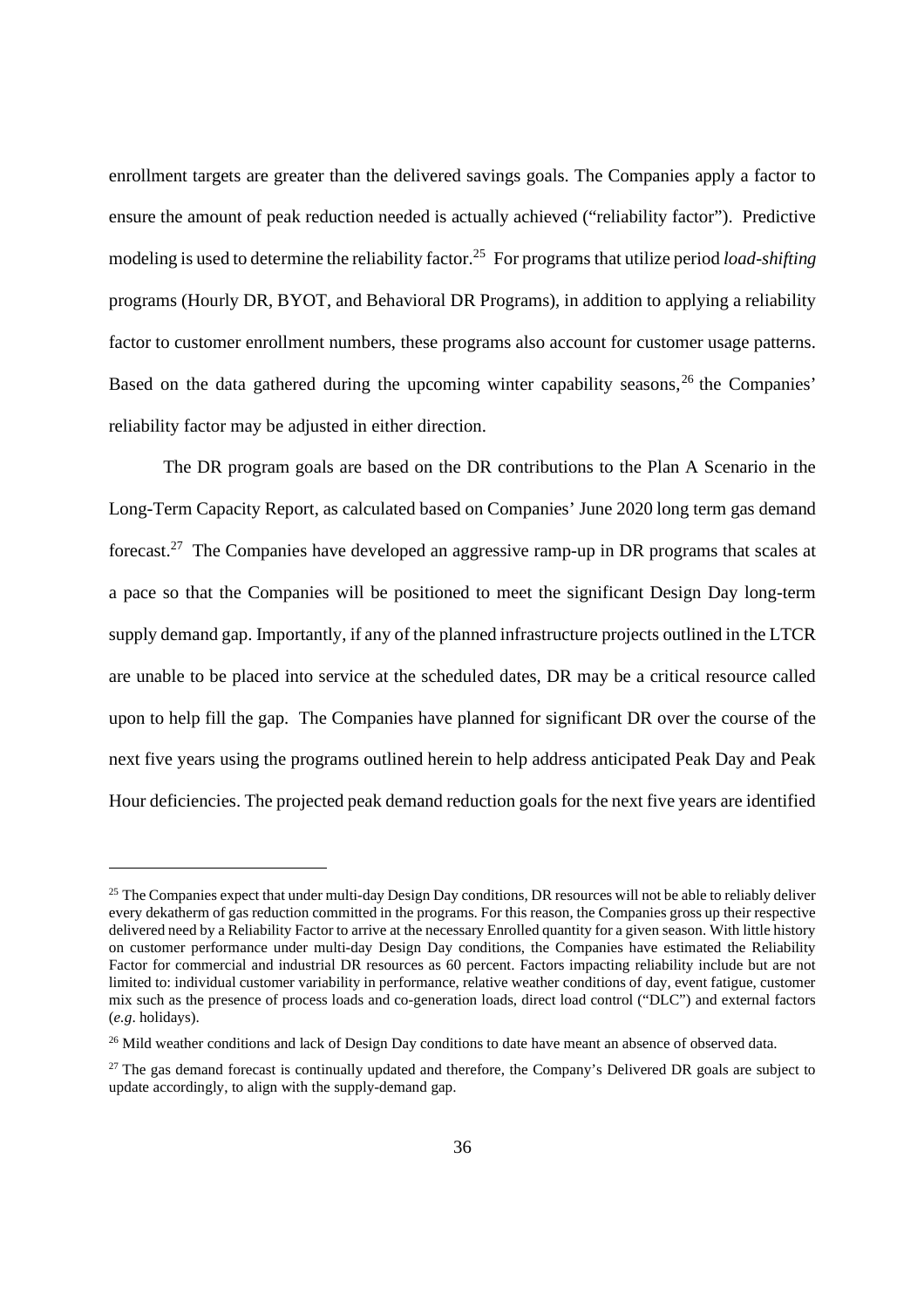in Table 5, below. Although the DR planned for each winter capability period will vary depending on multiple factors,<sup>28</sup> the projections in Table 5, below, portray the scale, size and urgency to ramp up the programs aggressively and build a bridge to the future with unprecedented levels of DR in downstate NY.<sup>29</sup>

| <b>DR</b> Goals      | Units     | 2021-22 | 2022-23 | 2023-24 | 2024-25 | 2025-26 |
|----------------------|-----------|---------|---------|---------|---------|---------|
| Peak Period          | MDth/Hour | 0.15    | 0.60    | 0.90    | .20     | 1.50    |
| DR                   |           |         |         |         |         |         |
| <b>BYOT</b>          | MDth/Hour | 0.08    | 0.17    | 0.25    | 0.33    | 0.41    |
| <b>Behavioral DR</b> | MDth/Hour | 0.02    | 0.02    | 0.02    | 0.02    | 0.02    |
| Daily DR             | MDth/Day  | 14.40   | 36.00   | 38.25   | 40.50   | 42.75   |

*Table 5: Projected Design Day DR Load Reduction Savings Goals ("Delivered DR")*

The Companies anticipate filing an annual DR Implementation Plan and Annual Report on July 1 of each year as part of the Demand-Side Management Filing. The Annual Report will provide the results and costs of the prior winter's programs, while the Implementation Plan will focus on the aims and provide details on the operational characteristics of the programs for the following winter season.<sup>30</sup> The programs offered, along with the respective enrollment levels, rules and incentive rates, will be subject to adjustments as needed. To the extent possible, the Companies will strive to maintain consistency in DR program offerings, however updates and changes will be

<sup>&</sup>lt;sup>28</sup> These factors include the Companies' revised gas demand forecasts, dynamic market conditions, and customer needs.

 $^{29}$ At this time, the Companies are not reporting enrollment target values for future years. The Companies will use past season learning to develop enrollment values that reflect the best assumptions as to the reliability factor for upcoming seasons.

<sup>&</sup>lt;sup>30</sup> On June 15, 2021, as required by the "Order Directing Implementation Plan Filing, Annual Reporting and Tariff Modifications", dated October 15, 2020 in Case 20-G-0086 and Case 20-G-0087, KEDNY and KEDLI filed an Implementation Plan for the 2021-22 winter season. Additionally, on July 8, 2021 the Companies filed their first Annual Report detailing the results from the 2020-21 prior winter season.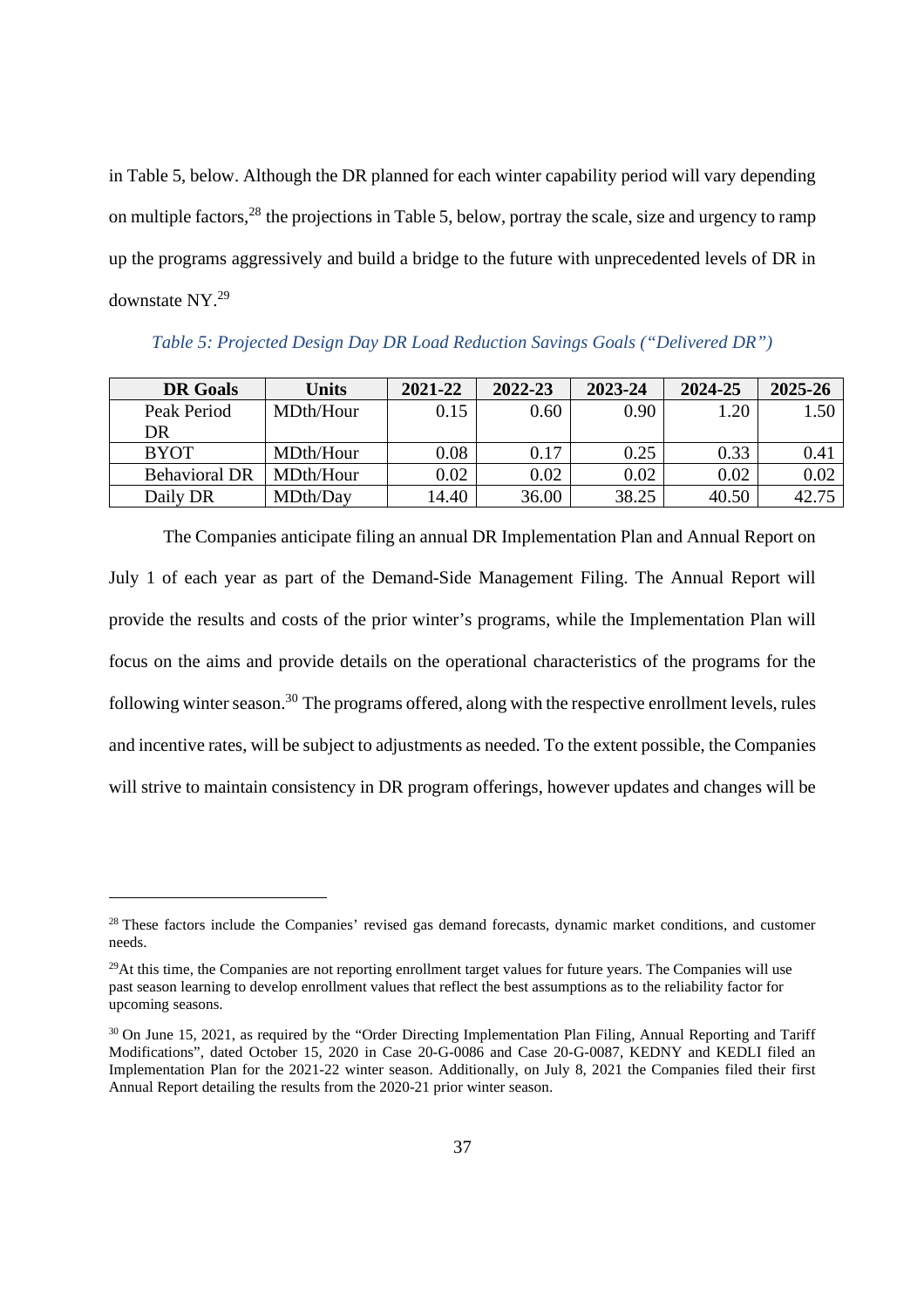necessary to reflect program performance, changing technologies and system needs. The updates will be based upon the most recent demand forecast, which is available in June of each year.

In order to recover costs of the Long-Term Capital Capacity projects during the term of the rate plans, the Companies must meet specific enrollment targets. Table 6 below represents these the peak day load reduction enrollment quantities.

*Table 6: Design Day DR Enrollment Targets (DR Requirements for Capacity Demand Metrics)*

| <b>DR Targets (MDth/D)</b> | 2021-22       | 2022-23 | 2023-24 | 2024-25   | 2025-26 |
|----------------------------|---------------|---------|---------|-----------|---------|
| Daily DR                   | 10.57<br>ر. ر | ر.      | 23.68   | $\rm N/A$ | N/A     |

#### *3. EM&V Plan*

The Companies currently evaluate their programs using in-house resources, as described below, but may seek additional resources to support external program or impact evaluations in future years (meaning Rate Year 3, April 1, 2022 – March 31, 2023, and beyond). The past winters saw limited instances of colder than normal temperatures, and no periods of severe cold snaps around which Gas DR programs are designed. This has limited the Companies' ability to observe the performance of the DR resources under near-Design Day conditions. On the other hand, the winters did provide a good opportunity to engage customers, test the capabilities of the early-stage Residential programs, conduct market research, and refine program operations and administration. Even during years where an actual DR Event was not called, the Companies have called Test Events to measure an estimate of participants' likely performance in the case of an actual event. Test Events are operated, paid, and counted as Program events with the exception that such events are exempt from the DR Event Threshold temperature criteria. For the 2021-2022 winter, the Companies propose to conduct up to two Test Events at their discretion for the CI&MF segment customers. In the most recent Implementation Plan filed with the Commission detailing proposals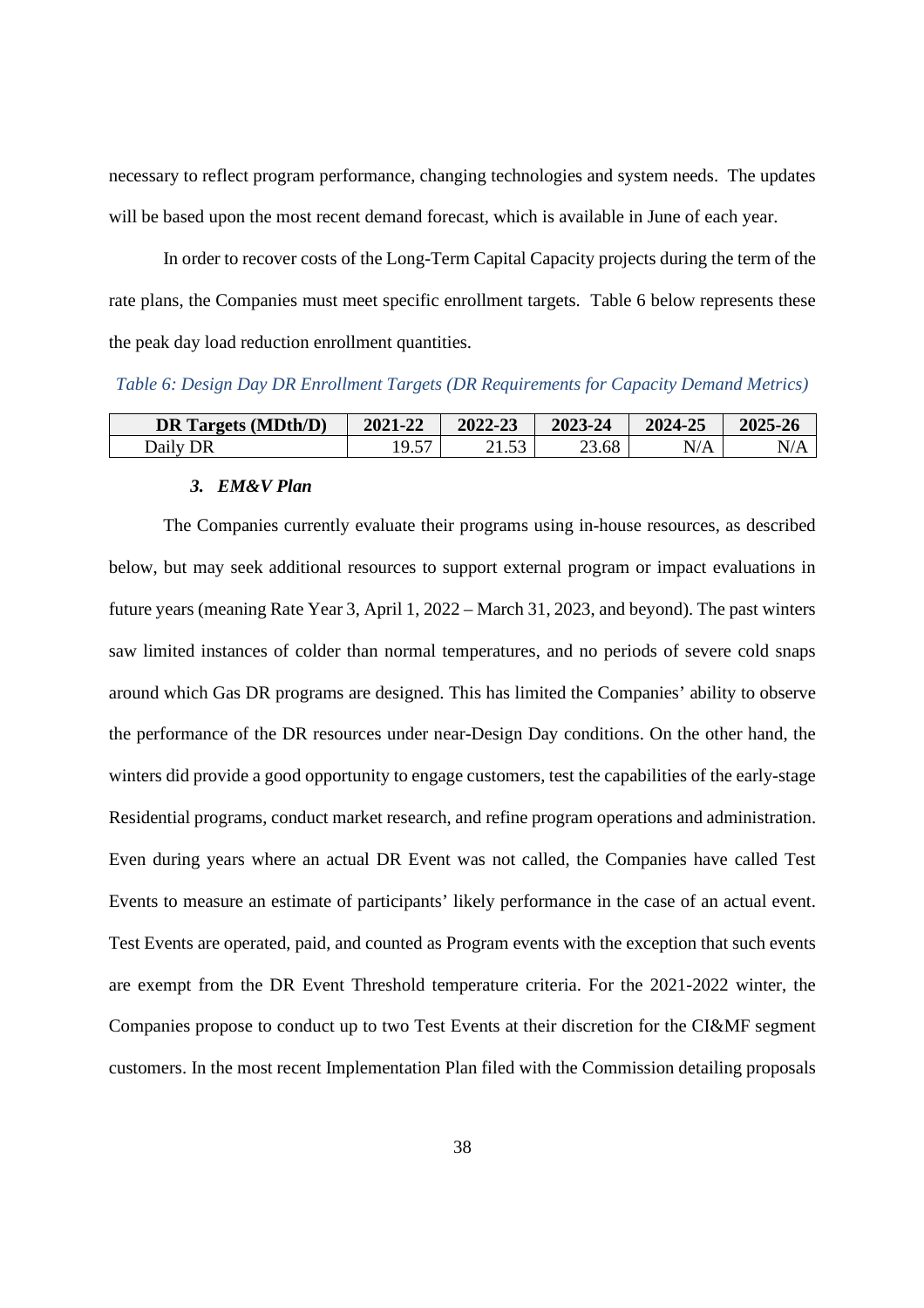for the 2021-2022 winter capability season, as well as the Annual Report summarizing the 2020- 2021 season results, the Companies outline customer and event performance analysis methodologies, as well as results for past events. $31$ 

In addition to the evaluation methodologies the Companies currently use for operational purposes for calculating incentives and reporting, the Companies may undertake an external impact evaluation during Rate Year 3 (April 1, 2022 – March 31, 2023) to verify the Peak Day and Peak Hour gas reductions delivered by program interventions and validate the estimates of program impacts.<sup>32</sup> In addition to the impact evaluation, external process evaluation strategies may also be utilized to help understand customer acceptance of the programs, identify any barriers that may be affecting adoption, and provide recommendations for improving the performance of these newly implemented programs.

#### *4. Requested Incremental Program Costs, FTEs and Targets*

The Companies' Joint Proposal established the cost recovery mechanisms for the Companies' firm gas demand response programs.<sup>33</sup> A separate means of funding was approved for

<sup>31</sup> Case 20-G-0086 and Case 20-G-0087.

<sup>&</sup>lt;sup>32</sup> The Companies would select an independent evaluator to perform the evaluations through a competitive bidding process. The funds for this third-party evaluation work are reflected in the Rate Year 3 budget in Table 8, below.

<sup>&</sup>lt;sup>33</sup> Before launching the shareholder-funded DR programs in late 2019, as part of the 2019 KEDNY and KEDLI rate cases, the Companies had requested Commission approval and funding provisions to expand the Demand Response Demonstration Project. This request was approved in the Joint Proposal; the Demand Response O&M Component ("DROM") included in the Delivery Rate Adjustment provided a separate mechanism for the Companies to recover the costs of the Hourly DR program. Labor costs for the Hourly DR Program will be recovered under the Demand Capacity Surcharge Mechanism.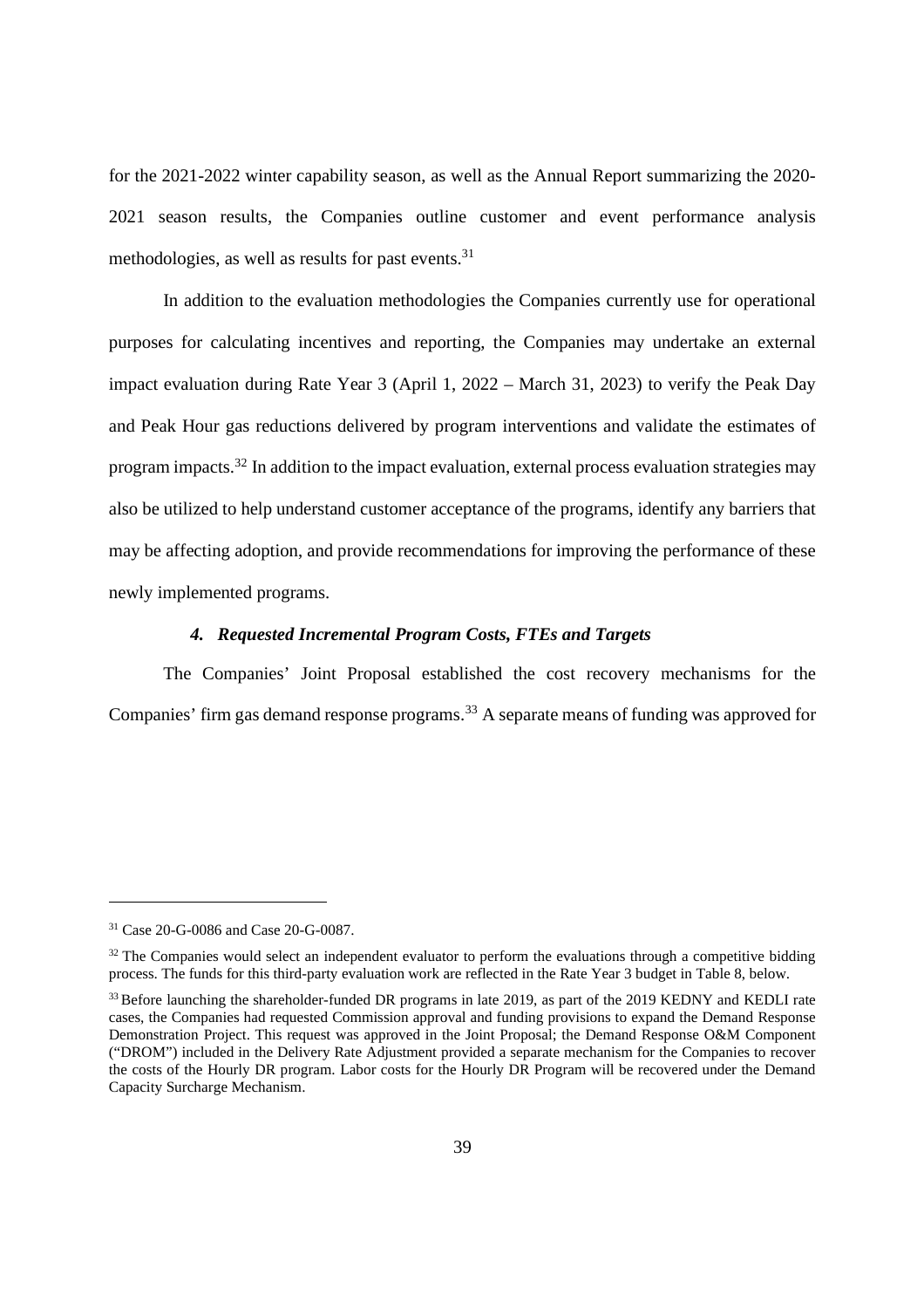non-labor costs of the Hourly DR Program.<sup>34</sup> Costs for the remaining three DR Programs are proposed to be recovered through the Demand Capacity Surcharge Mechanism. Specifically, this Filing seeks approval to surcharge the labor and non-labor costs of the Daily DR Program, BYOT program and Behavioral program, and labor costs for the Hourly program in the manner specified herein.

For the 2021-2022 season, subject to Commission approval of the Firm DR Implementation Plan and Firm DR Tariff Amendments in Cases 20-G-0086 and 20-G-0087, the Companies will operate all four DR programs as described above and in the DR Implementation plan.<sup>35</sup> The Companies anticipate filing an Implementation Plan for the 2022-2023 heating season in Summer 2022. The four programs will serve as the base for designing DR products for future seasons.

As of the time of this Filing, the Companies are in the process of enrolling customers for the 2021-2022 winter heating season, while enrollment into the BYOT program is year-round. Should actual costs come in above the amounts identified here at the end of Rate Year 2 (based upon enrollment levels and factors not within the Companies' control such as weather and customer behavior), the Companies propose to request the additional amount in the subsequent annual DSM filing to be recovered through the DCSM. Similarly, if actual costs come in below the amounts presented here at the end of the season, the Companies will true-up the amounts

<sup>34</sup> Case 19-G-0309*, Proceeding on Motion of the Commission as to the Rates, Charges, Rules and Regulations of The Brooklyn Union Gas Company d/b/a National Grid NY for Gas Service*, Case 19-G-*0310 Proceeding on Motion of the Commission as to the Rates, Charges, Rules and Regulations of KeySpan Gas East Corp. d/b/a National Grid for Gas Service*, and Case 18-M-0270*, Petition for Approval Pursuant to Public Service Law Section 113(2) of a Proposed Allocation of Certain Tax Refunds Between KeySpan Gas East Corporation d/b/a National Grid and Ratepayers*, Order Approving Joint Proposal, as Modified, and Imposing Additional Requirements (issued and effective Aug. 12, 2021) at p.168; Joint Proposal, Sec IV.7.3.

<sup>&</sup>lt;sup>35</sup> The Implementation Plan describes program offerings and options, operational characteristics, incentive payment levels, customer eligibility criteria, and such other relevant details for the 2021-2022 heating season.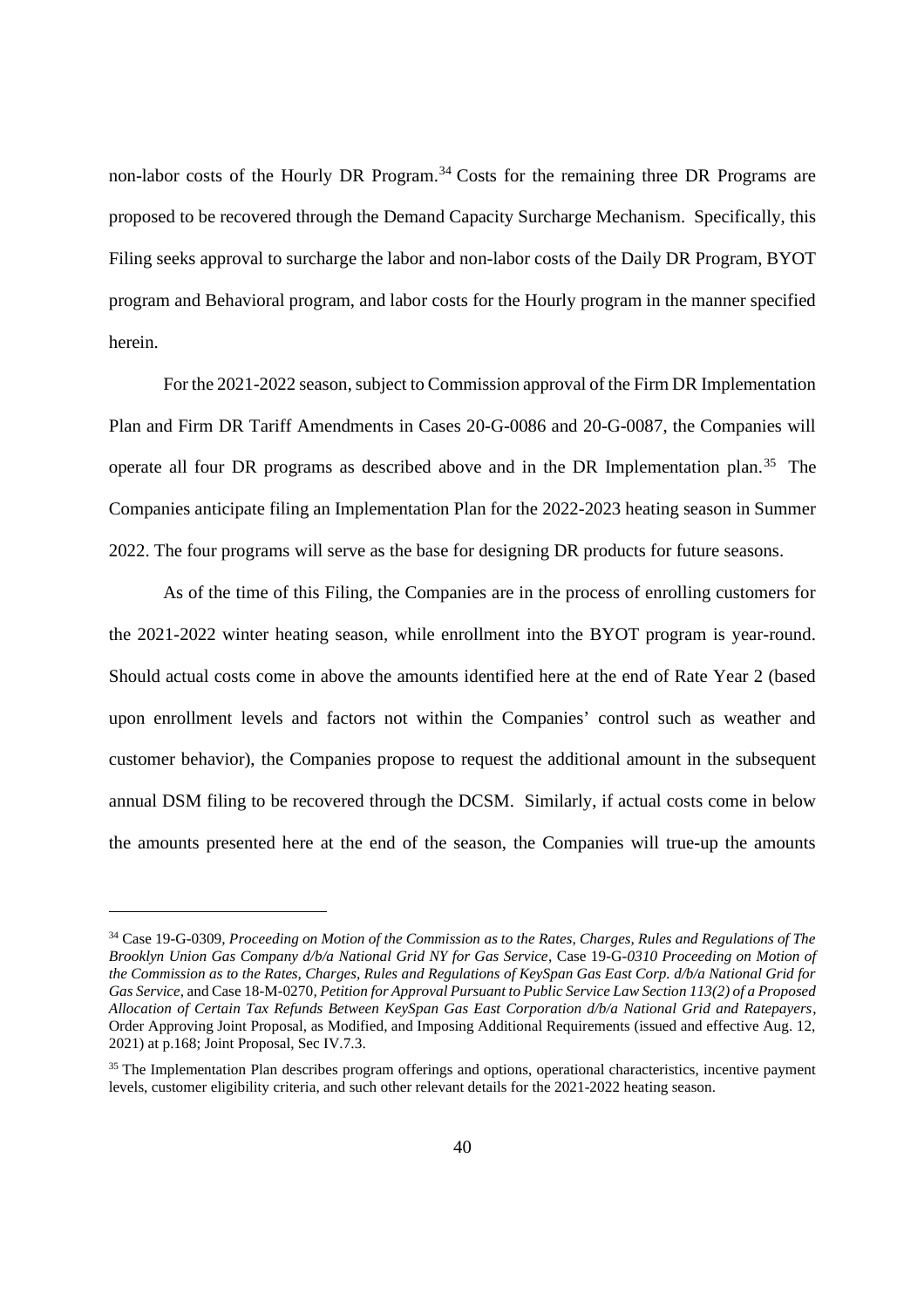requested, and the request for the "remaining 50%" of costs for the applicable rate year will reflect only actual costs spent.

Currently, the largest Demand Response program the Companies operate is the Daily DR program, both in terms of costs and load reduction commitments. At the end of a winter capability season, Daily DR program costs may depend on a variety of factors such as total load enrolled into the programs, new customer enrollments that may drive operational costs, program options chosen during enrollment, number of events called (which are also driven by temperature) and event duration, and customer performance. Given the uncertainty surrounding the cost model inputs, the Companies have used a probability-based simulation model to forecast Daily DR costs for the near term 2021-2022 winter season. Utilizing near-term enrollment trend information as inputs, the Companies analyzed the range of possible costs and their likelihood. Based on this model, the Companies are reporting 2021-2022 season costs for the Daily DR program at the 95<sup>th</sup> percentile, meaning that in 95 percent of scenarios run in the probability model, costs came in less than or equal to the values reported here. Program costs reflected in this filing reflect assumptions based on the Companies' experience with the Demand Response programs in prior seasons, potential future program design updates, as well as other relevant information such as learning from electric DR programs, customer insights, and research.<sup>36</sup>

In addition to program costs, the Companies will also need to increase the number of employees devoted to DR programs. Previously, KEDNY and KEDLI (in rate cases 19-G-0309 and 19-G-0310 respectively), had requested funding for a limited number of FTEs, for the purpose

<sup>&</sup>lt;sup>36</sup> For Rate Year 2, the Companies have also utilized near-term enrollment trend information when modeling Daily DR program costs.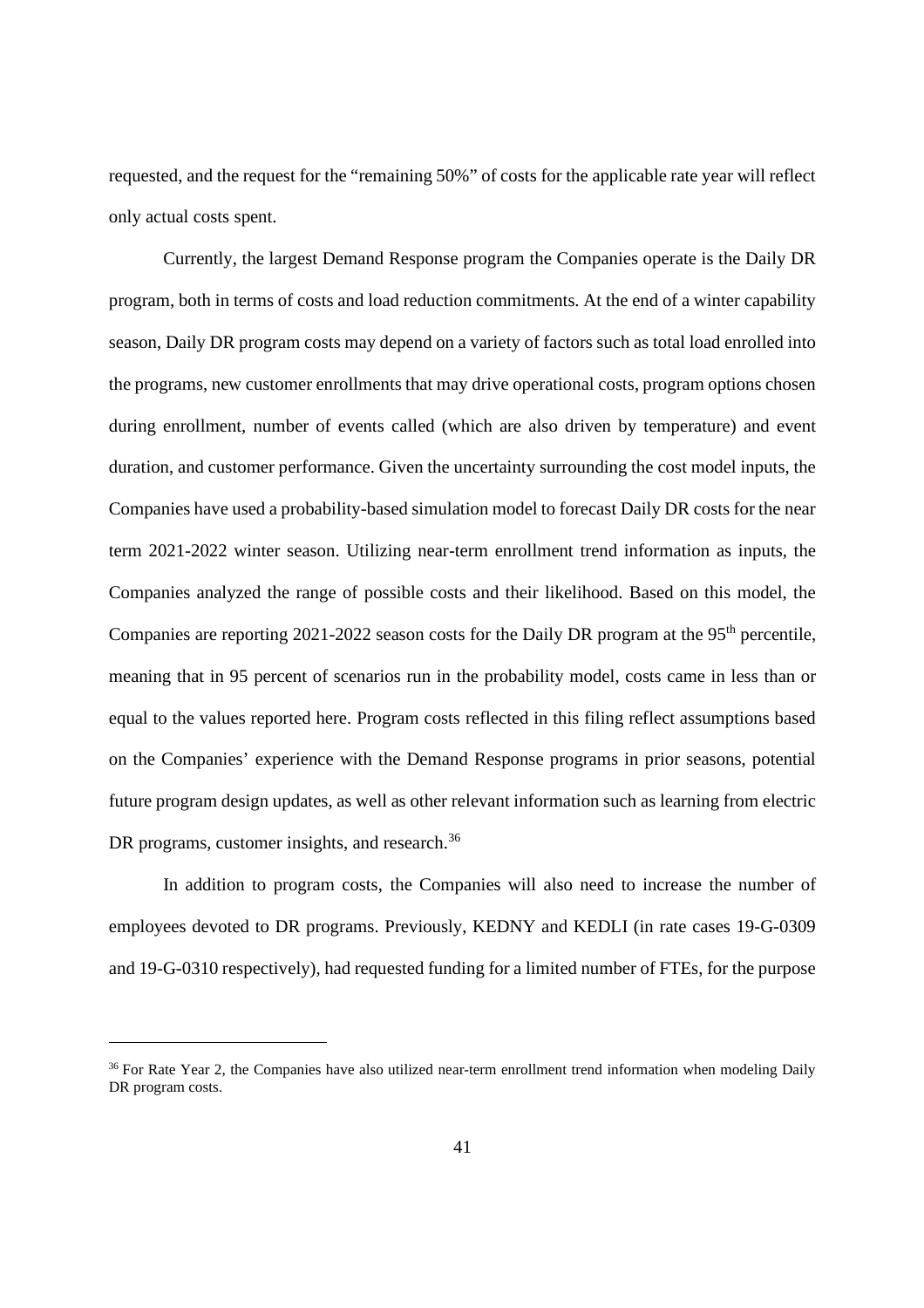of expanding the Gas Demand Response Demonstration Project. Two FTEs were approved in the Joint Proposal and included in base rates. Since then, due to the rapid pace and scale of the Distributed Infrastructure Solution, the Companies require incremental internal labor resources. At this time, the Companies are requesting funding *only for the incremental FTEs that have been identified since the Joint Proposal as critical to the implementation of the Distributed Infrastructure Solution*. The Companies have already hired a number of the incremental FTEs for Rate Year 2 in order to create the program materials, incentives, and enroll customers in time for winter 2021-22 (Rate Year 2). The Companies seek to hire additional FTE's as they expand the Demand Response programs over the coming years. Specifically, the Companies are requesting cost recovery for the following FTEs:

- DR Program Manager (1 FTE for Rate Year 2)
- Sales & Solutions DR Program Manager (2 new FTEs beginning Rate Year 3)
- Marketing Marketing Support (0.5 FTE beginning Rate Year 2)
- Metering Metering Tech (1 FTE beginning Rate Year 2 and 1 FTE beginning Rate Year 3)
- Metering Metered Data Services Role (1 FTE beginning Rate Year 2 and 1 FTE beginning Rate Year 3)
- Metering Meter Upgrade Team (1 FTE beginning Rate Year 2)

### *5. Funding Needs and Targets for 2021-2022 and 2022-2023 Heating Season*

Tables 7 and 8 summarize the funding needs and program targets for the incremental DR programs being proposed for heating season 2021-2022 and 2022-2023 to be recovered through the Demand Capacity Surcharge Mechanism. Heating season 2021-2022 costs are based on assumptions outlined in prior sections, with savings reported here based on programmatic goals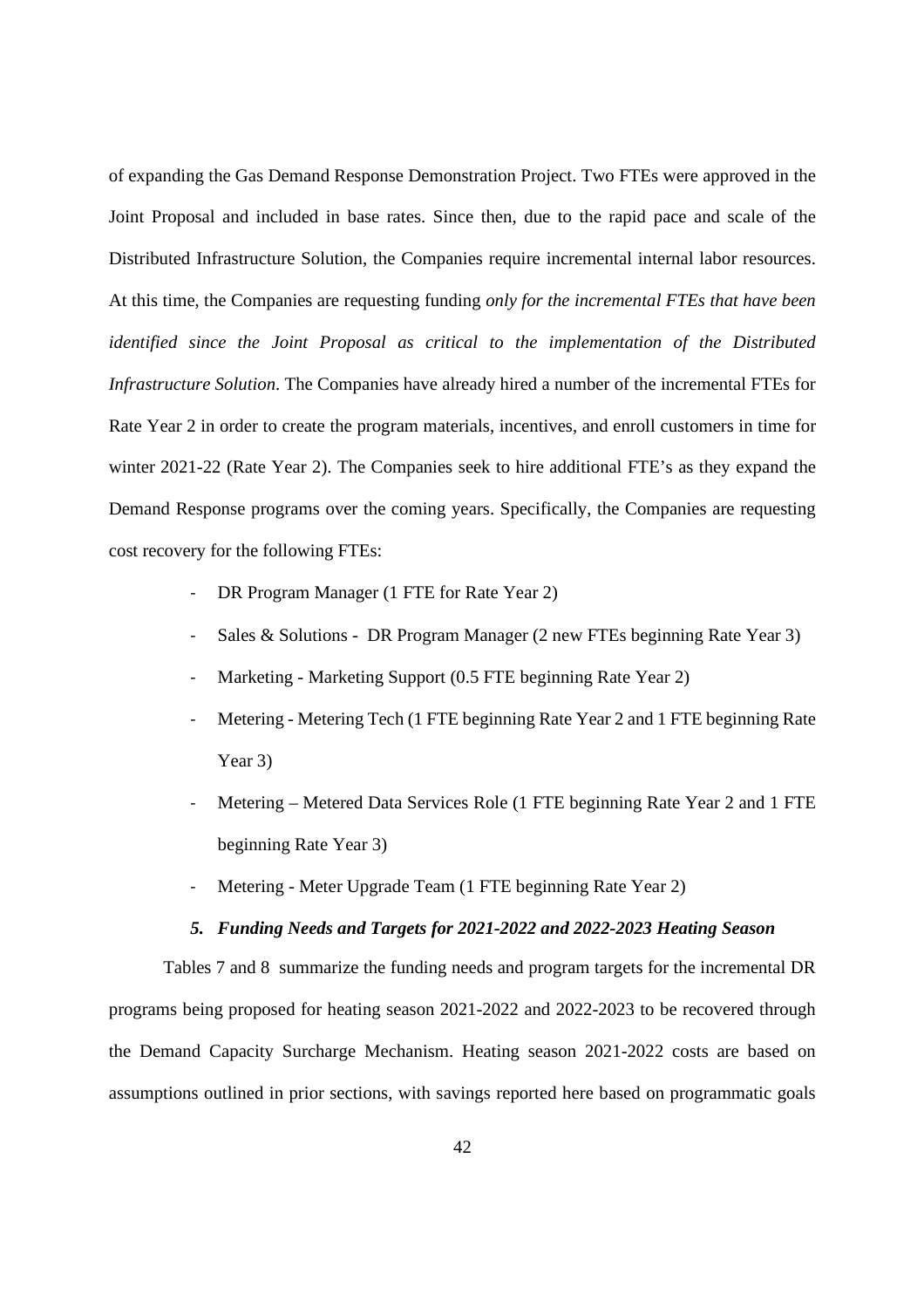for the season, while the 2022-2023 heating season targets (and cost forecasts) are likely to be adjusted to reflect changes to the Companies' demand forecast. Actual dollars spent on DR program incentive payments each year and reductions achieved will be dependent on factors outside the Company's control as outlined above, including weather and customer behavior.

| <b>Fiscal Year 2022</b>      |                           | <b>Costs</b>   |                    | <b>Delivered Savings</b>                   |                                           |
|------------------------------|---------------------------|----------------|--------------------|--------------------------------------------|-------------------------------------------|
| <b>KEDNY FY 2022</b>         | Non-Labor<br><b>Costs</b> | Labor<br>Costs | <b>Total Costs</b> | <b>Design Hour</b><br>Savings (Dth)        | <b>Design Day</b><br>Savings (Dth)        |
| Daily DR                     | \$4,200,000               |                |                    | 1260                                       | 10080                                     |
| <b>BYOT</b>                  | \$194,250                 |                |                    | 58                                         | 76                                        |
| Behavioral                   | \$14,000                  |                |                    | 11                                         |                                           |
| Hourly DR                    |                           |                |                    |                                            |                                           |
| Vendor (EM&V/Marketing etc.) |                           |                |                    |                                            |                                           |
| <b>Total KEDNY</b>           | \$4,408,250               | \$485,940      | \$4,894,190        | 1,328                                      | 10,156                                    |
| <b>KEDLI FY 2022</b>         | Non-Labor<br>Costs        | Labor<br>Costs | <b>Total Costs</b> | <b>Design Hour</b><br><b>Savings (Dth)</b> | <b>Design Day</b><br><b>Savings (Dth)</b> |
| Daily DR                     | \$1,800,000               |                |                    | 540                                        | 4320                                      |
| <b>BYOT</b>                  | \$83,250                  |                |                    | 25                                         | 33                                        |
| Behavioral                   | \$6,000                   |                |                    | 5                                          |                                           |
| Hourly DR                    |                           |                |                    |                                            |                                           |
| Vendor (EM&V/Marketing etc.) |                           |                |                    |                                            |                                           |
| <b>Total KEDLI</b>           | \$1,889,250               | \$208,260      | \$2,097,510        | 569                                        | 4,353                                     |

## *Table 7: DCSM - Demand Response for Heating Season 2021/2022*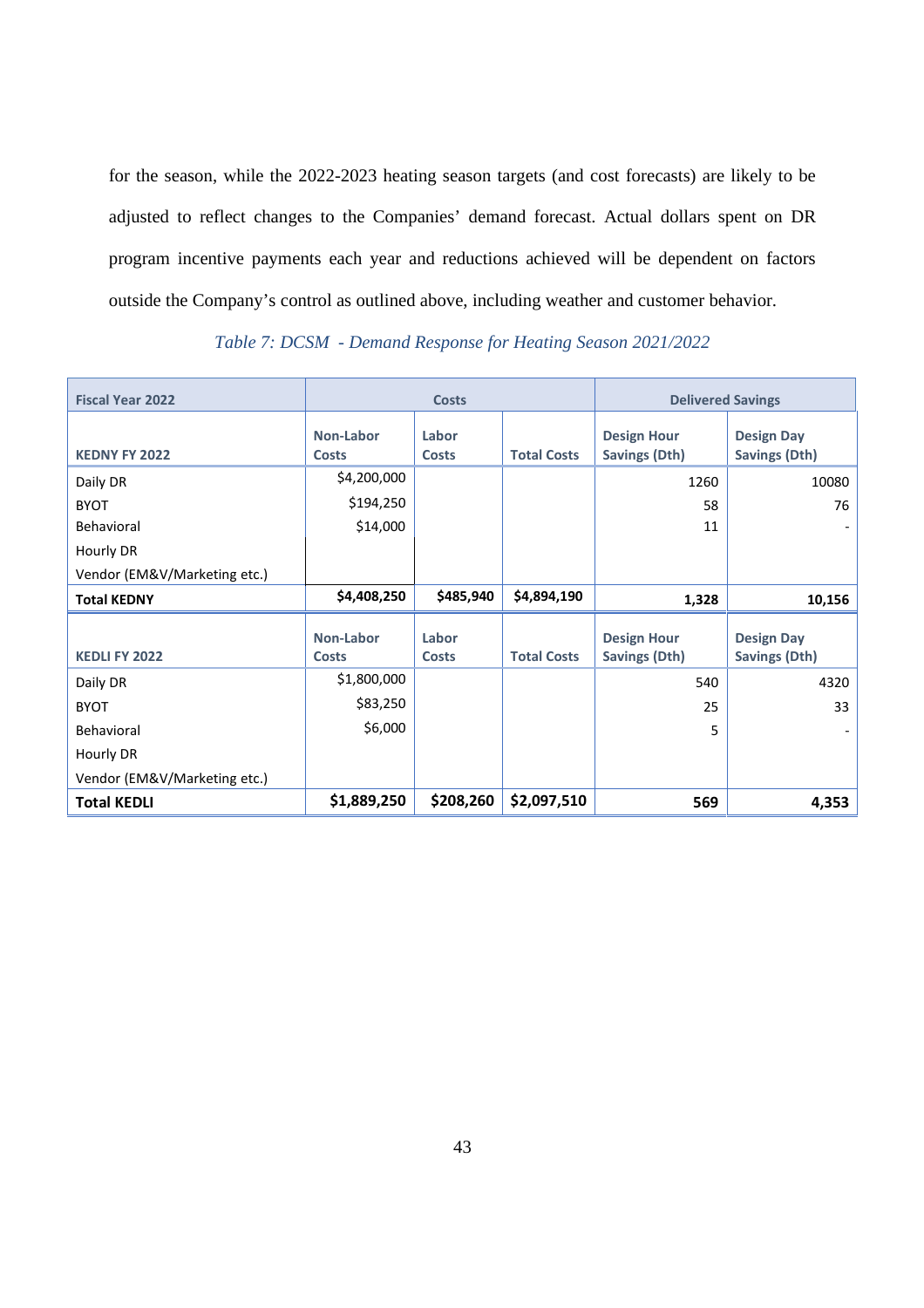| <b>Fiscal Year 2023</b>      | <b>Costs</b>              |                       |                    | <b>Delivered Savings</b>            |                                    |
|------------------------------|---------------------------|-----------------------|--------------------|-------------------------------------|------------------------------------|
| <b>KEDNY FY 2023</b>         | Non-Labor<br><b>Costs</b> | Labor<br><b>Costs</b> | <b>Total Costs</b> | <b>Design Hour</b><br>Savings (Dth) | <b>Design Day</b><br>Savings (Dth) |
| Daily DR                     | \$8,400,000               |                       |                    | 3,150                               | 25,200                             |
| <b>BYOT</b>                  | \$420,000                 |                       |                    | 116                                 | 152                                |
| Behavioral                   | \$14,700                  |                       |                    | 11                                  |                                    |
| Vendor (EM&V/Marketing etc.) | \$140,000                 |                       |                    |                                     |                                    |
| <b>Total KEDNY</b>           | \$8,974,700               | \$851,270             | \$9,825,970        | 3,276                               | 25,352                             |
| <b>KEDLI FY 2023</b>         | Non-Labor<br><b>Costs</b> | Labor<br><b>Costs</b> | <b>Total Costs</b> | <b>Design Hour</b><br>Savings (Dth) | <b>Design Day</b><br>Savings (Dth) |
| Daily DR                     | \$3,600,000               |                       |                    | 1,350                               | 10,800                             |
| <b>BYOT</b>                  | \$180,000                 |                       |                    | 50                                  | 65                                 |
| Behavioral                   | \$6,300                   |                       |                    | 5                                   |                                    |
| Vendor (EM&V/Marketing etc.) | \$60,000                  |                       |                    |                                     |                                    |
| <b>Total KEDLI</b>           | \$3,846,300               | \$364,830             | \$4,211,130        | 1,404                               | 10,865                             |

# *Table 8: DCSM – Demand Response for Heating Season 2022/2023*

#### *C.* **Incremental Electrification**

#### *1. Incremental Electrification Longer-Term Vision*

In March 2021, the Companies started the process to support the heat Electrification programs run by the two EDCs in their respective service territories; Consolidated Edison Company of New York, Inc. ("Con Edison") and PSEG-Long Island (which operates the system owned by the Long Island Power Authority ("LIPA") (collectively "PSEG-LI/LIPA"), through a Lead Referral process, meant to educate customers in the Companies' respective service territories of their heat electrification options. Customers who call the Companies to connect new gas service or expand existing gas service are now asked if they are interested in learning more about alternatives to gas. The Companies then direct interested customers to Con Edison's or PSEG-LI/LIPA's Electrification programs. The Companies have been working with the EDCs to ensure that interested customers are directed to the appropriate EDC resources and contacts. The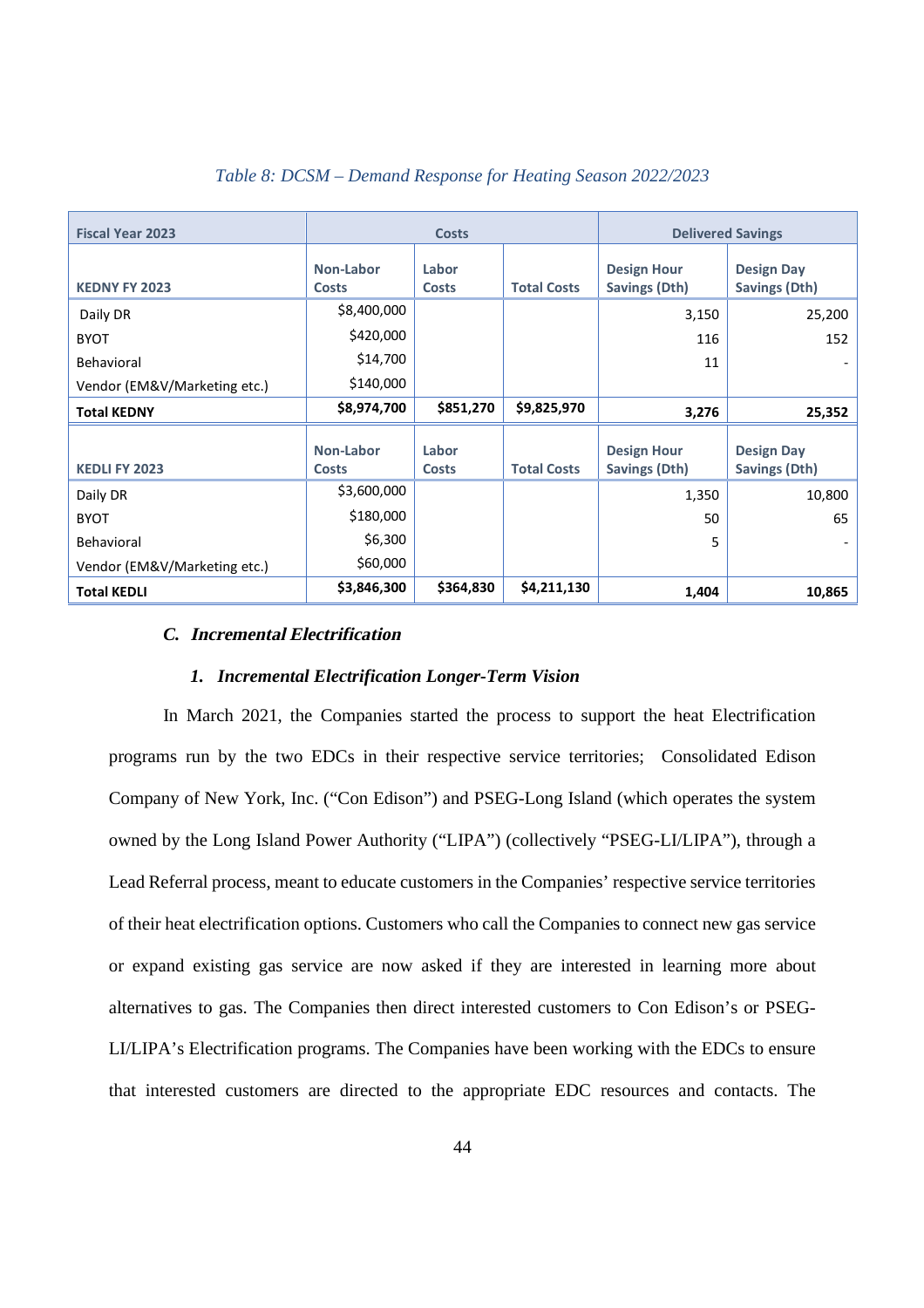Companies' recently approved Joint Proposal contains lead generation targets the Companies must achieve for referrals to both Con Edison and PSEG-LI/LIPA and can inform future program growth. When those referrals result in customers switching to electric heat pumps instead of natural gas, peak gas demand will be reduced. Early results show approximately 32 percent of respondents from this referral process state that they are interested in learning more about the heat pump programs available, the majority of which were in KEDLI's territory. The Companies are working with the EDCs to quantify the success of the Lead Referral program by tracking the number of leads that ultimately elect an EDC heat pump incentive.

Electrification incremental to Con Edison's NE:NY targets and PSEG-LI/LIPA's Electrification program (which together constitute "Baseline Electrification") is a key component of the Companies' gas long-term DSM strategy, as outlined in the Second Supplemental Report. Although costly at present, Electrification is one of the most powerful strategies for advancing the pathway toward Net Zero and closing the Demand-Supply Gap. In the Companies' current longterm scenarios, after the mid-2020s, Electrification will become a significant contributor to the Distributed Infrastructure Solution, which demands a steep ramp up of required electric heat pump installations. During 2026-2030, to achieve the Distributed Infrastructure Solution, Electrification efforts will need to be increased more than 10-fold from ~2,300 customers per year in 2025 under Baseline Electrification to ~24,400 customers/year in 2031.

The Companies are requesting resources and technical support services through this DSM filing to support the ongoing work of developing the incremental Electrification program. Collaboration will be an integral part of an incremental heat electrification program's success, and the Companies are already working with the EDCs to envision program design. The coordinated effort will focus on laying out the regulatory framework to prepare for much greater levels of heat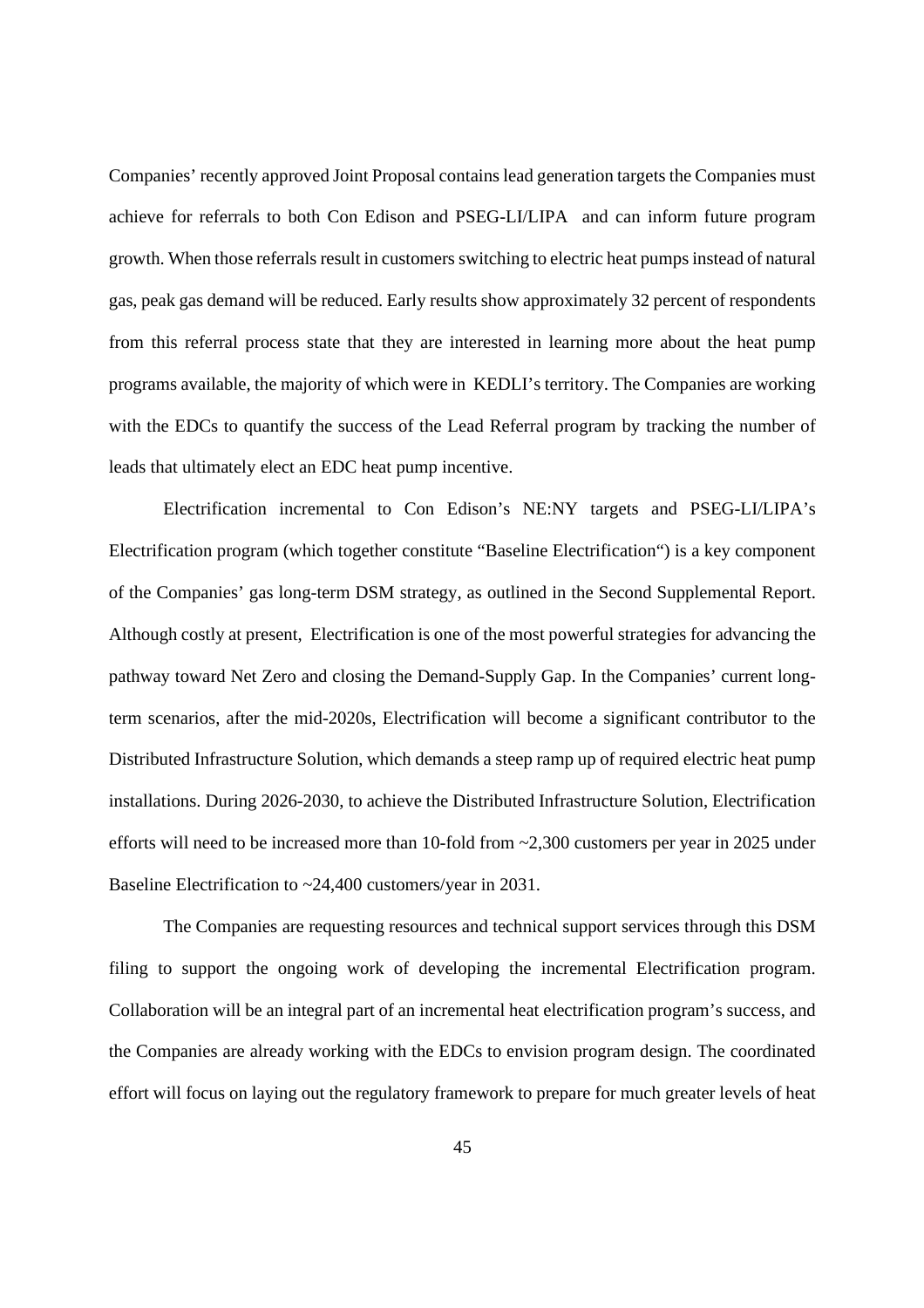electrification in the future with a joint emphasis on determining the most economical way to meet the demand gap through Electrification. The Companies plan on exploring potential pilot(s) in collaboration with the EDCs and other industry partners and build upon the development and coordination efforts to date. The goals of the studies and pilot(s) to be conducted may include:

- Influencing more full load conversions within the existing EDC programs
- Influencing higher levels of Electrification adoption in gas constrained areas
- Testing of incentive levels and strategies to accelerate market penetration over Baseline Electrification
- Determining how to drive customers to electrify heat prior to failure of their existing gas systems (early replacement);
- Enhanced marketing, outreach, market potential, customer education on top of existing EDC and statewide initiatives
- Identifying framework required for consultation with EDCs on impacts to their electric networks and suggested approaches to mitigate those impacts (e.g. supporting an electrical "make ready" program to address increased electrical loads)
- Determining barriers to accelerated Electrification such as workforce development, in collaboration with existing EDC and statewide initiatives
- Pursuing studies to reveal new solutions and strategies
- Negotiating cost/savings sharing and reporting protocols with the EDCs
- Determining incentives required for accelerated Electrification of heat required for LMI customers and environmental justice zones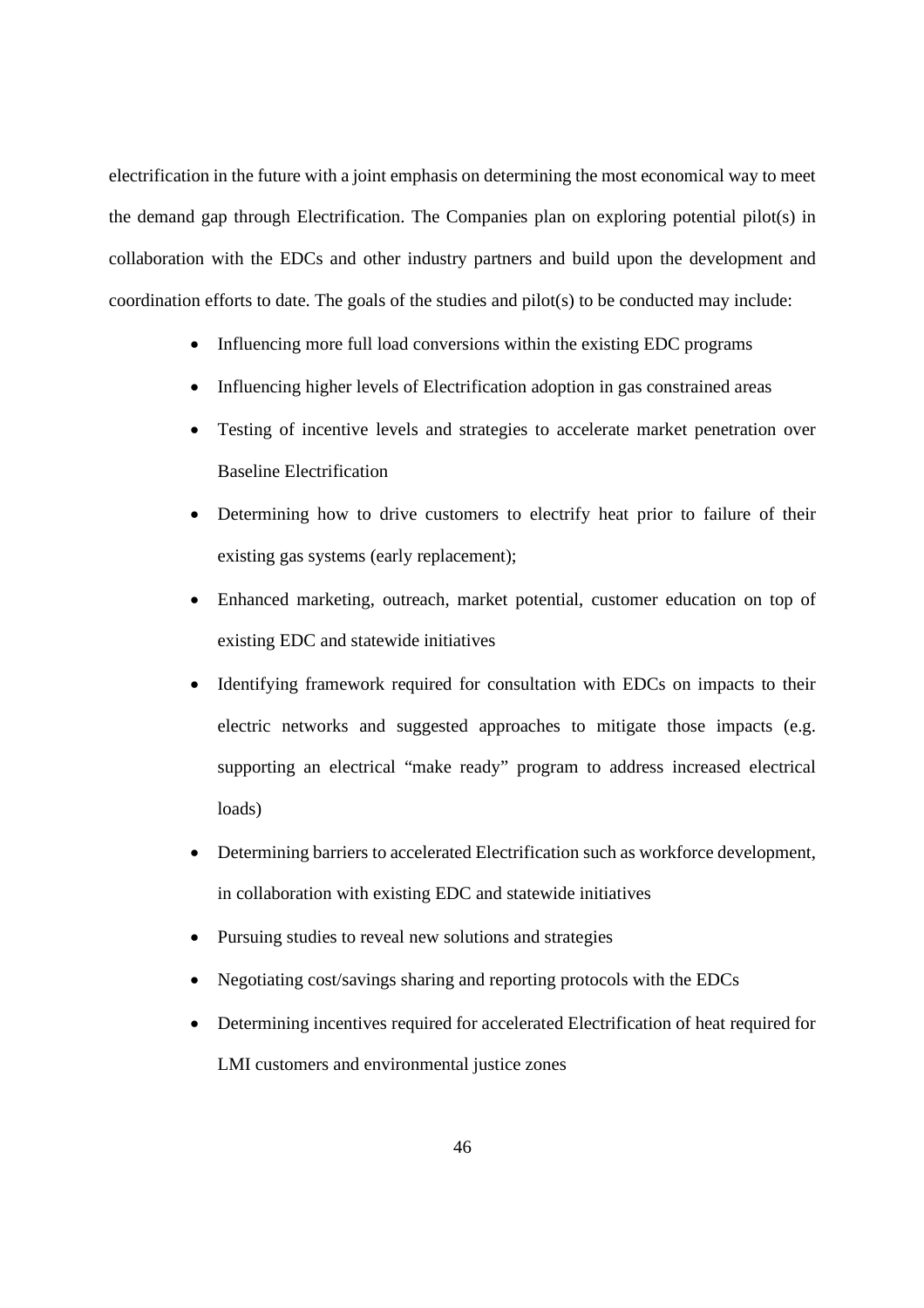Throughout this process, the Companies will also leverage collaboration opportunities and shared resources with NYSERDA to reach the goals mentioned above.

The levels of incremental energy efficiency and Electrification beyond 2025 assumed as part of the Distributed Infrastructure Solution are aspirational due to the unprecedented levels required. At this moment, the Companies have not identified the programs, measures/technologies, business models or budgets that could produce these levels of DSM. The exact programmatic composition, utility responsibilities and incentive levels required to influence this level of adoption will evolve as policy, regulation and our experience of cutting-edge gas DSM evolves. The Companies are committed to finding solutions, innovating and collaborating as part of our ongoing DSM efforts in downstate NY.

# *2. Requested Incremental Electrification Targets and Budgets for 2022/2023 Heating Season*

For calendar year 2022, the Companies are requesting incremental funding for one full-time employee (Product Developer) to (1) manage studies conducted, (2) design an incremental electrification pilot(s) plan to launch in 2023, and (3) act as a liaison to EDCs and other industry partners throughout the initiatives in development. The Companies will also be requesting \$350,000 in 2022 to perform studies required to prepare for an incremental electrification program pilot.

Tables 9 and 10 below summarize the budgets and targets for the incremental electrification initiatives proposed for heating season 2021/2022 and 2022/2023<sup>37</sup>.

 $37$  No savings are listed at this time as current budget are for studies for future pilot development planned in CY 2023. Electrification programs budgets and targets will be listed in calendar year, given that Electrification must be completed by end of each calendar year to align with heating season needs.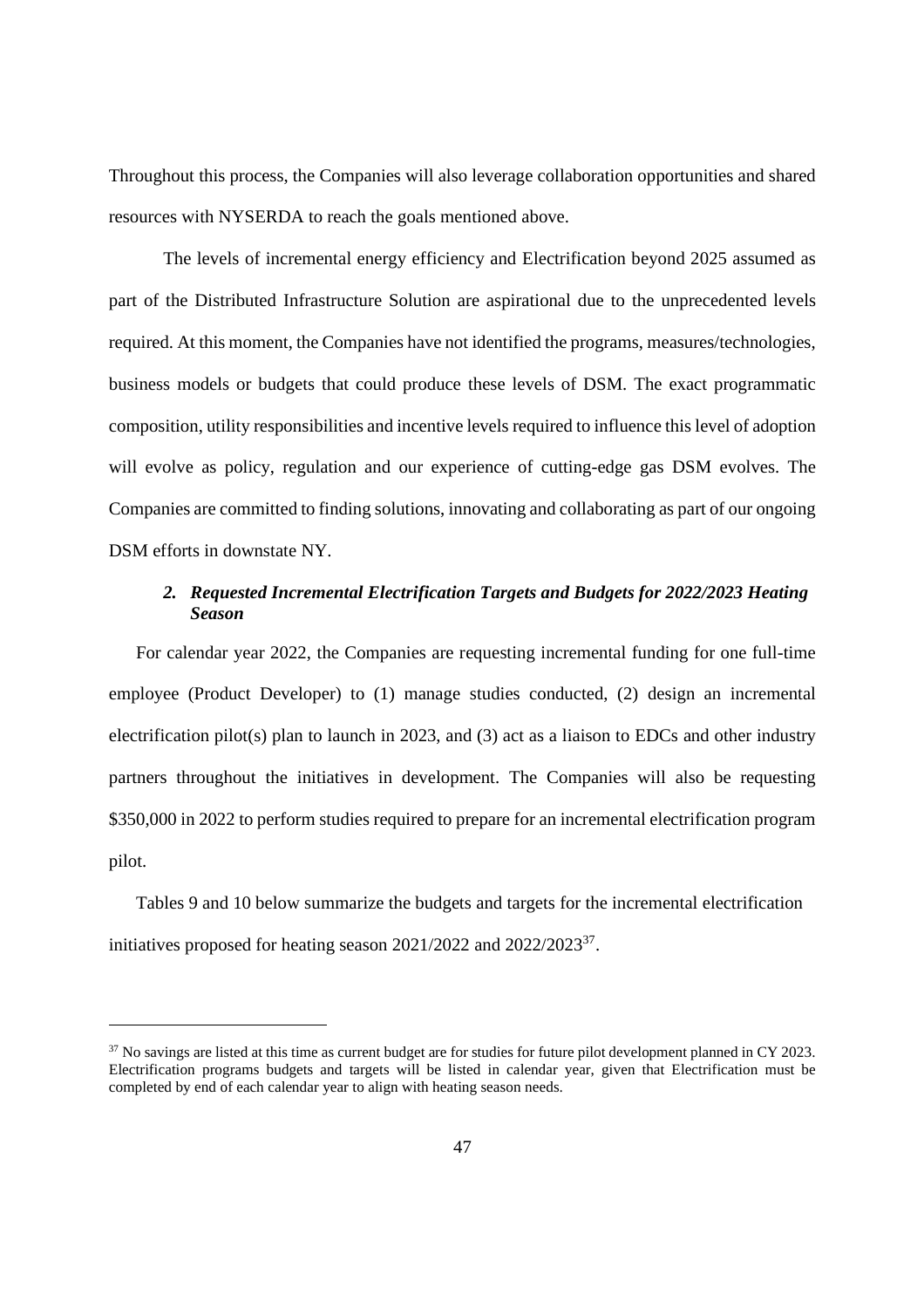| <b>Calendar Year 2021</b> | <b>Costs</b>           |                           |                    |  |  |
|---------------------------|------------------------|---------------------------|--------------------|--|--|
| <b>KEDNY 2021</b>         | <b>Non-Labor Costs</b> | Labor Costs <sup>38</sup> | <b>Total Costs</b> |  |  |
| <b>Total KEDNY</b>        | \$0                    | \$31,753                  | \$31,753           |  |  |
| <b>KEDLI 2021</b>         | <b>Non-Labor Costs</b> | <b>Labor Costs</b>        | <b>Total Costs</b> |  |  |
| <b>Total KEDLI</b>        | \$0                    | \$25,988                  | \$25,988           |  |  |

### *Table 9: Incremental Electrification for Heating Season 2021/2022*

*Table 10: Incremental Electrification for Heating Season 2022/2023*

| <b>Calendar Year 2022</b> |                        | <b>Costs</b>              |                    |
|---------------------------|------------------------|---------------------------|--------------------|
| <b>KEDNY 2022</b>         | <b>Non-Labor Costs</b> | Labor Costs <sup>39</sup> | <b>Total Costs</b> |
| <b>Total KEDNY</b>        | \$192,500              | \$76,230                  | \$268,730          |
| <b>KEDLI 2022</b>         | <b>Non-Labor Costs</b> | <b>Labor Costs</b>        | <b>Total Costs</b> |
| <b>Total KEDLI</b>        | \$157,500              | \$62,370                  | \$219,870          |

### *D. Market Solicitation for Non-Pipe, Third Party Solutions*

## *1. Program Description*

Within the calendar year, the Companies are planning to solicit competitive offers from gas customers and market actors, as a further source of demand-side solutions to address the Design Day and Design Hour system constraints identified herein, through a formal Request for Proposals ("RFP") process. This Third Party Solutions RFP process will allow energy efficiency developers market to suggest innovative resources and programs that can supplement traditional approaches, accelerate scale-up, and drive down the cost of demand-side solutions to meet Design Day and Design hour needs.

<sup>38</sup> Market reference point.

<sup>39</sup> Market reference point.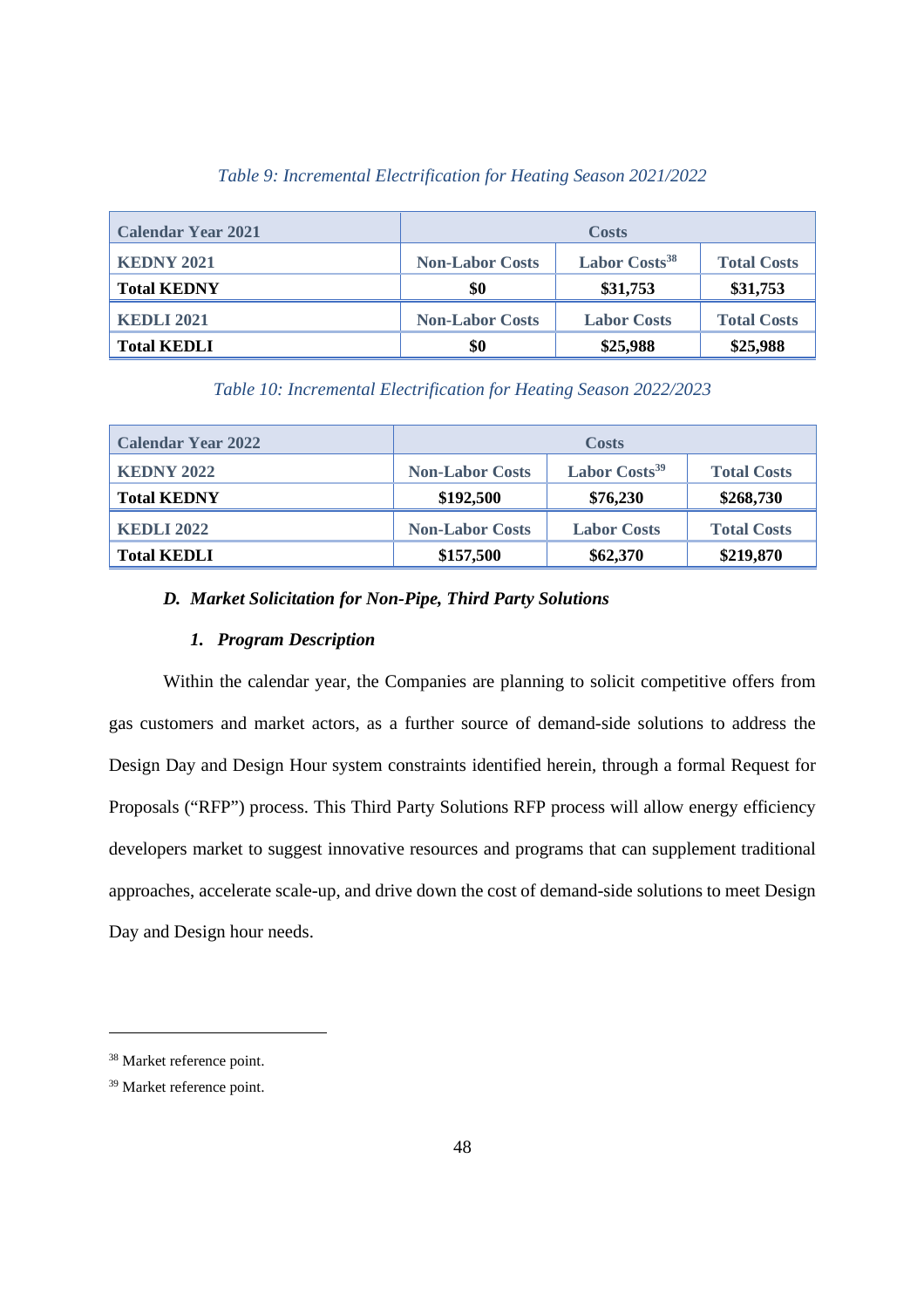This solicitation will specifically focus on the four counties of Long Island: Kings (Brooklyn), Queens, Nassau, and Suffolk. Solutions may target any demand-side customer segment. Due to parallel supply-side solicitation efforts and feedback from Staff, this exercise will exclude all supply-side resources (*e.g*., RNG, CNG, LNG, Power-to-Gas, and Hydrogen). The Third Party Solutions may include permanent load reductions—in the form of energy efficient equipment or alternative energy sources like heat pumps; or temporary, multi-hour load reductions, including load shifting, thermal storage, fuel switching that meet the needs defined in the need statement of the RFP. Contracts and payments may last up to the life of the resource. The total scope of future Third Party Solutions solicitations is potentially quite large, limited primarily by solutions meeting relevant benefit-cost tests, and the size of the present and future system constraint.

The Companies participated in NYSERDA's REV Connect Program through a mini sprint activity to gather information about the solutions available in the market and capabilities of prospective bidders. The Companies are particularly interested in the opportunity to engage directly with some participants after they submit their responses. The Companies see this as an opportunity to understand in greater detail the potential of the offerings.

The Companies will use the REV Connect mini sprint process to prepare the capabilities, processes and tools to issue RFPs to manage system constraints, as well as to manage any solutions procured. The Companies envision further refinements to our strategy for Third Party Solutions over time, including exploring projects that could address localized, sub-system constraints and infrastructure alternatives, in addition to the initial focus on system-wide constraints. Prior to deploying Third Party Solutions, the Companies will provide the Commission the opportunity to review the proposed strategy in a future filing.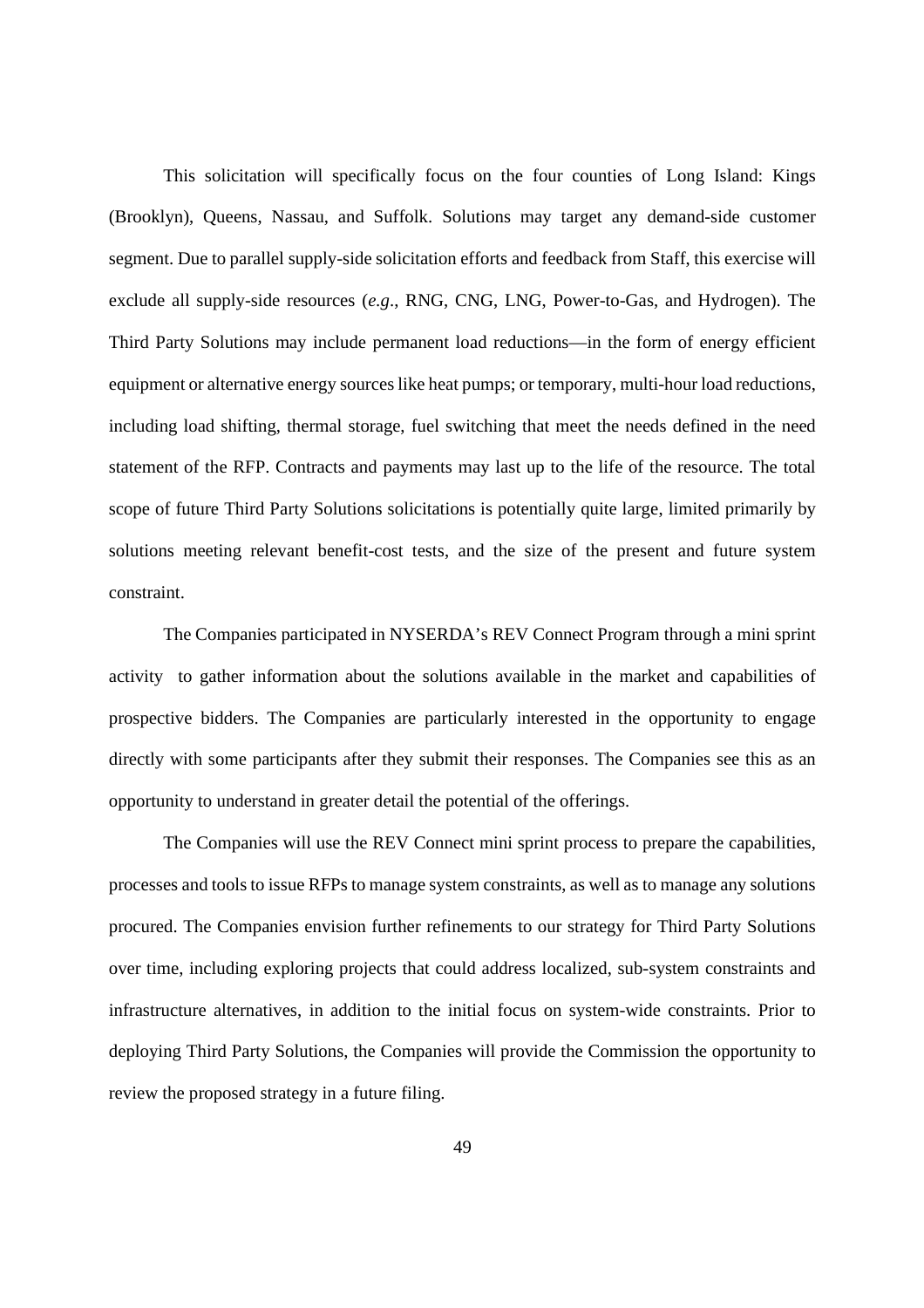#### *2. Requested Funding for Third Party Solutions Programs*

As the Companies seek to develop their capability regarding identifying, analyzing, and implementing Third Party Solutions, they will need to hire additional FTEs that have different skillsets than existing FTEs. These employees will need to specialize in regulatory filings and compliance, procurement of solutions developed by third parties, understanding new technologies that are potentially deployed as part of a portfolio solution, and project management to implement these solutions, including the ability to work with customers who may be receiving a different solution (e.g. Electrification) in lieu of the gas service they had expected. Specifically, the Companies are requesting cost recovery for four FTEs that will develop and deploy demand-side Third Party Solutions. These four FTEs will consist of:

- **Manager**
- Regulatory/Reporting Lead
- Procurement Support
- Project Manager

Tables 11 and 12 summarize the budget and targets for these incremental electrification employees proposed for heating seasons 2021-2022 and 2022-2023.<sup>40</sup>

<sup>&</sup>lt;sup>40</sup> No savings are listed for the Third Party Solutions solicitation process given that DSM solutions solicited through the Third-Party Solutions process, would fall under one or more of our existing EE, DR, or Electrification portfolios as new solutions.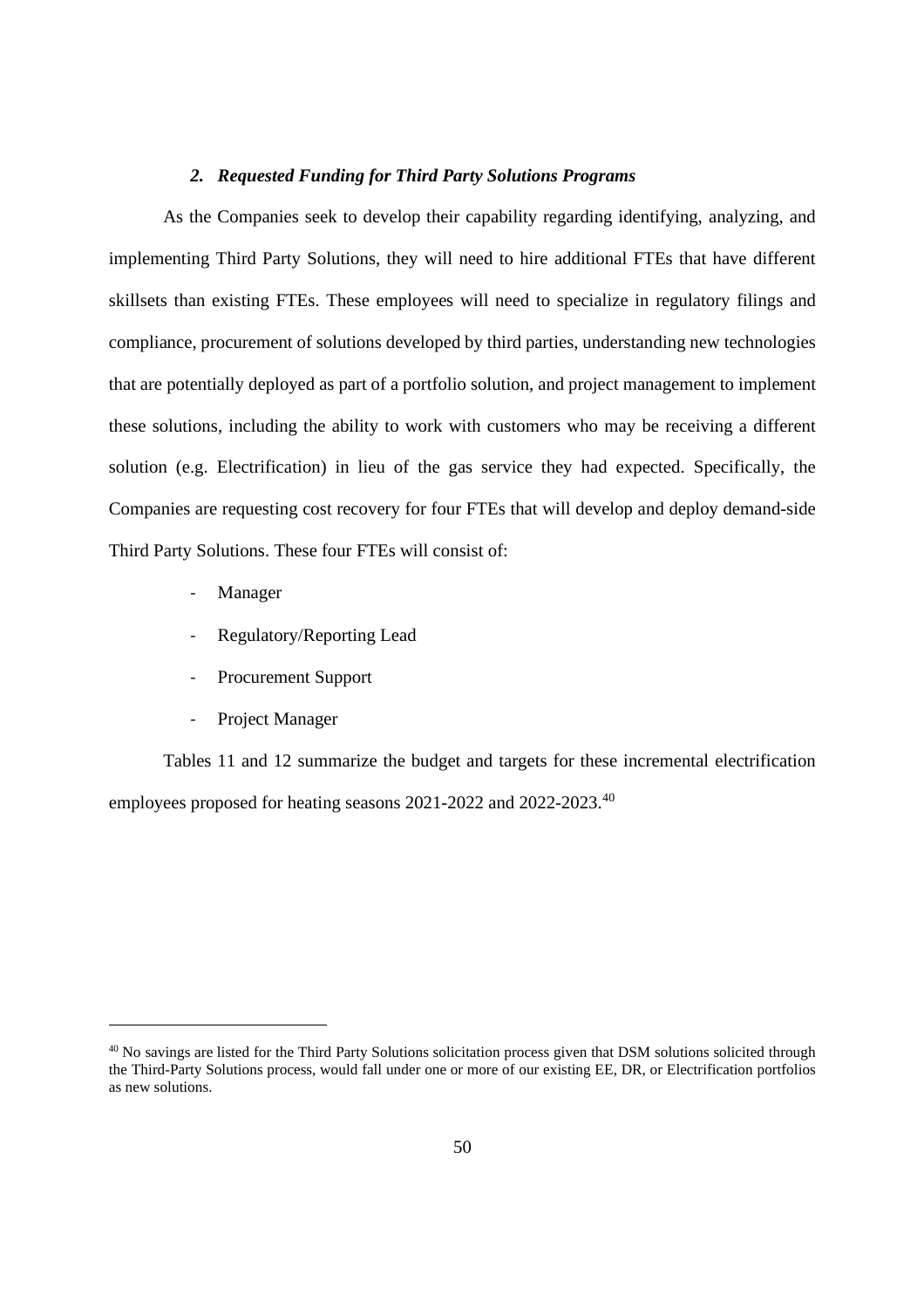| Table 11: Incremental Third Party Solutions Labor for Heating Season 2021/2022 |  |  |  |
|--------------------------------------------------------------------------------|--|--|--|
|--------------------------------------------------------------------------------|--|--|--|

| <b>Fiscal Year 2022</b> |                        | <b>Costs</b>       |                    |
|-------------------------|------------------------|--------------------|--------------------|
| <b>KEDNY FY 2022</b>    | <b>Non-Labor Costs</b> | <b>Labor Costs</b> | <b>Total Costs</b> |
| <b>Total KEDNY</b>      | \$0                    | \$281,429          | \$281,429          |
| <b>KEDLI FY 2022</b>    | <b>Non-Labor Costs</b> | <b>Labor Costs</b> | <b>Total Costs</b> |
| <b>Total KEDLI</b>      | \$0                    | \$230,260          | \$230,260          |

*Table 12: Incremental Third Party Solutions FTEs for Heating Season 2022/2023*

| <b>Fiscal Year 2023</b> |                        | <b>Costs</b>       |                    |
|-------------------------|------------------------|--------------------|--------------------|
| <b>KEDNY FY 2023</b>    | <b>Non-Labor Costs</b> | <b>Labor Costs</b> | <b>Total Costs</b> |
| <b>Total KEDNY</b>      | \$0                    | \$373,479          | \$373,479          |
| <b>KEDLI FY 2023</b>    | <b>Non-Labor Costs</b> | <b>Labor Costs</b> | <b>Total Costs</b> |
| <b>Total KEDLI</b>      | \$0                    | \$305,574          | \$305,574          |

# *E. Incremental Employees Necessary for the DSM Solution*

The incremental DSM programs require additional FTEs to implement. The following charts present the additional FTEs that the Companies believe are necessary to satisfy the needs of the DSM solutions being presented in this filing:

*Table 13: Incremental Employees Necessary for DSM Solutions Summary*

| <b>Fiscal Year Labor</b>         |              | <b>Cumulative Headcount</b> |              |          | <b>Costs</b> |              |
|----------------------------------|--------------|-----------------------------|--------------|----------|--------------|--------------|
| <b>Total DSM Portfolio</b>       | <b>FY 21</b> | <b>FY 22</b>                | <b>FY 23</b> | FY 21    | <b>FY 22</b> | <b>FY 23</b> |
| <b>Total Full-Time Employees</b> | 8.5          | 20.5                        | 23.5         | \$65,975 | \$2,578,250  | \$3,556,913  |
| <b>KEDNY</b> Portion             | 5.35         | 11.95                       | 13.6         | \$36,286 | \$1,537,700  | \$2,079,176  |
| <b>KEDLI</b> Portion             | 3.15         | 8.55                        | 9.9          | \$29,689 | \$1,040,550  | \$1,477,737  |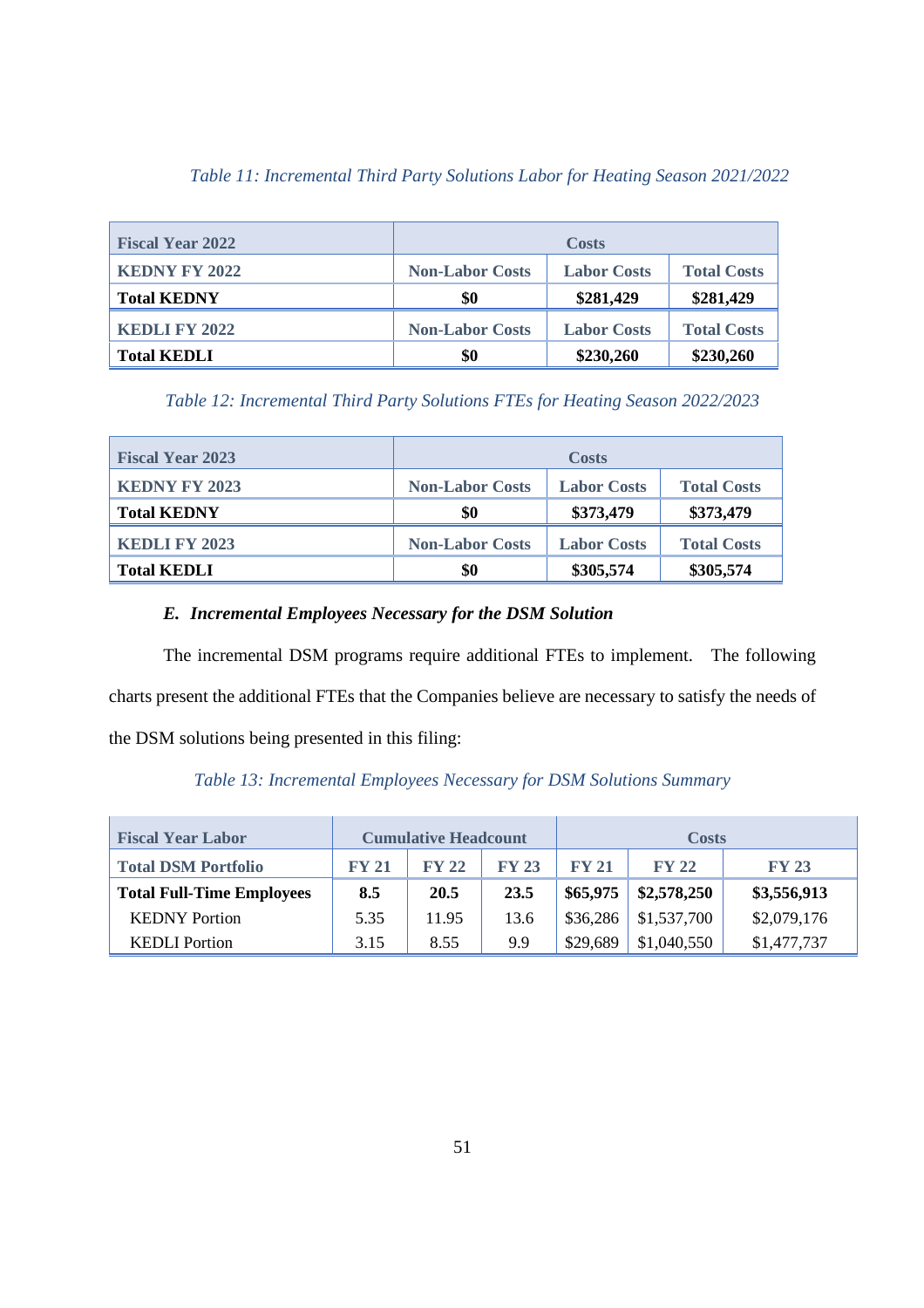| <b>Fiscal Year Labor</b>                    |                  | <b>Cumulative Headcount</b> |                         |
|---------------------------------------------|------------------|-----------------------------|-------------------------|
| <b>RESI</b> Weatherization                  | <b>FY 21</b>     | <b>FY 22</b>                | <b>FY 23</b>            |
| Product Owner                               | 1                | 1                           | 1                       |
| Program Manager                             | 1                | 1                           | $\overline{2}$          |
| <b>Procurement Analyst</b>                  | 0.5              | 0.5                         | 0.5                     |
| <b>Marketing Analyst</b>                    |                  | 1                           | $\mathbf{1}$            |
| EM&V Analyst                                | $\overline{0}$   | 0.5                         | 0.5                     |
| <b>Total RESI Weatherization</b>            | 2.5              | $\overline{\mathbf{4}}$     | 5                       |
| <b>KEDNY Portion (55%)</b>                  | 1.375            | 2.2                         | 2.75                    |
| <b>KEDLI Portion (45%)</b>                  | 1.125            | 1.8                         | 2.25                    |
| <b>C&amp;I</b> and MF Weatherization        | <b>FY 21</b>     | <b>FY 22</b>                | <b>FY 23</b>            |
| Product Owner                               | $\theta$         | 1                           | 1                       |
| Program Manager                             | $\overline{0}$   | $\mathbf{1}$                | $\mathbf{1}$            |
| <b>Marketing Analyst</b>                    | 0.5              | 1.5                         | 1.5                     |
| <b>EM&amp;V</b> Analyst                     | $\Omega$         | 0.5                         | 0.5                     |
| <b>Technical Sales and Support Engineer</b> | 1                | $\overline{2}$              | 3                       |
| Sales Representative                        | $\theta$         | 1                           | $\overline{2}$          |
| <b>Total C&amp;I and MF Weatherization</b>  | 1.5              | $\overline{7}$              | 9                       |
| <b>KEDNY Portion (55%)</b>                  | 0.825            | 3.85                        | 4.95                    |
| <b>KEDLI Portion (45%)</b>                  | 0.675            | 3.15                        | 4.05                    |
| <b>Electrification</b>                      | <b>FY 21</b>     | <b>FY 22</b>                | <b>FY 23</b>            |
| Product Developer                           | $\boldsymbol{0}$ | $\mathbf{1}$                | $\mathbf{1}$            |
| <b>Total Electrification</b>                | $\bf{0}$         | $\mathbf{1}$                | $\mathbf{1}$            |
| <b>KEDNY Portion (55%)</b>                  | $\bf{0}$         | 0.55                        | 0.55                    |
| <b>KEDLI Portion (45%)</b>                  | $\bf{0}$         | 0.45                        | 0.45                    |
| <b>Third Party Solutions</b>                | <b>FY 21</b>     | <b>FY 22</b>                | <b>FY 23</b>            |
| Manager                                     | $\overline{0}$   | $\mathbf{1}$                | $\mathbf{1}$            |
| Regulatory Lead                             | $\mathbf{0}$     | 1                           | 1                       |
| Procurement                                 | $\boldsymbol{0}$ | $\mathbf{1}$                | $\mathbf{1}$            |
| Project Manager                             | $\boldsymbol{0}$ | 1                           | 1                       |
| <b>Total Third Party Solutions</b>          | $\bf{0}$         | $\overline{\mathbf{4}}$     | $\overline{\mathbf{4}}$ |
| <b>KEDNY Portion (55%)</b>                  | $\boldsymbol{0}$ | 2.2                         | 2.2                     |
| <b>KEDLI Portion (45%)</b>                  | $\boldsymbol{0}$ | 1.8                         | 1.8                     |

*Table 14: Incremental Employees Necessary for DSM Solutions Headcount per Program*

l.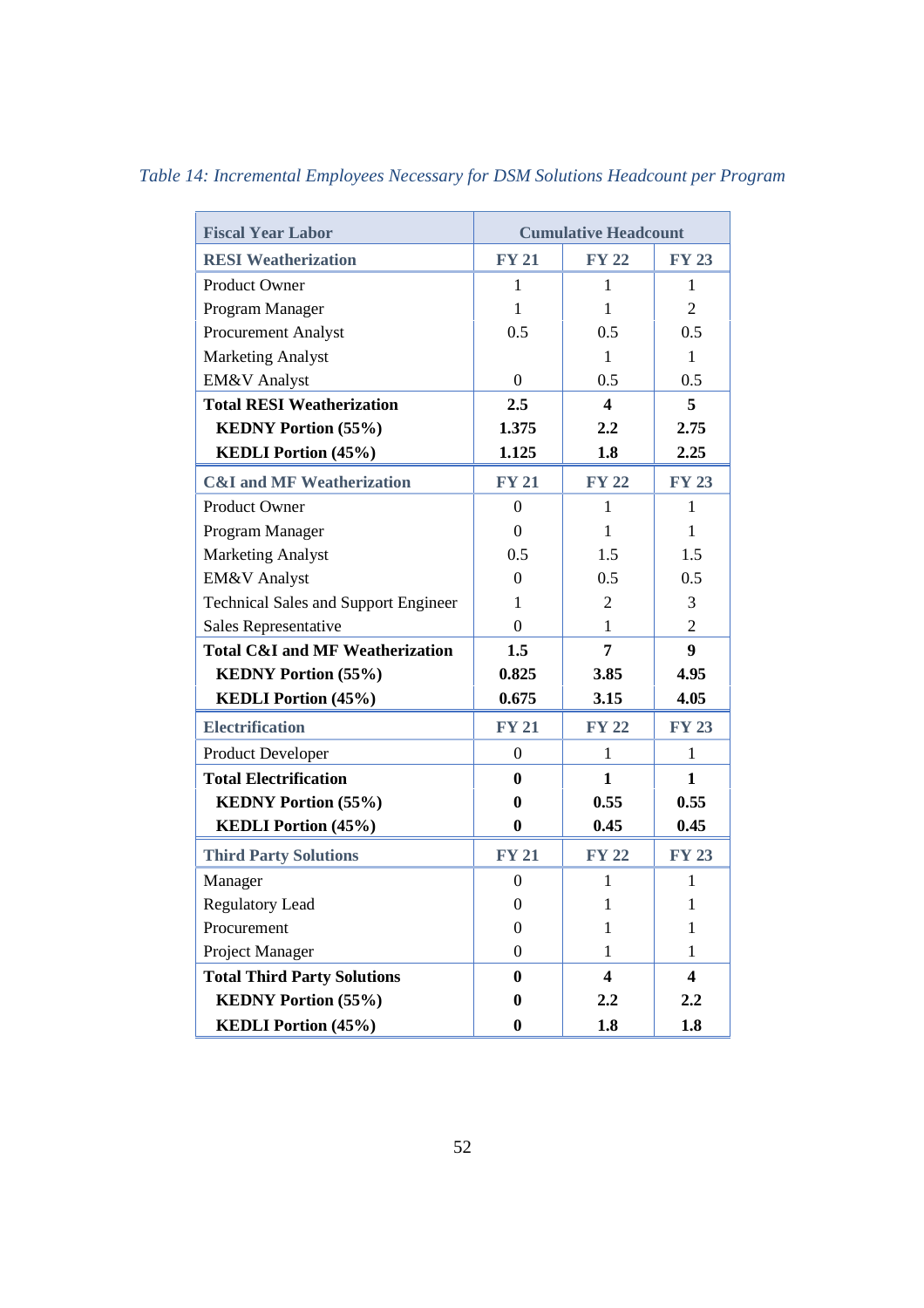| <b>Demand Response</b>             | <b>FY 21</b> | <b>FY 22</b> | <b>FY 23</b>   |
|------------------------------------|--------------|--------------|----------------|
| DR Program Manager - C&I           | $\theta$     |              |                |
| Sales & Solutions - DR Program Mgr |              |              | $\mathfrak{D}$ |
| Marketing - Marketing Support      | 0            | 0.5          | 0.5            |
| Metering - Metering Tech           | 0            |              | $\overline{2}$ |
| Metering - MDS Role                | 0            |              | $\overline{2}$ |
| Metering - Meter Upgrade Team      | 0            |              |                |
| <b>Total Demand Response</b>       | 0            | 4.5          | 7.5            |
| <b>KEDNY Portion (70%)</b>         |              | 3.15         | 5.25           |
| <b>KEDLI Portion (30%)</b>         |              | 1.35         | 2.25           |

# **V. FIVE YEAR STRATEGY: PROJECTED INCREMENTAL DSM PROGRAM FUNDING LEVEL AND ASSOCIATED PEAK DEMAND REDUCTION**

#### **A. Overview of Programs and anticipated funding levels**

In this Section, the Companies describe their longer-term vision for the DSM component of the Distributed Infrastructure Solution and the cost/benefit analysis that supports these programs.

The levels of DSM required to close the Demand-Supply Gap in the long term are unprecedented; in our peer benchmarking the Companies have found no other utility that has attempted to roll out DSM programs at this scale so rapidly. The Companies' efforts on the demand-side solutions have focused on developing programs to meet the demand reductions required in the next several years as part of the Distributed Infrastructure Solution. The Second Supplemental Report provides a conceptual example of how DSM strategies might be deployed in the longer term to address the projected Supply-Demand Gap. The programs, technologies, and business models that would be required to deliver such aggressive longer-term savings, however, do not yet exist. The Companies will continue to invest in the evolution of the DSM programs with the goal of maximizing their potential as non-infrastructure solutions and will use the annual DSM filing to request authority to recover for evolving DSM programs in future years.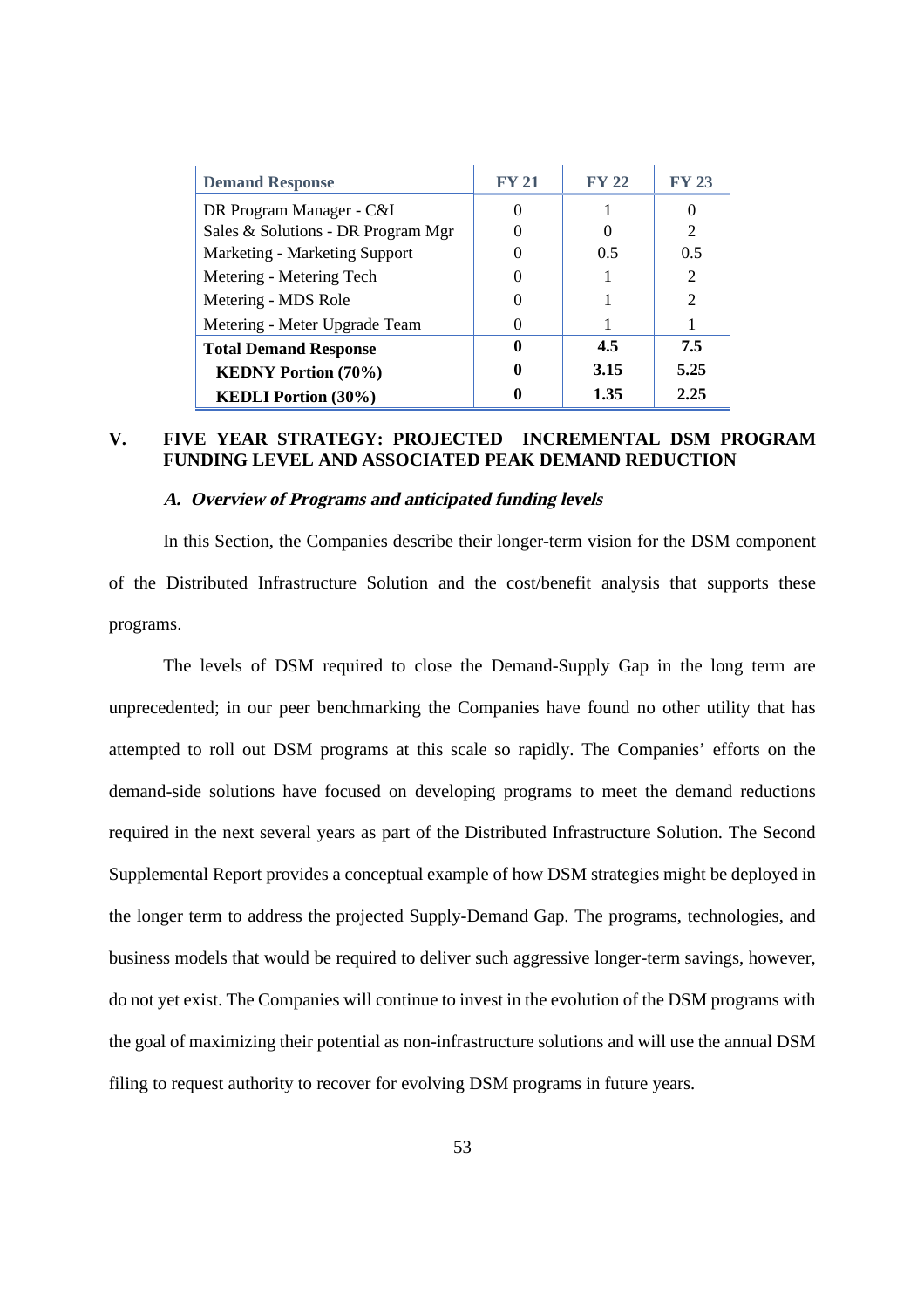Table 15 and 16 summarize the conceptual longer-term targets and budgets for the incremental DSM solutions. The Companies will use the Annual DSM filing to request the authority to recover for these programs in future years on an annual basis. This will provide flexibility to refine programs to improve efficacy and cost-effectiveness over time, while accounting for changes in the long-term Demand -Supply Gap.

*Table 15: Incremental Demand Side Management Program Longer-Term Budgets Projections and Associated Peak Demand Reduction Projections*

| <b>Costs</b>                               | <b>Heating Season</b> |              |                       |              |               |
|--------------------------------------------|-----------------------|--------------|-----------------------|--------------|---------------|
| <b>KEDNY</b>                               | 21/22                 | 22/23        | 23/24                 | 24/25        | 25/26         |
| Incremental Energy Efficiency*             | \$480,512             | \$40,519,500 | \$63,757,693          | \$76,788,261 | \$91,863,430  |
| <b>Demand Response</b>                     | \$4,894,190           | \$9,825,970  | \$10,587,243          | \$11,349,319 | \$12,112,223  |
| <b>Incremental Electrification and TPS</b> | \$313,192             | \$642,209    | \$449,709             | \$449,709    | \$449,709     |
| <b>Total KEDNY</b>                         | \$5,687,894           | \$50,987,679 | \$74,794,645          | \$88,587,289 | \$104,425,362 |
| KEDLI                                      | 21/22                 | 22/23        | 23/24                 | 24/25        | 25/26         |
| Incremental Energy Efficiency*             | \$393,147             | \$33,894,045 | \$59,908,289          | \$69,673,288 | \$83,505,768  |
| <b>Demand Response</b>                     | \$2,097,510           | \$4,211,130  | \$4,537,390           | \$4,863,994  | \$5,190,953   |
| Incremental Electrification and TPS        | \$256,248             | \$525,444    | \$367,944             | \$367,944    | \$367,944     |
| <b>Total KEDLI</b>                         | \$2,746,905           | \$38,630,619 | \$64,813,623          | \$74,905,225 | \$89,064,664  |
| <b>Design Day Savings (MDTh)</b>           |                       |              | <b>Heating Season</b> |              |               |
| <b>KEDNY</b>                               | 21/22                 | 22/23        | 23/24                 | 24/25        | 25/26         |
| <b>Incremental Energy Efficiency</b>       | 0.07                  | 3.20         | 5.47                  | 6.56         | 7.95          |
| <b>Incremental Demand Response</b>         | 10.16                 | 25.35        | 27.00                 | 28.65        | 30.31         |
| Incremental Electrification and TPS        | 0.00                  | 0.00         | TBD                   | <b>TBD</b>   | TBD           |
| <b>Total KEDNY</b>                         | 10.23                 | 28.55        | 32.47                 | 35.22        | 38.26         |
| <b>KEDLI</b>                               | 21/22                 | 22/23        | 23/24                 | 24/25        | 25/26         |
| <b>Incremental Energy Efficiency</b>       | 0.06                  | 2.75         | 4.83                  | 5.82         | 6.96          |
| <b>Incremental Demand Response</b>         | 4.35                  | 10.87        | 11.57                 | 12.28        | 12.99         |
| Incremental Electrification and TPS        | 0.00                  | 0.00         | TBD                   | <b>TBD</b>   | TBD           |
| <b>Total KEDLI</b>                         | 4.41                  | 13.62        | 16.41                 | 18.10        | 19.95         |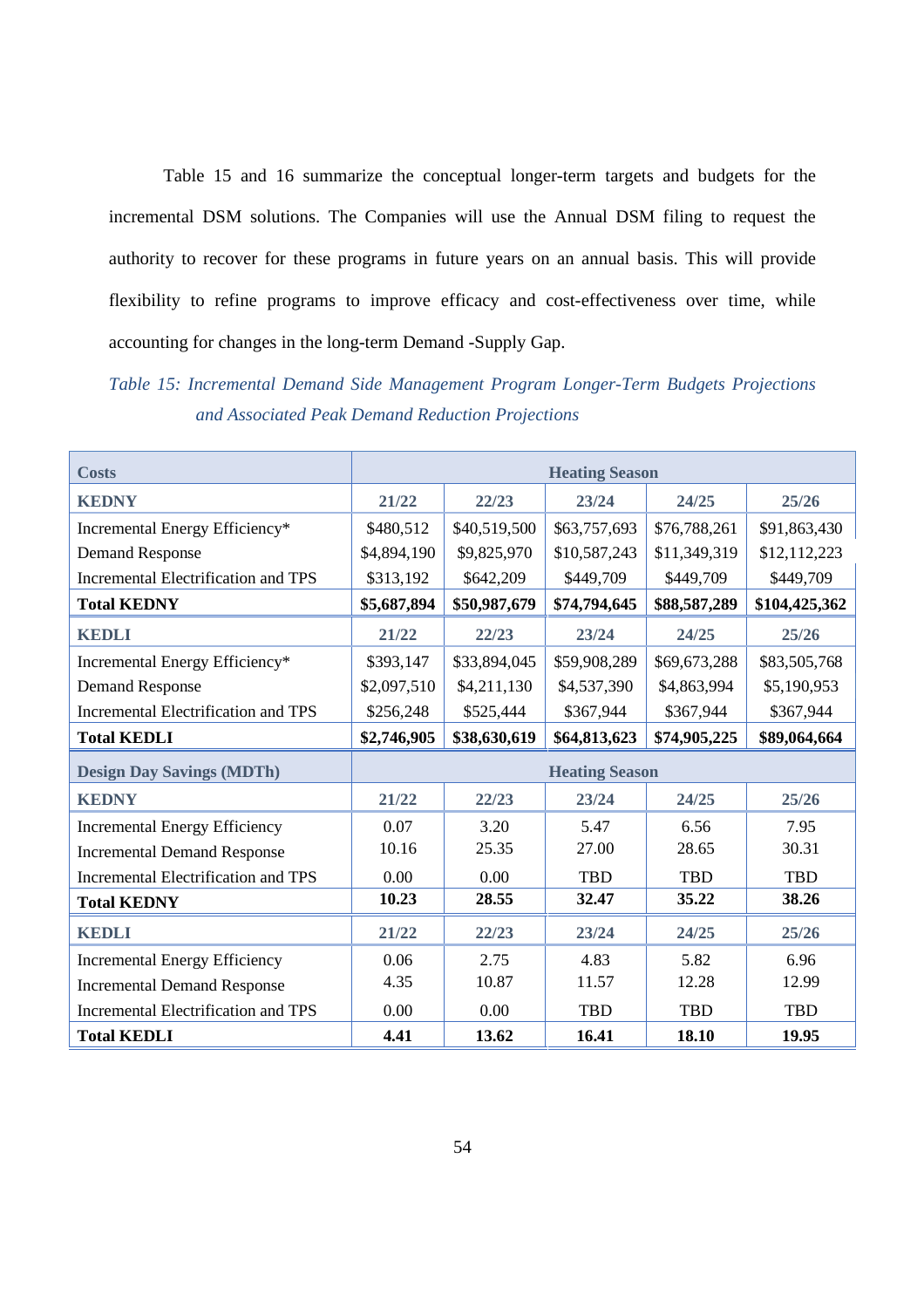| <b>Costs</b>                     | <b>Heating Season</b>                        |              |               |               |               |  |  |
|----------------------------------|----------------------------------------------|--------------|---------------|---------------|---------------|--|--|
| <b>Service Territory</b>         | 21/22                                        | 22/23        | 23/24         | 24/25         | 25/26         |  |  |
| <b>KEDNY</b>                     | \$5,687,894                                  | \$50,987,679 | \$74,794,645  | \$88,587,289  | \$104,425,362 |  |  |
| <b>KEDLI</b>                     | \$2,746,905                                  | \$38,630,619 | \$64,813,623  | \$74,905,225  | \$89,064,664  |  |  |
| <b>Total</b>                     | \$8,434,798                                  | \$89,618,298 | \$139,608,268 | \$163,492,515 | \$193,490,027 |  |  |
| <b>Design Day Savings (MDTh)</b> | <b>Heating Season</b>                        |              |               |               |               |  |  |
| <b>Heating Season</b>            | 21/22                                        | 22/23        | 23/24         | 24/25         | 25/26         |  |  |
| <b>KEDNY</b>                     | 10.23                                        | 28.55        | 32.47         | 35.22         | 38.26         |  |  |
| <b>KEDLI</b>                     | 4.41                                         | 13.62        | 16.41         | 18.10         | 19.95         |  |  |
| <b>Annual Total</b>              | 16.64<br>42.17<br>48.88<br>53.31<br>58.21    |              |               |               |               |  |  |
| <b>Cumulative Total</b>          | 14.64<br>58.61<br>107.49<br>160.80<br>219.01 |              |               |               |               |  |  |

# *Table 16: Incremental Demand Side Management Budget Projections and Peak Demand Reduction Projections Summary for All Programs, By Operating Company*

## **VI. BENEFIT-COST ANALYSIS ("BCA") FOR PROPOSED INCREMENTAL DSM PROGRAMS**

To evaluate the proposed energy efficiency and demand response programs included in this filing, the Company engaged a third-party consultant to collaboratively develop a modeling tool. The programs were evaluated using the societal cost test ("SCT") as the BCA Order<sup>41</sup> positions the SCT as the primary cost-effectiveness measure for calculating benefits and costs of projects and investments because it evaluates the impact on society as a whole. Table 17 presents the resulting benefit cost ratio ("BCR") for the Companies' programs using the SCT, UCT and RIM cost-effectiveness tests. Appendix A provides definitions for each benefit and cost. Generally speaking, a BCA ratio greater than 1 indicates that the benefits exceed the costs to implement these programs; in some instances programs with a BCA lower than 1 may run where the program is the

<sup>41</sup> Case 14-M-0101, *Proceeding on Motion of the Commission in Regard to Reforming the Energy Vision (REV Proceeding),* Order Establishing the Benefit Cost Analysis Framework (issued January 21, 2016) (BCA Order).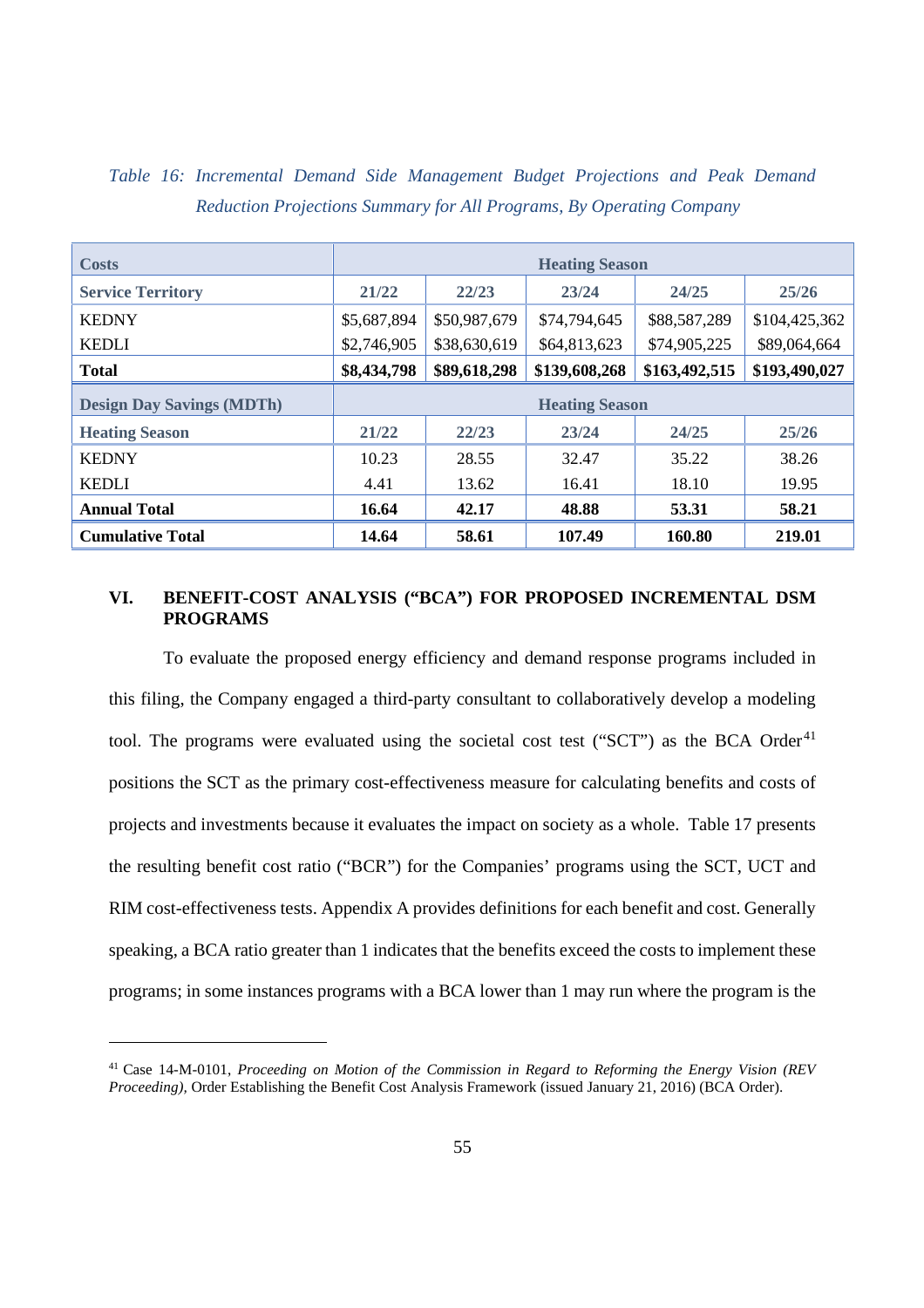best option to meet capacity constraints or for other policy-oriented reasons. Qualitative benefits not quantified in a BCA may be important drivers in this regard.

The BCA assessed the cost-effectiveness of each program, representing all benefits and costs. With respect to EE, the costs and benefits utilized to run the BCA included costs and benefits of the Companies' incremental EE programs. With respect to DR, the costs and benefits utilized to run the BCA included costs and benefits of the Companies' Daily DR Program, Hourly DR Program, BYOT Program, and Behavioral Program. Electrification was not included in the BCA because programs are still in development and costs are exclusively labor and study costs. Similarly, for Third Party Solutions, the only costs to date are labor costs to design and run solicitations. No specific projects are yet identified for which costs and benefits can be quantified, as solicitations haven't yet run.

| <b>Benefit-Cost Test</b>  | 2021/22 | 2022/23 | 2023/24 | 2024/25 | 2025/26 |
|---------------------------|---------|---------|---------|---------|---------|
| <b>Societal Cost Test</b> | 3.69    | 1.16    | 1.18    | 1.178   | 1.19    |
| <b>Utility Cost Test</b>  | 4.35    | 1.49    | 1.40    | 1.37    | 1.36    |
| Ratepayer Impact          | 3.60    | 0.74    | 0.68    | 0.65    | 0.64    |
| Measure Test Ratio        |         |         |         |         |         |

*Table 17: Portfolio BCR Results by Program Year*

#### **VII. COST RECOVERY**

#### *A. Metrics*

#### *1. Overview*

Table 18 below reflects the Capacity Demand Metrics the Company must meet in order to fully recover the costs of the Capital Capacity Projects. The Incremental EE targets are based upon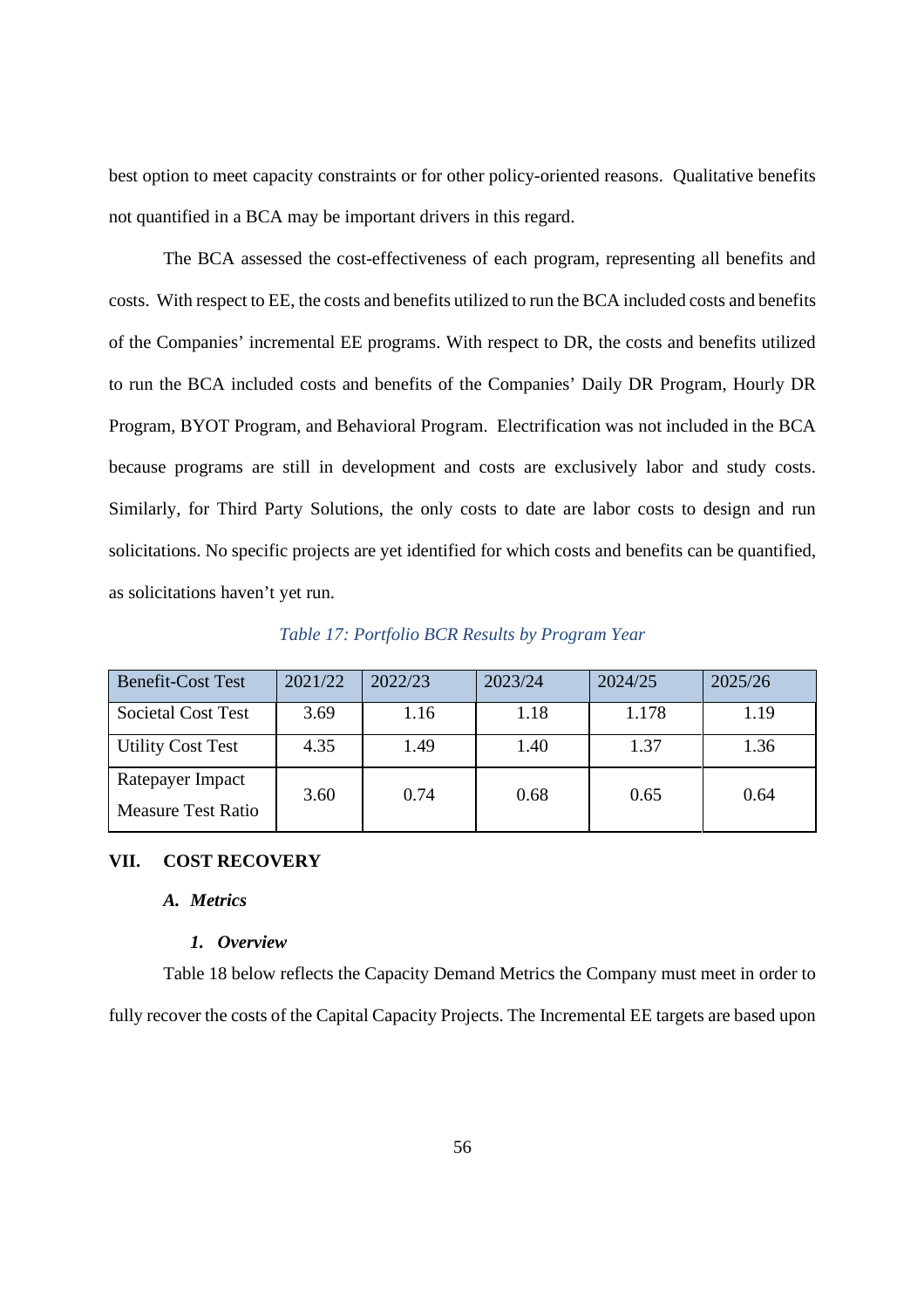the programs described in this Filing, and Commission approval is requested for these Incremental

EE budgets and targets.

| <b>Capacity Demand Metrics</b><br>CY 2022-23 (EE, Electrification)<br>Fiscal Years 2021-23 (DR, TPS, LPP) |                                                                                                                                           | <b>CY 2022 (EE,</b><br><b>Electrification)</b><br><b>Fiscal Year 2021-22 (DR,</b><br>TPS, LPP) | <b>CY 2023 (EE,</b><br><b>Electrification)</b><br><b>Fiscal Year 2022-23 (DR,</b><br>TPS, LPP) | Weight |
|-----------------------------------------------------------------------------------------------------------|-------------------------------------------------------------------------------------------------------------------------------------------|------------------------------------------------------------------------------------------------|------------------------------------------------------------------------------------------------|--------|
|                                                                                                           | Achieve NE:NY annual EE saving                                                                                                            | NE:NY: 866,813 Dth                                                                             | NE:NY 1,149,013                                                                                |        |
| EE                                                                                                        | targets + achieve additional<br>Incremental targets for Incremental<br>EE programs                                                        | Incremental: 10,000 Dth                                                                        | Incremental: 447,900                                                                           | 25%    |
| <b>DR</b>                                                                                                 | Baseline of potential peak demand<br>reduction from enrolled DR<br>customers (17,790 Dth) + 10%<br>escalation each year                   | 19,569 Dth enrolled                                                                            | 21,562 Dth enrolled                                                                            | 15%    |
|                                                                                                           | Minimum number of prospective                                                                                                             | DNY: 75 customers                                                                              | DNY: 160 customers                                                                             |        |
| Electrification                                                                                           | customers who are potential<br>candidates for electrification<br>referred to ConEd & PSEG-LI                                              | LI: 125 customers                                                                              | LI: 260 customers                                                                              | 15%    |
| Non-<br>Pipe/Third<br>Party<br>Solutions                                                                  | At least 1 RFP each year seeking<br>non-traditional, cost effective peak<br>supply alternatives.                                          | 1 RFP issued                                                                                   | 1 RFP issued                                                                                   | 15%    |
| Leak Prone<br>Pipe NPAs <sup>42</sup>                                                                     | Identify at least 5 segments of LPP<br>that could be abandoned if all<br>customers' natural gas loads are met<br>with cost effective NPAs | 5 segments of LPP                                                                              | 5 segments of LPP                                                                              | 15%    |
| Failure to<br>meet all 5<br>metrics                                                                       |                                                                                                                                           |                                                                                                |                                                                                                | 15%    |

# *Table 1: Capacity Demand Metrics*

#### *2. Energy Efficiency*

The Companies will meet the targets established by the Commission in the NE:NY Proceeding for energy efficiency (Case 18-M-0084) with the funding previously dedicated to meet those programs. In this Filing, the Company requests the targets to be achieved for the Incremental

<sup>&</sup>lt;sup>42</sup> This workstream will be closely coordinated with the Third-Party Solutions program described in this Filing, however it will be undertaken by personnel not included in the incremental FTE request in this Filing.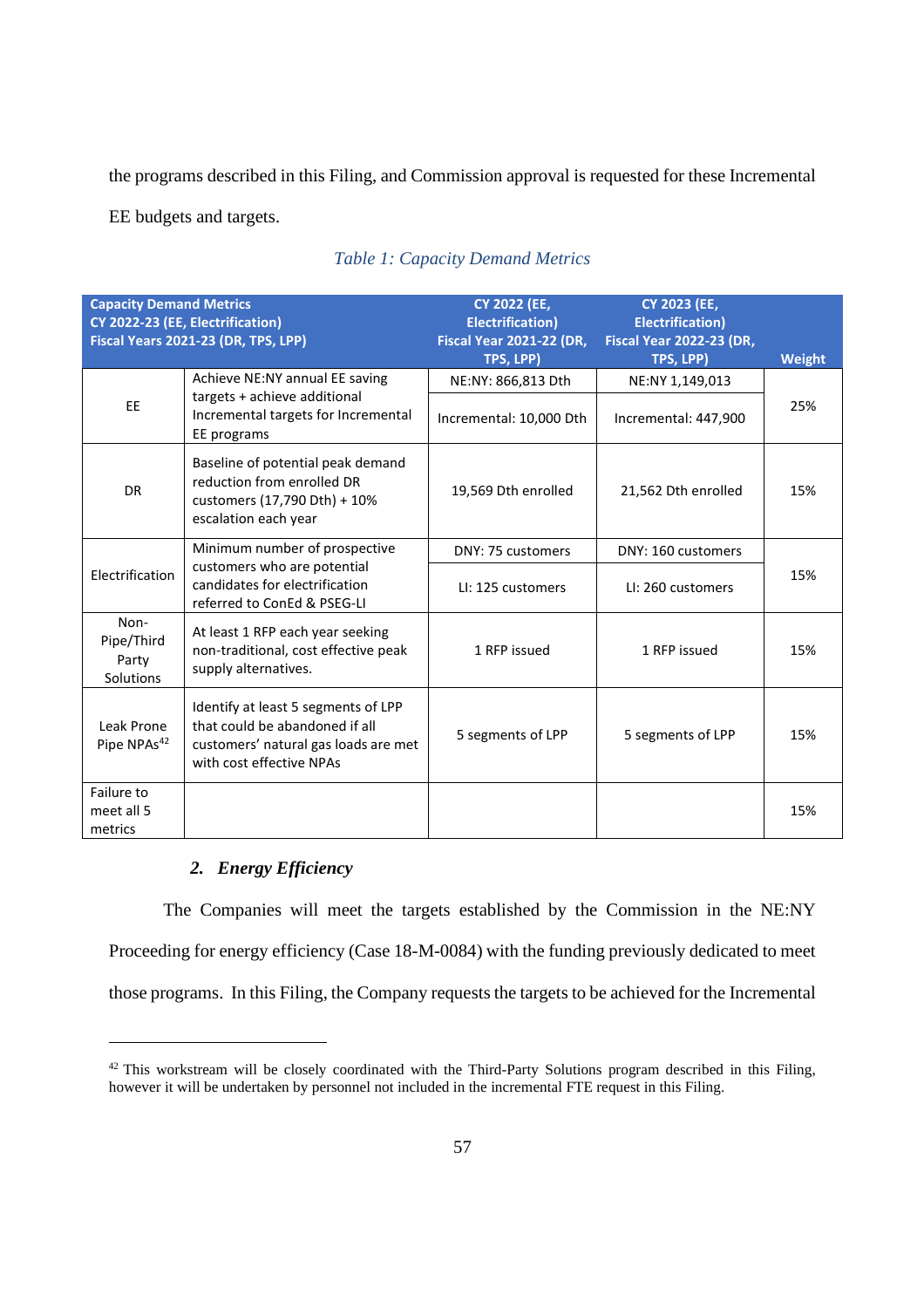EE programs be issued reflective of the proposed incremental budgets and targets for Rate Year 2 and Rate Year 3 as shown in Tables 3 and 4 above, and reflective of the associated dollar-pertherm rate for the longer-useful-life, peak-coincident programs the Companies are proposing in this filing.

#### *3. Demand Response*

The Joint Proposal establishes targets for commercial and industrial daily enrollment of 17,790 Dth which escalates by ten percent for each remaining year of the rate plans and provided authorization for budgets for the DR programs for Rate Years 2 and 3. The Companies hereby request the ability to surcharge the funding for their planned DR programs for Rate Years 2 and 3, which presently anticipate being able to achieve a higher level of peak demand reduction than these metrics in order to meet current projections of system demands and the necessary long-term ramp-up.

#### *4. Third Party Solutions*

Beginning in Rate Year 2, the Companies must annually issue at least one "RFP seeking nontraditional, cost effective peak supply alternatives. The Companies will report on the results of the RFP(s) as part of their annual Capacity Project filings with the Commission as described below. The Companies' request to surcharge funding for Third Party Solutions will enable one or more RFPs in Rate Year 2 and one or more RFPs in Rate Year 3 as part of the overall portfolio to meet the capacity demand gap.

#### *5. Electrification*

Beginning in Rate Year 2, the Companies will collaborate with Con Edison and PSEG-LI/LIPA regarding prospective customers who are potential candidates for Electrification. As set forth in the chart below, a minimum number of customers will be referred annually to Con Edison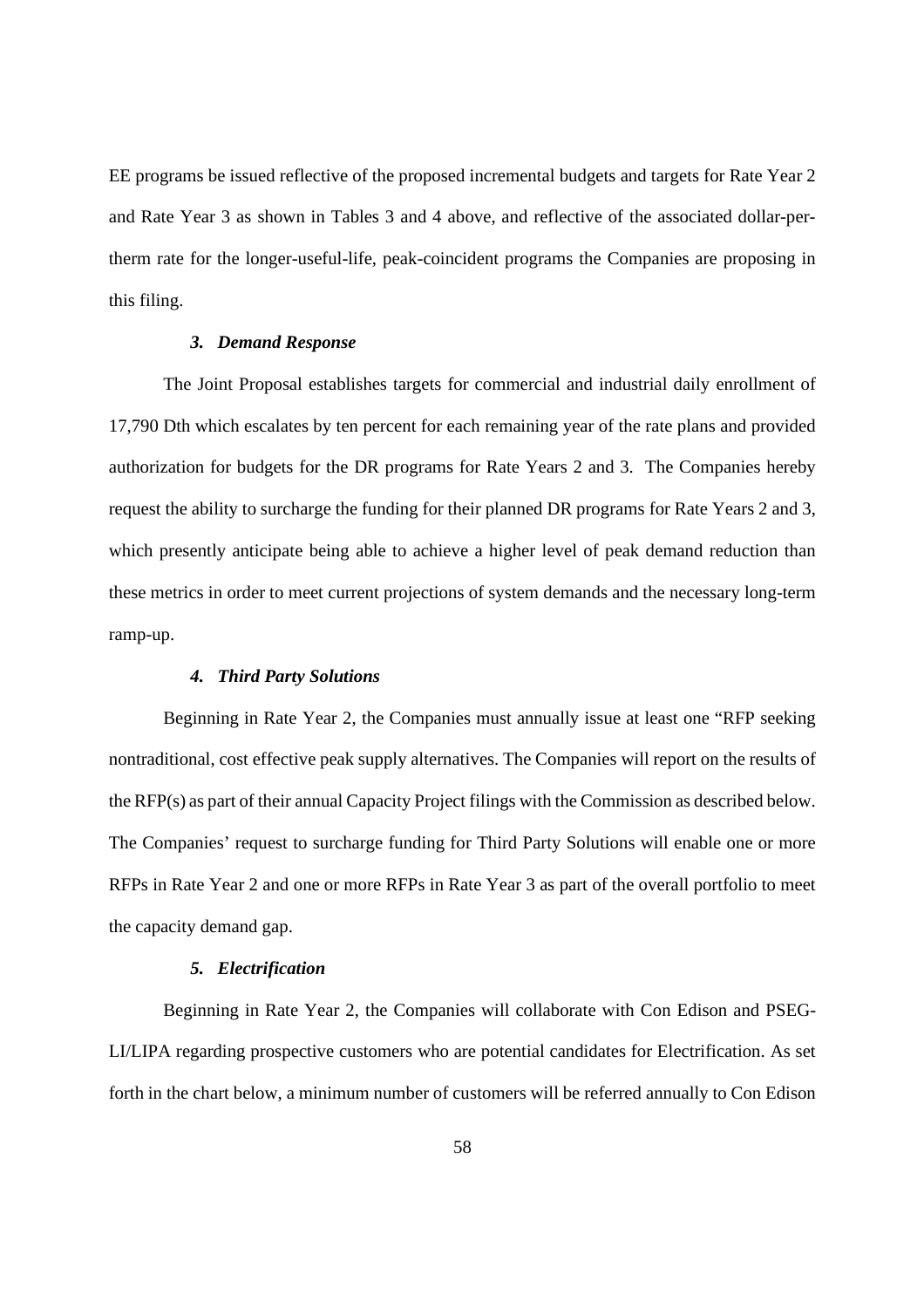and PSEGLI/LIPA to determine if the customers are interested in electrification. The Joint Proposal directed the Companies to meet with Staff and other interested parties to develop referral materials, including any associated customer service scripts. The Companies were also directed to compile the data on the number of referrals to Con Edison and PSEG-LI/LIPA on an annual basis, and to undertake reasonable efforts to determine from customers whether Con Edison or PSEG-LI/LIPA have connected with the referred customers. The Companies were directed to make at least the number of referrals set forth below.

*Table 19: Electrification Referral Targets 2*

| Year | <b>Con Edison</b> | <b>PSEG-LI/LIPA</b> |
|------|-------------------|---------------------|
| 2021 | 75                | 125                 |
| 2022 | 160               | 260                 |
| 2023 | 170               | 270                 |
| 2024 | 180               | 280                 |

#### *B. Cost Recovery Mechanisms*

#### *1. Energy Efficiency Cost Recovery*

For any Commission-approved EE costs not already included in base rates as described in the Joint Proposal, Section IV.7.1, Section IV.3.22.1 of the Joint Proposal provides that the Demand Capacity Surcharge Mechanism implemented in Rate Year 2 (fiscal year 2022) will enable the Companies to recover 50 percent of a forecast of incremental costs incurred in Rate Year 2. In all years following Rate Year 2, the Demand Capacity Surcharge Mechanism is to be designed to recover the difference between actual costs and the 50 percent of the remaining costs incurred in the previous Rate Year including carrying charges, as well as 50 percent of the costs forecast to be incurred in the year in which the Demand Capacity Surcharge Mechanism will be in effect. Given that this Filing is being made during Rate Year 2, this filing seeks EE cost recovery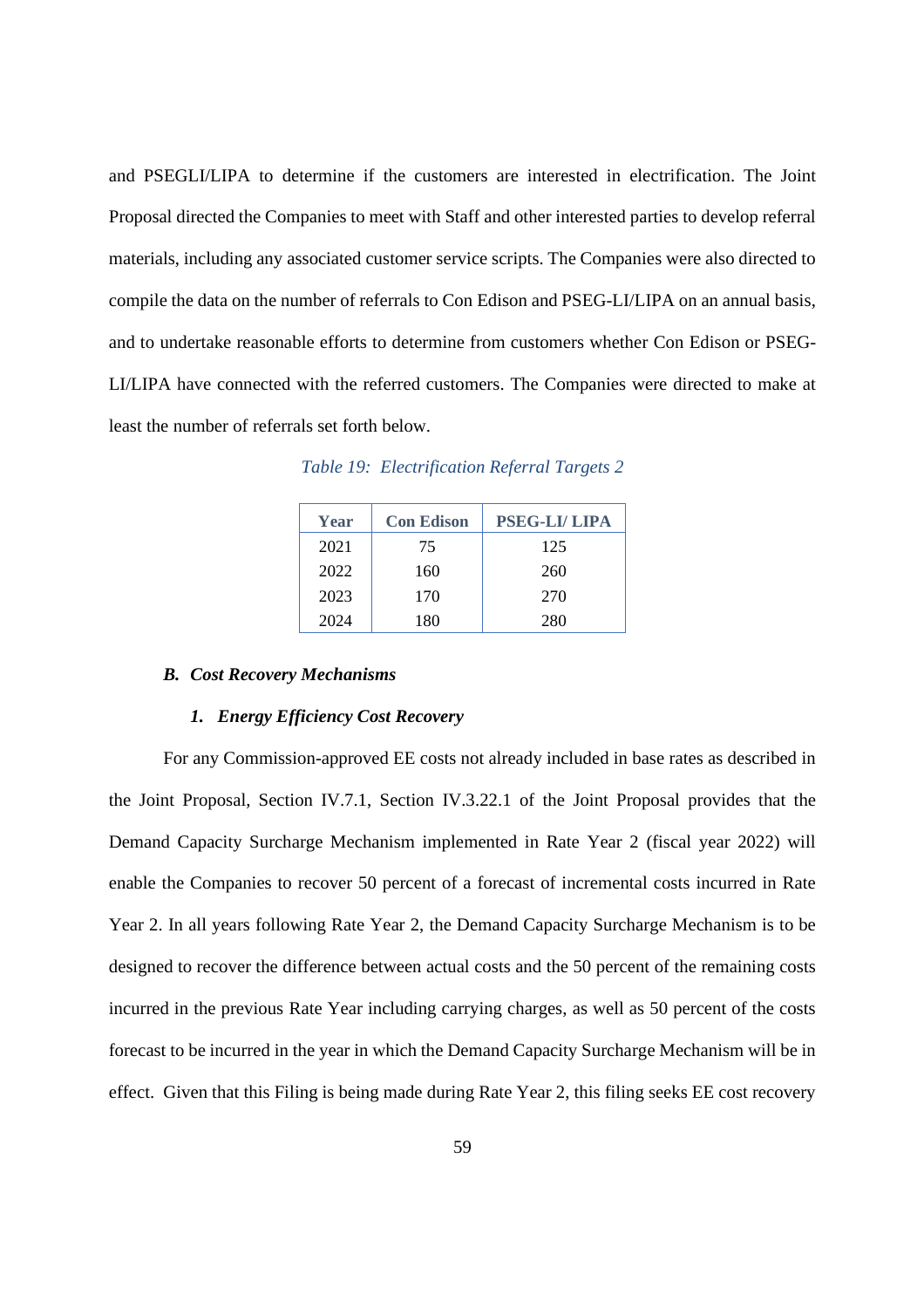for both the Second and Third Rate Years pursuant to the Demand Capacity Surcharge Mechanism. As noted previously, the mechanism adopted in the Joint Proposal permitting 50 percent of anticipated costs to be recovered currently with the remaining 50 percent to be recovered in the following year, provides for the recognition of program experience, efficiency, cost savings and changes to the program.

With respect to EE, the Joint Proposal allows the Companies to recover the funds authorized for the entire NE:NY period more rapidly to assist with addressing the capacity issues identified herein and in Case 19-G-0678. Therefore, pursuant to the Joint Proposal, recovery of incremental EE program costs through the Demand Capacity Surcharge Mechanism is to be capped at the cumulative 2019-2025 budget, as adopted by the Commission in the NE: NY Proceeding, less previously recovered amounts and less the base NE:NY budget that is being recovered through base rates.<sup>43</sup> The Joint Proposal further provides that if, following the interim review scheduled to take place in the NE:NY Proceeding, the Commission authorizes additional budgets, the cap for the recovery of energy efficiency costs through the Demand Capacity Surcharge Mechanism will be updated accordingly.<sup>44</sup> Finally, the Joint Proposal provides that the Companies' annual Demand Side Management filings may seek to recover through the Demand Capacity Surcharge Mechanism incremental resources, including incremental internal labor and/or contractors, needed to implement Commission-approved energy efficiency programs.<sup>45</sup> The budgets and targets for these incremental energy efficiency programs presented above are therefore made pursuant to the

<sup>43</sup> Joint Proposal, Sec. IV.3.22.1.

 $44$  Id.

<sup>45</sup> Id.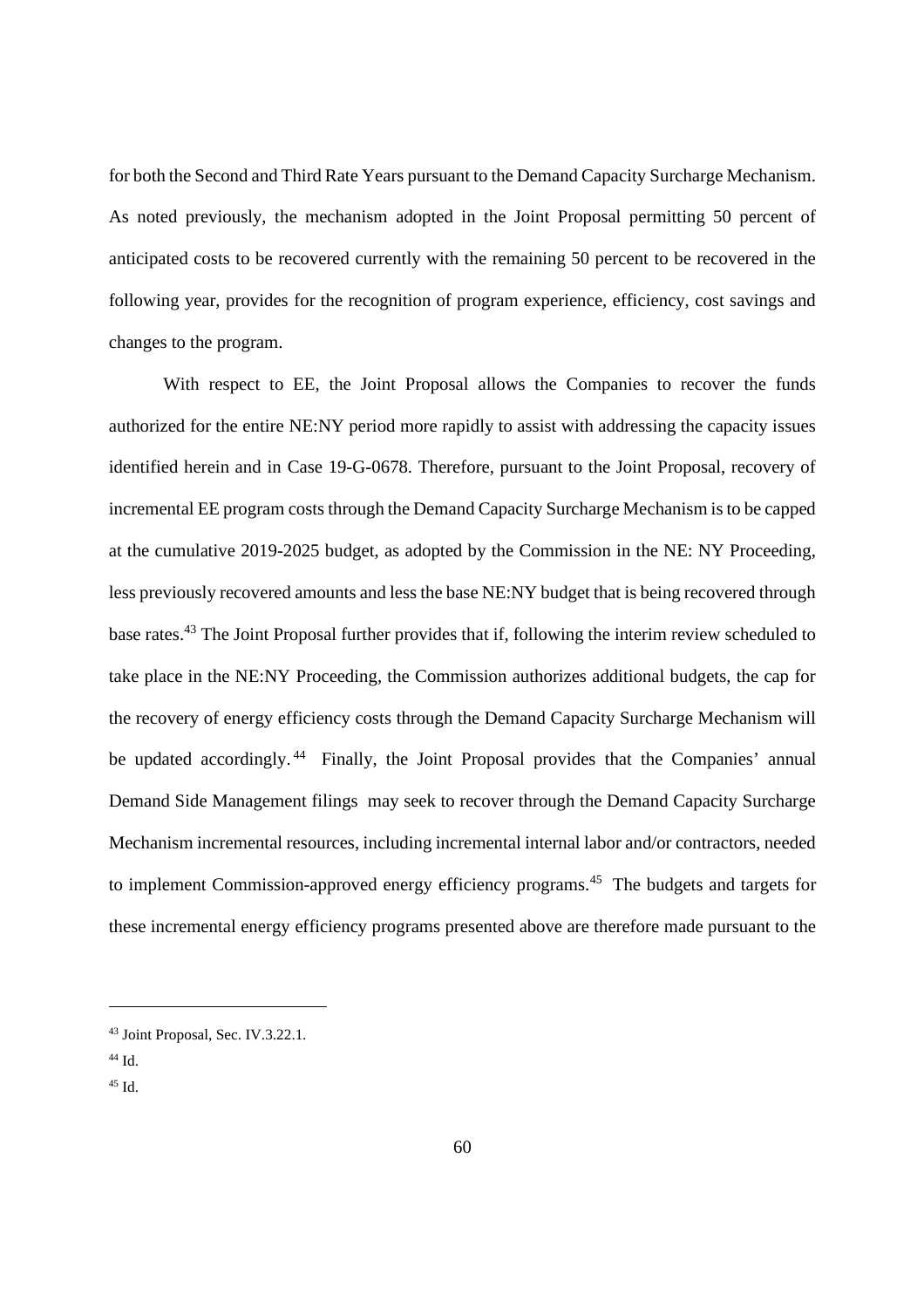Joint Proposal and, if approved, are authorized to be recovered by the Demand Capacity Surcharge Mechanism.

#### *2. Demand Response Cost Recovery Mechanisms*

With respect to DR costs, the Companies are permitted to recover through the Demand Capacity Surcharge Mechanism actual annual demand response spending in a manner similar to the EE recovery discussed above. The Joint Proposal provides that the Companies will be permitted to recover demand response program costs through two cost recovery mechanisms: the Demand Capacity Surcharge Mechanism<sup>46</sup> and the Demand Response O&M Component.<sup>47</sup> The Companies propose that the incentive costs associated with the following programs be recovered through the Demand Capacity Surcharge Mechanism:

- Daily DR
- BYOT
- Behavioral DR

In addition, as set forth above, the Companies also propose that the labor costs of the Daily DR, BYOT, Behavioral DR, and Hourly DR programs be recovered through the DCSM. The Joint Proposal established the amount of demand response spending eligible for recovery through the Demand Capacity Surcharge Mechanism for each Rate Year at the following levels:

<sup>46</sup> Joint Proposal, Sec. IV.3.22.2.

<sup>47</sup> Joint Proposal, Sec. IV.7.3.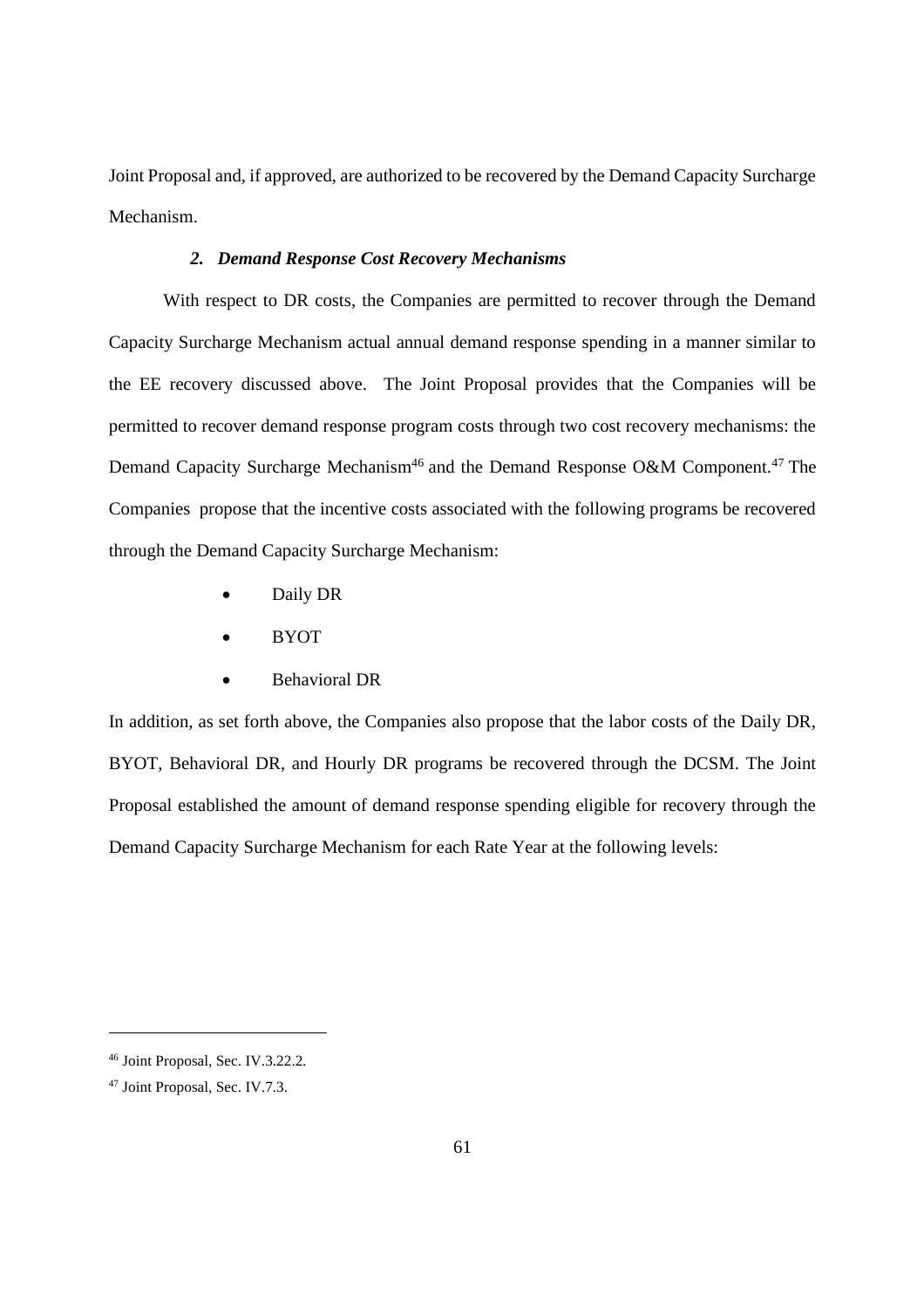| Year         | <b>Rate Year Two</b><br>$21 - 22$ |      | <b>Rate Year Three</b><br>$22 - 23$ |       | <b>Stayout Period</b><br>$23 - 24$ |       |
|--------------|-----------------------------------|------|-------------------------------------|-------|------------------------------------|-------|
| <b>KEDNY</b> |                                   | 4.90 |                                     | 1.50  |                                    | 13.50 |
| KEDL I       |                                   | 2.10 |                                     | 4.90  |                                    | 5.80  |
| <b>Total</b> |                                   | 7.00 |                                     | 16.40 |                                    | 19.30 |

# *Table 20: DR Demand Capacity Surcharge Mechanism Cap Amounts (in \$ MM)*

Demand Response programs and costs to be effective for the 2021-2022 Heating Season (Rate Year 2) were filed for approval with the Commission on June 15, 2021. These programs are expected to be addressed by the Commission in October 2021. Upon approval, the first 50 percent of the costs for this program in Rate Year 2 will be subject to the recovery through the Demand Capacity Surcharge Mechanism commencing December 1, 2021, based on the forecast of Rate Year 2 costs presented in this filing. The remaining 50 percent of the cost of the Demand Response program in Rate Year 2, which will be trued-up to actual costs at season end, with applicable carrying charges, and 50 percent of costs of the Rate Year 3 DR programs described herein for the following year, will be subject to Commission approval, and will be contained in the Demand Capacity Surcharge Mechanism commencing July 1, 2022. Although the Joint Proposal does not address them specifically, the costs presented above for Electrification and Third Party Solutions, if approved by the Commission as part of this Filing, should also be collected pursuant to the Demand Capacity Surcharge Mechanism in the same manner as the costs approved for Rate Year 3, *i.e.,* 50 percent of the costs recovered commencing July 1, 2022 with the remainder recovered in the surcharge for the following year.

## *3. Operation of the Demand Capacity Surcharge*

The new Demand Capacity Surcharge Mechanism will be included in the DRA and will be supported by a statement setting forth the costs being collected and their relationship to specific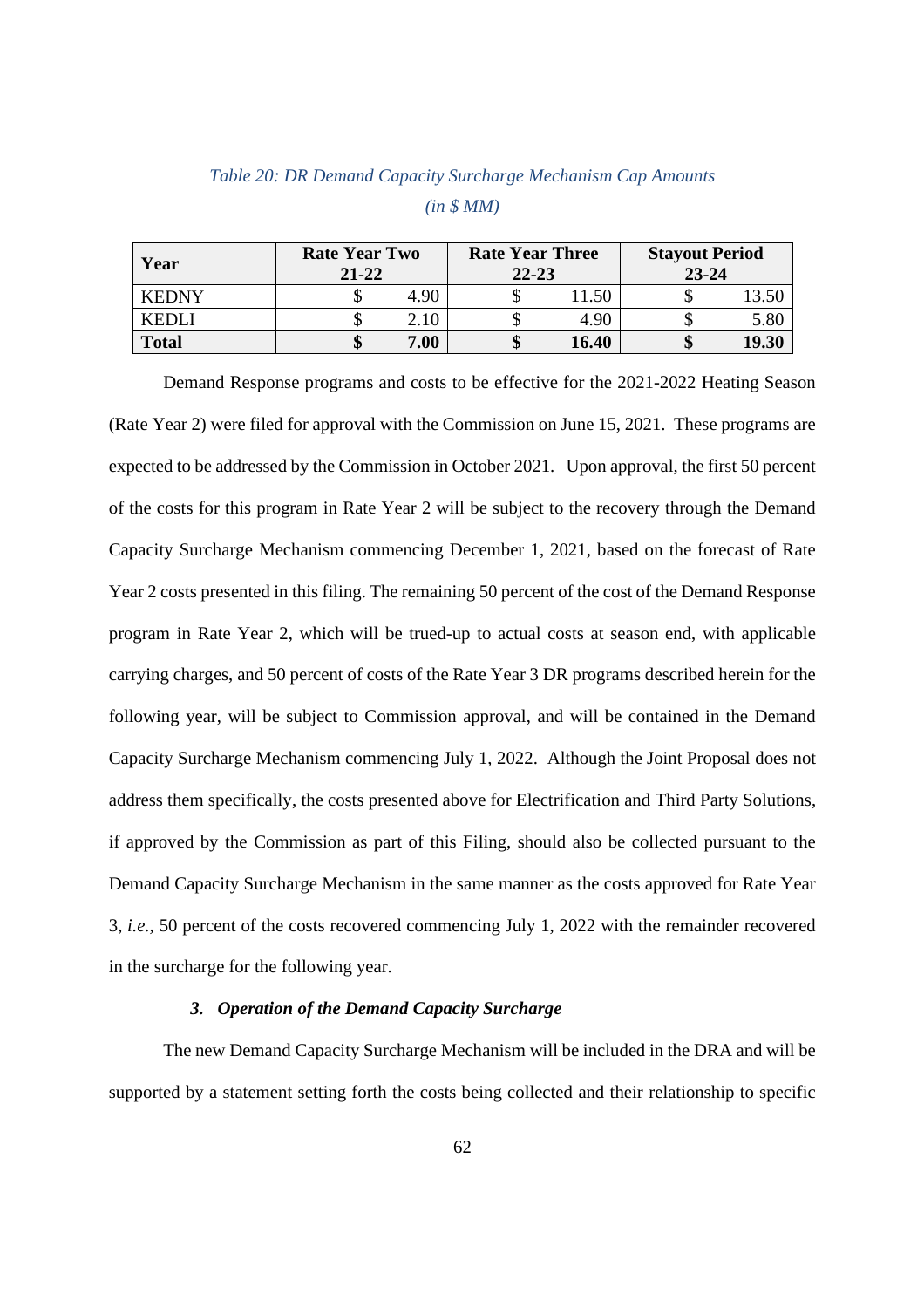Long-Term Capital Capacity Projects. In addition, the Demand Capacity Surcharge Mechanism will be allocated among each Company's service classifications as follows:

- (i) DR costs and the costs of Long-Term Capital Capacity Projects will be allocated based on peak daily sendout to all firm service classifications; and
- (ii) EE costs will be allocated based on gas deliveries to all firm and non-firm service classifications. Residential programs will be allocated to residential customers and commercial and industrial programs will be allocated to all firm and non-firm, nonresidential classes.

The first Demand Capacity Surcharge Mechanism statement will be filed to become effective 90 days after the issuance of a Commission order adopting the terms of this Joint Proposal, to be recovered through June 30, 2022. For subsequent years until the Commission next sets rates, the Demand Capacity Surcharge Mechanism will be filed to become effective on July 1, to be recovered over a twelve-month period ending June 30.

#### *C. Total Cost and Customer Bill Impact*

The bill impacts for the DSM programs, as surcharged via the DCSM, for Rate Year 2 (FY 2022-April 2021 - March 2022) and Rate Year 3 (FY 2023 April 2022 – March 2023) are presented below. The Companies' respective DCSM, effective December 1, 2021, assumes fifty-percent recovery of the Companies' FY 2022 Demand Response costs. The Companies' DSCM, effective July 1, 2022, assumes fifty-percent of FY 2022 Demand Response costs, fifty-percent of FY 2023 Demand Response costs, one hundred percent of FY 2022 Energy Efficiency costs and fiftypercent of FY 2023 Energy Efficiency, electrification and third party solution costs.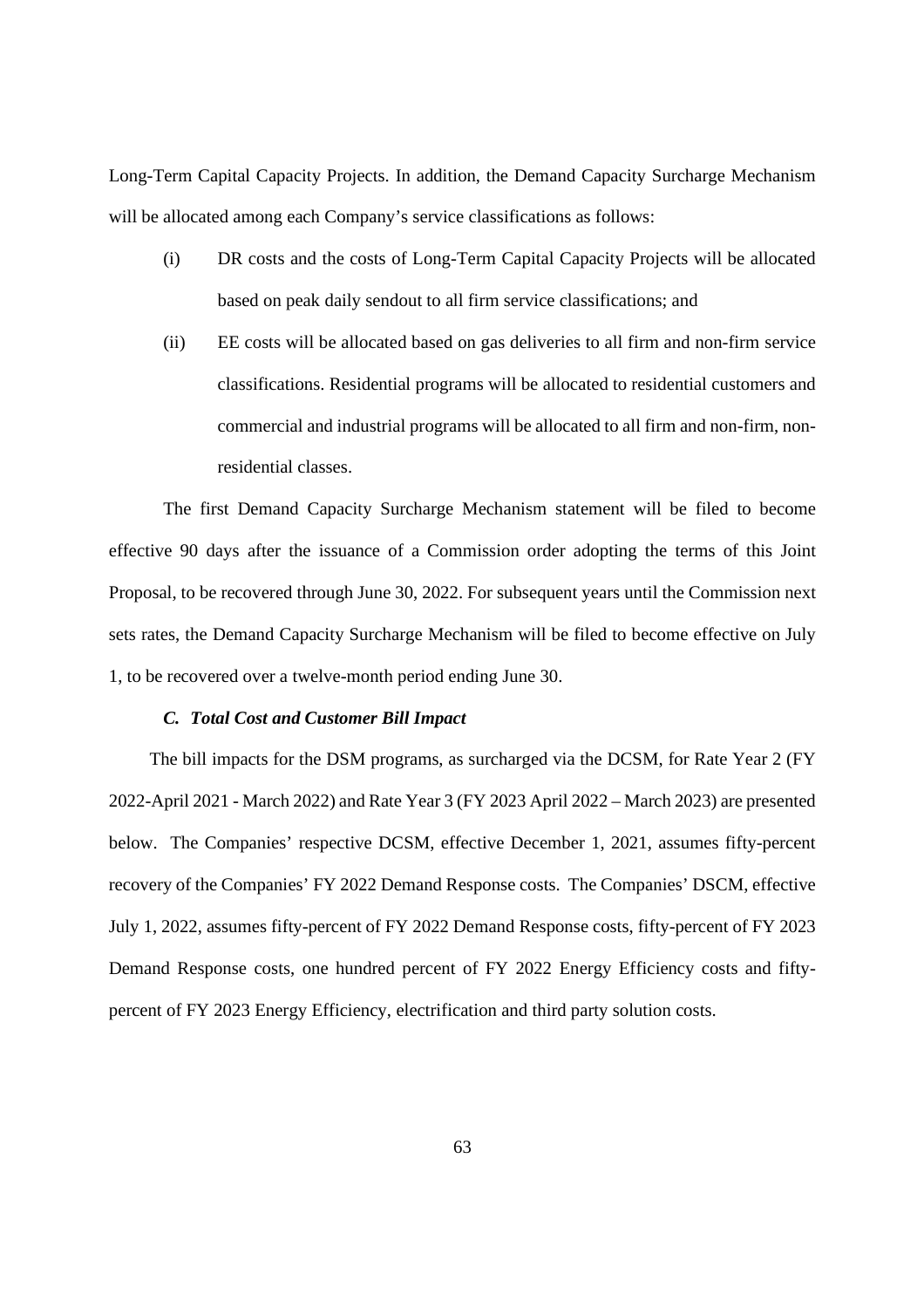# **KEDNY Bill Impacts:**

# *Table 21: KEDNY Fiscal Year 2022 (Rate Year 2) Costs – Bill Impact*

| <b>Fiscal Year 2022 Costs</b><br><b>Surcharge Effective</b><br><b>December 1, 2021</b> | Average Usage<br>Per Customer | <b>Delivery Bill</b> | Delivery \$<br>Change   | Delivery<br>Change % | <b>Total Bill</b><br>Change % |
|----------------------------------------------------------------------------------------|-------------------------------|----------------------|-------------------------|----------------------|-------------------------------|
| SC 1A - Residential Non Heat                                                           | 9                             | \$31                 | \$0.01                  | 0.05%                | 0.04%                         |
| SC 1AR - Residential Non Heat Reduced Rate<br>(Tier 1)                                 | $\overline{7}$                | \$24                 | \$0.01                  | 0.05%                | 0.00%                         |
| SC 1B - Residential Heat                                                               | 102                           | \$107                | \$0.22                  | 0.20%                | 0.13%                         |
| SC 1 BR - Residential Heat Reduced Rate (Tier 1)                                       | 96                            | \$66                 | \$0.20                  | 0.31%                | 0.16%                         |
| SC 1B-DG - Residential Heat Distributed<br>Generation                                  | 199                           | \$76                 | \$0.42                  | 0.56%                | 0.21%                         |
| SC 2-1 - Non Residential Non Heat                                                      | 680                           | \$392                | \$1.16                  | 0.30%                | 0.14%                         |
| SC 2-2 - Non Residential Heat                                                          | 365                           | \$292                | \$1.03                  | 0.36%                | 0.20%                         |
| SC 3 - Heating and/or Water Heating Service<br>(Multi-Family Buildings)                | 1,599                         | \$807                | \$2.99                  | 0.37%                | 0.17%                         |
| SC 4A - High Load Factor Service                                                       | 34,750                        | \$10,218             | \$32.70                 | 0.32%                | 0.13%                         |
| SC 4A-CNG - Compressed Natural Gas Service                                             | 50,297                        | \$14,232             | \$46.79                 | 0.33%                | 0.13%                         |
| SC 4B - Year-Round Air Conditioning Service                                            | 1,374                         | \$842                | \$2.65                  | 0.32%                | 0.18%                         |
| SC 7 - Seasonal Off-Peak Service                                                       | 299                           | \$110                | \$-                     | 0.00%                | 0.00%                         |
| SC21 - Baseload DG - Rate 1 Apr-Oct                                                    | 32,553                        | \$3,745              | \$16.77                 | 0.45%                | 0.07%                         |
| SC21 - Baseload DG - Rate 1 Nov-Mar                                                    | 32,553                        | \$4,657              | \$16.77                 | 0.36%                | 0.07%                         |
| SC21 - Baseload DG - Rate 2 Apr-Oct                                                    | 32,553                        | \$3,845              | \$16.77                 | 0.44%                | 0.07%                         |
| SC21 - Baseload DG - Rate 2 Nov-Mar                                                    | 32.553                        | \$4,757              | \$16.77                 | 0.35%                | 0.07%                         |
| SC21 - Baseload DG - Rate 3 Apr-Oct                                                    | 1,365,662                     | \$115,306            | \$703.69                | 0.61%                | 0.07%                         |
| SC21 - Baseload DG - Rate 3 Nov-Mar                                                    | 1,365,662                     | \$127,780            | \$703.69                | 0.55%                | 0.07%                         |
| Non-Firm Demand Response: Commercial /<br>Government Tier 1                            | 6,938                         | \$1,538              | $\zeta$ -               | 0.00%                | 0.00%                         |
| Non-Firm Demand Response: Commercial /<br><b>Government Tier 2</b>                     | 6,938                         | \$1,348              | $\overline{\mathsf{S}}$ | 0.00%                | 0.00%                         |
| Non-Firm Demand Response: MultiFamily Tier 1                                           | 6,938                         | \$917                | $\overline{\mathsf{S}}$ | 0.00%                | 0.00%                         |
| Non-Firm Demand Response: MultiFamily Tier 2                                           | 6,938                         | \$831                | $\overline{\mathsf{S}}$ | 0.00%                | 0.00%                         |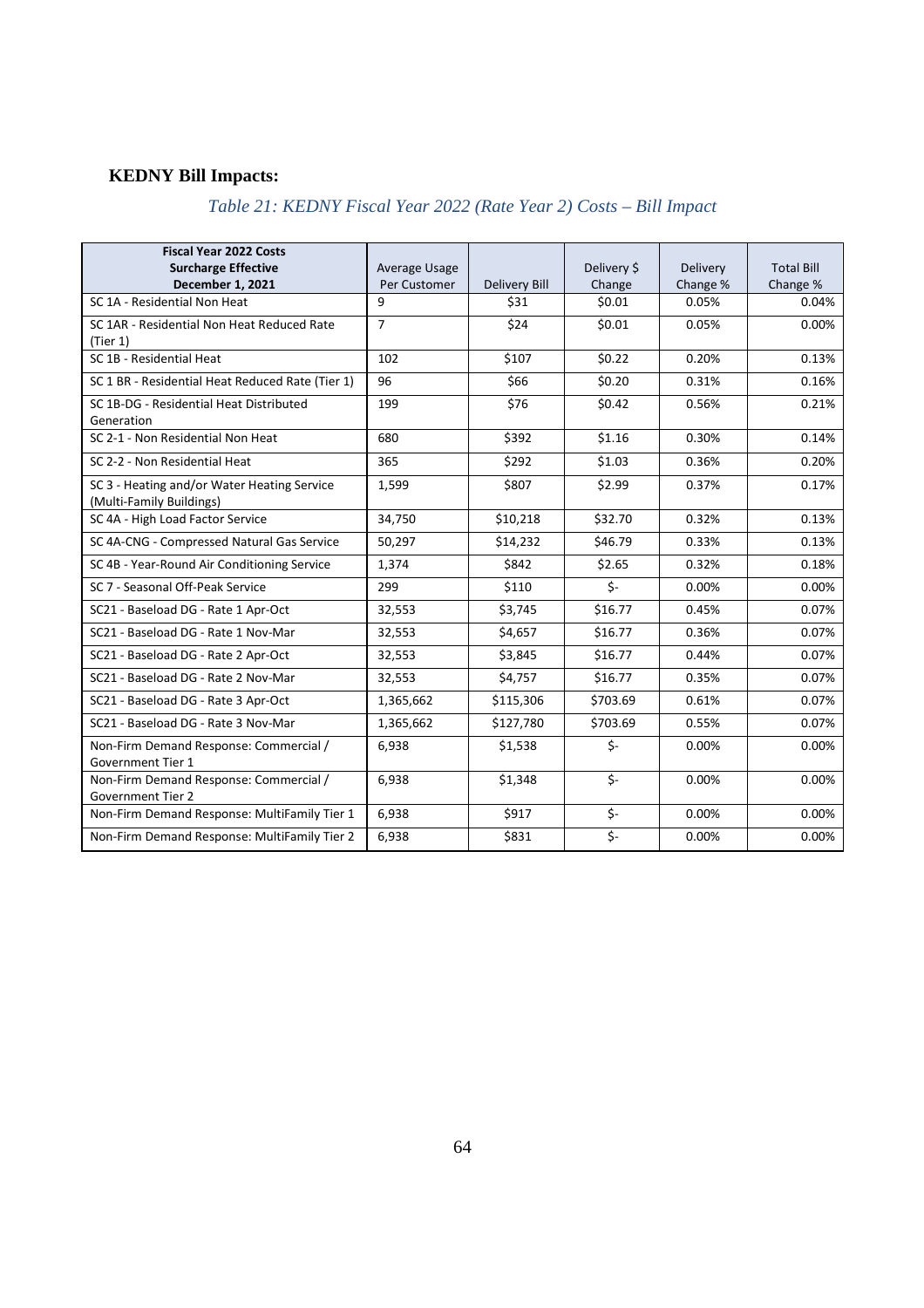| <b>Fiscal Year 2023 Costs</b>                                           |                               |               |                       |                      |                               |
|-------------------------------------------------------------------------|-------------------------------|---------------|-----------------------|----------------------|-------------------------------|
| <b>Surcharge Effective</b><br><b>July 1, 2022</b>                       | Average Usage<br>Per Customer | Delivery Bill | Delivery \$<br>Change | Delivery<br>Change % | <b>Total Bill</b><br>Change % |
| SC 1A - Residential Non Heat                                            | 9                             | \$32          | \$0.26                | 0.84%                | 0.71%                         |
| SC 1AR - Residential Non Heat Reduced Rate<br>(Tier 1)                  | $\overline{7}$                | \$24          | \$0.20                | 0.85%                | 0.00%                         |
| SC 1B - Residential Heat                                                | 102                           | \$113         | \$3.17                | 2.89%                | 1.83%                         |
| SC 1 BR - Residential Heat Reduced Rate (Tier<br>1)                     | 96                            | \$72          | \$2.98                | 4.33%                | 2.32%                         |
| SC 1B-DG - Residential Heat Distributed<br>Generation                   | 199                           | \$83          | \$6.18                | 8.09%                | 3.08%                         |
| SC 2-1 - Non Residential Non Heat                                       | 680                           | \$409         | \$12.13               | 3.06%                | 1.48%                         |
| SC 2-2 - Non Residential Heat                                           | 365                           | \$305         | \$7.99                | 2.69%                | 1.53%                         |
| SC 3 - Heating and/or Water Heating Service<br>(Multi-Family Buildings) | 1,599                         | \$848         | \$31.22               | 3.82%                | 1.72%                         |
| SC 4A - High Load Factor Service                                        | 34,750                        | \$10,682      | \$574.61              | 5.69%                | 2.27%                         |
| SC 4A-CNG - Compressed Natural Gas Service                              | 50,297                        | \$15,064      | \$822.04              | 5.77%                | 2.27%                         |
| SC 4B - Year-Round Air Conditioning Service                             | 1,374                         | \$882         | \$25.50               | 2.98%                | 1.71%                         |
| SC 7 - Seasonal Off-Peak Service                                        | 299                           | \$111         | \$4.45                | 4.17%                | 2.05%                         |
| SC21 - Baseload DG - Rate 1 Apr-Oct                                     | 32,553                        | \$4,309       | \$513.73              | 13.54%               | 2.13%                         |
| SC21 - Baseload DG - Rate 1 Nov-Mar                                     | 32,553                        | \$5,237       | \$513.73              | 10.88%               | 2.06%                         |
| SC21 - Baseload DG - Rate 2 Apr-Oct                                     | 32,553                        | \$4,409       | \$513.73              | 13.19%               | 2.13%                         |
| SC21 - Baseload DG - Rate 2 Nov-Mar                                     | 32,553                        | \$5,337       | \$513.73              | 10.65%               | 2.05%                         |
| SC21 - Baseload DG - Rate 3 Apr-Oct                                     | 1,365,662                     | \$137,650     | \$21,551.28           | 18.56%               | 2.23%                         |
| SC21 - Baseload DG - Rate 3 Nov-Mar                                     | 1,365,662                     | \$150,264     | \$21,551.28           | 16.74%               | 2.20%                         |
| Non-Firm Demand Response: Commercial /<br>Government Tier 1             | 6,938                         | \$2,148       | \$103.37              | 5.06%                | 2.19%                         |
| Non-Firm Demand Response: Commercial /<br>Government Tier 2             | 6,938                         | \$1,869       | \$103.37              | 5.85%                | 2.33%                         |
| Non-Firm Demand Response: MultiFamily Tier                              | 6.938                         | \$1,205       | \$58.64               | 5.11%                | 2.23%                         |
| Non-Firm Demand Response: MultiFamily Tier<br>$\boldsymbol{2}$          | 6,938                         | \$1,079       | \$58.64               | 5.75%                | 2.34%                         |

# *Table 22: KEDNY Fiscal Year 2023 (Rate Year 3) Costs – Bill Impact*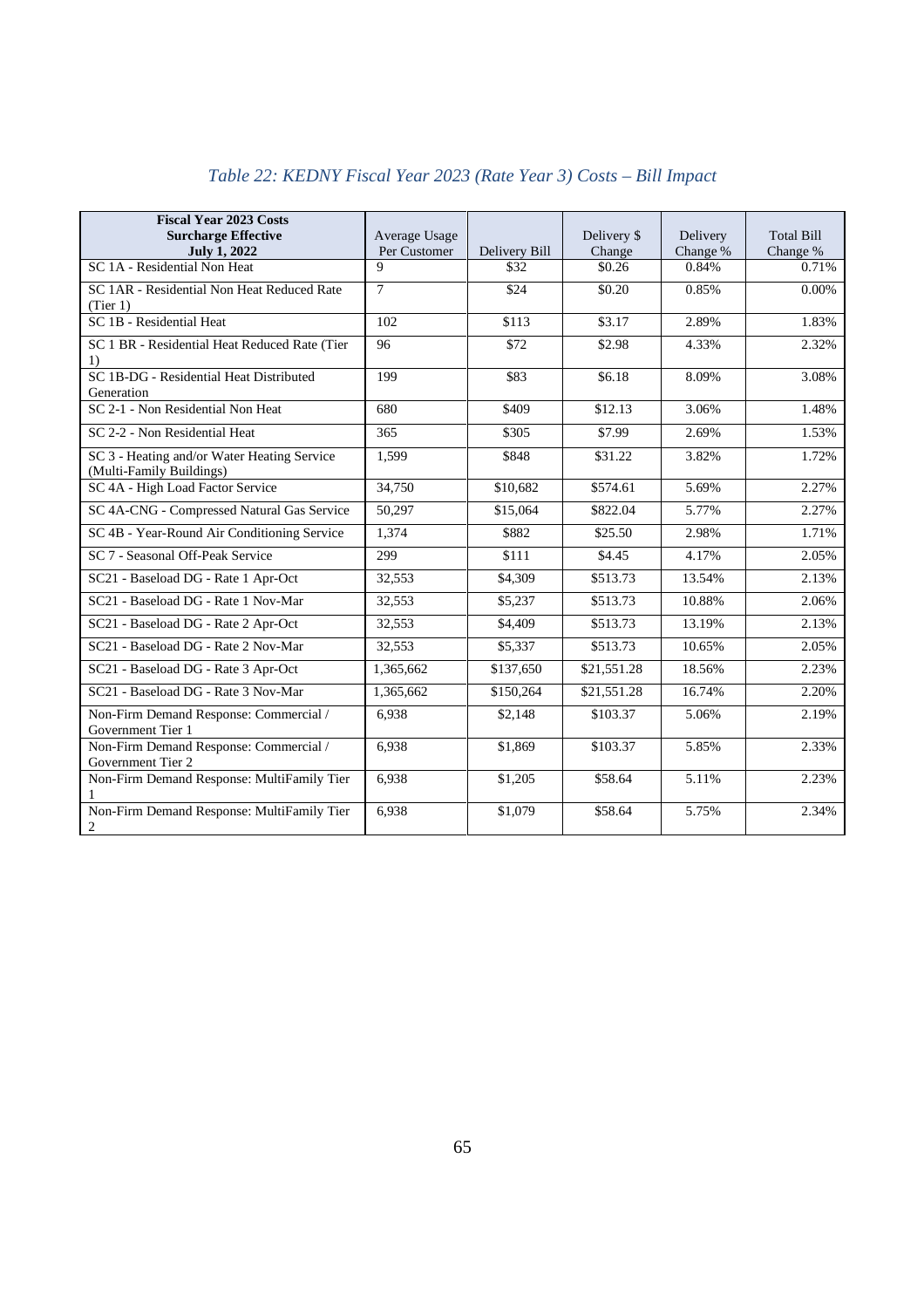# **KEDLI Bill Impacts:**

# *Table 23: KEDLI Fiscal Year 2022 (Rate Year 2) Costs – Bill Impact*

| <b>Fiscal Year 2022 Costs</b><br><b>Surcharge Effective</b><br><b>December 1, 2021</b> | Average Usage<br>Per Customer | <b>Delivery Bill</b> | Delivery \$<br>Change | Delivery<br>Change % | <b>Total Bill</b><br>Change % |
|----------------------------------------------------------------------------------------|-------------------------------|----------------------|-----------------------|----------------------|-------------------------------|
| SC 1A - Residential Non Heat                                                           | 16                            | \$42.85              | \$0.02                | 0.04%                | 0.03%                         |
| SC 1AR - Non Heat Reduced Rate (Tier 1)                                                | 11                            | \$31.67              | \$0.01                | 0.04%                | 0.03%                         |
| SC 1B - Residential Heat                                                               | 102                           | \$102.19             | \$0.14                | 0.14%                | 0.09%                         |
| SC 1 BR - Heat Reduced Rate (Tier 1)                                                   | 86                            | \$56.14              | \$0.12                | 0.21%                | 0.11%                         |
| SC 1B DG - Residential Heat Distributed<br>Generation                                  | 161                           | \$65.56              | \$0.22                | 0.34%                | 0.14%                         |
| SC 2-A - Non-Residential Non Heat                                                      | 522                           | \$361.34             | \$0.31                | 0.08%                | 0.05%                         |
| SC 2-B - Non Residential Heat                                                          | 461                           | \$367.74             | \$0.62                | 0.17%                | 0.10%                         |
| SC 3 - Multiple Dwelling Service                                                       | 2,615                         | \$1,147.92           | \$3.33                | 0.29%                | 0.12%                         |
| SC 15 - High Load Factor Service for<br>Cogeneration                                   | 11,522                        | \$2,842.47           | \$6.10                | 0.21%                | 0.08%                         |
| SC 16 -Non Residential Year-Round Space<br><b>Conditioning Service</b>                 | 45,931                        | \$14,774.99          | \$34.71               | 0.24%                | 0.10%                         |
| SC 9 - Uncompressed Natural Gas Vehicle<br>Service                                     | 29,283                        | \$17,022.17          | \$11.22               | 0.07%                | 0.04%                         |
| SC 17 - Baseload DG - Rate 1- Apr - Oct                                                | 3,479                         | \$733.78             | \$2.22                | 0.30%                | 0.08%                         |
| SC 17 - Baseload DG - Rate 1 - Nov - Mar                                               | 3,479                         | \$884.38             | \$2.22                | 0.25%                | 0.08%                         |
| SC 17 - Baseload DG - Rate 2- Apr - Oct                                                | 3,479                         | \$883.16             | \$2.22                | 0.25%                | 0.08%                         |
| SC 17 - Baseload DG - Rate 2 - Nov - Mar                                               | 3,479                         | \$1,033.76           | \$2.22                | 0.22%                | 0.07%                         |
| SC 17 - Baseload DG - Rate 3- Apr - Oct                                                | 3,479                         | \$96,016.40          | \$2.22                | 0.00%                | 0.00%                         |
| SC 17 - Baseload DG - Rate 3 - Nov - Mar                                               | 3,479                         | \$96,064.15          | \$2.22                | 0.00%                | 0.00%                         |
| Non-Firm Demand Response: Tier 1                                                       | 4,875                         | \$752.08             | \$-                   | 0.00%                | 0.00%                         |
| Non-Firm Demand Response: Tier 2                                                       | 4.875                         | \$990.51             | \$-                   | 0.00%                | 0.00%                         |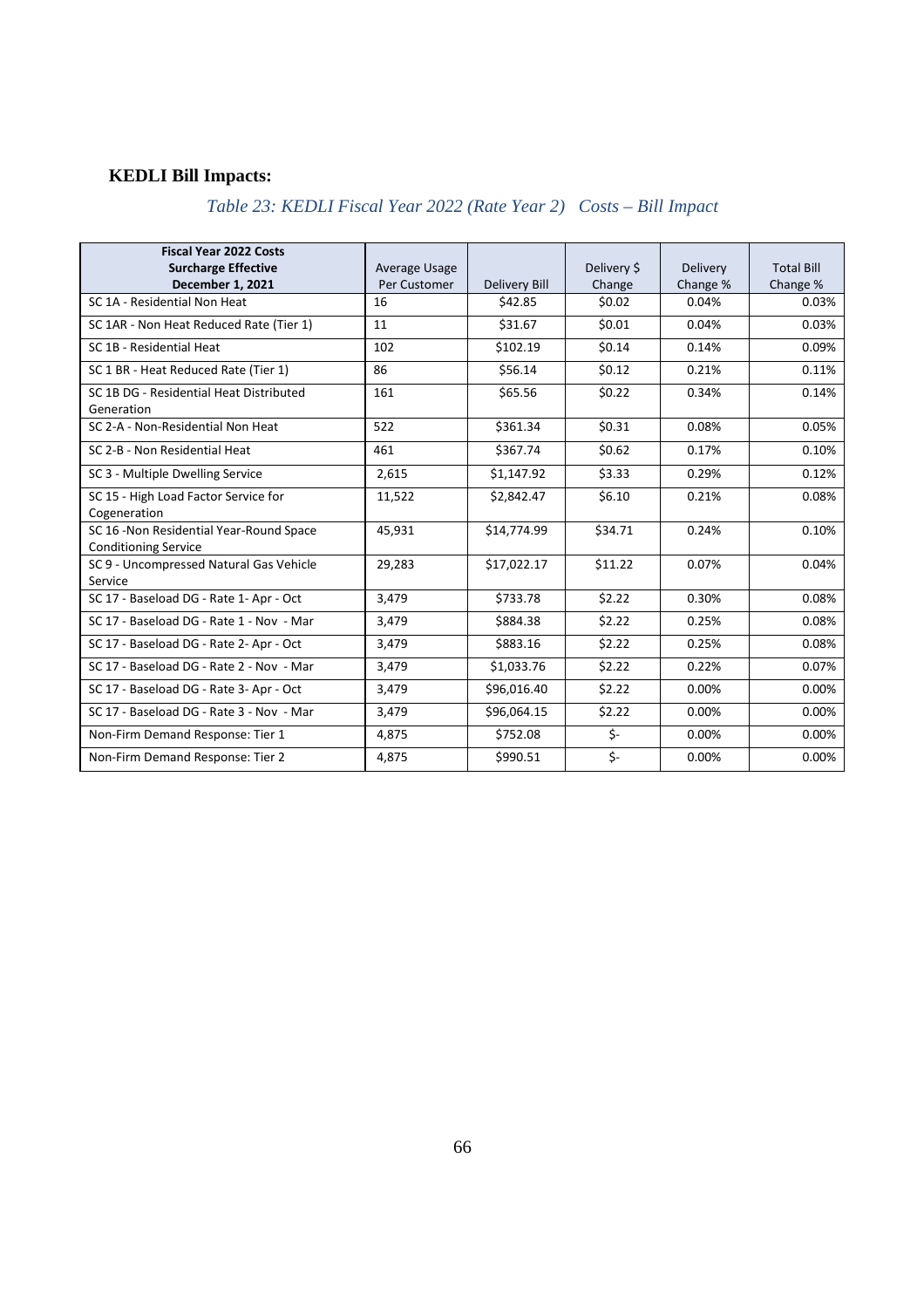| Fiscal Year 2023 Costs - Bill Impact Surcharge                          |               |                      |             |          |                   |
|-------------------------------------------------------------------------|---------------|----------------------|-------------|----------|-------------------|
| <b>Effective</b>                                                        | Average Usage |                      | Delivery \$ | Delivery | <b>Total Bill</b> |
| July 1, 2022                                                            | Per Customer  | <b>Delivery Bill</b> | Change      | Change % | Change %          |
| SC 1A - Residential Non Heat                                            | 16            | \$44.22              | \$0.54      | 1.24%    | 1.02%             |
| SC 1AR - Non Heat Reduced Rate (Tier 1)                                 | 11            | \$32.55              | \$0.37      | 1.16%    | 0.96%             |
| SC 1B - Residential Heat                                                | 102           | \$108.63             | \$3.55      | 3.37%    | 2.14%             |
| SC 1 BR - Heat Reduced Rate (Tier 1)                                    | 86            | \$61.85              | \$2.99      | 5.08%    | 2.71%             |
| SC 1B DG - Residential Heat Distributed<br>Generation                   | 161           | \$71.16              | \$5.60      | 8.53%    | 3.46%             |
| SC 2-A - Non-Residential Non Heat                                       | 522           | \$378.05             | \$11.26     | 3.07%    | 1.66%             |
| SC 2-B - Non Residential Heat                                           | 461           | \$387.98             | \$11.00     | 2.92%    | 1.69%             |
| SC 3 - Multiple Dwelling Service                                        | 2,615         | \$1,228.27           | \$62.63     | 5.37%    | 2.30%             |
| SC 15 - High Load Factor Service for<br>Cogeneration                    | 11,522        | \$3,065.35           | \$247.61    | 8.79%    | 3.23%             |
| SC 16 - Non Residential Year-Round Space<br><b>Conditioning Service</b> | 45,931        | \$15,994.96          | \$1,009.96  | 6.74%    | 2.86%             |
| SC 9 - Uncompressed Natural Gas Vehicle<br>Service                      | 29,283        | \$19,077.48          | \$620.57    | 3.36%    | 2.02%             |
| SC 17 - Baseload DG - Rate 1- Apr - Oct                                 | 3,479         | \$807.54             | \$75.98     | 10.39%   | 2.71%             |
| SC 17 - Baseload DG - Rate 1 - Nov - Mar                                | 3,479         | \$957.79             | \$75.98     | 8.62%    | 2.57%             |
| SC 17 - Baseload DG - Rate 2- Apr - Oct                                 | 3,479         | \$956.92             | \$75.98     | 8.63%    | 2.57%             |
| SC 17 - Baseload DG - Rate 2 - Nov - Mar                                | 3,479         | \$1,107.17           | \$75.98     | 7.37%    | 2.45%             |
| SC 17 - Baseload DG - Rate 3- Apr - Oct                                 | 3,479         | \$96,090.16          | \$75.98     | 0.08%    | 0.08%             |
| SC 17 - Baseload DG - Rate 3 - Nov - Mar                                | 3,479         | \$96,137.91          | \$75.98     | 0.08%    | 0.08%             |
| Non-Firm Demand Response: Tier 1                                        | 4,875         | \$1,275.23           | \$100.26    | 8.53%    | 3.33%             |
| Non-Firm Demand Response: Tier 2                                        | 4,875         | \$1,885.67           | \$204.97    | 12.20%   | 3.77%             |

#### *Table 24: KEDLI Fiscal Year 2023 (Rate Year 3) Costs – Bill Impact*

The costs displayed in Tables 21-24, above, reflect all the previously described DSM costs by rate year. In this regard, however, it should be recognized that these are projected costs at this time and that the actual timing of the surcharge aligns with the directives in the Joint Proposal, such that only 50 percent of the projected costs will be surcharged, with the remaining 50 percent of the costs surcharged in the year following the implementation of the programs. This process will ensure that only the actual costs of the programs (and not more) are surcharged to customers. This will also permit any efficiencies, new technologies and methods and savings from amounts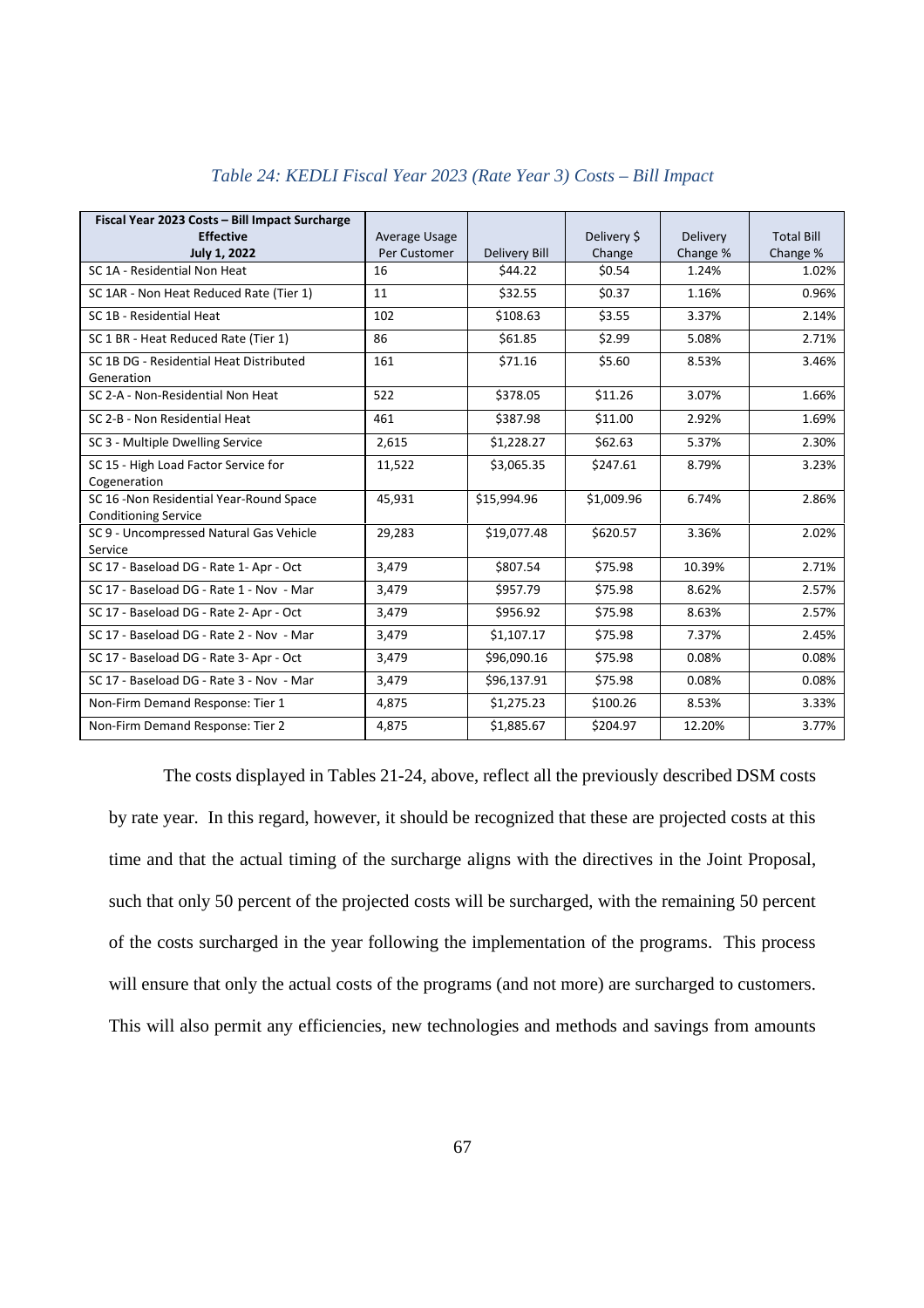projected to be reflected in the remaining, actual 50 percent of the total costs for any 12-month period.

Furthermore, although the Companies acknowledge that the costs of the programs and the associated bill impacts are not insignificant, it must also be acknowledged that the EE, DR and other programs are vitally important and, moreover and for a number of reasons, bring with them tangible and significant benefits to our customers, the State of New York and the larger community generally.

First, as noted, the EE, DR and other programs are critically important, because of the growing peak gas demand on the Companies' systems and the gas capacity shortfall currently projected to meet that projected demand. In light of the Long-Term Capacity Report, there is simply no other way to continue to serve customers on the coldest winter day without these programs. If these programs are not initiated and funded, given the projected gas capacity shortfall and the lack of reserve margins; as early as next winter customers could begin to experience negative consequences, including curtailments during extreme winter conditions or in event of contingencies.

Second, the Distributed Infrastructure Solution and the associated costs described in this Filing have not materialized out of thin air. The programs and their costs have been well known to the Commission and the Companies' stakeholders, having been outlined in National Grid's various capacity reports, in Case 19-G-0678 and in many other fora. In fact, the Joint Proposal explicitly recognized the need for the Distributed Infrastructure Solution and includes mechanisms for the recovery of its associated costs.

Third, the costs that are being sought are not without offsets and future savings. The DSM programs discussed in the Filing are replacing traditional infrastructure, whose costs are avoided.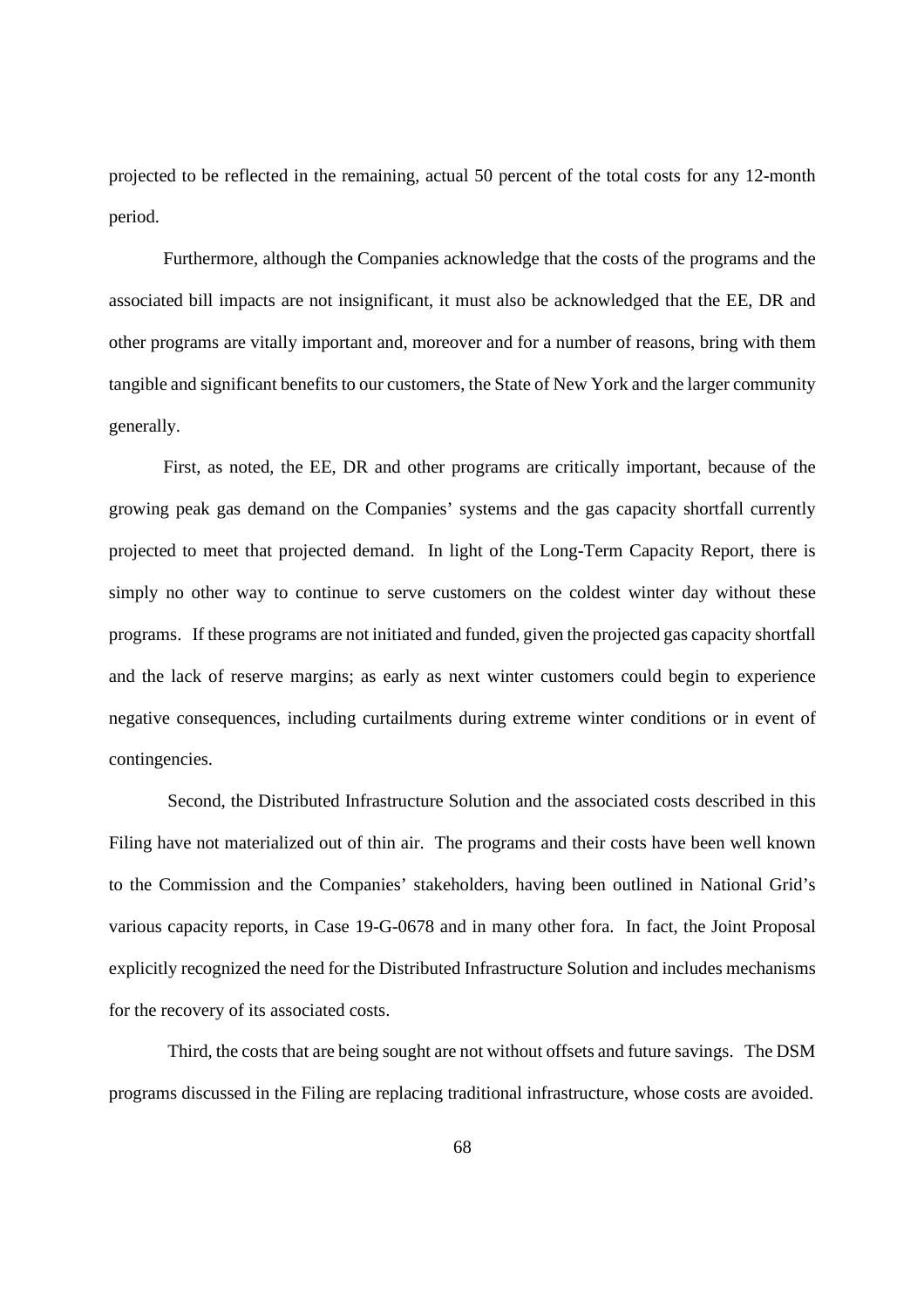Fourth, the programs offered by the Company will produce tangible benefits for customers who participate in them. For example, customers who directly participate in the envisioned weatherization programs will save energy, improve the value of their homes and see direct cost savings in the form of lower energy bills. Weatherization can be expensive and EE Programs offer significant financial incentives to mitigate that barrier. Building improvements result in a more comfortable home that may also improve the safety and health of occupants. Weatherization work, moreover, improves a building's resiliency against volatile weather conditions and temperature swings. Upgrading a customer's building envelope through an EE program is a sustainable practice where improvements last for 20 to 30 years into the future. With home heating costs constituting the most significant portion of a customer's bill, weatherization results in significant energy savings. Deep retrofit weatherization projects may provide up to 30% in energy savings. Weatherization installs physical measures such as attic and wall insulation that have long useful lives. These measures will reduce both gas and electric consumption in homes, allowing customers to save money and enjoy more comfort able homes.

Finally, and significantly, unlike traditional capacity that would have been used to meet the gas capacity shortfall, the programs that the Companies have proposed to meet the growing capacity shortfall are fully consistent with the goals of the CLCPA, New York City's Local Law 97 and the policies of the State and this Commission. Although the reductions in therms that flow from successful DR programs are more limited than the reductions from EE, (given that DR targets reduction during specific peak events), the DR programs serve the goal of averting the need for hard gas infrastructure by reducing demand in targeted locations. The environmental benefit potential from EE, on the other hand, can be stunning.

For example,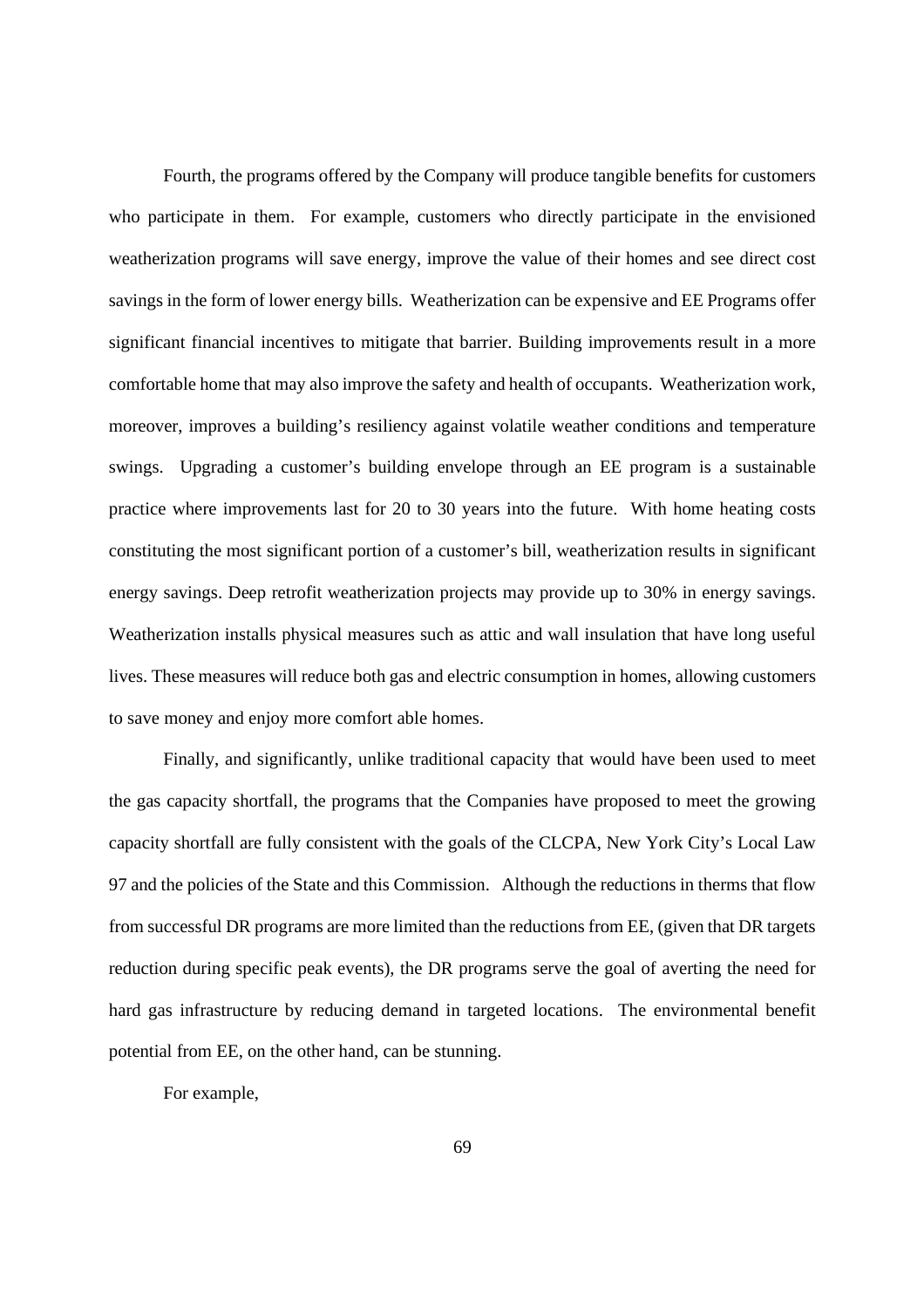- The greenhouse gas emissions avoided from 5,000 weatherized homes is the equivalent of that from a car traveling around the world over 11,300 times
- The greenhouse gas emissions avoided from 10,000 weatherized homes is equivalent to avoiding emissions from 22,600 cars traveling around the world
- The greenhouse gas emissions avoided from 20,000 weatherized homes is equivalent to avoiding CO2 emissions from a year of 81,700 homes' electricity use for one year
- In fact, every home weatherized is equivalent to Carbon sequestered by an nearly 30 acres of US forests for a year.

The benefits in energy saved and CO2 not emitted from the EE programs for which the Companies are seeking approval are real and they are long lasting. When a home is weatherized, the benefits continue for 20-30 years, or more. Moreover, the tangible, environmental benefits from the EE programs are simply too big be ignored. The table below represents the emission savings equivalents for the lifetime impact of programs as shown in Table 3 & 4: Incremental Energy Efficiency for Heating Seasons 2021-2022 (CY 2021) & 2022-2023 (CY 2022)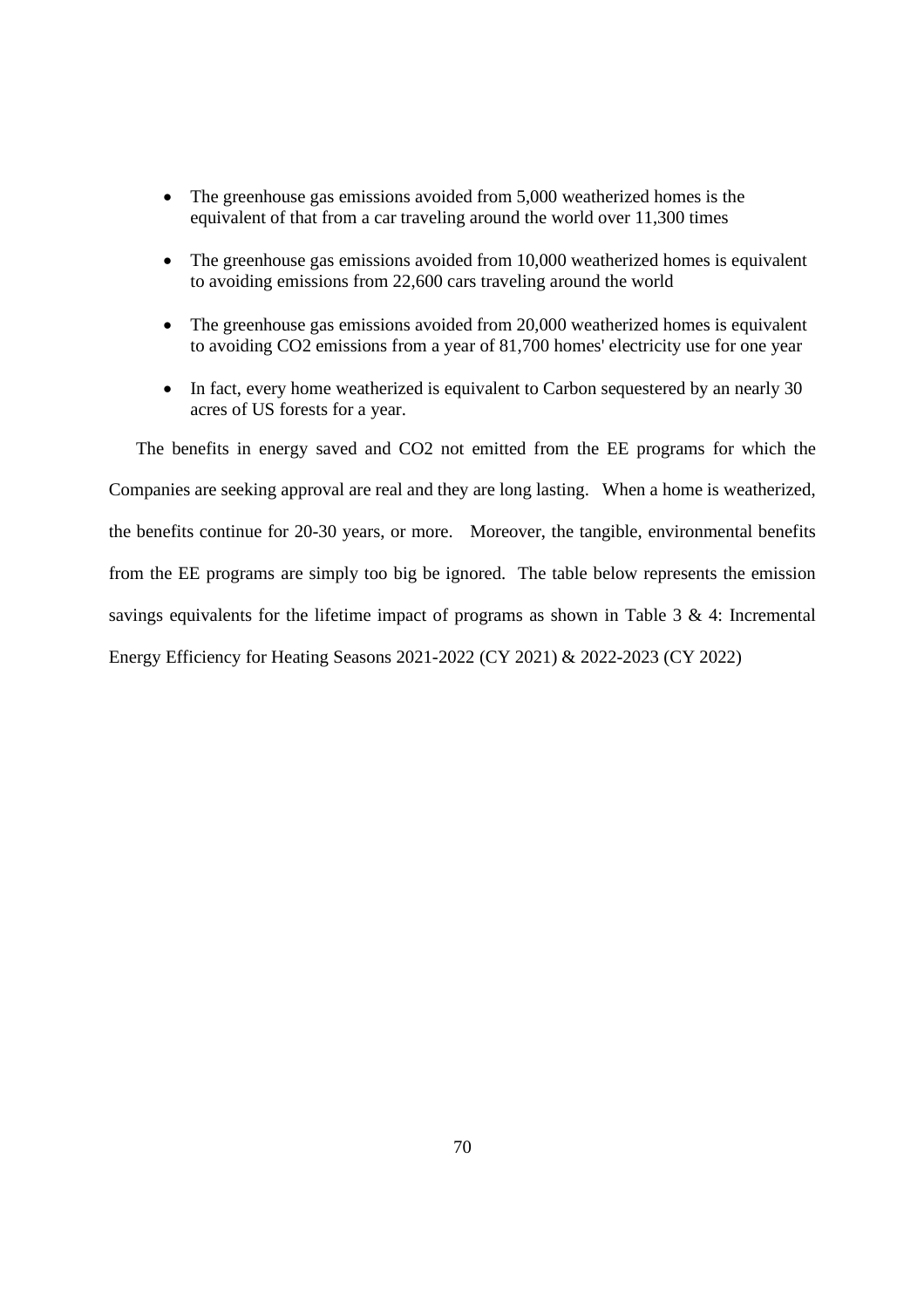| <b>Equivalences</b>                          | <b>Heating Season 2021-22</b><br>(CY 2021) | <b>Heating Season 2022-23</b><br>(CY 2022) |  |
|----------------------------------------------|--------------------------------------------|--------------------------------------------|--|
| <b>Lifetime Metric Tons of CO2 Avoided</b>   | 13,000                                     | 592,000                                    |  |
| Greenhouse gas emissions from                |                                            |                                            |  |
| Passenger vehicles driven for one year       | 3,000                                      | 129,000                                    |  |
| Miles driven by an average passenger vehicle | 33,000,000                                 | 1,500,000,000                              |  |
| <b>CO2</b> emissions from                    |                                            |                                            |  |
| homes' energy use for one year               | 1,600                                      | 71,000                                     |  |
| homes' electricity use for one year          | 2,400                                      | 108,000                                    |  |
| Pounds of coal burned                        | 15,000,000                                 | 650,000,000                                |  |
| Carbon sequestered by                        |                                            |                                            |  |
| acres of U.S. forests in one year            | 16,000                                     | 730,000                                    |  |
| tree seedlings grown for 10 years            | 219,000                                    | 9,800,000                                  |  |

## *Table 25: CO<sup>2</sup> Emission Savings from Incremental EE Programs*

Moreover, these potential benefits are neither fanciful nor illusory. In fact, within the first few days of the enrollment period for the Company's 2021-22 heating season Weatherization program, over 300 customers applied. In short, although the programs proposed in this Filing will increase bills in the short run, in the long run they will save money for customers who enroll in them. Further, any such rate increases arising from the programs must be viewed in the larger context of the significant environmental and health benefits to New York State and the nation, and the contribution to the ability of our customers to reduce their gas usage and avoid costs in the future. Viewed in that context, the programs and their associated benefits are more than costjustified.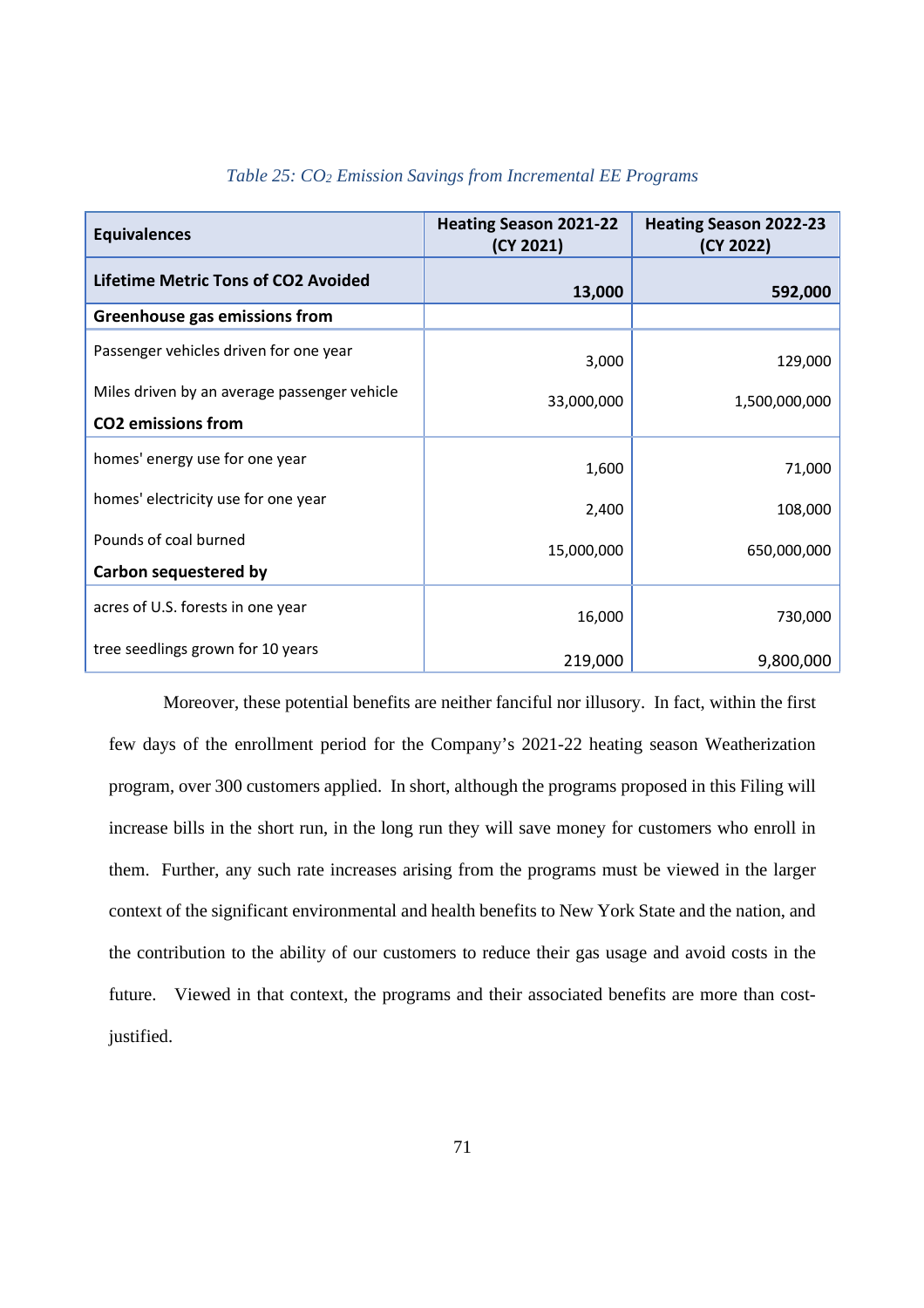#### **VIII. RELIEF REQUESTED**

For the foregoing reasons, the Company respectfully requests that the Commission:

- Approve the Incremental Demand-Side Management programs described herein;
- Authorize the expenditures described herein for 2021-2022;
- Direct the Companies to submit an annual Demand Side Management filing beginning in July, 2022 and continuing through July, 2024 that will outline, among other things, program timelines, milestones, and detailed budgets;
- Confirm that the Companies' annual Demand Response Implementation Plan filings will be subsumed by the annual DSM filing in this proceeding;
- Direct the filing of quarterly reports regarding the programs and expenditures consistent with the quarterly filings required in the Joint Proposal (of which the second quarterly filing may be a part of the annual filing, and of which the EE components will be due no sooner than the Company's EE savings and spend information is required to be filed for the Clean Energy Dashboard Scorecard filed in Case 18-M-0084);
- Affirm that the applicable metrics for recovery of the Capital Capacity Projects remain unchanged from those in the Joint Proposal, other than metrics for the Incremental EE Programs;
- Direct that the Capacity Demand Metrics for Energy Efficiency are to be as shown in Table 19 above, and that the EE metrics for future rate years may be updated on an annual basis as part of the Annual DSM filing in this proceeding;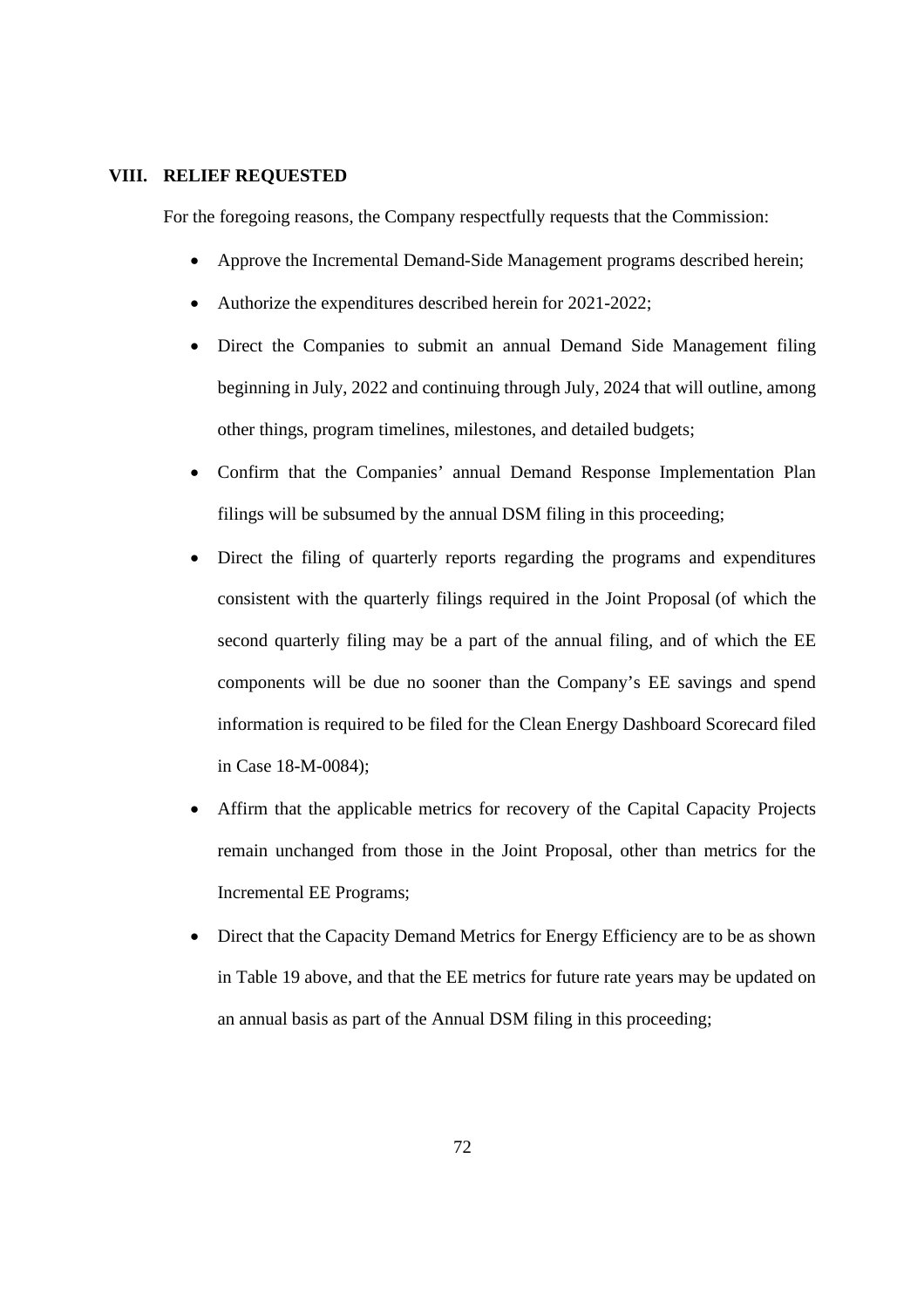- Authorize the Company to recover through a surcharge the costs of implementing the Incremental Demand-Side Management programs consistent with the costs and timing described herein;
- Authorize the Company to adjust the rate of energy savings to be achieved (dollars per therm) and associated targets for the accelerated NE:NY funds to be expended on the Incremental EE programs described herein; and
- Provide any other approvals or grants of authority as may be needed to implement the Incremental Demand-Side Management programs.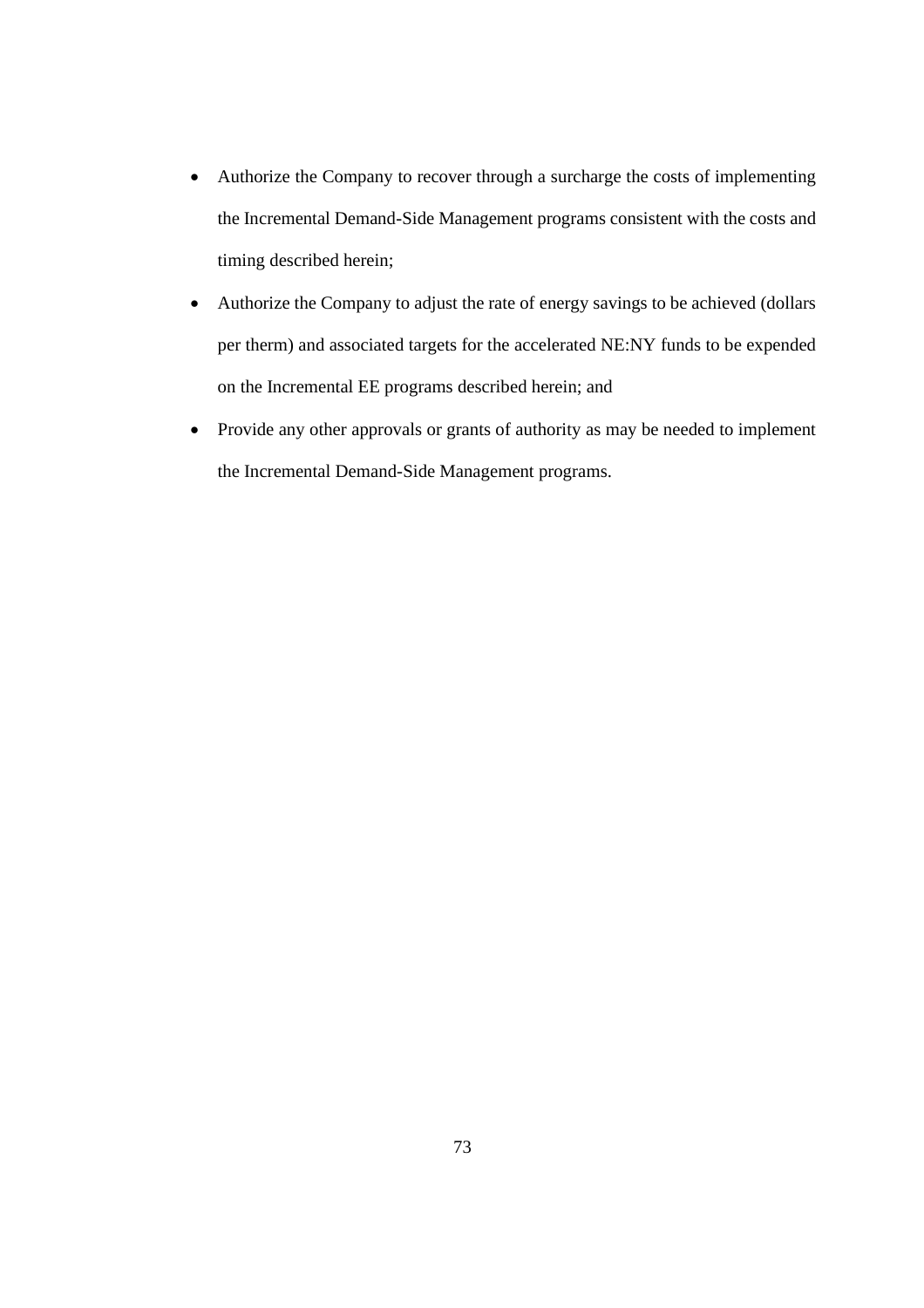## **CONCLUSION**

Based on the above, the Companies respectfully request that the Commission approve the Incremental Demand-Side Management Programs discussed above, as these programs will benefit customers and facilitate safe and reliable operations while advancing the State's energy and climate goals. The Companies further request that the Commission approve the funding for such programs in the manner requested herein and grant such other and further relief as the Commission deems appropriate.

Respectfully submitted,

KeySpan Gas East Corporation d/b/a National Grid and The Brooklyn Union Gas Company d/b/a National Grid NY

/s/ *Philip DeCicco*

Dated: October 4, 2021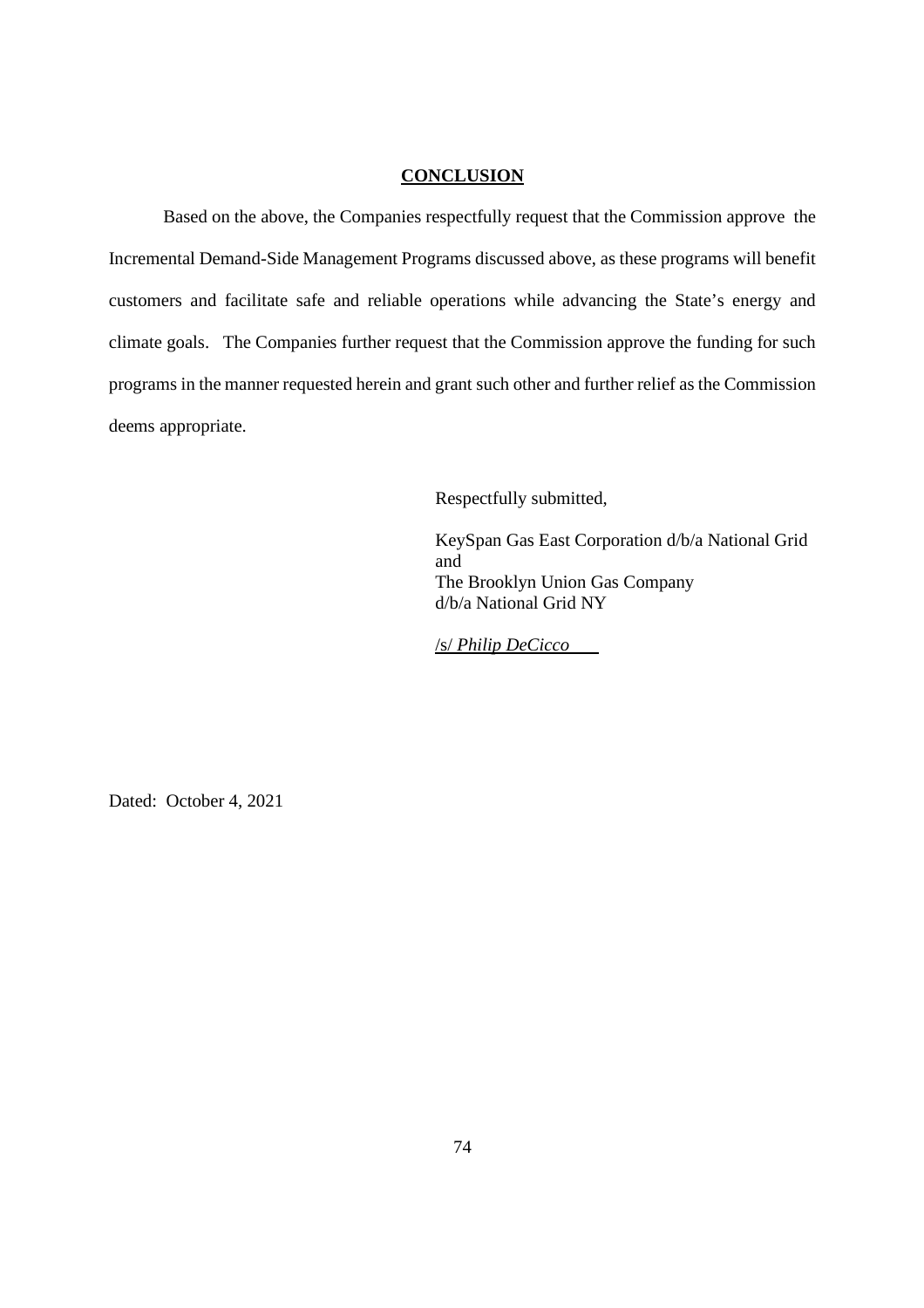#### **Appendix A. Additional Benefit-Cost Analysis Information**

## **I. Benefit-Cost Analysis Overview**

#### *Methodology*

The Company has worked with a consultant, Guidehouse, to develop an Excel-based modeling tool for calculating benefit-cost ratios ("BCRs") for individual and portfolios of the incremental demand side management programs. To determine the relevant benefits and costs the Company referenced ConEdison's Gas Benefit-Cost Analysis Handbook which was developed by ConEdison. The resulting tool was used to evaluate each program individually and as a portfolio solution. The Company is looking to develop and expand the modeling tool to evaluate a broader solution of programs. The definitions below describe the components on the benefit and costs side, respectively, for the various tests indicated in Table 17, above *(Portfolio BCR Results by Program Year*).

#### *Definitions of Benefits*

**Avoided Peaking Services** include (1) a fixed reservation fee for the right to call upon the supply and (2) a variable commodity charge for when the supply is called upon. Peaking services are currently considered the marginal source of supply during peak days

**Avoided Pipeline & Storage Costs** includes the firm contractual rights to interstate pipeline and storage that may be used to transport baseload gas from producing regions to citygate. For a fixed annual cost to hold firm capacity rights, these assets supply firm supply to citygate.

**Avoided Gas Commodity Costs** includes the commodity component, associated with the physical molecules of natural gas that are delivered to city-gate by pipeline and storage capacity.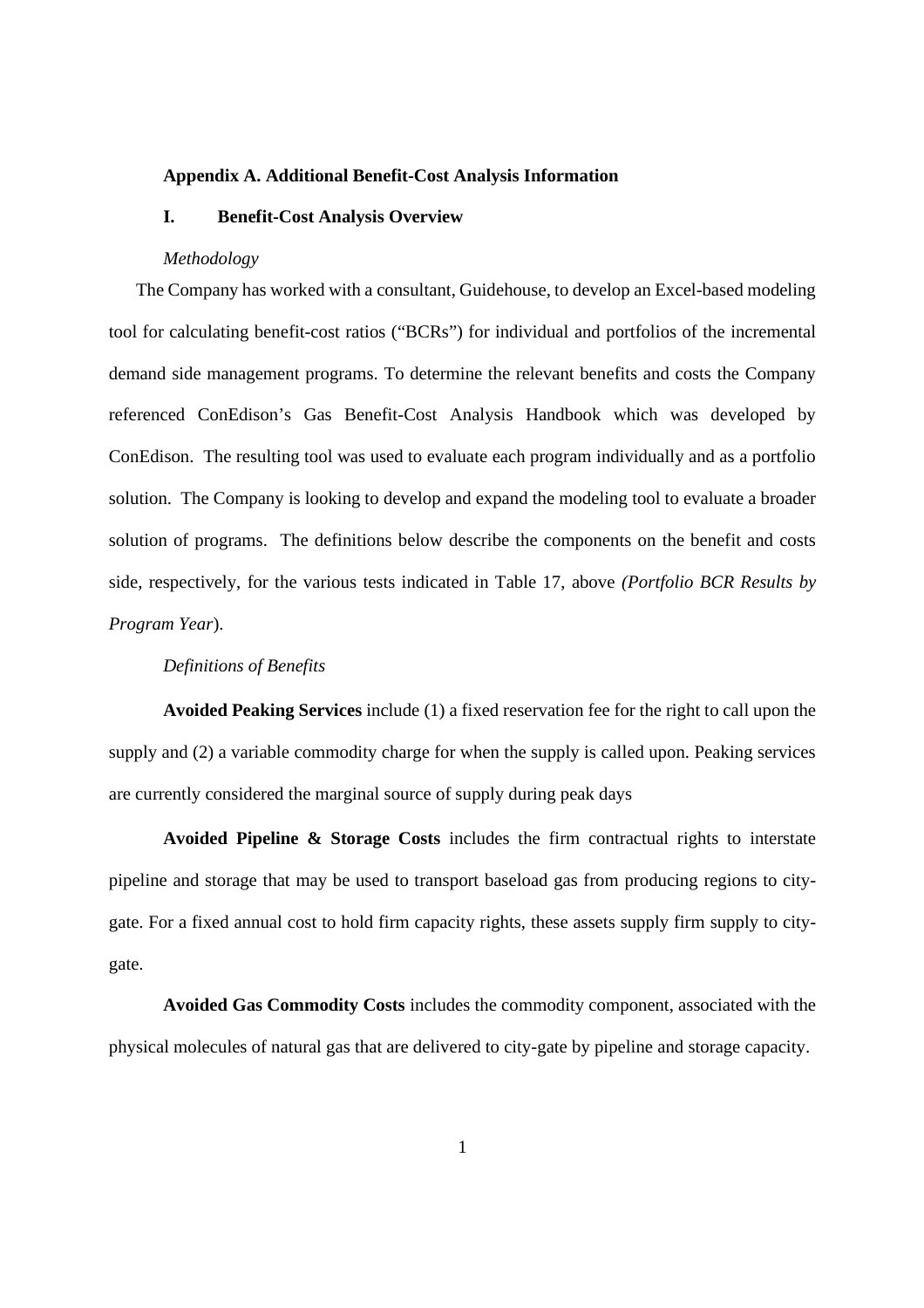**Avoided On-System Infrastructure** benefits result from on-system load reductions or supply resources that are valued at the marginal cost of transmission, regulator, or distribution system infrastructure that is avoided or deferred by a Gas BCA project or program. The project or program must be coincident with the on-system equipment peak or otherwise defer or avoid the need for incremental transmission, regulator or distribution infrastructure based on the characteristics of the specific project or program.

**Avoided O&M** includes variable operation and maintenance benefits on the transmission, regulator, and/or distribution systems realized from a proposed program or project. Generally, these benefits are commodity related and will be included in Avoided On-System Capacity Infrastructure cost.

**Avoided CO2 Emissions** accounts for avoided CO2 emissions at the customer site due to a net reduction in natural gas use or replacement of gas normally delivered by pipeline with an alternative fuel.

**Avoided Other Emissions** accounts for the value of avoided pollutant emissions (excluding CO2 emissions).

**Reliability/Resiliency** includes the qualitative impact of a project or program on overall system reliability and ability to maintain system standards and recover from system outages.

**Economic Impacts** quantifies the macroeconomic impacts of energy efficiency programs using REMI analysis. This analysis includes the program life and average annual impact of jobs, GDP, personal income and state tax revenue.

**Thermal Comfort** accounts for the greater participant-perceived comfort in their home and is specific to energy efficiency weatherization programs.

2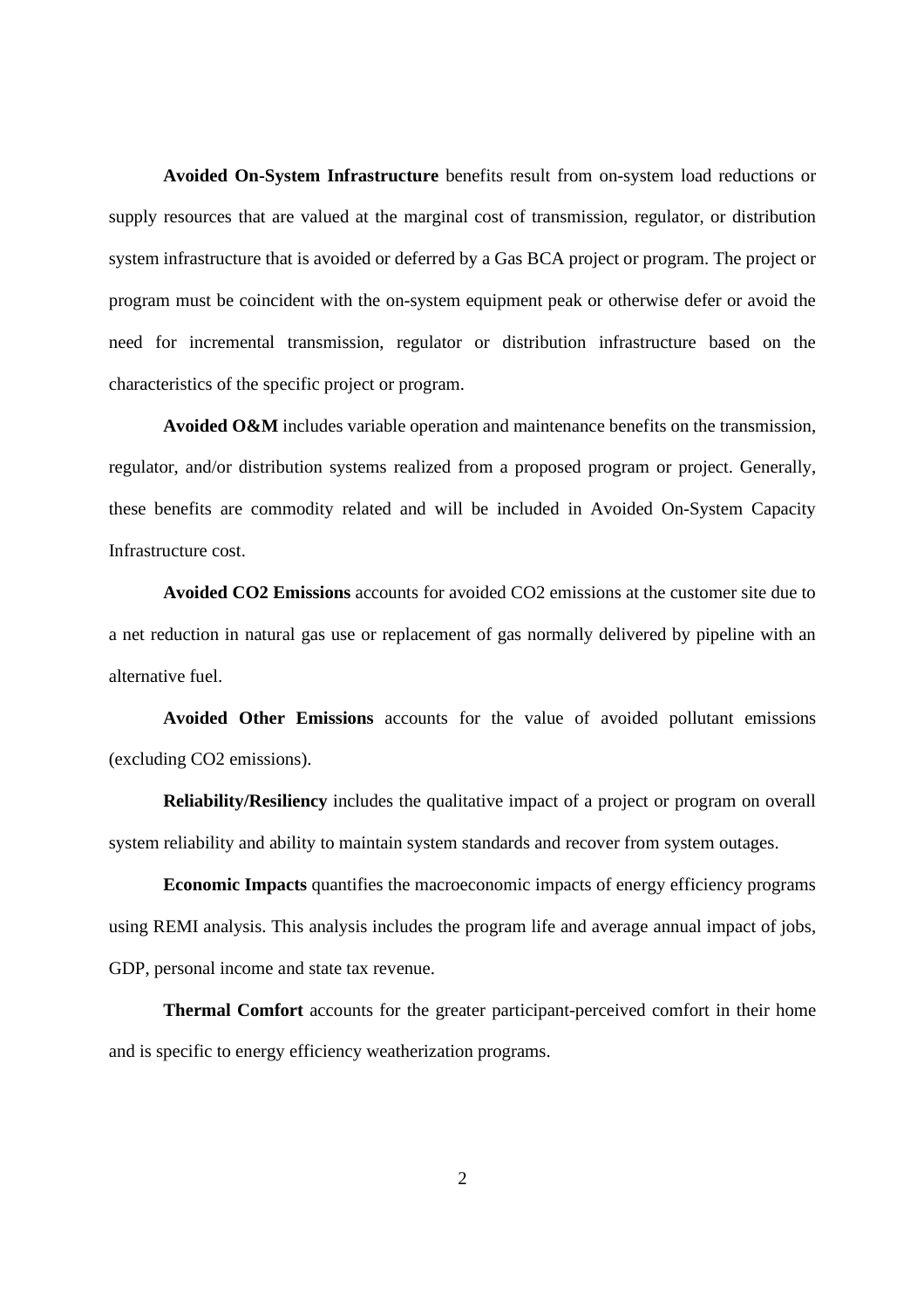**Other Non-Energy Benefits** covers all other benefits (or reduced costs) accruing to the utility related to other non-commodity aspects of a proposed project or program.

**Avoided Electric Benefits** includes avoided electric commodity costs and avoided electric capacity costs.

#### *Definitions of Costs*

**Program Administration Costs** include the cost to administer and measure a Gas BCA program or project. This may include the cost of incentives, measurement and verification, and other program administration costs to start and maintain a specific program. These costs may include one-time or annual incentives such as rebates, one-time or annual payments to suppliers, and program administration costs related to marketing, evaluation, measurement and verification.

**Incremental On-System Investments** include those costs incurred by the utility to support the project or program. These are distinct from Program Administration costs and can include incremental transmission, regulator, or distribution system infrastructure costs. In addition, this can include O&M, any capital or other direct expenses (e.g., special meters, monitoring systems, and/or upgrades), opportunity costs associated with any utility owned land or infrastructure granted or dedicated to the project, and indirect administrative costs related to the program (i.e., its impact on broader administrative costs).

**Lost Utility Revenue** includes the distribution and other non-bypass able revenues that are shifted on to non-participating customers due to the normal process of establishing rates during a utility rate filing or the presence of revenue decoupling mechanisms,

**Shareholder Incentives** include the annual costs to customers of utility shareholder incentives that are tied to the projects or programs being evaluated.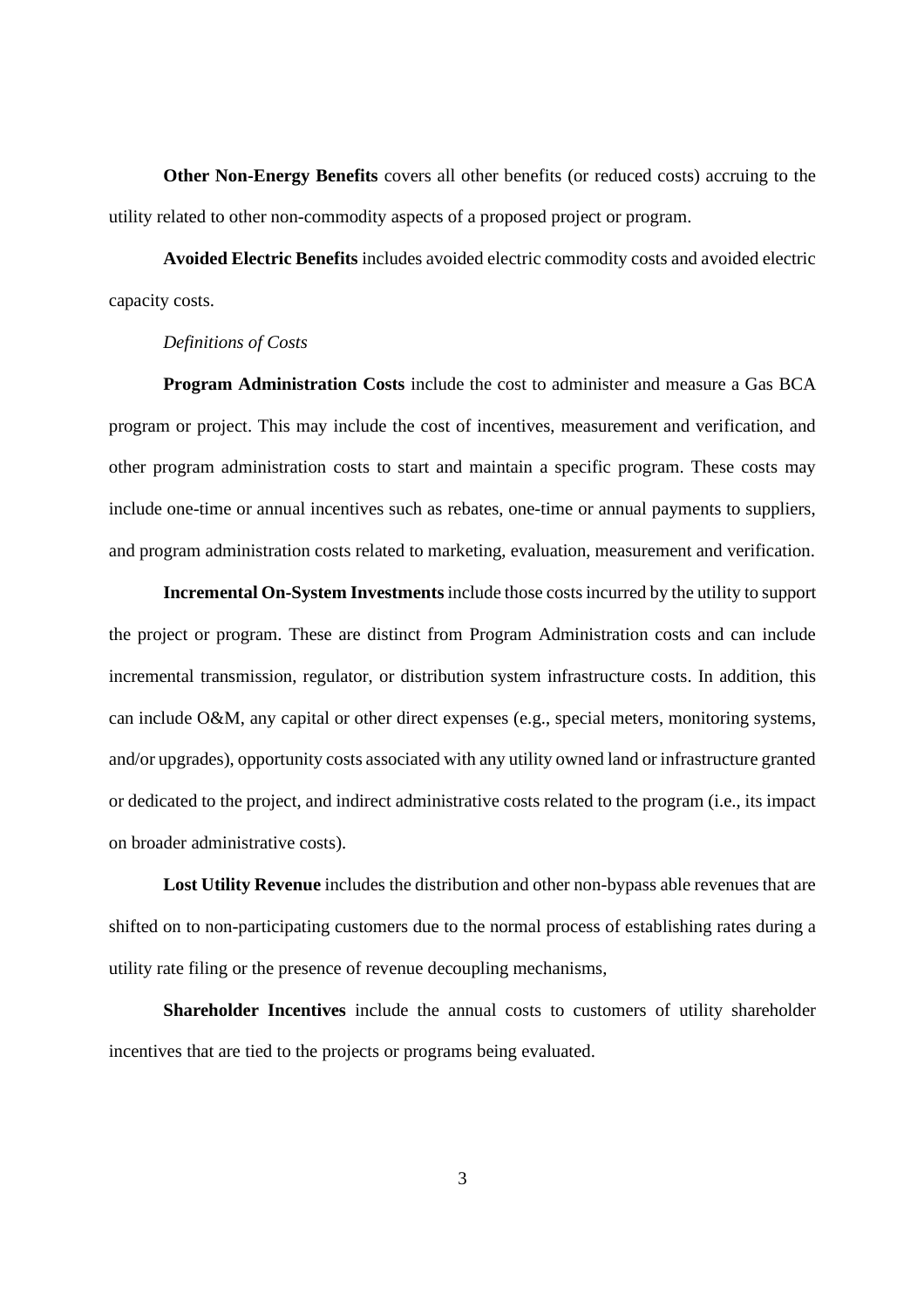**Incremental Participant Costs** are costs that would be incurred by providers of Gas BCA services, less incentives recognized by Program Administration Costs with a floor of zero. This includes the equipment and participation costs assumed by Gas BCA providers, which need to be considered when evaluating the societal costs of a project or program. For the purpose of performing the BCA, Incremental Participant Costs are applied net of rebates and incentives that have been accounted for under Program Administration costs.

**Alternative Fuel Commodity Costs** include the cost of using an energy source other than gas.

**Alternative Fuel CO2 Emissions** include the emissions generated from the alternative fuel used by the consumer.

**Alternative Fuel Other Emissions** include emissions other than CO2 associated with using an energy source other than gas to replace the service provided by gas.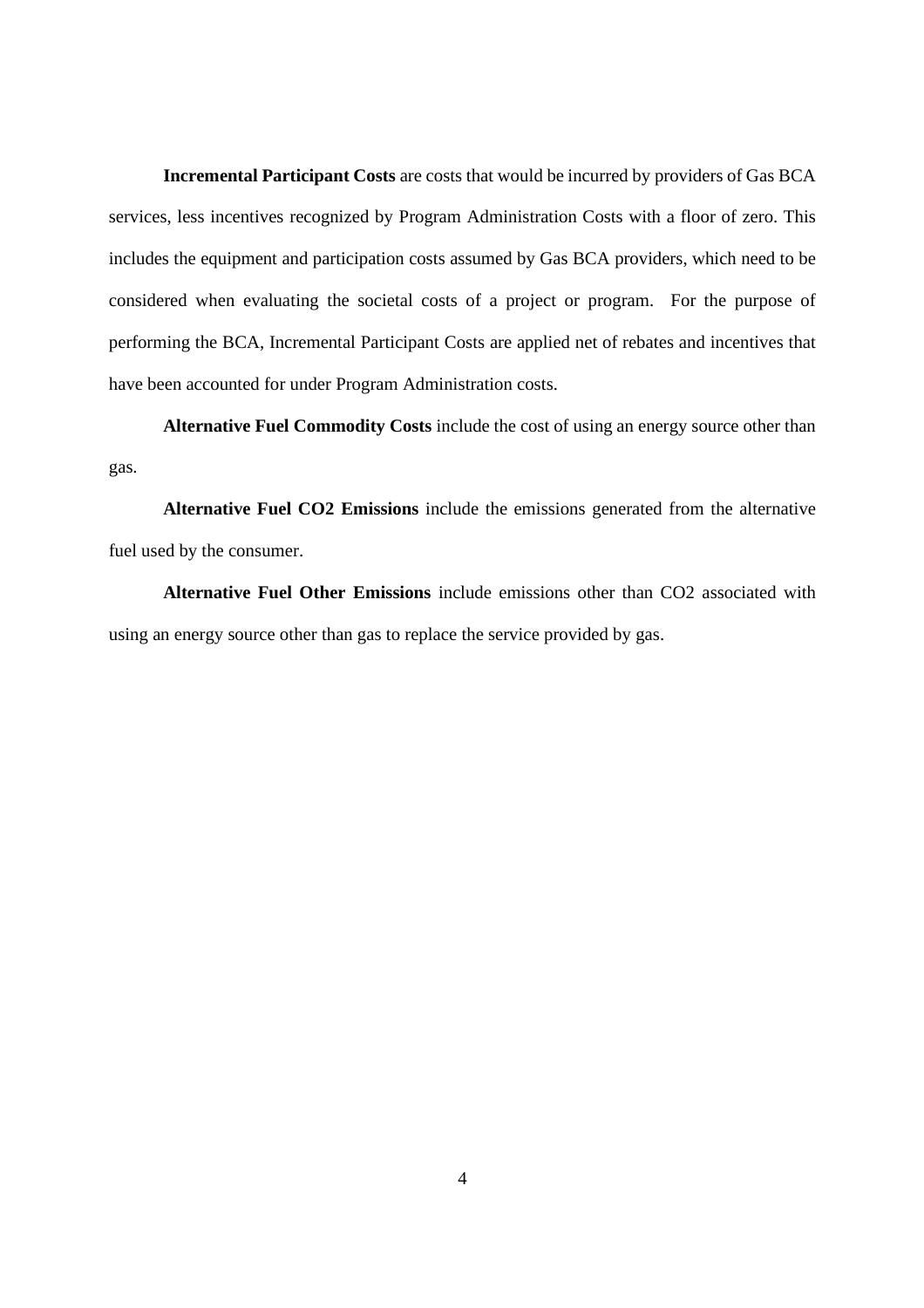## **II. Benefit Cost Analysis Results**

Tables A1, A2 and A3, below, provide the benefits, costs and net benefits under each of the tests (SCT, UCT, and RIM) for the Incremental DSM portfolio. Table A4, below, shows costs and benefits by portfolio under the Societal Cost Test ("SCT").

| <b>Heating</b> |                     |                  | <b>SCT Net</b>  | <b>SCT</b> |
|----------------|---------------------|------------------|-----------------|------------|
| <b>Season</b>  | <b>SCT Benefits</b> | <b>SCT Costs</b> | <b>Benefits</b> | <b>BCR</b> |
| 2021/22        | \$54,204,676        | $-$14,704,795$   | \$39,499,881    | 3.69       |
| 2022/23        | \$234,049,771       | -\$200,987,771   | \$33,061,999    | 1.16       |
| 2023/24        | \$294,670,280       | $-$249,373,207$  | \$45,297,073    | 1.18       |
| 2024/25        | \$332,502,233       | -\$282,916,840   | \$49,585,393    | 1.18       |
| 2025/26        | \$380,203,376       | $-5318,805,506$  | \$61,397,871    | 1.19       |
|                |                     |                  |                 |            |
| 5-Yr Total     | \$1,295,630,335     | \$1,066,788,119  | \$228,842,216   | 1.21       |

*Table A1: Societal Cost Test (SCT) for the Incremental DSM Programs*

## *Table A2: Utility Cost Test (UCT) for Incremental DSM Programs*

| <b>Heating</b><br><b>Season</b> | <b>UCT Benefits</b> | <b>UCT Costs</b> | <b>UCT Net</b><br><b>Benefits</b> | <b>UCT</b><br><b>BCR</b> |
|---------------------------------|---------------------|------------------|-----------------------------------|--------------------------|
| 2021/22                         | \$52,288,135        | $-$12,010,331$   | \$40,277,804                      | 4.35                     |
| 2022/23                         | \$148,556,237       | -\$99,464,750    | \$49,091,487                      | 1.49                     |
| 2023/24                         | \$178,587,485       | $-$127,121,290$  | \$51,466,195                      | 1.4                      |
| 2024/25                         | \$196,810,348       | $-$143,656,297$  | \$53,154,051                      | 1.37                     |
| 2025/26                         | \$221,244,176       | -\$162,581,807   | \$58,662,369                      | 1.36                     |
| 5-Yr Total                      | \$797,486,381       | $-$544,834,476$  | \$252,651,906                     | 1.46                     |

## *Table A3: Ratepayer Impact Measure Test (RIM) for Incremental DSM Programs*

|                     |                  | <b>RIM Net</b>  | <b>RIM</b> |
|---------------------|------------------|-----------------|------------|
| <b>RIM Benefits</b> | <b>RIM Costs</b> | <b>Benefits</b> | <b>BCR</b> |
| \$52,288,135        | $-$14,508,719$   | \$37,779,416    | 3.6        |
| \$148,556,237       | -\$200,280,330   | $-551,724,093$  | 0.74       |
| \$178,587,485       | $-$264,451,911$  | $-$85,864,426$  | 0.68       |
| \$196,810,348       | $-$302,454,778$  | $-$105,644,429$ | 0.65       |
| \$221,244,176       | -\$347,038,826   | $-$125,794,650$ | 0.64       |
|                     |                  |                 |            |
| \$797,486,381       | \$1,128,734,564  | $-5331,248,183$ | 0.71       |
|                     |                  |                 |            |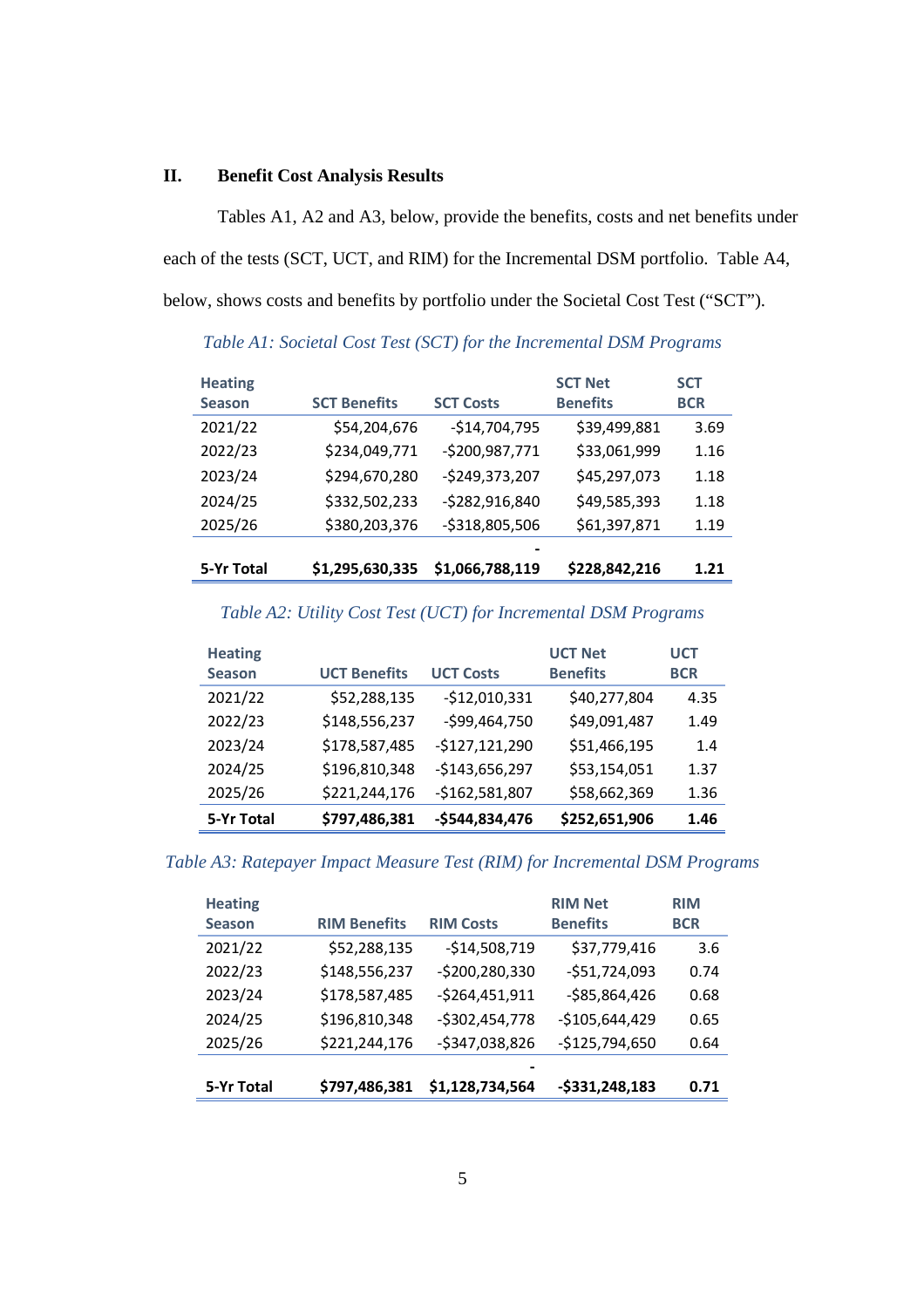| Program          | <b>Value</b>    | 2021/22       | 2022/23         | 2023/24         | 2024/25         | 2025/26         | 5-Year Total    |
|------------------|-----------------|---------------|-----------------|-----------------|-----------------|-----------------|-----------------|
| EE               | <b>SCT</b>      |               |                 |                 |                 |                 |                 |
| Portfolio        | <b>Benefits</b> | \$3,636,488   | \$187,590,142   | \$254,381,983   | \$297,086,550   | \$348,785,981   | \$1,091,481,144 |
| <b>EE</b>        | <b>SCT</b>      |               |                 |                 |                 |                 |                 |
| Portfolio        | Costs           | $-55,361,391$ | $-5181,591,142$ | $-5229,191,632$ | $-5261,730,920$ | $-5296,726,978$ | -\$974,602,063  |
| <b>EE</b>        | <b>SCT BC</b>   |               |                 |                 |                 |                 |                 |
| <b>Portfolio</b> | Ratio           | 0.68          | 1.03            | 1.11            | 1.14            | 1.18            | 1.12            |
| <b>DR</b>        | <b>SCT</b>      |               |                 |                 |                 |                 |                 |
| Portfolio        | <b>Benefits</b> | \$50,568,188  | \$46,459,629    | \$40,288,297    | \$35,415,682    | \$31,417,396    | \$204,149,192   |
| <b>DR</b>        | <b>SCT</b>      |               |                 |                 |                 |                 |                 |
| Portfolio        | Costs           | -\$8,773,964  | $-518,298,178$  | $-$19,457,969$  | $-520,505,199$  | $-521,438,150$  | $-588,473,461$  |
| <b>DR</b>        | <b>SCT BC</b>   |               |                 |                 |                 |                 |                 |
| <b>Portfolio</b> | Ratio           | 5.76          | 2.54            | 2.07            | 2.07            | 2.07            | 2.07            |
| $TPS + EH$       | <b>SCT</b>      |               |                 |                 |                 |                 |                 |
| Portfolio        | <b>Benefits</b> | \$0           | \$0             | \$0             | \$0             | \$0             | \$0             |
| $TPS + EH$       | <b>SCT</b>      |               |                 |                 |                 |                 |                 |
| Portfolio        | Costs           | -\$569,439    | $-51,098,450$   | $-5723,606$     | $-5680,721$     | $-5640,377$     | -\$3,712,594    |
| $TPS + EH$       | <b>SCT BC</b>   |               |                 |                 |                 |                 |                 |
| <b>Portfolio</b> | Ratio           | 0.00          | 0.00            | 0.00            | 0.00            | 0.00            | 0.00            |

# *Table A4: Societal Cost Test (SCT) per Portfolio*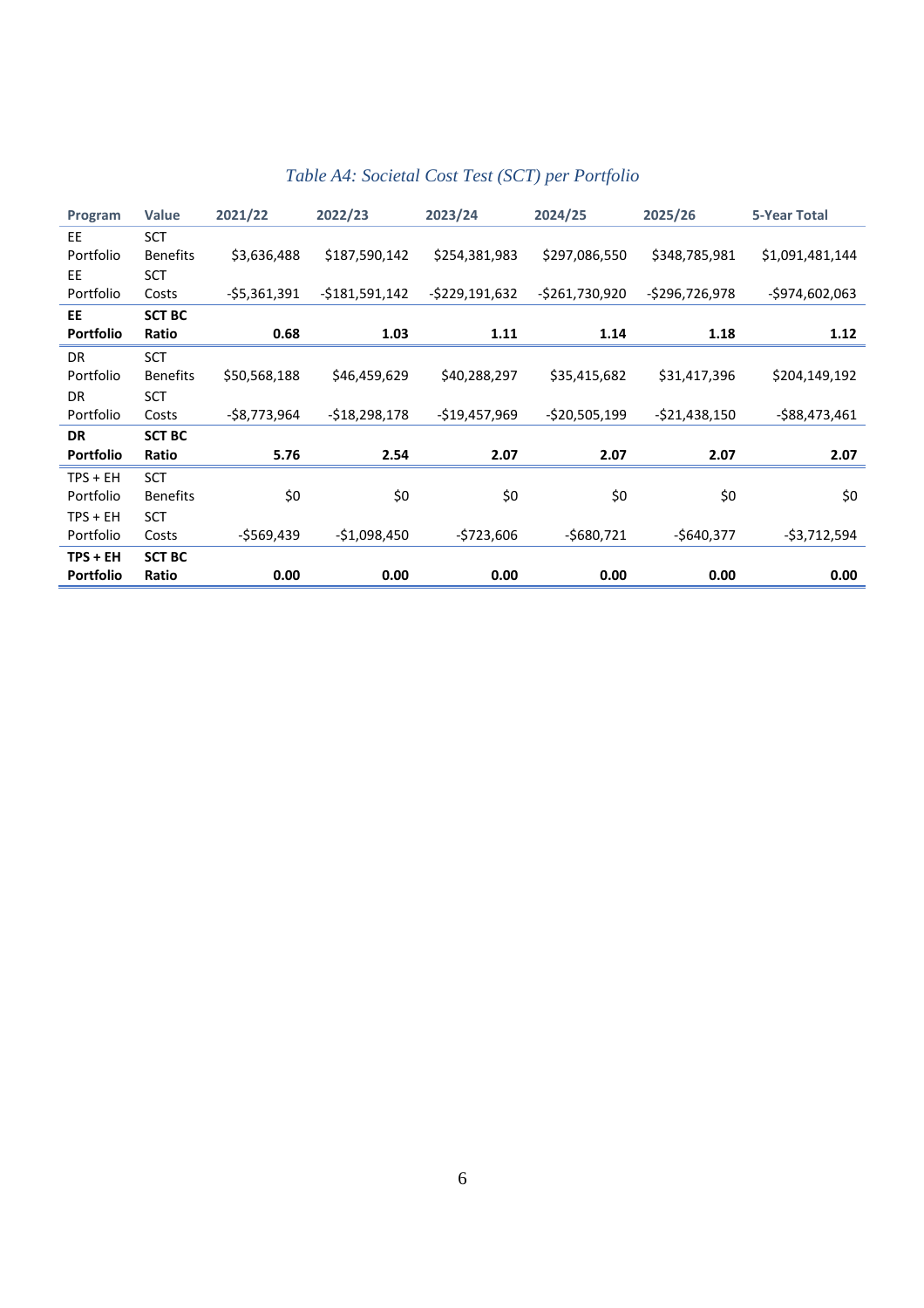### **Appendix B. Reference to Contingency Scenario**

This Filing focuses on the need to address the Companies' gap in gross demand day and demand hour capacity. The Filing assumes the Plan A Scenario set forth in the LTCR (and Supplements), which is premised on the timely completion of all pending infrastructure projects. For reference here, a brief summary is provided on the contingency scenario where the Greenpoint LNG Vaporization Project and ExC components of the Distributed Infrastructure Solution are delayed. If these solutions are delayed, the size and acceleration rate of the DSM programs must increase to fill the gap and maintain reliability. The program scopes and budgets identified in this Filing do not include the additional program budgets that would be needed in this contingency scenario.

Table B1 illustrates a case where the LNG Project is delayed to the winter of 2024-25 and ExC is delayed to 2025-26. In such a scenario, DSM programs must provide additional, incremental reductions in peak demand by 2023-24 to prevent a capacity shortfall. The table below shows the incremental gap that would need to be met by Demand Side resources and the corresponding increase in DSM to address the gap.

| <b>Total Supply Stack</b>      |         | Design Day [MDth/day] |         |          |         |
|--------------------------------|---------|-----------------------|---------|----------|---------|
| Supply Type<br>Resource        | 2021-22 | 2022-23               | 2023-24 | 2024-25  | 2025-26 |
| Total Fixed Pipeline & Storage | 2,377.0 | 2.377.0               | 2,377.0 | 2.377.0  | 2.439.5 |
| <b>LNG</b>                     | 394.5   | 394.5                 | 394.5   | 453.3    | 453.3   |
| Cogen + Contracted Peaking     | 105.1   | 123.1                 | 123.1   | 123.1    | 123.1   |
| CNG                            | 61.6    | 79.2                  | 79.2    | 79.2     | 79.2    |
| RNG/H <sub>2</sub>             | 0.8     | 0.8                   | 0.8     | 0.8      | 0.8     |
| Total                          | 29389   | 29745                 | 29745   | उ ० २२ २ | 3.095.8 |

| Table B1: Required DSM Contributions In the Event of Delays to ExC and LNG |  |  |
|----------------------------------------------------------------------------|--|--|
|----------------------------------------------------------------------------|--|--|

| <b>Demand Forecast</b>        |          | Design Day [MDth/day] |          |          |          |
|-------------------------------|----------|-----------------------|----------|----------|----------|
| Forecast                      | 2021-22  | 2022-23               | 2023-24  | 2024-25  | 2025-26  |
| June 2021 Adi. Baseline (S05) | 2,876.86 | 2.965.90              | 3.031.37 | 3.073.83 | 3.123.43 |

|                            | Gap to be Met via DSM Design Day [MDth/day] |         |         |         |         |  |  |  |
|----------------------------|---------------------------------------------|---------|---------|---------|---------|--|--|--|
|                            | 2021-22                                     | 2022-23 | 2023-24 | 2024-25 | 2025-26 |  |  |  |
| Inc. Gap to be Met via DSM | $-62.0$                                     | -86     | 56.9    | 40.5    | 27.61   |  |  |  |
| Inc. in DSM Required       | 0.0                                         | 58.8    | 58.8    | 62.5    | 0.0     |  |  |  |